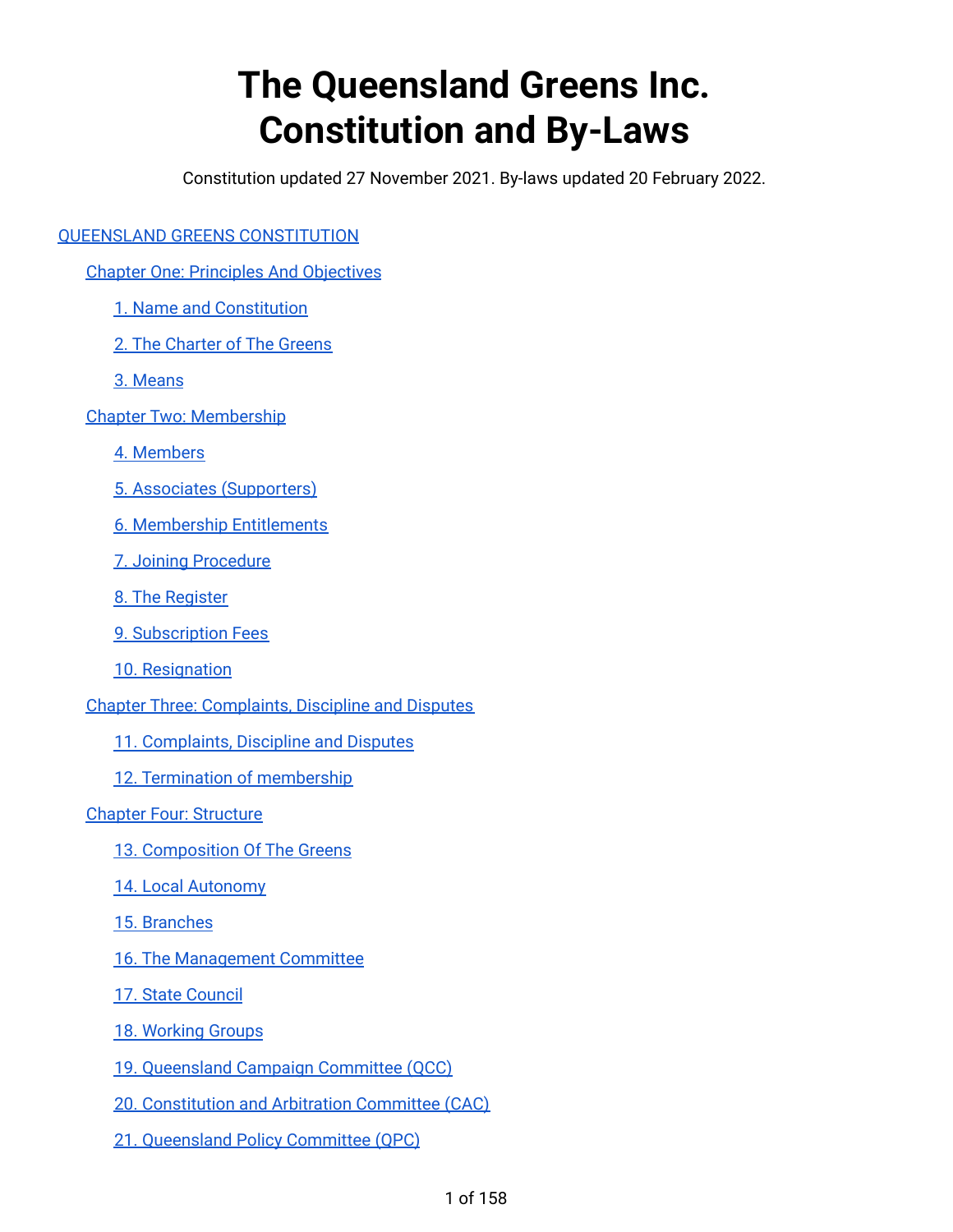Chapter Five: Procedures: Meetings And [Decision-Making](#page-20-0)

- 22. Annual General or General [Meetings](#page-20-1)
- 23. Cost Sharing of State [Organisation](#page-22-0)
- 24. [Decision-Making](#page-22-1)
- Chapter Six: Candidates And [Representatives](#page-23-0)
	- 25. [Endorsement](#page-23-1) And Preferences
	- 26. [Greens](#page-24-0) in Public Office
- [Chapter](#page-24-1) Seven: Policy
	- 27. [Formulation](#page-24-2) And Adoption Of Policy
- [Chapter](#page-26-0) Eight: Formal Matters
	- 28. [Funding](#page-26-1)
	- 29. [Spokespersons](#page-26-2)
	- 30. [Affirmative](#page-27-0) Action
	- 31. [Property](#page-27-1)
	- 32. [Common](#page-27-2) Seal
	- 33. [Auditor](#page-27-3)
	- 34. [Indemnity](#page-27-4)
	- 35. [Liability](#page-27-5)
	- 36. [Constitutional](#page-28-0) Interpretation
	- 37. [Constitutional](#page-29-0) Amendment
	- 38. [Dissolution](#page-29-1)
	- 39. Party [Agent](#page-29-2)
	- 40. [Registered](#page-29-3) Officer
	- 41. [Financial](#page-30-0) Year

#### [QUEENSLAND](#page-31-0) GREENS BY-LAWS

#### Section 1: [Membership](#page-31-1) By-Laws

- [By-law](#page-31-2)  $1.1 -$  Code of ethics
- By-law 1.2 Safe Meeting [Procedure](#page-33-0)
- By-law 1.3 [Membership](#page-35-0)
- By-law 1.4 Privacy of [Membership](#page-37-0) Information and Protection of Data
- By-law 1.5 Complaints Made to the [Constitution](#page-40-0) and Arbitration Committee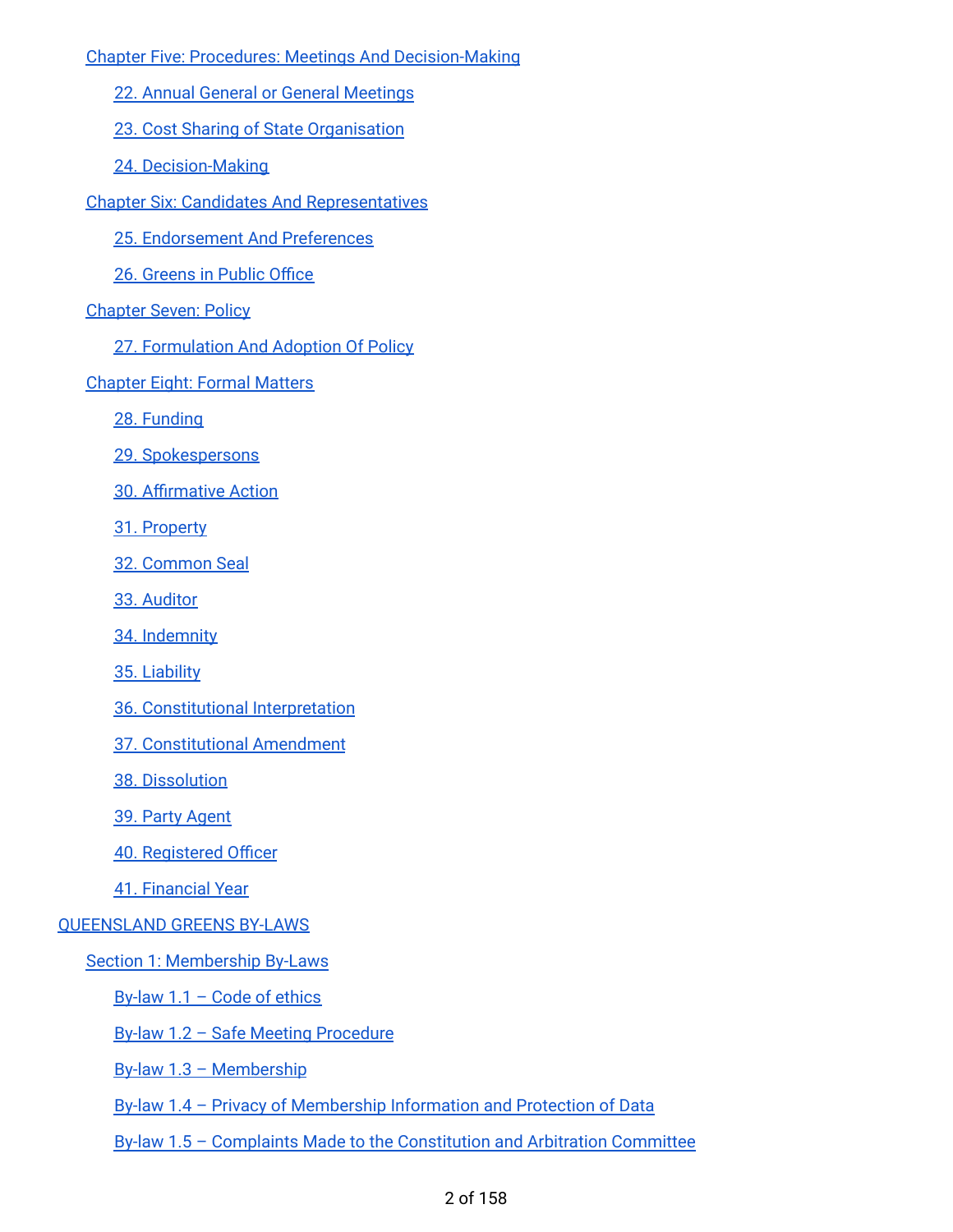By-law 1.6 – Branch [Boundaries](#page-44-0)

By-law 1.7 – [Branches](#page-48-0)

Section 2: Voting and [Preselections](#page-49-0) By-Laws

By-law 2.1 – Voting & Conduct for Internal [Elections](#page-49-1)

By-law 2.2 – Preselection of candidates for the House of [Representatives](#page-64-0) or the Legislative Assembly

By-law 2.3 – Senate [Preselection](#page-67-0)

By-law 2.4 – [Preselection](#page-73-0) Nomination Form

By-law 2.5 – Annual General Meeting [Elections](#page-75-0)

By-Law 2.6 – Election of [Queensland](#page-77-0) Greens Party Room Leader

Section 3: [Campaign](#page-83-0) By-Laws

By-law 3.1 – Local and State Spokesperson Rights and [Responsibilities](#page-83-1)

[By-law](#page-85-0) 3.2 – Social Media

By-law 3.3 – Preference [Determination](#page-89-0) Process

By-law 3.4 – Suspension and [Disendorsement](#page-91-0) of Candidates

By-law 3.5 – [Donations](#page-93-0)

By-law  $3.6$  – [Tithing](#page-94-0)

Section 4: State Council [By-Laws](#page-96-0)

By-law 4.1 – [Standing](#page-96-1) Orders

By-law 4.2 – State Council [Delegates](#page-113-0)

By-law 4.3 – Reward and [Recognition](#page-114-0) (R&R)

#### Section 5: [Committee](#page-116-0) By-Laws

By-law 5.1 – [Responsibilities](#page-116-1) of the Officebearers

By-law 5.2 – Employment of Queensland Greens [non-parliamentary](#page-118-0) staff

By-law 5.3 – [Management](#page-119-0) Committee Assistants Bylaw

By-law 5.4 – Queensland [Parliamentary](#page-120-0) Liaison Committee

By-law 5.5 – [Queensland](#page-122-0) Campaign Committee

By-law 5.6 – [Queensland](#page-124-0) Policy Committee (QPC)

Bylaw 5.7 – [Constitution](#page-127-0) and Arbitration Committee (CAC) Terms of Reference

By-law 5.8 – [Queensland](#page-129-0) Greens Legislative Assembly Party Room Terms of Reference

Section 6: National [Delegates](#page-130-0) By-Laws

By-law 6.1 – National [Conference](#page-130-1) Delegation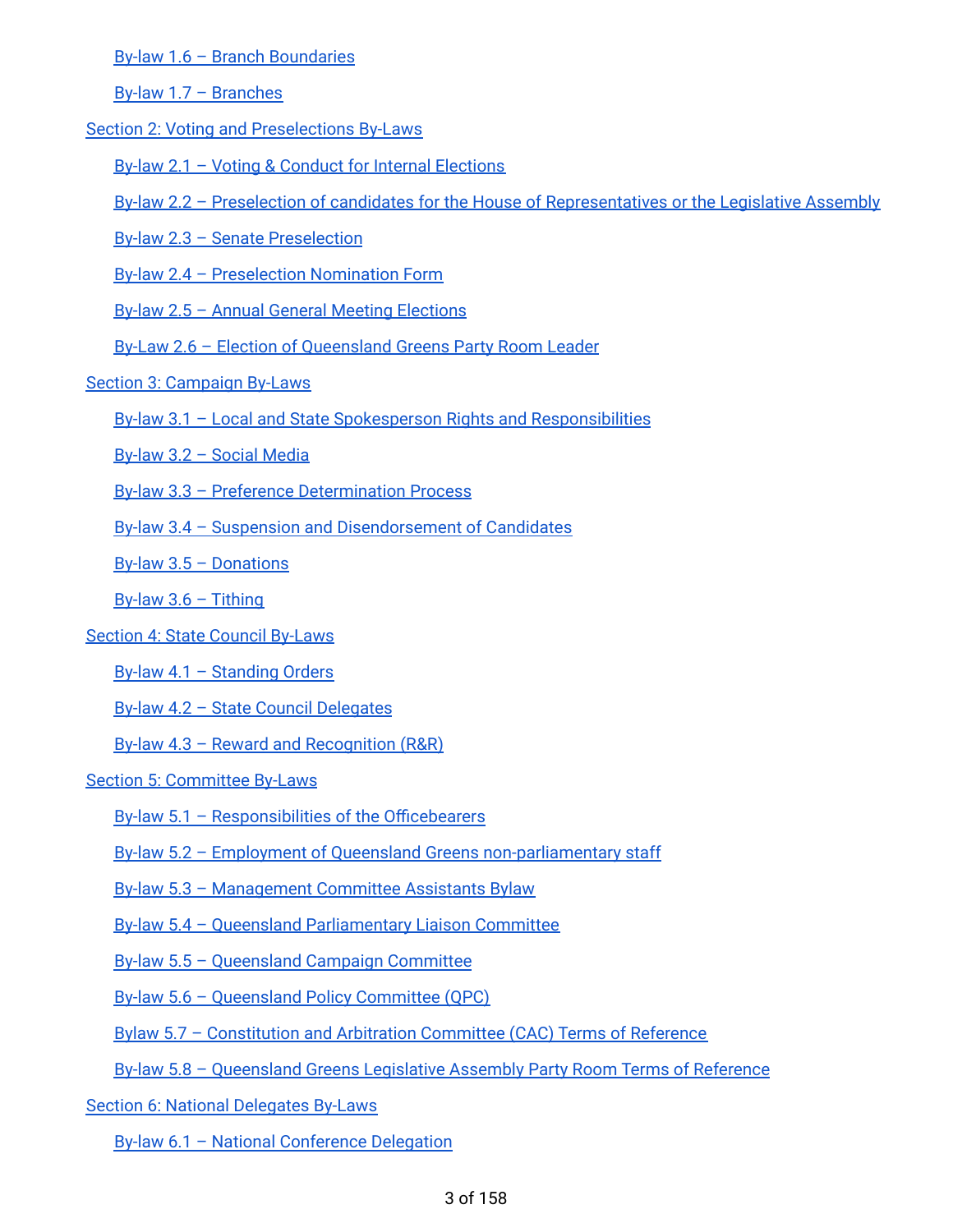By-law 6.2 – Lead National Delegate, National Council and other [delegations](#page-132-0) to Australian Greens' [bodies](#page-132-0)

Section 7: Working Group Terms of [Reference](#page-133-0)

By-law 7.1 – [Communications](#page-133-1) Working Group Terms of Reference

By-law 7.2 – Rainbow Working Group Terms of [Reference](#page-136-0)

By-law 7.3 – [Queensland](#page-138-0) Greens Women's Network Terms of Reference

By-law 7.4 – [Queensland](#page-141-0) Young Greens Terms of Reference

By-law 7.5 – [Participatory](#page-145-0) Democracy Circle Terms of Reference

By-law 7.6 – [Supporters](#page-147-0) of First Peoples Working Group Terms of [Reference](#page-147-0)

By-law 7.7 – Mediation and [Resolution](#page-149-0) Working Group Terms of Reference

By-law 7.8 – [Queensland](#page-151-0) Greens Disability Working Group Terms of Reference

By-law 7.9 – Official Members Group Terms of [Reference](#page-154-0)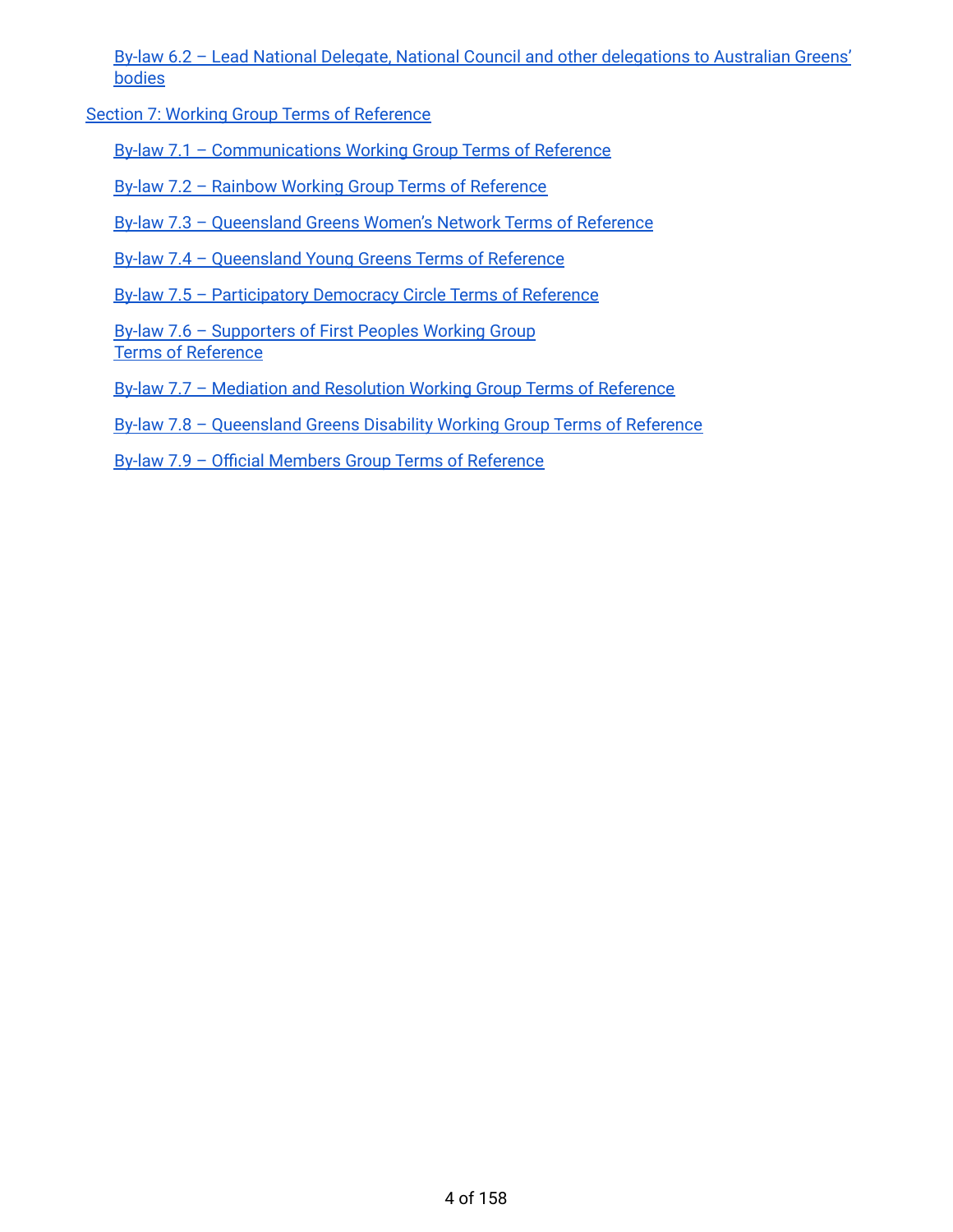# <span id="page-4-0"></span>**QUEENSLAND GREENS CONSTITUTION**

## <span id="page-4-1"></span>**Chapter One: Principles And Objectives**

## <span id="page-4-2"></span>**1. Name and Constitution**

1.1. The name of the association is "The Queensland Greens Inc.", hereinafter referred to as 'the party'.

1.2. This constitution identifies the principles governing the conduct of the party's affairs and the bodies responsible for implementing them.

1.3. The Queensland Greens is a member body of the Australian Greens, the national confederation of state and Territory Green parties.

1.4 All other party documents are subordinate to this constitution. This constitution is subordinate to the constitution of the Australian Greens.

## <span id="page-4-3"></span>**2. The Charter of The Greens**

### **Basis For Action**

We live at a crucial time in history. Never before have we had so many answers to the problems that have dogged our developing world.

Solutions now exist that could greatly decrease the poverty, hunger and ill health of our fellow humans and we now have technologies to reduce and repair much of the ecological damage to our planet.

Clean air, clean water and ecological sustainability are possible. Yet this is not being achieved. World-wide, governments lack the political will to make the necessary adjustments that will bring an end to the conflict, pollution, poor health and social inequity that characterise our time.

The Greens have evolved in this climate to show a new way forward. A Green response to the ecological crisis proceeds on the basis of a respect for all life, both human and non-human.

We recognise the mutual interdependence between humanity and the rest of nature and we seek to move toward an ecologically sustainable path.

We seek to eradicate poverty, oppression and discrimination and to build a society underpinned by values of participatory democracy, social justice, and the respect for cultural and ecological diversity.

We aim to transform the political, social and economic structures that disempower and oppress people and to develop a rich, participatory cultural life that enables the flourishing of new democratic movements for progressive change.

We believe that contesting elections is a necessary step toward the building of an ecologically sustainable and socially just society, but that it is by no means the only step.

We seek to encourage and facilitate grassroots movements and community initiatives that are working towards ecological responsibility, social justice, affirmative action and global equity.

We seek to avoid parochialism and to cultivate a global, ecological consciousness and a long-term perspective in order to safeguard the interests of both existing and future generations and nonhuman species.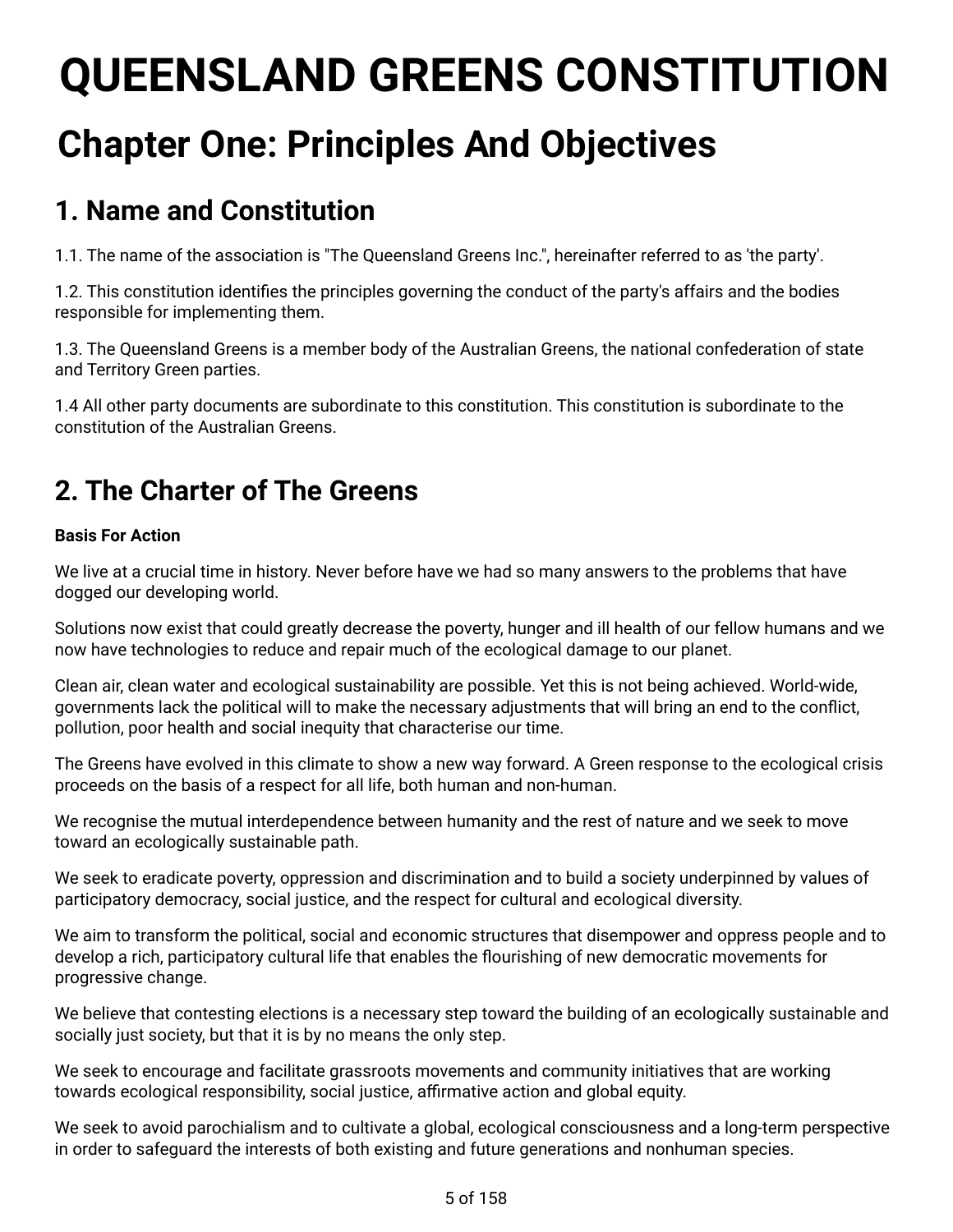We believe Australia should play an active role in building a more cooperative world that is capable of addressing the glaring disparities in energy and resource consumption and quality of life between rich and poor.

We aim to extend recognition and assistance to progressive social movements in other countries and to international institutions that are working toward these ends.

Reflecting an awareness of the interrelatedness of all ecological, social and economic processes the general principles of The Greens are:

2.1. Ecology

a) To ensure that human activity respects the integrity of ecosystems and does not impair biodiversity and ecological resilience of life-supporting systems.

b) To encourage the development of a consciousness that respects the value of all life.

2.2. Democracy

a) To increase opportunities for public participation in political, social and economic decision-making.

b) To break down inequalities of wealth and power which inhibit participatory democracy.

2.3. Social justice

a) To eradicate poverty by developing initiatives that address the causes as well as the symptoms of poverty.

b) To provide affirmative action to eliminate discrimination based on gender, age, race, ethnicity, class, religion, disability, sexuality, or membership of a minority group.

c) To introduce measures that redress the imbalance of wealth between rich and poor.

2.4. Peace

a) To adopt and promote the non-violent resolution of conflict.

b) To develop an independent, non-aligned foreign policy and a non-nuclear, defensive, self-reliant defence policy.

2.5. An ecologically sustainable economy

a) To develop economic policies that will ensure greater resource and energy efficiency and development and use of environmentally sustainable technologies.

b) To reduce dependence on non-renewable resources and ensure sustainable use of renewable resources.

c) To adopt more comprehensive social, environmental and technology assessment practices.

d) To facilitate socially and ecologically responsible investment.

2.6. Meaningful Work

a) To encourage, develop and assist work that is safe, fairly paid, socially useful, personally fulfilling and not harmful to the environment.

b) To encourage and facilitate more flexible work arrangements (such as job sharing, part-time work, self-employment), on-going education, training and social welfare (including child-care) so that more people can engage in meaningful work.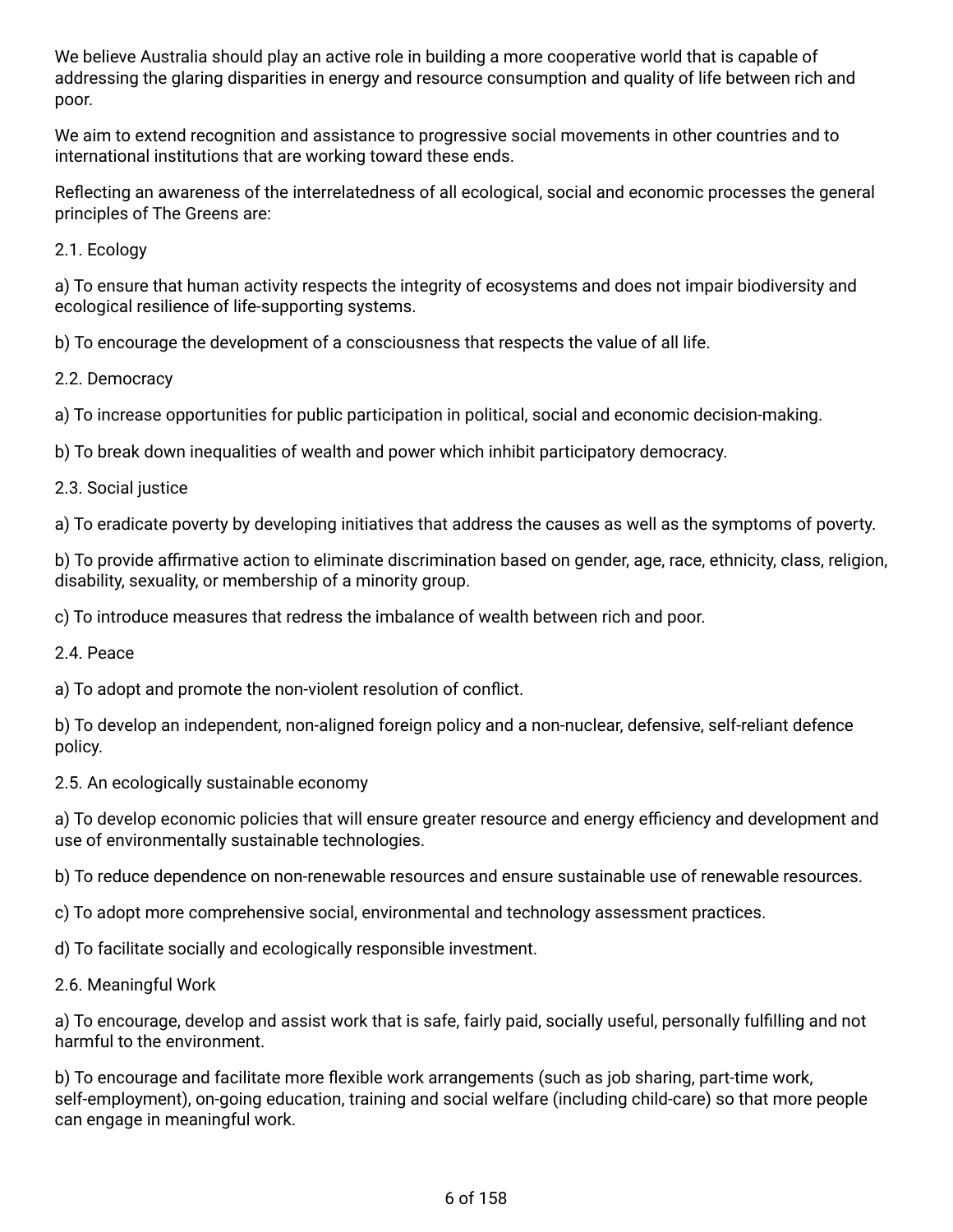### 2.7. Culture

a) To respect and protect ethnic, religious, racial diversity.

b) To recognise the cultural requirements of the original Australians and to assist in ensuring the achievement of Aboriginal land rights and self-determination.

2.8. Information

a) To facilitate a free flow of information between citizens and all tiers of government.

b) To ensure that Australians have the benefit of a locally responsible, diverse, democratically controlled and independent mass media.

2.9. Global responsibility

To promote equity between nations and peoples by:

a) facilitating fair trading relationships.

b) providing for increased development assistance and concerted international action to abolish Third World Debt

c) providing increased green technology transfer and skills to developing countries

d) opposing human rights abuses and political oppression

e) ensuring that Australia plays an active role in promoting peace and ecological sustainability.

2.10. Long-term future focus

a) To avoid action which might risk long-term or irreversible damage to the environment.

b) To safeguard the planet's ecological resources and values on behalf of future generations.

### <span id="page-6-0"></span>**3. Means**

3.1. To seek the election or appointment to public office of people who are committed to the Greens' principles, policies and objectives.

3.1.1 To promote the election to the Federal Parliament and the Queensland Legislative Assembly candidates endorsed by the party or by a body or organisation of which it forms a part.

3.2. By electoral strategies and direction of voting preferences, to encourage other political parties to adopt our objectives.

3.3. Our view of social change involves more than merely the substitution of one lot of decision makers with another lot who will act more responsibly.

We aim for changes that will empower all people and allow them to act in greater harmony with each other and the rest of nature. Therefore, while contesting elections is an important part of our strategy it is by no means the only one. We will also be involved in grassroots campaigns which are essential, if destructive and undemocratic values in the community are going to be seriously challenged by our movement. These campaigns shall include: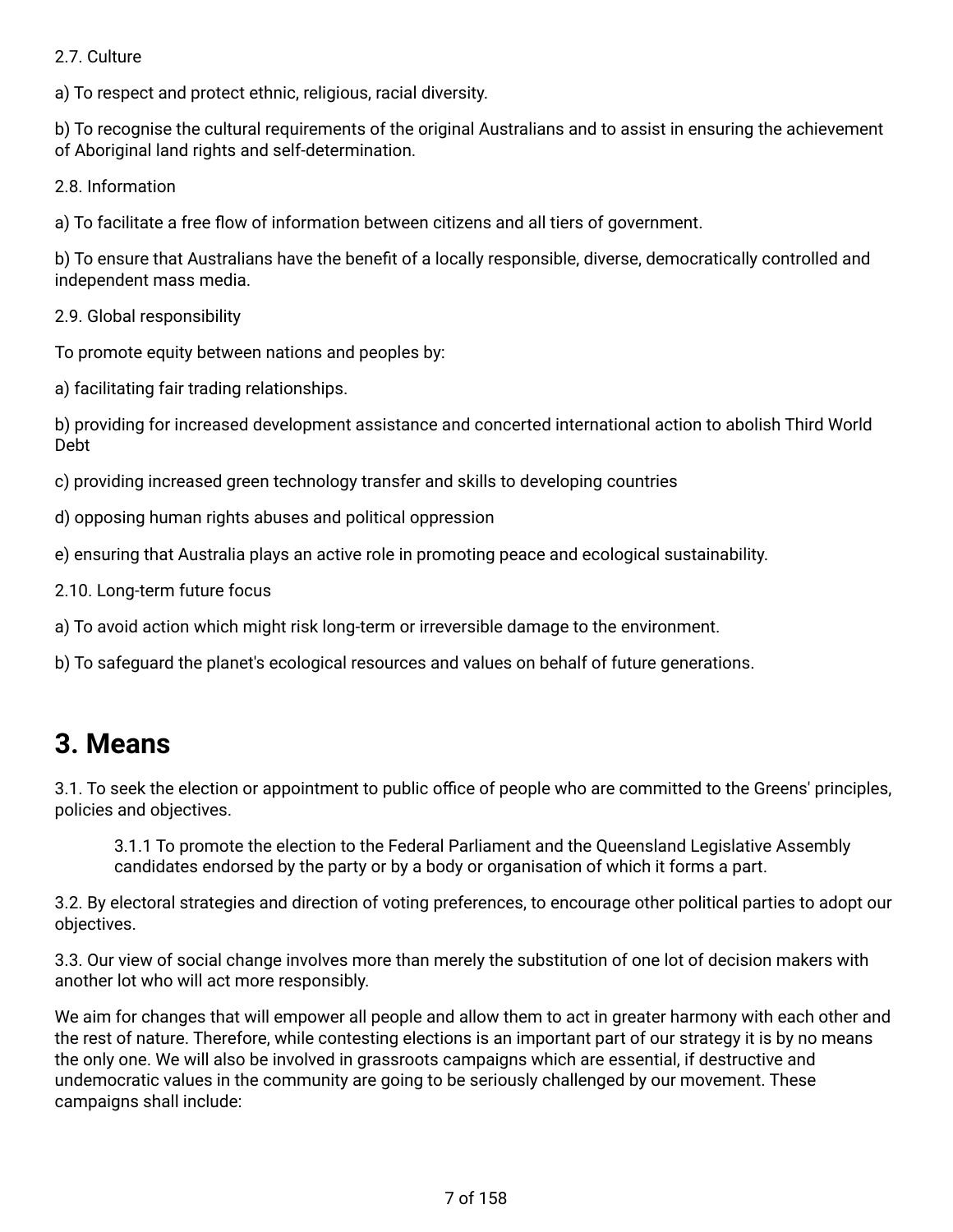a) Resistance to oppressive and destructive practices, using non-violent direct means.

b) Promote research and education of ourselves and the community which allows us and others to analyse more vigorously, act more effectively, and envision the future with more compassion and understanding.

c) Co-operation with like minded green organisations both in Australia and overseas so that their complementary efforts for human rights and environmental protection are seen part of a multi-faceted and global project.

## <span id="page-7-0"></span>**Chapter Two: Membership**

## <span id="page-7-1"></span>**4. Members**

Individuals only (Natural persons) will be welcomed as members provided they:-

<span id="page-7-2"></span>4.1. Agree to the constitution, aims, objectives, code of ethics and means of the party.

4.2. They are not members of a proscribed organisation or the subordinate body of a proscribed organisation and intend to refrain from joining a proscribed organisation whilst remaining a member of the Greens

4.3 Have not been proscribed from applying for membership by the Constitution and Arbitration Committee.

4.4 Are aged over the minimum age limit for membership as set in the by-laws, or if aged less they have been endorsed by their prospective branch as capable of exercising the rights and responsibilities of membership.

4.5. They pay an annual membership fee and complete a membership form, either online or on paper.

4.6. They agree to join the Queensland Greens and to be allocated to a branch that they wish to be a member of (By default a new member shall be allocated to a branch according to their residential address). Members who are unable to join a branch may apply directly for membership with a state body.

4.7. Their application for membership is accepted provisionally by a duly constituted and quorate general branch meeting or State Council.

4.8. The name, suburb/town of membership applicants who do not reside within an endorsed branch boundary, shall be placed on a Forum of the members-only website for one month. If there are no objections to the applicants within that time, the Management Committee may accept the applicants.

4.9. Rejection of any applicants for membership is to be communicated to the State Secretary and the Constitution and Arbitration Committee, and reported at the subsequent State Council.

4.10. Applicants rejected by one branch can apply to join another branch subject to satisfying the conditions in clauses [4.1-4.7](#page-7-2).

4.11. Applicants rejected by a branch may apply to Management Committee subject to satisfying the conditions in clauses [4.1-4.5](#page-7-2) for acceptance as a state member to be ratified by State Council.

4.12. For purposes of membership, the State Council can rule on whether an organisation is to be considered a proscribed organisation or a subordinate organisation.

4.13. The State Council will be charged with, from time to time, publishing a list of proscribed parties and organisations. The State Council is empowered to decide whether an organisation is another proscribed organisation or a subordinate body of another proscribed organisation.

4.14. The number of members is unlimited.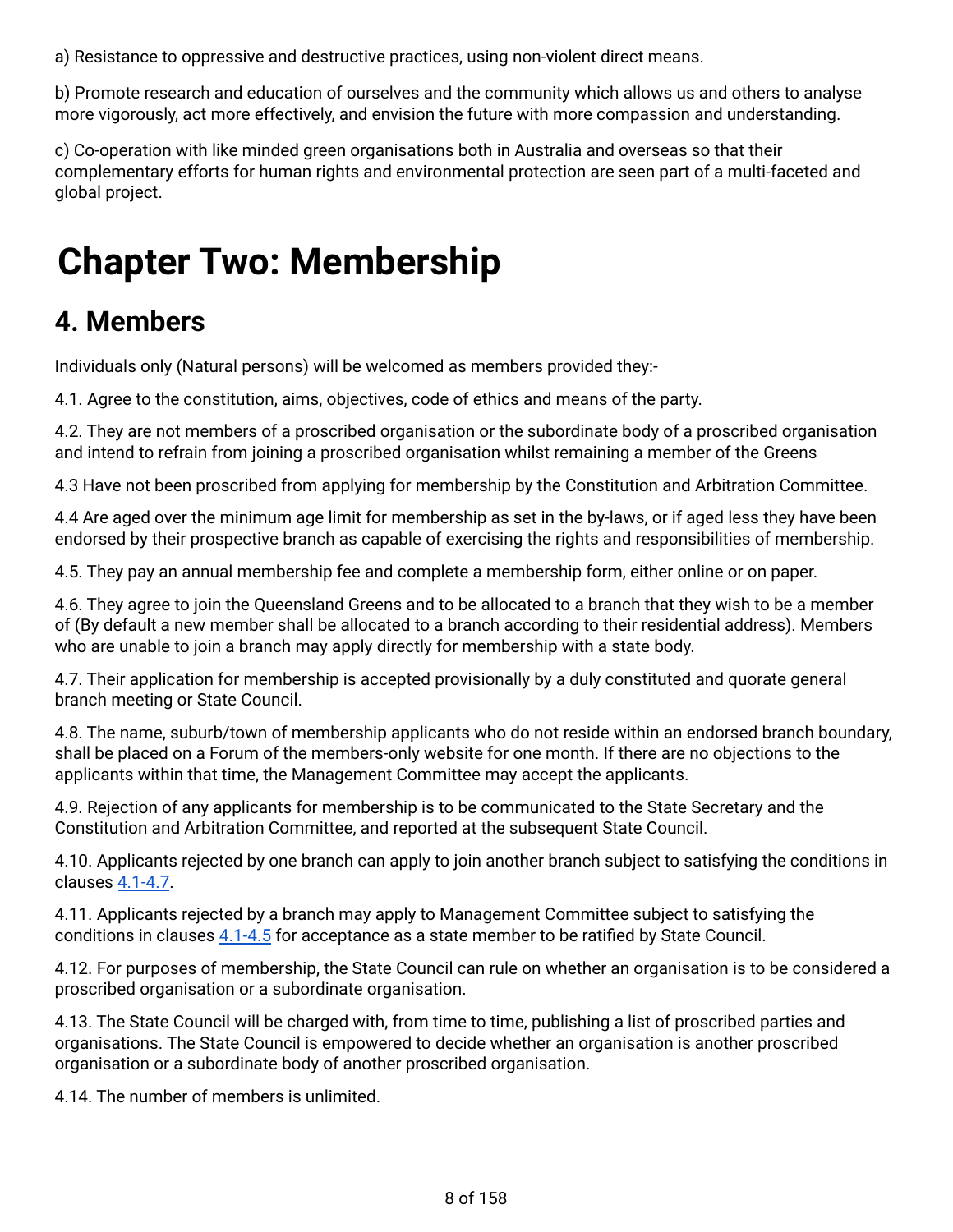## <span id="page-8-0"></span>**5. Associates (Supporters)**

5.1. Associates (Supporters) are not members and have none of the rights and privileges of members.

<span id="page-8-2"></span>5.2. Associates (Supporters) of The Queensland Greens are not entitled to:

5.2.1. vote or block consensus;

5.2.2. hold any official position within the Queensland Greens organisation as defined in this constitution or be a delegate;

5.2.3. stand as candidates or hold public office in the name of The Queensland Greens;

5.2.4. attend any meeting of The Queensland Greens without the consent of that meeting or place items on the agenda without the co-sponsorship of a member;

5.2.5. make public statements in the name of The Queensland Greens.

5.3. Associates (Supporters) shall apply for membership in a similar way to membership applications as defined in this constitution.

5.4. Associates (Supporters) shall pay an annual fee as set by the State Council.

5.5. Associates (Supporters) must agree to abide by the Charter and Constitution of The Queensland Greens.

5.6. The number of Associates (Supporters) is unlimited.

### <span id="page-8-1"></span>**6. Membership Entitlements**

All financial members are entitled to the following benefits:-

6.1. To be Office Bearers at state and/or branch levels.

6.2. To participate in discussion, debate and decision-making in their branch meeting and at Qld Greens general meetings. To attend as observers at Qld Greens State Council meetings. Participation at other meetings requires the approval of those with voting rights at that meeting.

6.3. To receive a copy of the Constitution upon being accepted as a member.

6.4. To receive upon request a copy of the audited accounts of the previous year. The request is to be made in writing, shall be subject to a reasonable charge to cover printing and postage, and shall be provided in a reasonable time.

6.5. To communicate about pertaining to the Queensland Greens with the entire membership through the Queensland Greens publications within reason constrained by space, cost and time limitations.

6.6. To participate in policy formation according to the Constitution.

6.7. To seek nomination for Public Office as a candidate for the Queensland Greens.

6.8. To receive the recognised Members Bulletin of the Queensland Greens.

6.9 A Suspended member shall have none of the rights and privileges of membership.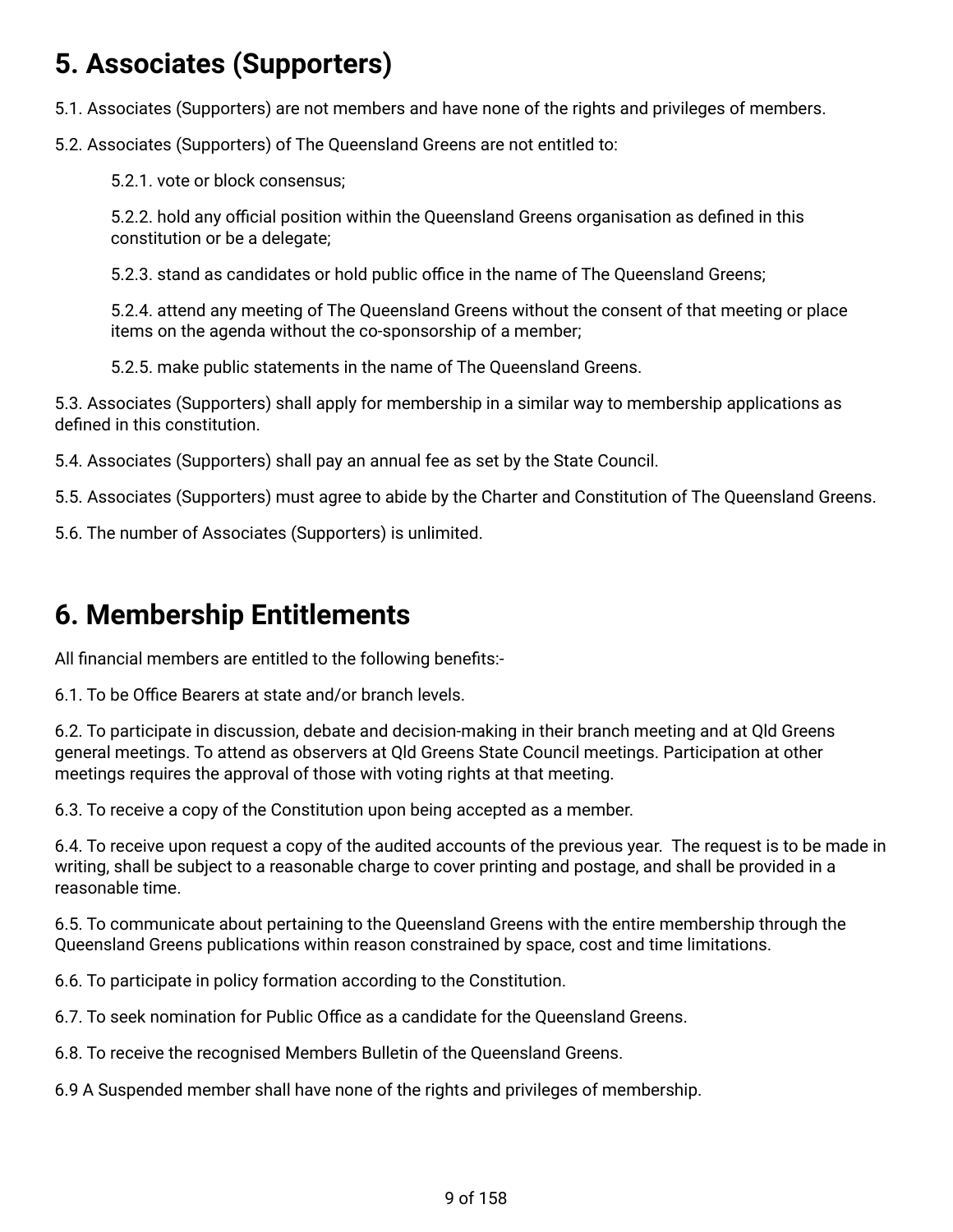## <span id="page-9-0"></span>**7. Joining Procedure**

7.1. Any natural person may apply for membership by completing the membership form which shall have the following components:-

- a) Name of Applicant.
- b) Residential Address of Applicant.
- c) Postal Address of Applicant.
- d) Preferred Branch.

e) Applicant must sign a declaration that they agree to be bound by the Queensland Greens constitution and Code of Ethics.

f) Applicant must sign a declaration that they are not a member of any other proscribed organisation or its subordinate organisation and intend to refrain from joining such proscribed organisations while remaining a member of the Greens.

7.2. The application for membership must be delivered to the QLD Greens head office with the full membership fees. The State Membership Secretary will advise branches of any person applying for membership with their branch within one month of the fees being accepted.

7.3 A person who has been convicted of a disqualifying electoral offence within ten years before the person applies to become a member of the party is prohibited from joining the Queensland Greens.

7.4 A person who has been convicted of a disqualifying electoral offence is prohibited from continuing as a member of the Queensland Greens.

## <span id="page-9-1"></span>**8. The Register**

8.1. A Party Register shall be maintained by the State Secretary which shall include:

- a) Members of the Queensland Greens.
- b) Members of the State Council.
- c) Branches and their Membership.
- d) Working Groups and their membership.
- e) A record of persons endorsed and supported for public office.

8.2. Membership details will not be passed on to any outside organisations without the written permission of the member except as required by the law.

## <span id="page-9-2"></span>**9. Subscription Fees**

9.1. Each member shall pay membership fees to the QLD Greens head office, which shall pass on an agreed amount per membership to the National body and the branch allocated for that member.

9.2. The rate of the subscription fee for members shall be determined at State Council.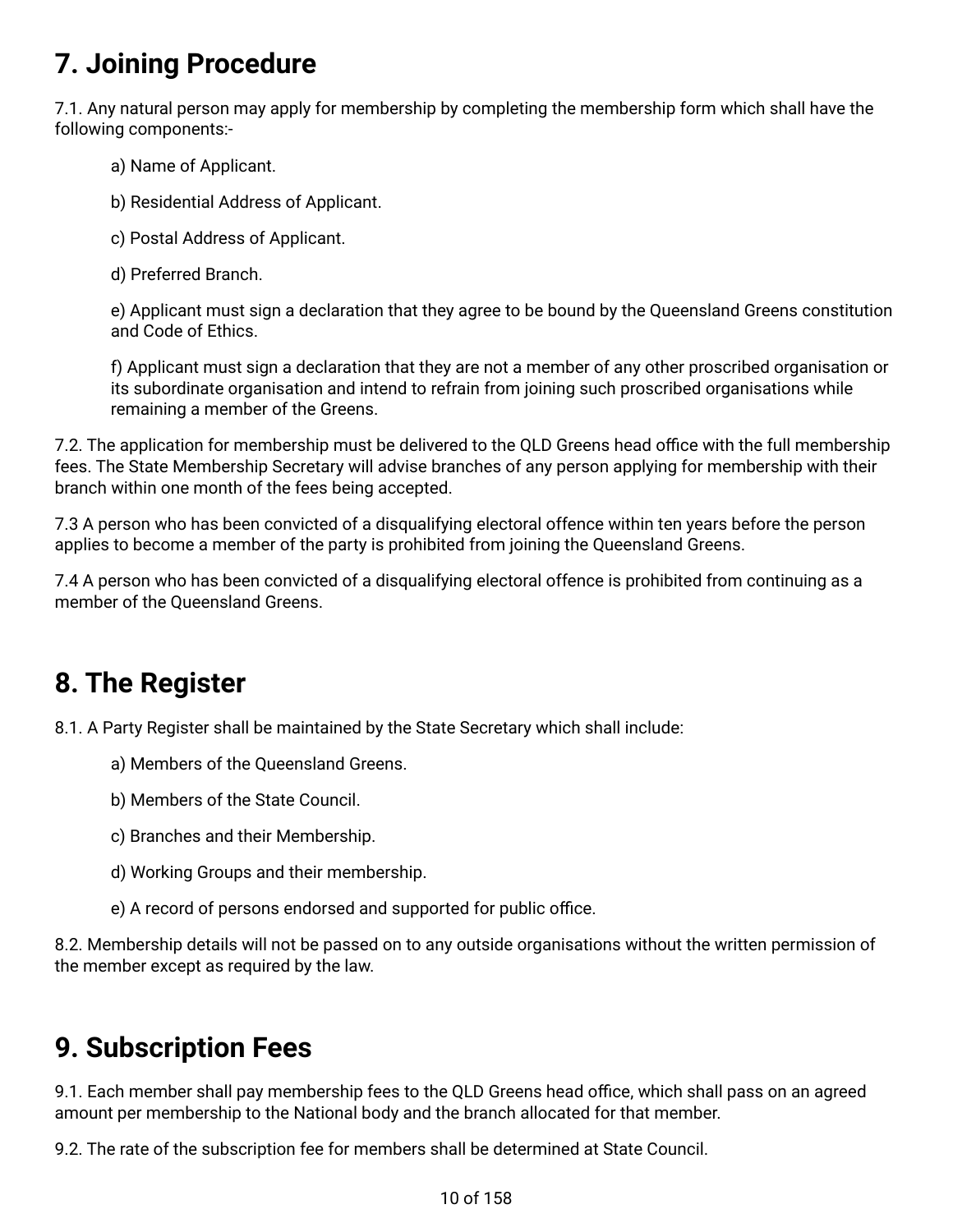9.3. Members are not financial until the Queensland Greens State Office has received the State and National component of the membership fee. On payment of a membership fee a member is financial for a period of one year. In a case where a member fails to pay the renewal fee they will remain financial for a period of 90 days after which time the member will become unfinancial. Unfinancial members are subject to the constraints of [clauses](#page-8-2) 5.2 to 5.2.5 and shall be transferred from the members register to the friends register twelve months from the due date for renewal. In any cases of late payment, the due date for renewal shall be backdated to carry on from the original due date.

9.4. There shall be no special joining or other fees.

9.5 Membership fees may be waived by Management Committee or State Council in lieu of work done or on application. Such members will be deemed to be financial.

## <span id="page-10-0"></span>**10. Resignation**

10.1. A person may resign from the Queensland Greens by notifying the branch in writing which shall in turn inform the State organisation. The notice shall be presented at the next meeting of the State Council.

10.2. Notification of resignations received by the Council shall be advised to the branch to which the member belonged within one month of the resignation.

## <span id="page-10-1"></span>**Chapter Three: Complaints, Discipline and Disputes**

## <span id="page-10-2"></span>**11. Complaints, Discipline and Disputes**

11.1 Complaints concerning breaches of the Charter, the Constitution, bylaws or the Code of Ethics of the Greens or natural justice are to be directed to the Convenor of the Constitution and Arbitration Committee.

11.2 The Constitution and Arbitration Committee (CAC) will determine the merits of any complaints about a member or members or body of the Queensland Greens, and should a complaint be found to have merit determine and order the disciplinary actions and other measures necessary to address it.

11.2.1 The CAC will deal with complaints as per the bylaws.

11.2.2 The CAC can dismiss a complaint as frivolous or vexatious.

11.3 The Constitution and Arbitration Committee (CAC) will facilitate the mediation and/or arbitration of disputes if so requested by a member or body of the Party.

11.3.1 The CAC can dismiss a request for mediation and/or arbitration as frivolous or vexatious.

11.4 The State Council or the Constitution and Arbitration Committee may expel, suspend or censure any Member if their conduct is considered to be inconsistent either with the Charter, the Constitution, Code of Ethics, or the policy frameworks of the Greens (or it brings The Greens into disrepute or is contrary to the interests of The Greens).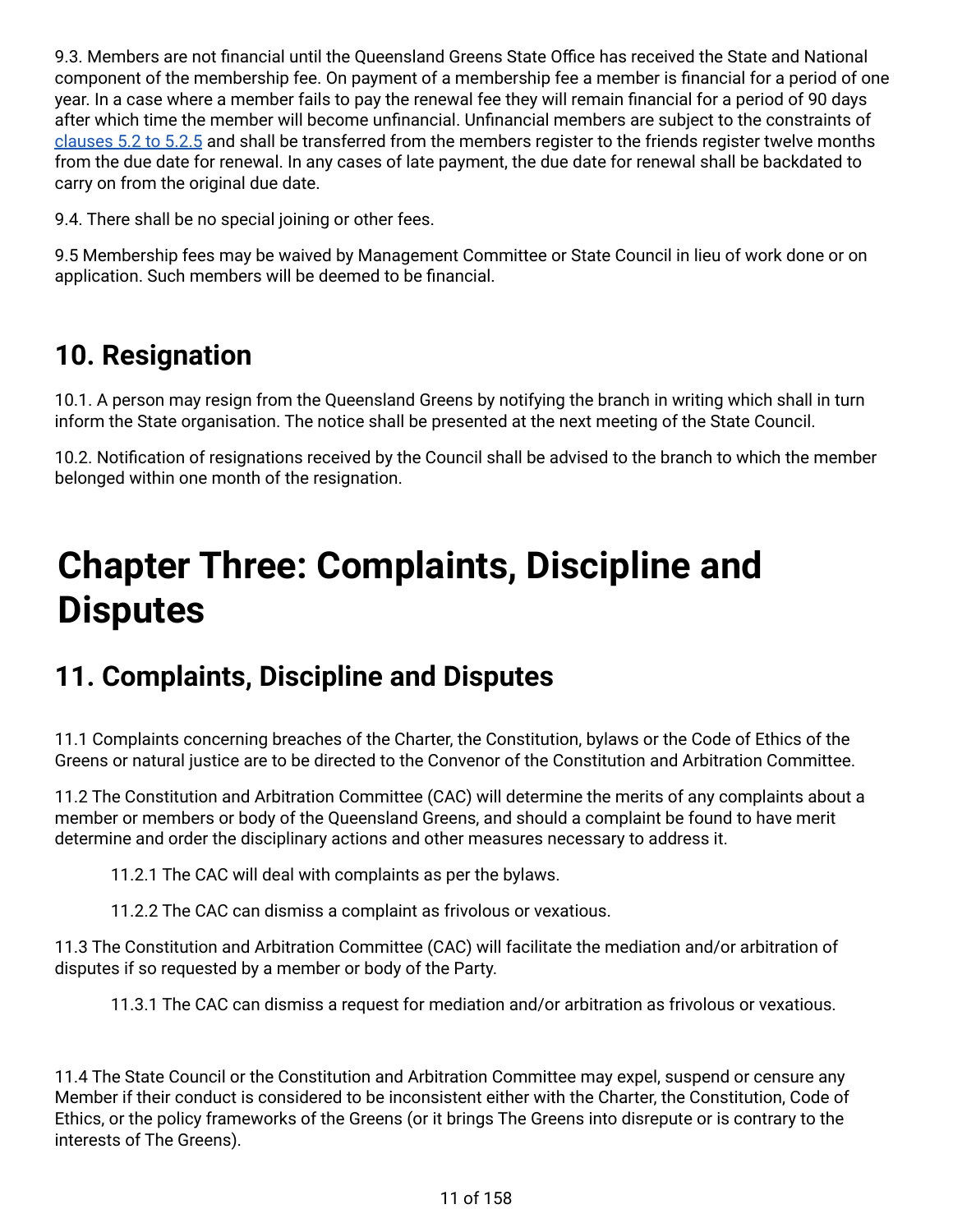## <span id="page-11-0"></span>**12. Termination of membership**

12.1 The Constitution and Arbitration Committee may expel or suspend a person's membership if the person:-

12.1.1 is charged with an indictable offence; or

12.1.2 does not comply with any of the provisions of these rules; or

12.1.3 conducts himself or herself in a way considered to be injurious or prejudicial to the character or interests of the The Greens.

12.2 Before the Constitution and Arbitration Committee terminates a person's membership, the committee must give the person a full and fair opportunity to show why the membership should not be terminated.

12.3 A person whose membership has been terminated, may give the Secretary written notice of the person's intention to appeal against the decision. Such a notice of intention to appeal must be given to the Secretary within one (1) month after the person receives written notice of the decision. If the Secretary receives a notice of intention to appeal, the Secretary must ensure the matter is on the agenda for a State Council to decide the appeal.

12.4 State Council to decide appeal:-

12.4.1 The meeting to decide an appeal must be held within 3 months after the Secretary receives the notice of intention to appeal.

12.4.2 At the meeting, the person must be given a full and fair opportunity to show why the membership should not be terminated.

12.4.3 Blocking the reinstatement of the membership of the person making an appeal must be decided by a majority vote of the members present, including proxies, and eligible to vote at the meeting.

12.5 A false declaration as to membership of a proscribed organisation shall be sufficient grounds for expulsion.

## <span id="page-11-1"></span>**Chapter Four: Structure**

### <span id="page-11-2"></span>**13. Composition Of The Greens**

13.1 The Queensland Greens shall be composed of individual members who form the following bodies:

- 13.1.1 Representatives of Traditional Owners;
- 13.1.2 Branches;
- 13.1.2 State Council;
- 13.1.3 Management Committee;
- 13.1.4 Working Groups;
- 13.1.5 Queensland Campaign Committee;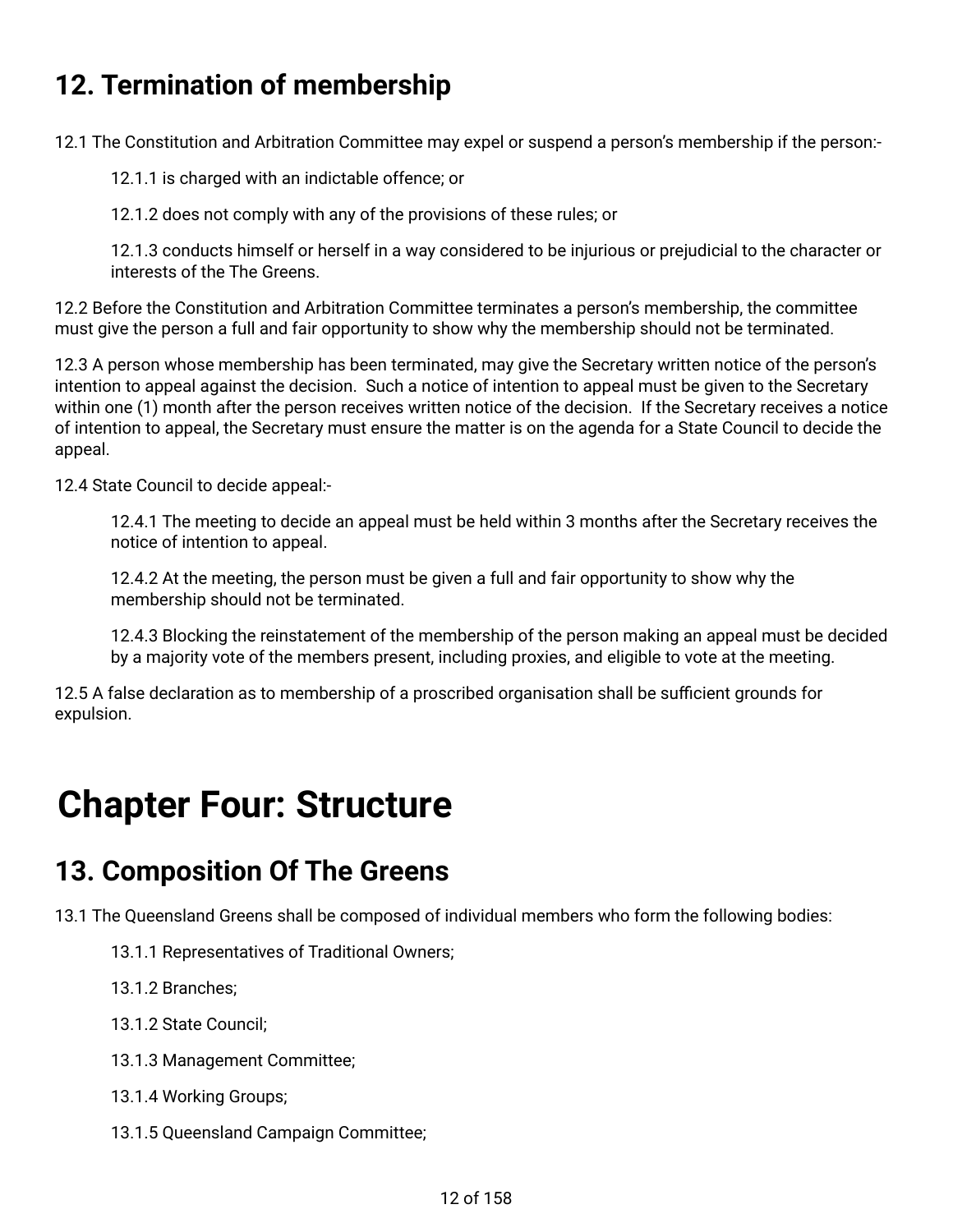13.1.6 Queensland Policy Committee;

- 13.1.7 Constitution and Arbitration Committee;
- 13.1.8 Parliamentary Liaison Committee;
- 13.1.10 Queensland Greens Legislative Assembly Party Room;

13.1.11 Queensland Greens caucus of the Australian Greens Federal Party Room.

## <span id="page-12-0"></span>**14. Local Autonomy**

14.1. The Greens will operate in State, Regional and Branches. Branches may be formed into regional groupings.

14.2.1. Branches and Regional Groups will have the autonomy to make decisions relating to their own affairs provided that:-

a) These decisions are consistent with the principles, objectives of the Greens.

b) They remain within the Greens' policy frameworks.

c) That they take into account national and state campaign priorities and election strategies.

14.2.2. A duly constituted general meeting of a branch may vote by a 2/3 majority to exclude a member from the branch. Unless disciplinary proceedings are commenced against the member, that member continues to enjoy the full rights of financial membership of the Queensland Greens and may apply to join another branch.

## <span id="page-12-1"></span>**15. Branches**

15.1. Any ten members may apply in writing to the State Council for accreditation to form a branch which shall be known as The [adopted name] Branch of the Queensland Greens.

15.2 Branches have the discretion to create other branch positions beyond the following required branch Office Bearers:-

15.2.1 Convenor;

15.2.2 Secretary;

15.2.3 Treasurer.

15.3 The Office Bearers for branches shall be individuals who are members of the branch, and are members of the Queensland Greens. These Office Bearers shall be elected by secret ballot or by a method otherwise determined by the branch at the Annual General Meeting of the branch.

15.3.1 In the event of a casual vacancy for any branch office-bearer position, an ordinary branch meeting can make an interim appointment until the next general meeting.

15.4 Except as otherwise provided, meetings of branches shall be regulated in accordance with sections [22](#page-20-1), [24](#page-22-1) and the by-laws.

15.5 Following accreditation, either the State Council or the new branch shall notify members in that area of the formation of the branch and invite them to join. The formation of branches shall be reported in the State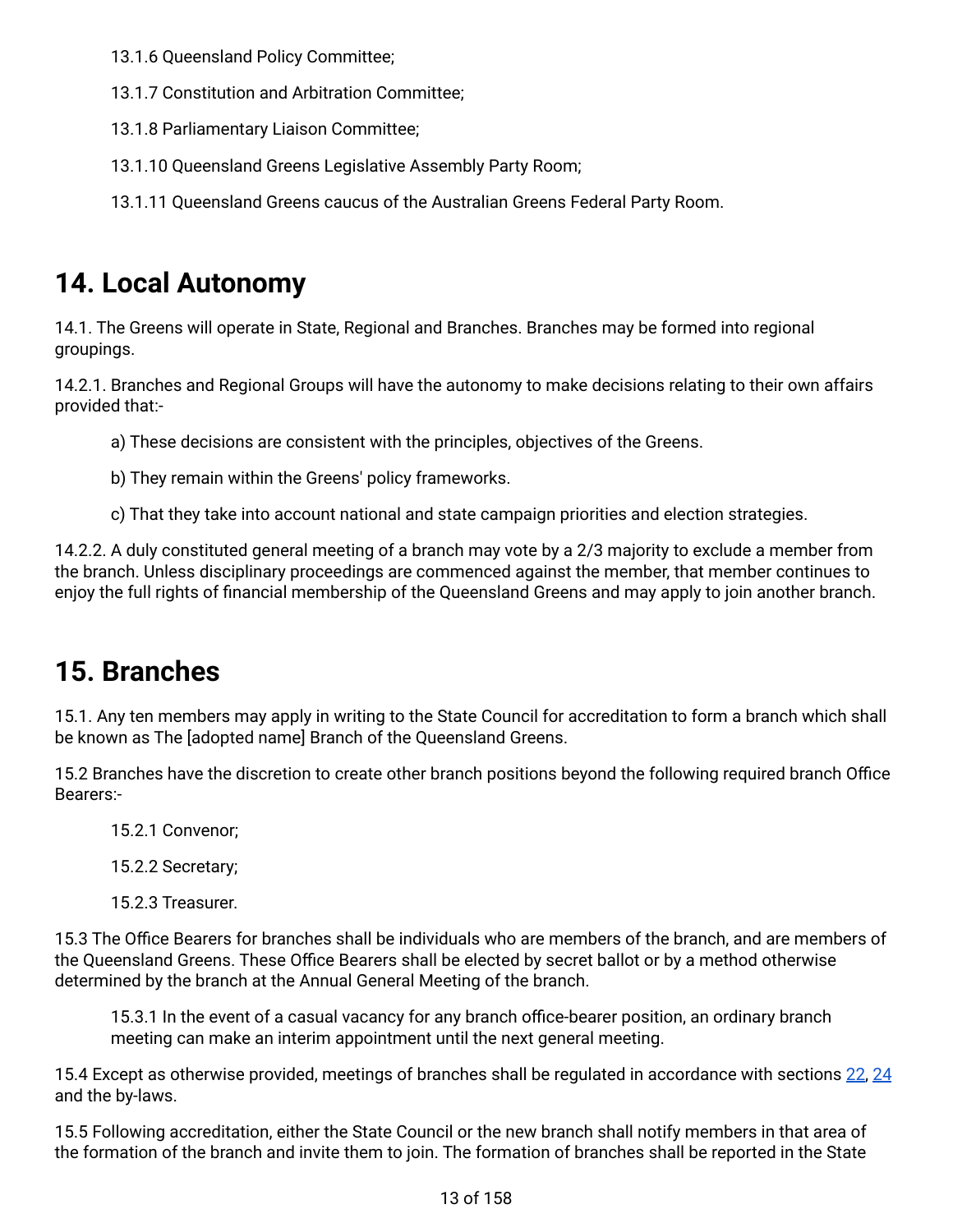15.6 Branches shall conduct meetings as follows: -

15.6.1 Meet at least once every four months.

15.6.2 Agree to the procedure and order of business to be followed.

15.6.3 Ensure that minutes of the meetings are kept which shall include a record of attendance and decisions reached.

15.6.4 Ensure that a copy of the minutes of the meeting shall be sent to the State Secretary within 60 days of the meeting.

15.6.5 Send to the State Secretary copies of any newsletters, publications, and media statements emanating from a branch.

15.6.6 Ensure that any incoming or outgoing correspondence is tabled.

15.6.7 Ensure that a Member having a direct or indirect pecuniary interest in any matter shall declare such interest and shall not block consensus on that matter; if the matter is voted on, the Member may not vote.

15.6.8 Discuss agenda items on notice from subsidiary groups or individual Members ahead of other business unless the meeting determines otherwise.

15.6.9 Branches shall usually meet within the local area of the branch

15.6.10 Proxies cannot be used to establish a quorum;

15.6.11 Proxies may only be used in votes on motions or ballots of which at least 7 days notice has been given;

15.6.12 Proxies cannot be used in the procedural motion to vote;

15.7 Branches shall be entitled to raise and expend funds, but not incur debts in the name of the Queensland Greens, for the purpose of attaining the objectives and implementing the policies of the Queensland Greens, provided that the branch shall forward the financial statements for the year to the State Council at least twenty-eight days before the State Council subsequent to the Annual General Meeting.

15.8 Branches shall not borrow funds from lending institutions.

15.9 Branches shall require a quorum of 10 per cent of their membership if they have a membership greater than 50. If a branch is smaller than 50 members the quorum is 5 members.

15.10 A branch, with the approval of the State Council, may amalgamate with another branch.

15.11 A branch may be dissolved by unanimous decision of the branch or by State Council if its membership falls below the required minimum membership of ten for more than 4 consecutive months.

15.12 If a branch is unable to meet the requirements of section 15 for a period longer than 4 months, the State Secretary must notify the State Council of this situation.

15.13 On dissolution of a branch, any surplus funds or property shall be transferred to the Council.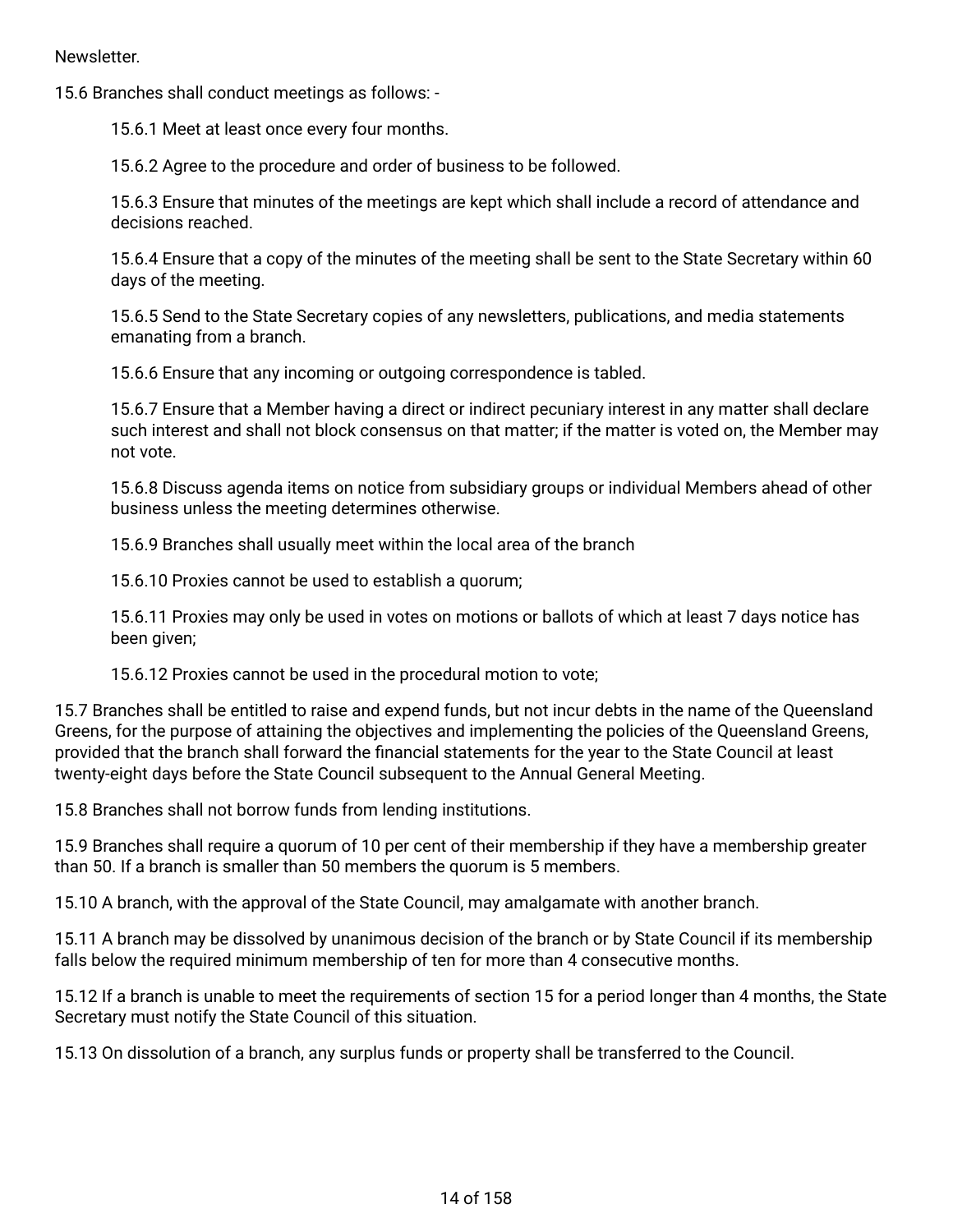## <span id="page-14-0"></span>**16. The Management Committee**

16.1 The Management Committee shall consist of a:-

- 16.1.1 State Convenor
- 16.1.2 State Secretary
- 16.1.3 State Treasurer
- 16.1.4 Campaign Convenor
- 16.1.5 Membership Convenor
- 16.1.6 Policy Convenor
- 16.1.7 Lead National Delegate
- 16.1.8 Rural and Regional Convenor

16.2 The Management Committee is the Management Committee as per the Incorporated Associations Act and is responsible for the business and operations of the incorporated association. Subject to these rules or a resolution of the members of the association carried at a general meeting, the Management Committee has the general control and management of the administration of the affairs, property and funds of the association.

16.2.1 Management Committee will authorise particular members to sign cheques and authorise or make payments, on behalf of the Queensland Greens.

16.3 Members of the Management Committee shall be individuals who are resident in the state, and are financial members of the Queensland Greens. Members of the Management Committee shall be elected by secret postal or online ballot to be declared and ratified at the Annual General Meeting.

16.3.1 An individual may only hold one position on Management Committee, but may nominate for more than one position.

16.4 Candidates for Management Committee shall have consented to stand in writing.

16.5 The elections for Management Committee, and other positions to be elected as per this constitution, are subject to relevant by-laws.

16.6 The Management Committee shall convene at least once every two months either by electronic bulletin board or by teleconference or in person. An electronic bulletin board conference may be of an ongoing nature.

16.7 All ratified minutes of the Management Committee must be presented to the next state Council meeting. State Council may by simple majority determine to as far as practicable reverse decisions of Management Committee.

16.8 A quorum for a Management Committee meeting shall consist of a simple majority of the members of the Management Committee.

16.9 If a voting member of the Management Committee is unable or refuses to act to fulfil their designated responsibilities, or without apology or leave fails to attend three meetings, or ceases to be a member of the party, the committee may declare the position vacant and make an interim appointment for the period until the next State Council.

16.10 At each meeting a facilitator shall be appointed by nomination and acceptance. Decisions shall be made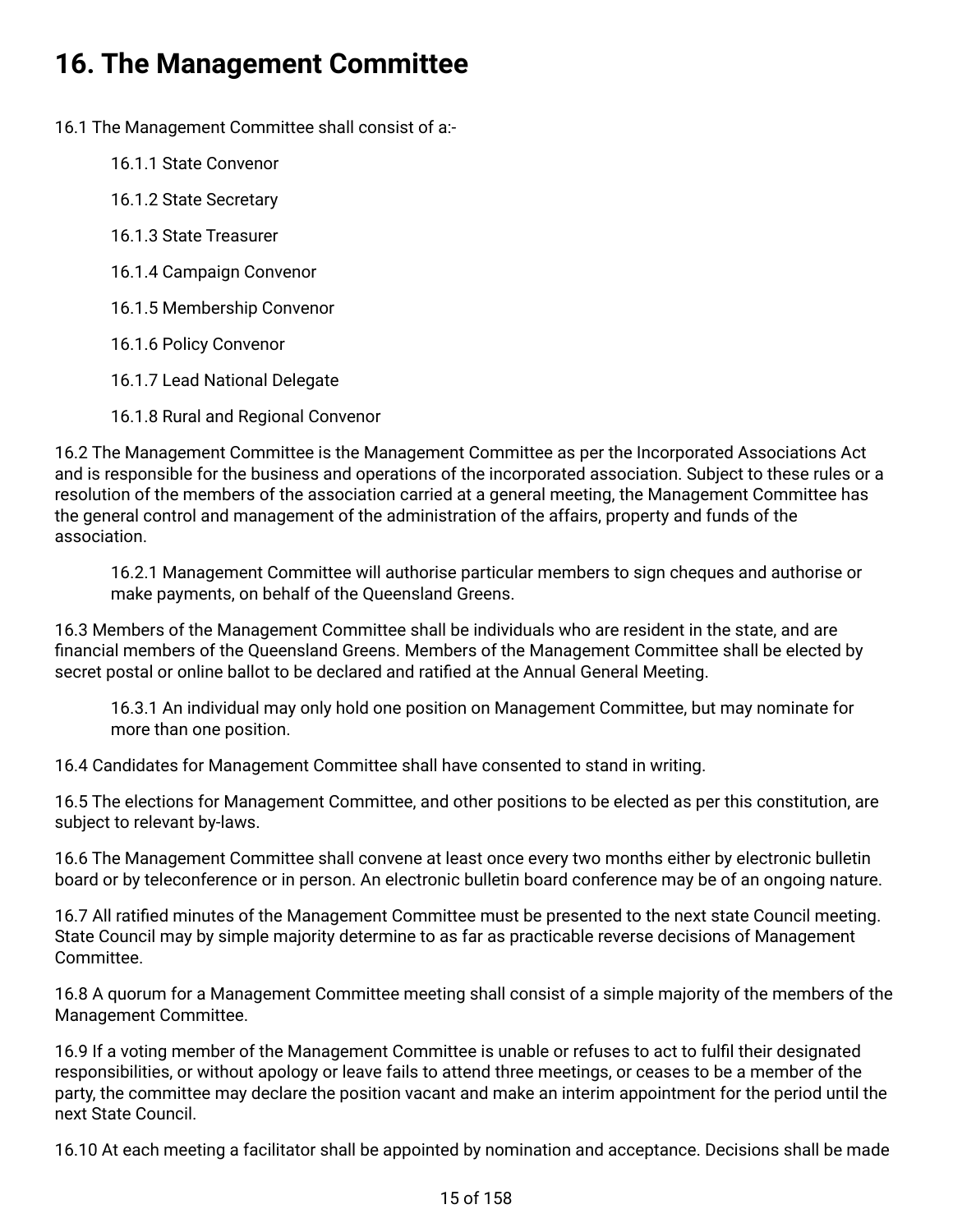by consensus or at least a two/thirds majority vote, unless otherwise specified.

16.11 Any member of the Management Committee may resign from membership of the Management Committee at any time by giving notice in writing to the Secretary but such resignation shall take effect at the time such notice is received by the secretary unless a later date is specified in the notice when it shall take effect on that later date or such member may be removed from office at a State Council where that member shall be given the opportunity to fully present their case. The question of removal shall be determined by the vote of the members present at such a State Council.

16.12 If within half an hour from the time appointed for the commencement of a Management Committee meeting a quorum is not present, the meeting shall stand adjourned to the same day in the next week at the same time and place, or to such other day and at such other time and place as the Management Committee may determine, and if at the adjourned meeting a quorum is not present within half an hour from the time appointed for the meeting, the meeting shall lapse.

16.13 Management Committee may make interim appointments to fill casual vacancies on Management Committee until the next State Council meeting.

16.13.1 Management Committee will make an interim appointment to fill a casual vacancy for the position of Secretary until the next State Council meeting.

16.13.2 If and so long as their number is reduced below the number fixed by or pursuant to these Rules as the necessary quorum of the Management Committee, the continuing member or members may act for the purpose of increasing the number of members of the Management Committee to that number or of summoning a general meeting of the Association, but for no other purpose.

16.14 a) Management Committee may process membership applications received directly at the office, when it is clear that there is no branch covering a region or where the application has already been rejected by a branch, or the applicant does not want to be a member of a branch. A list of names of any rejected applicants must be tabled at the next State Council meeting.

16.14 b) Membership Committee may reject the memberships of renewing, provisional, or past members who are not members of a branch. These decisions must be reported to the next State Council for confirmation.

16.15 The State Secretary must ensure full and accurate minutes of all questions, matters, resolutions and other proceedings of each Management Committee, State Council and general meeting are recorded.

16.16 To ensure the accuracy of the minutes, the minutes of each Management Committee, State Council and general meeting must be signed by the Convenor of the meeting, or the Convenor of the next Management Committee, State Council or general meeting, verifying their accuracy.

16.17 If asked by a member the State Secretary must, within 28 days after the request is made give the member a copy of the ratified minutes of a Management Committee, State Council or general meeting.

16.18 The Management Committee must ensure the safe custody of books, documents, instruments of title and securities of the association.

16.19 The State Secretary must make available a copy of the ratified minutes of a Management Committee meeting to State Council delegates within 7 days of the minutes being ratified.

## <span id="page-15-0"></span>**17. State Council**

17.1 State Council shall comprise:-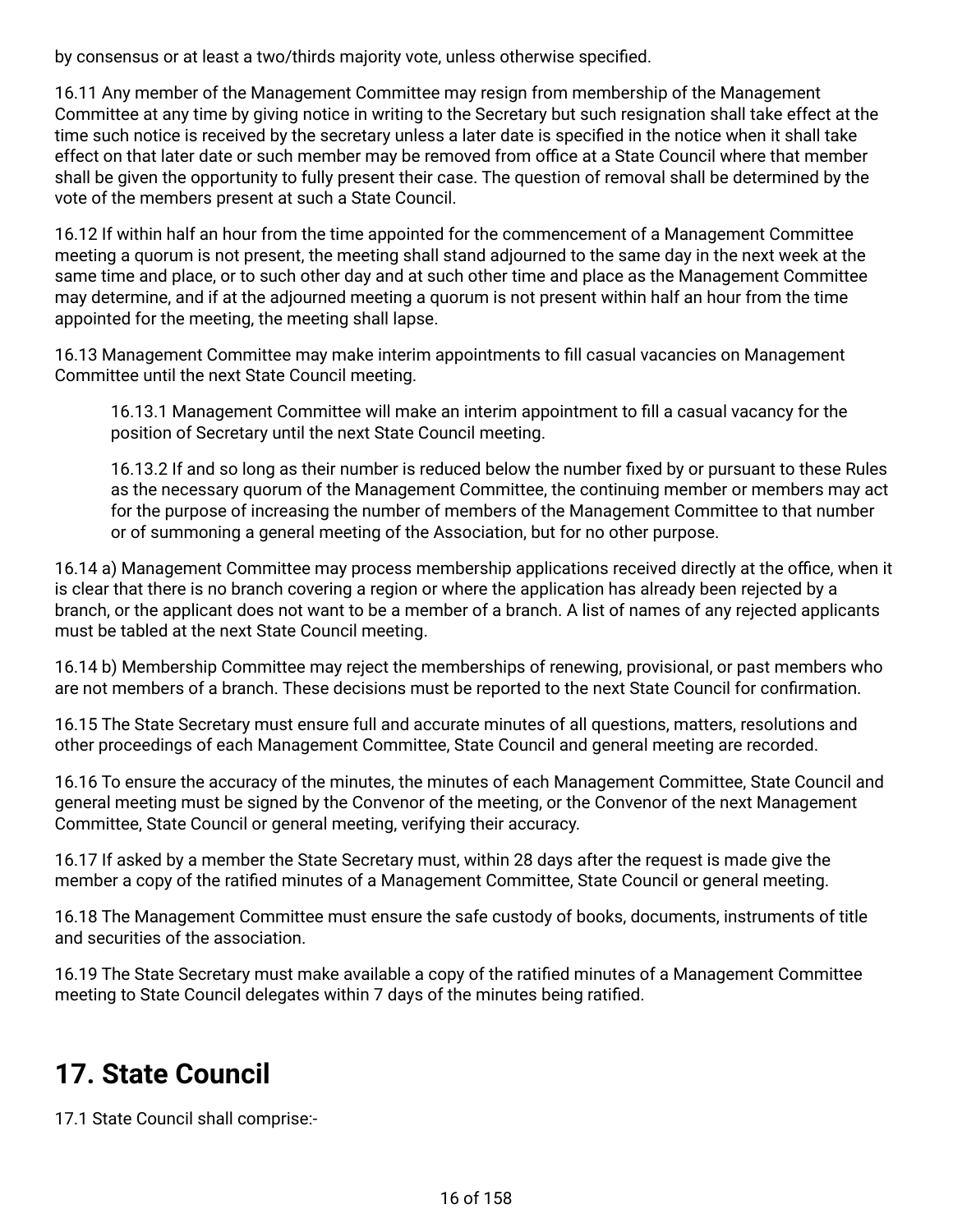17.1.1 Members of Management Committee

17.1.2 Delegates as per the State Council Delegates bylaw;

17.1.3 Two delegates from the Queensland Greens federal parliamentary caucus;

17.1.4 Two delegates from the Queensland Greens Legislative Assembly & Legislative Council Party Room;

17.2 The State Council shall convene at least once every four months either in person or by means of telecommunications technology. State Council will determine the meeting schedule of State Council.

17.2.1 Management Committee may schedule a State Council meeting if State Council neglects to schedule a meeting.

17.2.2 Management Committee may reschedule a State Council meeting if there is a conflict with a state or federal election, or with a significant campaigning opportunity.

17.2.3 State Council may convene online in an ongoing nature.

17.3 State Council members shall have at least seven days notice of any face to face or teleconference meetings.

17.4 The powers of a State Council include the following, unless otherwise specified:

17.4.1 To adopt policy on behalf of the Queensland Greens, subject to constitutional provisions.

17.4.2 To appoint spokespersons who shall publicly articulate policy.

17.4.3 To endorse persons for public office to stand in seats where no branch exists.

17.4.4 To ratify the preselection of a nominee for the Australian Senate or Legislative Council.

17.4.5 To accredit or disaccredit branches.

17.4.6 To establish Working Groups.

17.4.7 To remove members of Management Committee.

17.4.8 To fill vacancies on Management Committee until the Annual General Meeting.

17.4.9 To authorise the Queensland Greens budget.

17.4.10 To authorise Management Committee to incur debts in the name of the Queensland Greens to a specified limit.

17.4.11 To elect delegates to the National Delegates Committee

17.4.12 Appoint a Returning Officer in due time for the Annual General Meeting.

<span id="page-16-0"></span>17.5 A special State Council can be called for in any of the following ways:

17.5.1 A resolution passed by State Council;

17.5.2 A petition signed by 4% of the membership;

17.5.3 A petition supported by three branches;

17.5.4 A resolution passed by Management Committee.

17.6 In the event of a Special State Council being called as per [section](#page-16-0) 17.5, the Management Committee shall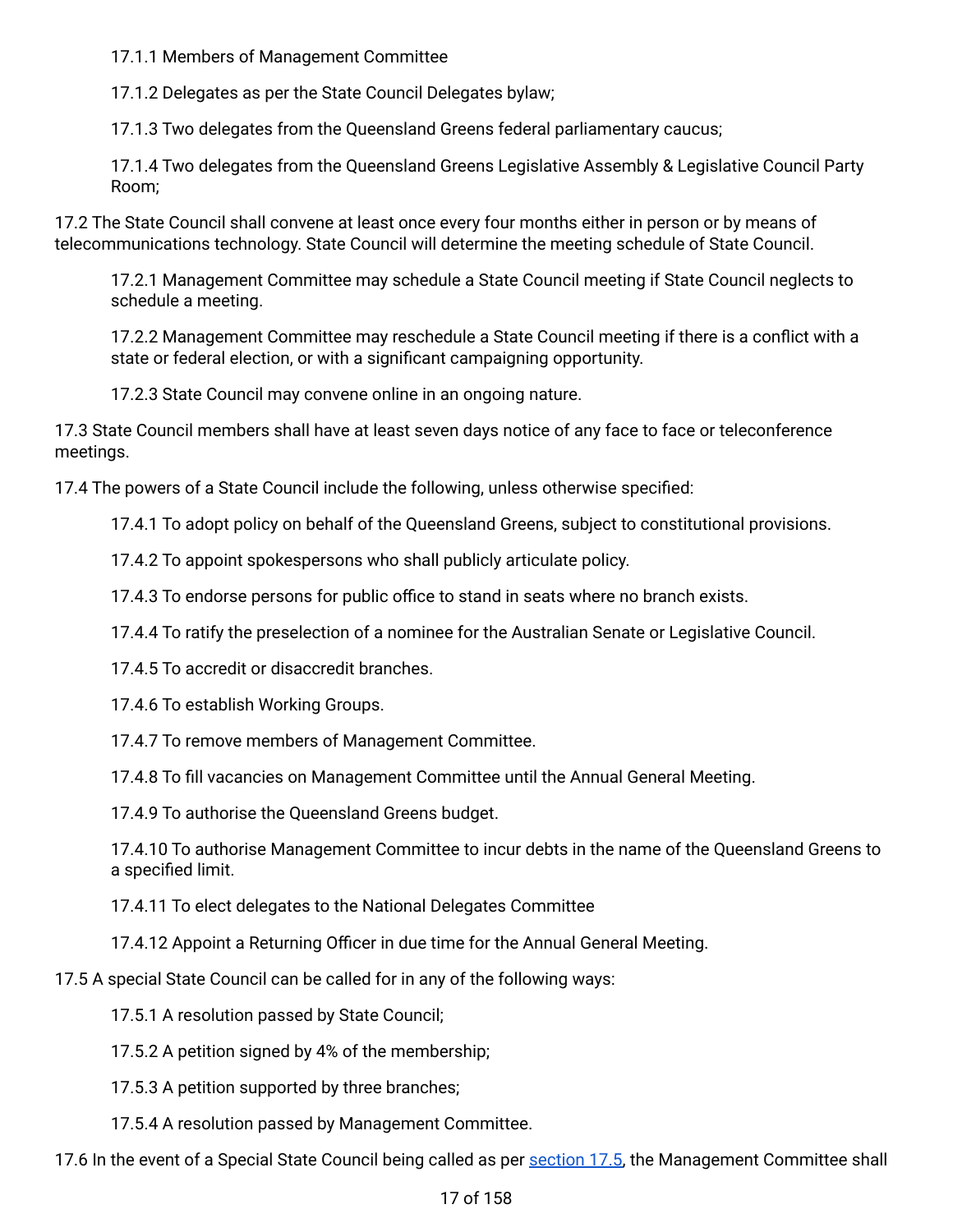give notice of a State Council as soon as practicable.

17.6.1 At least 7 days notice of a Special State Council is required.

17.7 Members of Management Committee shall be ex-officio non-voting members of State Council. They shall have speaking rights and the ability to block consensus. These members may otherwise hold votes.

17.8 Delegates from parliamentary caucuses shall be non-voting members of State Council. They shall have speaking rights and the ability to block consensus. These members may otherwise hold votes.

17.9 The State Council shall be open to all members of the Greens. It will be a decision of the delegates to the State Council whether non-delegated members may be permitted to speak.

17.10 With the approval of the State Council or Management Committee, people who are not members of the Greens may be invited to address the Council.

## <span id="page-17-0"></span>**18. Working Groups**

18.1 The Council may establish Working Groups and in so doing shall determine their membership, terms of reference and duration.

18.2.a) A Working Group shall be established and maintained to produce and circulate a Newsletter to be published not less than four times a year at regular intervals. The Newsletter shall be an organ for communication amongst members for the purposes of information and notification of meetings

18.2.b) The members website shall be maintained to encourage plural and open debate among members in confidence and consistent with the Code of Ethics.

## <span id="page-17-1"></span>**19. Queensland Campaign Committee (QCC)**

19.1 The Queensland Campaign Committee (QCC) is responsible for:-

19.1.1 Development and implementation of campaign strategies;

19.1.2 Developing and managing campaign budgets within the framework of the Queensland Greens budget;

19.1.3 Appointing campaign co-ordinators;

19.1.4 Facilitating preselection of candidates;

19.1.5 Review of nominations for House of Representatives and Legislative Assembly preselections,

19.1.6 Ratification and endorsement of the preselections for the House of Representatives and Legislative Assembly;

19.1.6.1 If QCC determines to not endorse a preselected candidate, QCC will notify the candidate and local campaign committee or branch of this decision and provide an opportunity for feedback.

19.1.7 Review of nominations for Senate preselections for eligibility;

19.1.8 Ratification and endorsement of the preselections for the Senate if the writs have been issued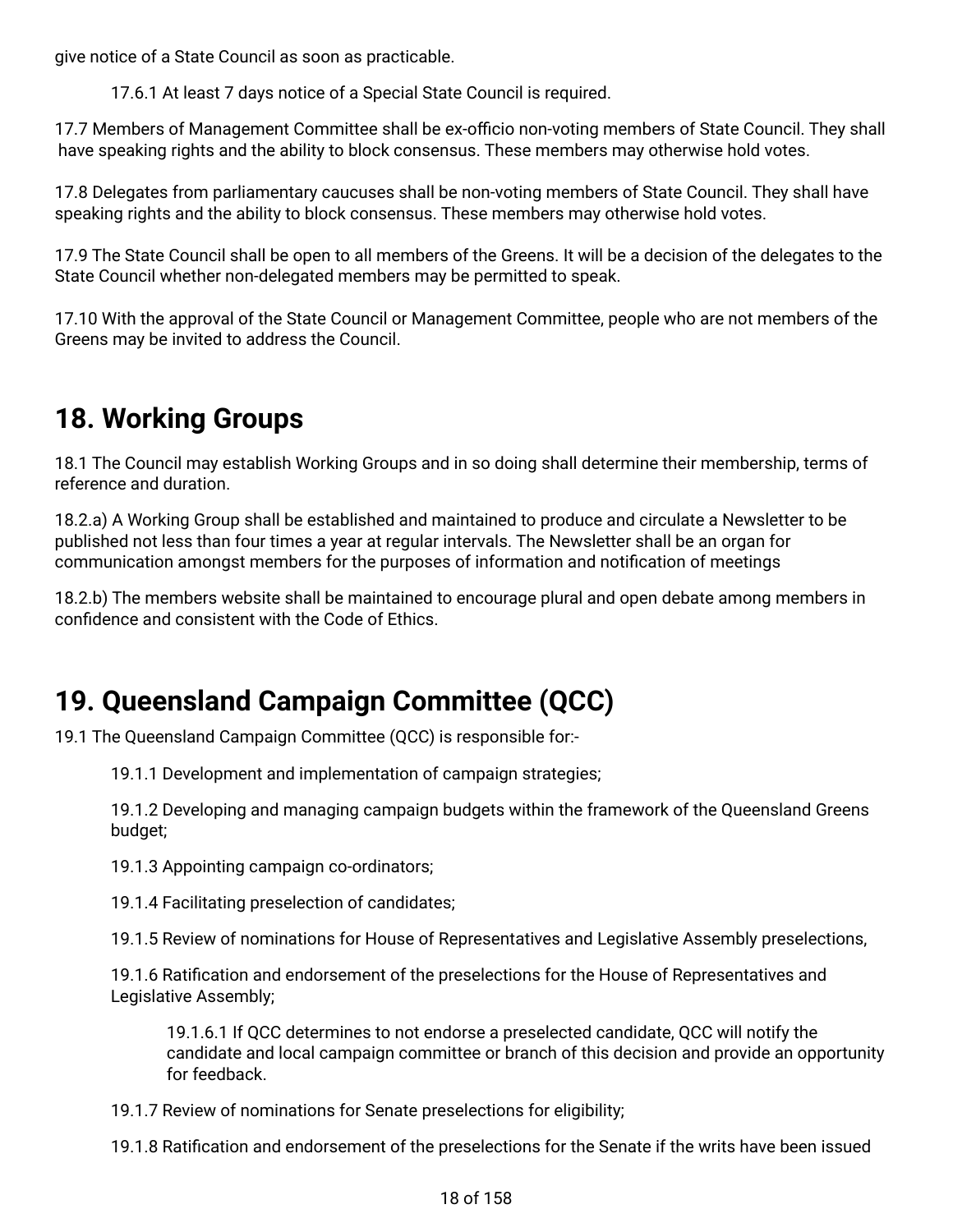for a Senate election or if so delegated by State Council;

19.1.9 Suspension, or if the election has been called disendorsement, of candidates (excluding Senate candidates) until the next State Council;

19.1.10 Act as a candidate selection committee if there is insufficient time for the usual preselection processes to be completed before the official close of nominations for an election;

19.1.11 Appointment, oversight and direction of any preference negotiators;

19.1.12 Appointment, oversight and direction of any representation to Australian Greens campaigning bodies;

19.1.13 Regulation of Spokespersons;

19.1.14 Regulation of the Queensland Greens' public website.

19.2 The members of the Queensland Campaign Committee (QCC) will be:-

19.2.1 the Campaign Convenor;

19.2.2 Campaign Secretary;

19.2.3 Campaign Treasurer;

19.2.4 At least three and no more than six other members as per the bylaws.

19.3 The convenor of the Queensland Campaign Committee (QCC) will be the Campaign Convenor.

19.4 The Queensland Campaign Committee (QCC) will have a subcommittee comprising the Campaign Convenor, Campaign Secretary and Campaign Treasurer known as the Queensland Campaign Executive (QCE).

19.4.1 The QCE is empowered to make decisions on behalf of QCC in situations when the full committee cannot reasonably be expected to make a decision in the time allowed by circumstances.

19.4.2 Decisions of the QCE must be by consensus and must be reviewed by the full committee at their next meeting.

## <span id="page-18-0"></span>**20. Constitution and Arbitration Committee (CAC)**

20.1 The powers and responsibilities of the Constitution and Arbitration Committee (CAC) are:

20.1.1 To determine the merits of any complaints, and should a complaint be found to have merit determine and order the disciplinary actions and other measures necessary to address it.

20.1.2 To facilitate the arbitration of disputes.

20.1.3 To interpret the meaning of the constitution and bylaws.

20.1.4 To evaluate constitutional or by-law proposals to general meetings or State Council and make recommendations.

20.1.5 To evaluate constitutional or by-law proposals to National Council or National Conference and make recommendations to State Council and the National Delegates.

20.1.6 To prepare proposals for general meetings to improve the constitution.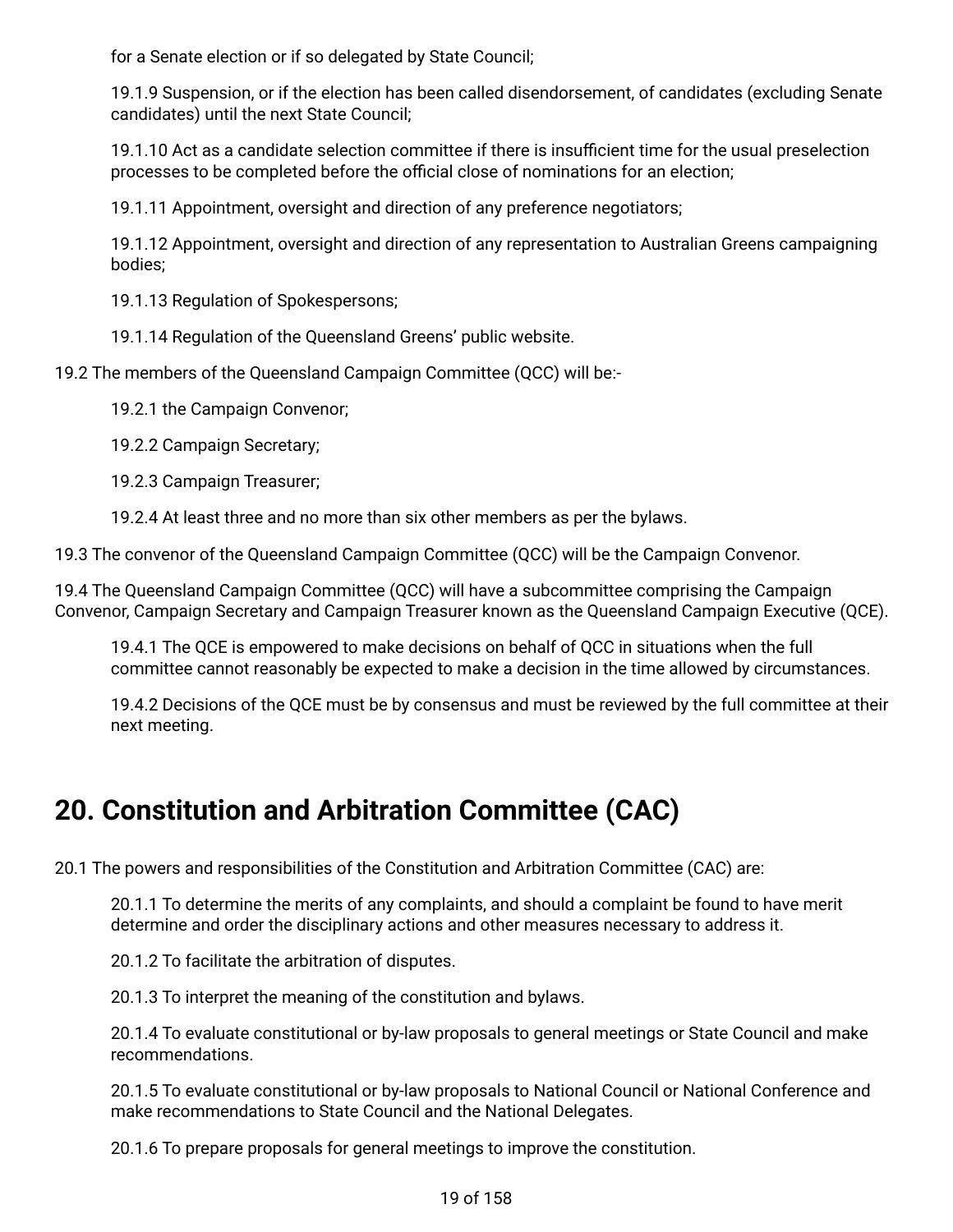20.1.7 To prepare proposals to improve the by-laws.

20.1.8 To provide up-to-date copies of the Queensland Greens Constitution and By-laws.

20.1.9 To provide a report on the constitutionality of any matter referred by State Council, a general meeting, Management Committee, the Queensland Campaign Committee, or the CAC.

<span id="page-19-1"></span>20.2 The Annual General Meeting will elect a CAC Convenor, a CAC Secretary and three CAC general members as voting members of the Constitution and Arbitration Committee (CAC).

20.2.1 To nominate for CAC a member must not have had an adverse finding against them in a complaint in the previous three (3) years.

20.3 Queensland Greens delegates to Australian Greens constitutional bodies are ex officio a non-voting member of CAC.

20.4 The Queensland Greens Secretary is an ex officio non-voting member.

20.5 The CAC may co-opt other members as non-voting members.

20.6 A voting member of either the Management Committee or the Queensland Campaign Committee cannot simultaneously be a voting member of the Constitution and Arbitration Committee (CAC).

20.7 Remaining members of the CAC can appoint a member who meets the criteria in [20.2](#page-19-1) to fill any casual vacancy on CAC on an interim basis until the vacancy is filled by State Council.

20.8 State Council will appoint a member who meets the criteria in [20.2](#page-19-1) to fill any casual vacancy on the Constitution and Arbitration Committee (CAC).

20.9 The Constitution and Arbitration Committee (CAC) will operate via the standard decision-making procedures set out in the Constitution and By-laws, with the exception that a motion to go to a vote must have at least three members in support or two-thirds of members in support, whichever is the greater, in order to pass.

20.10 The Constitution and Arbitration Committee will present an annual de-identified summary report to the AGM, detailing the number of complaints in each category arbitrated over the preceding year, the aggravating or mitigating factors in each case, and the disciplinary actions imposed.

## <span id="page-19-0"></span>**21. Queensland Policy Committee (QPC)**

21.1 Responsibilities of the Queensland Policy Committee (QPC):-

21.1.1 Reviewing of Queensland Greens policy and developing policy proposals and amendments;

21.1.2 Liaising with, and providing representation to Australian Greens policy bodies and officeholders;

21.1.3 Facilitation of the involvement of members and supporters in policy development.

21.1.4 Making interim decisions relating to policy as per Chapter 7.

21.2 The members of the Queensland Policy Committee (QPC) will be:-

21.2.1 the Policy Convenor;

21.2.2 at least four (4) members appointed as per the bylaws.

21.3 The convenor of the Queensland Policy Committee (QPC) will be the Policy Convenor.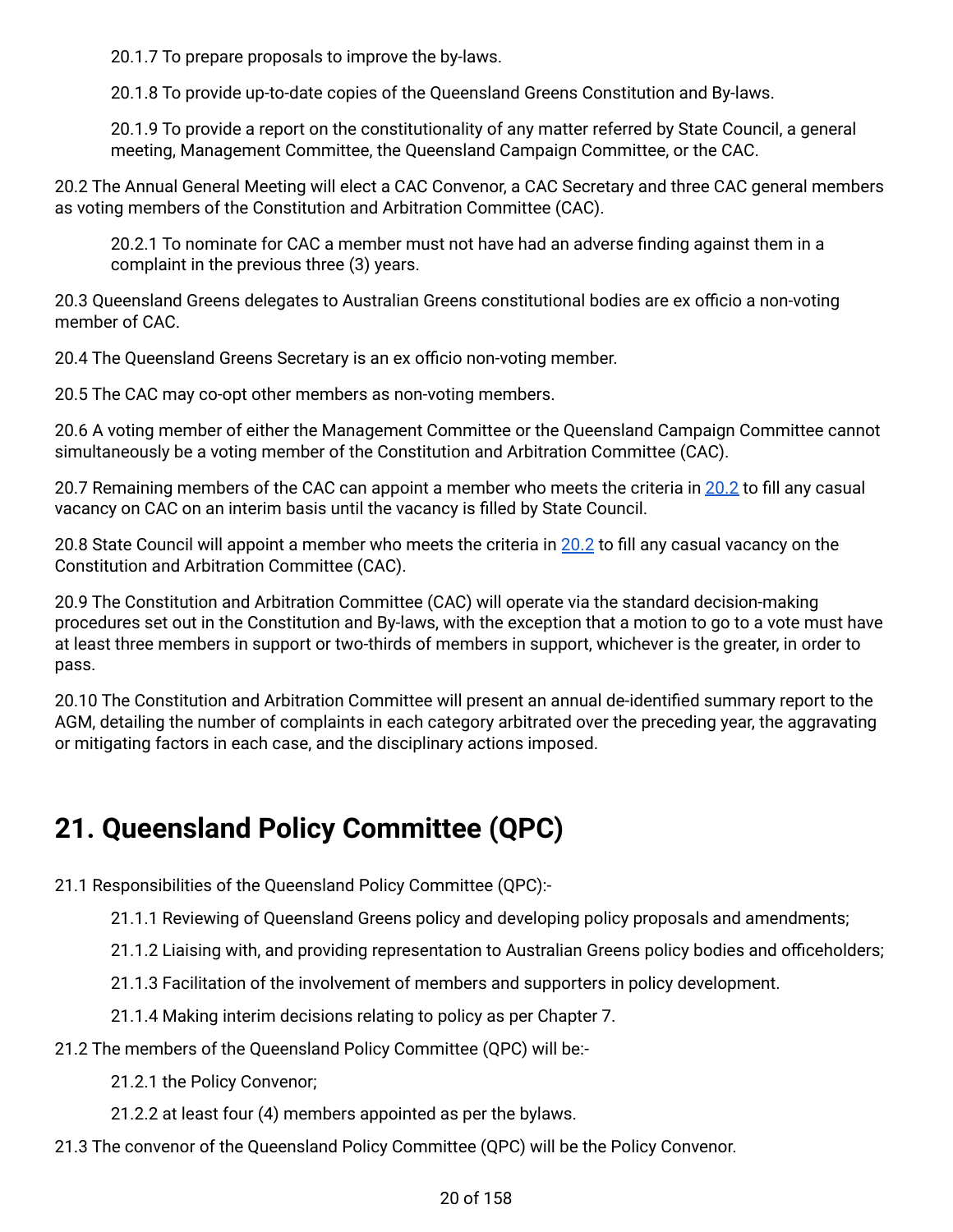## <span id="page-20-0"></span>**Chapter Five: Procedures: Meetings And Decision-Making**

### <span id="page-20-1"></span>**22. Annual General or General Meetings**

22.1 The first general meeting shall be held at such time, not being less than one month nor more than three months after the incorporation of the Association, and at such place as the Management Committee may determine.

22.2 The annual general meeting shall be held within six months of the close of the financial year.

22.3 The business to be transacted at every annual general meeting shall be -

22.3.1 the receiving of the Management Committee's report and the statement of income and expenditure, assets and liabilities and mortgages, charges and securities affecting the property of the association for the preceding financial year;

22.3.2 the receiving of the auditor's report upon the books and accounts for the preceding financial year;

22.3.3 declaration and ratification of the ballot to elect the Management Committee; and

22.3.4 the appointment of an auditor.

22.3.5 declaration and ratification of the ballot to elect the Campaign Secretary;

22.3.6 declaration and ratification of the ballot to elect the Campaign Treasurer.

22.3.7 the election of the voting members of the Constitution and Arbitration Committee.

22.4 The election of office bearers may be conducted via postal or online ballot. The close of all ballots must occur simultaneously and may occur prior to the opening of the meeting.

<span id="page-20-2"></span>22.5 The secretary shall convene a special general meeting -

22.5.1 when directed to do so by the Management Committee; or

22.5.2 on the requisition in writing signed by not less than one-third of the voting members at the previous State Council meeting

22.5.3 on the requisition in writing signed by not less than the number of ordinary members of the party which equals double the number of voting members at the previous State Council meeting plus one

22.5.4 Use of any of the mechanisms in [22.5.1-22.5.3](#page-20-2) shall require clearly stating the reasons in writing why such special general meeting is being requisitioned and the nature of the business to be transacted thereat.

22.6 At any general meeting the number of members required to constitute a quorum shall be equal to double the number of members presently on the Management Committee plus one.

22.7 No business shall be transacted at any general meeting unless a quorum of members is present at the time when the meeting proceeds to business. For the purposes of this rule "member" includes a person attending as a proxy.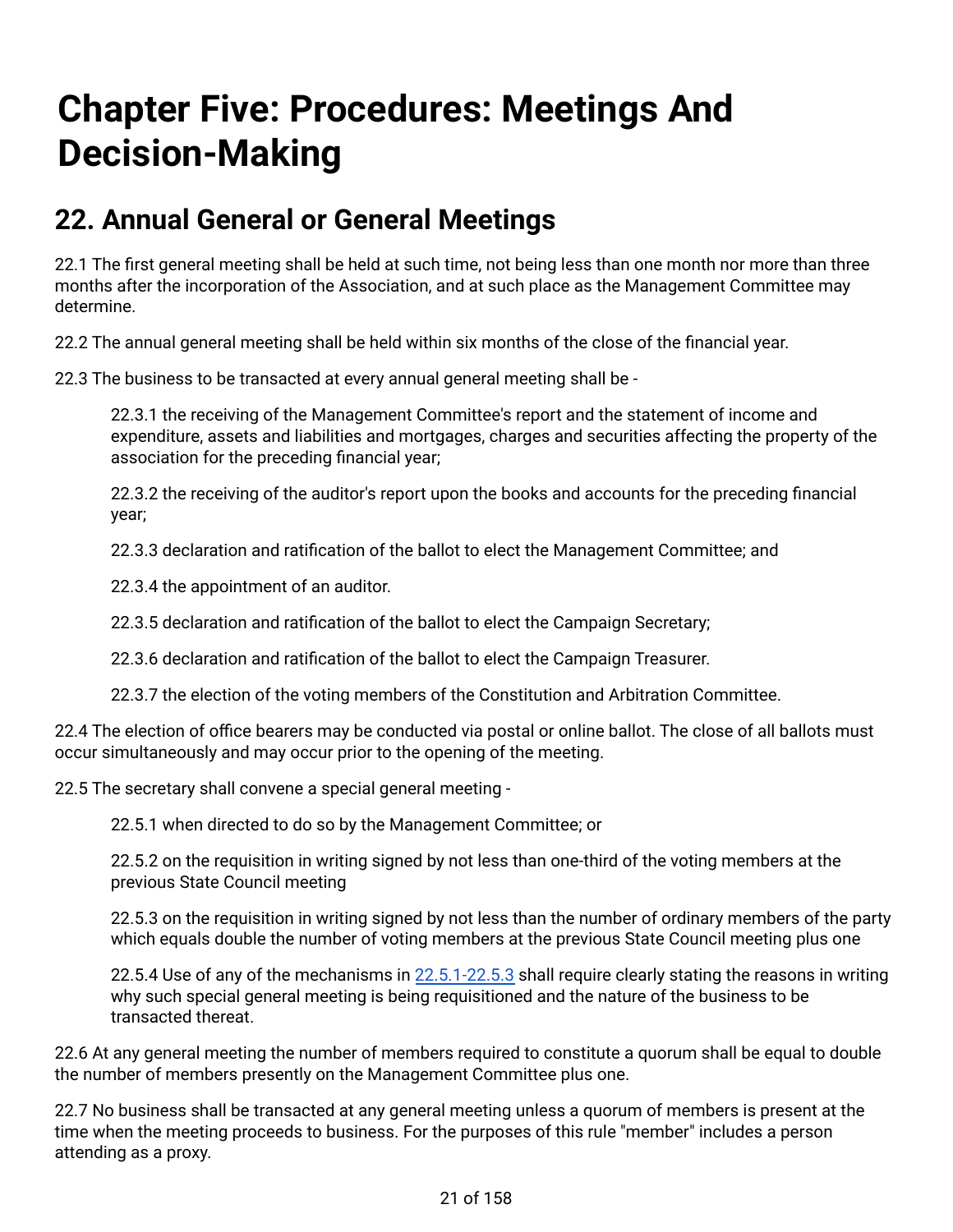22.8 If within half an hour from the time appointed for the commencement of a general meeting a quorum is not present, the meeting, if convened upon the requisition of members of the Management Committee or the Association, shall lapse. In any other case it shall stand adjourned to the same day in the next week at the same time and place, or to such other day and at such other time and place as the Management Committee may determine, and if at the adjourned meeting a quorum is not present within half an hour from the time appointed for the meeting, the members present shall be a quorum.

22.9 The Chair may, with the consent of any meeting at which a quorum is present (and shall if so directed by the meeting), adjourn the meeting from time to time and from place to place, but no business shall be transacted at any adjourned meeting other than the business left unfinished at the meeting from which the adjournment took place. When a meeting is adjourned for thirty days or more, notice of the adjourned meeting shall be given as in the case of an original meeting. Save as aforesaid it shall not be necessary to give any notice of an adjournment or of the business to be transacted at an adjourned meeting.

22.10 The secretary shall convene all general meetings of the Association by giving not less than 14 days notice of any such meeting to the members of the Association.

22.11 Notice of all general meetings shall be given in writing to all members. The notice of AGM shall be included in a newsletter to all members. Notice of a general meeting shall clearly state the nature of the business to be discussed thereat.

22.12 Unless otherwise provided by these Rules, at every general meeting:

22.12.1 the Convenor shall ensure appointment of a facilitator by the meeting, or if they are not present within fifteen minutes after the time appointed for the holding of the meeting or is unwilling to act, then the members present shall appoint a facilitator of the meeting;

22.12.2 the facilitator shall maintain order and conduct the meeting in a proper and orderly manner;

22.12.3 every matter or resolution, substantial or procedural, shall be decided by the methods outlined in [section](#page-22-1) 24 and the bylaws;

22.12.4 every financial member shall be entitled to vote at any general meeting unless suspended;

22.12.5 A procedural motion to hold a secret ballot on a matter requires either consensus or support of 20 percent of votes cast to be carried. The facilitator shall appoint two members to conduct the secret ballot and the result of the ballot as declared by the facilitator shall be deemed to be the resolution of the meeting of which the ballot was demanded;

22.12.6 A financial member may vote in person or by proxy. The instrument appointing a proxy shall be in writing, in the common or usual form, under the hand of the appointor or of their attorney duly authorised in writing. A proxy must be a member of the Party. The instrument appointing a proxy shall be deemed to confer authority to participate in all procedural or substantive votes unless otherwise specified in this constitution;

22.12.7 In the instrument appointing the proxy the appointor may instruct the proxy in how to vote in the event of a vote. If the appointor does not instruct the proxy in this way the proxy may vote according to their own judgement. If a proxy fails to adhere to the instructions of the appointor this will not invalidate the outcome of any resolutions.

22.12.8 The instrument appointing a proxy shall be deposited with the secretary two days prior to the commencement of any meeting or adjourned meeting at which the person named in the instrument proposes to vote.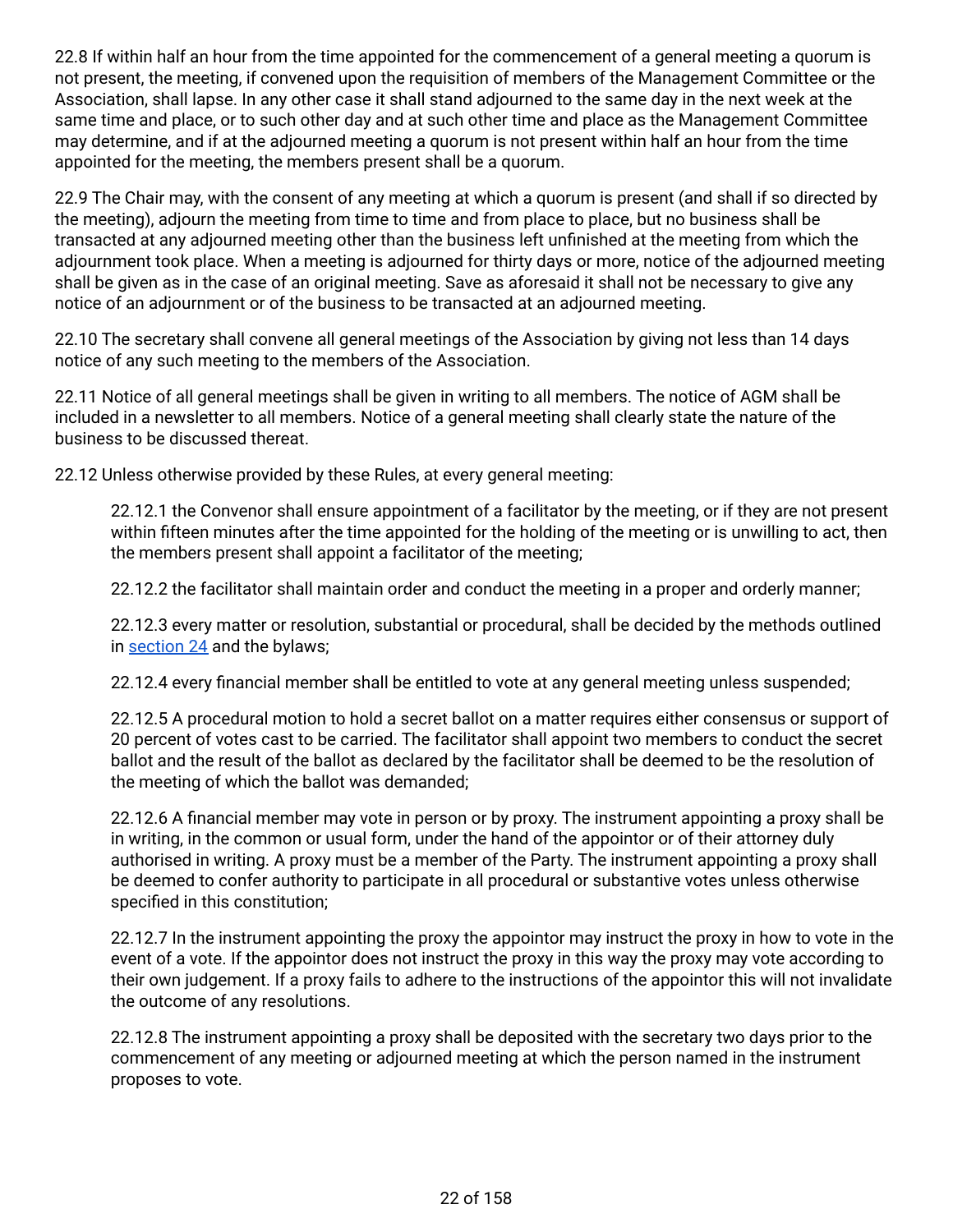## <span id="page-22-0"></span>**23. Cost Sharing of State Organisation**

23.1 The costs of sending the specified number of allowed delegates to annual conferences shall be shared across the organisation.

23.2 The costs of teleconferences shall also be shared.

23.3 The expenses of working groups and the expenses of State Office Bearers shall be a shared State expense.

### <span id="page-22-1"></span>**24. Decision-Making**

24.1 Decisions at meetings shall be made by co-operative decision-making processes, which include the options of consensus and various forms of voting. A serious attempt at all times will be made towards achieving consensus. Sufficient time will be allowed for discussion of different views.

24.1.1 A procedural motion requiring a mover and a seconder can refer a motion or amendment to a group to seek development of a consensus proposal to be brought back to the meeting or subsequent meeting.

24.2 Where, after a reasonable period of time, disagreement persists, a motion or amendment may be resolved by vote. A procedural motion to this effect shall be deemed to have been carried if it is supported by consensus or support of a two thirds majority of those eligible votes cast in the affirmative.

24.3 For a motion or amendment to be adopted requires either consensus or support of a two thirds majority of those eligible votes cast in the affirmative unless otherwise provided for in the constitution.

24.3.1 Abstentions shall not be counted in the calculation of the result.

24.4 Voting shall be conducted by open ballot except in the case of elections which shall be determined by secret ballot.

24.4.1 The facilitator or the Returning Officer shall include votes by proxy.

24.4.2 An online ballot can be construed as an open ballot if the votes are recorded.

24.5 Provision shall be made for important or contentious issues at the state level to be resolved by all members. A plebiscite may be convened if initiated by 10% of the individual membership, or 30% of properly constituted branches. The text of the question put to the plebiscite must have the endorsement of all those calling the plebiscite. For the results of the plebiscite to be valid, a minimum of one tenth of the membership must have participated in the plebiscite. For a motion to succeed it needs to be approved by a two thirds majority of those voting to change the status quo.

24.6 Under special circumstances, the State Council of branches may designate persons to make certain kinds of decisions within prescribed parameters. These parameters include the aims, objectives, means and policies of the Queensland Greens. To ensure that this option is not exercised lightly, the decision and the process through which it was mandated shall be brought to the attention of the membership at the next general meeting.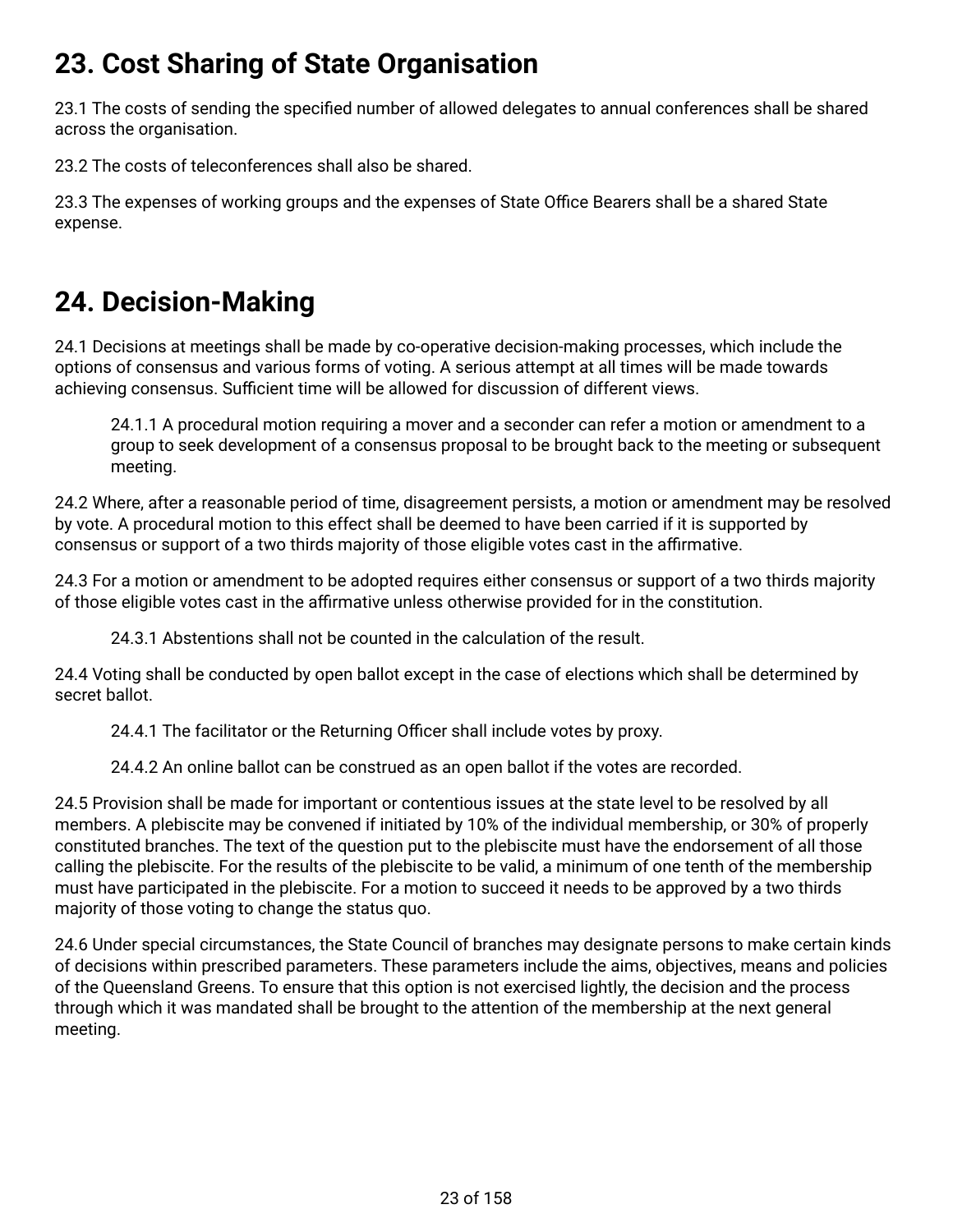## <span id="page-23-0"></span>**Chapter Six: Candidates And Representatives**

### <span id="page-23-1"></span>**25. Endorsement And Preferences**

25.1 The executive of all branches included in an electorate area will work cooperatively with each other to invite at least all members in the electorate to join a Local Campaign Committee (LCC). In the absence of branch cooperation, Queensland Campaign Committee (QCC) can invite all members of an electorate to form an LCC.

25.1.1 Where there is only one branch in an electorate, the branch will perform the functions of the LCC.

25.2 Preselection of candidates will be run by a Returning Officer appointed by the LCC or the Queensland Campaign Committee (QCC) who will follow the By-laws governing preselection of candidates for public office.

25.3 For selection purposes, branches or the Queensland Campaign Committee (QCC) may appoint a selection panel comprised of no fewer than five members.

25.4 The process for selecting Candidates for the Federal Senate shall be according to the bylaws.

25.5 State Council may not exercise a veto against the decision of a Senate ballot unless there is a determination that the conduct of the preselection was so flawed as to have to have been likely to have altered the outcome.

25.6 If there is only one Candidate for an election to Public office, endorsement shall nevertheless be required from the branch or State Council or their delegated authority.

25.7 Any Candidate selection panel shall be established under bylaws that set out the criteria under which Potential Candidates are to be evaluated.

25.8 Where a selection panel is empowered to decide selection, rather than make recommendations on selection to its relevant branch or the State Council, a potential Candidate not selected or not satisfied with the running order may appeal to that relevant body for a review of the decision.

25.9 All preselected candidates for the House of Representatives or Legislative Assembly or Lord Mayor or Mayor must be reviewed and ratified by the Queensland Campaign Committee to be considered endorsed candidates.

25.10 All proposed Candidates must be Members of the Greens.

25.11 Candidates for public office who are members of the Greens whose application has been appropriately approved shall be recognised as endorsed candidates of the Greens.

25.12 Sitting Parliamentary Members (and Local Government Members if applicable) shall also go through the Candidate selection process before each relevant election.

25.13 The LCC for each electorate will elect a preference committee who will provide local guidance to the Queensland Campaign Committee for the determination of preferences within the parameters of guidelines formulated by State Council.

25.14 Pre-selection ballots must satisfy the general principles of free and democratic elections, specifically:

25.14.1 only members of the party who are electors may vote

25.14.2 only members of the party who are eligible to vote in the ballot under the party's constitution may vote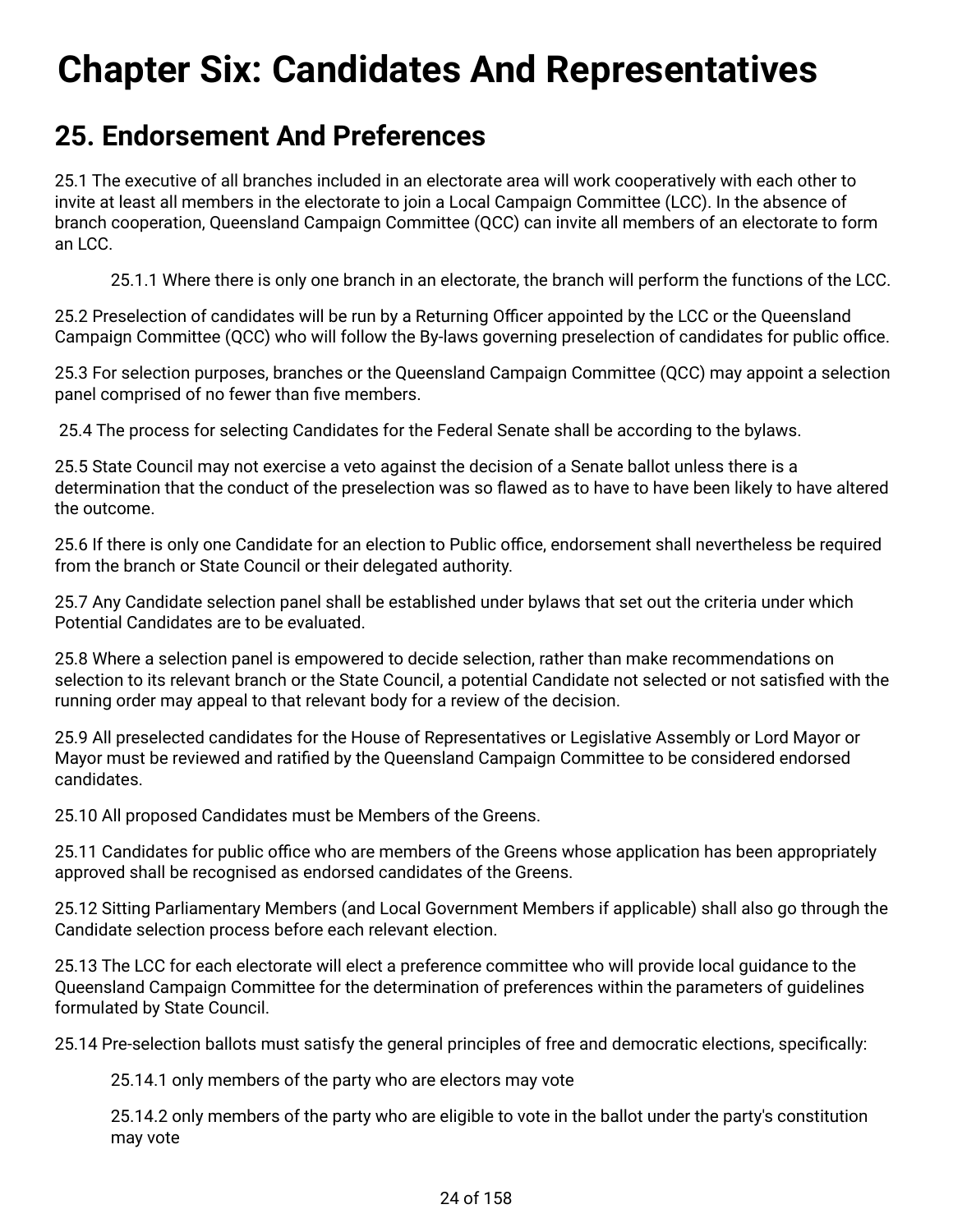25.14.3 each member has only one vote

25.14.4 voting must be done by secret ballot

25.14.5 a member must not be improperly influenced in voting

25.14.6 a member's ballot paper must be counted if the member's intention is clear

25.14.7 members' votes must be accurately counted; and

25.14.8 each person who is seeking selection may be present personally, or may be represented by another person, at the ballot and for scrutiny, and counting of votes.

25.15 The preselection process will reopen after one year from the time of endorsement by the Queensland Campaign Committee, unless that date is between the issuing of the writs and the return of the writs for the relevant election.

25.15.1 Candidates who face election will be deemed to be an endorsed candidate until four weeks after the return of the writs for that election.

## <span id="page-24-0"></span>**26. Greens in Public Office**

26.1 The actions and activities of all members of the Queensland Greens in public office will be consistent with the Charter, principles, code of ethics and policy platform of The Greens.

26.1.1 If, in the opinion of an elected MP or councillor, a party room decision is in conflict with the Charter, principles, code of ethics or policy platform of The Greens, the MP or councillor will not be bound by that party room decision.

26.2 Members of the Queensland Greens elected to the Australian or Queensland Parliaments will be accountable to State Council. They will provide a written report detailing their major activities, including their voting record on substantive issues, to each State Council meeting.

26.3 Members of the Queensland Greens elected as councillors will be accountable to the branch or regional grouping of branches responsible for the relevant ward, division or local government area for which they have been elected. They will provide a written report detailing their major activities, including their voting record on substantive issues to each meeting of the relevant body.

## <span id="page-24-1"></span>**Chapter Seven: Policy**

## <span id="page-24-2"></span>**27. Formulation And Adoption Of Policy**

27.1. Policies for local government elections may be formulated by the relevant local campaign committee.

27.1.1 Branch policies must be consistent with Queensland Greens' and Australian Greens' policies.

27.1.2 Copies of all proposed draft policies and policies adopted by branches shall be forwarded immediately to the Policy Convenor.

27.1.3 Local government policies adopted by a local campaign committee only become official policy upon ratification by the Queensland Policy Committee or State Council.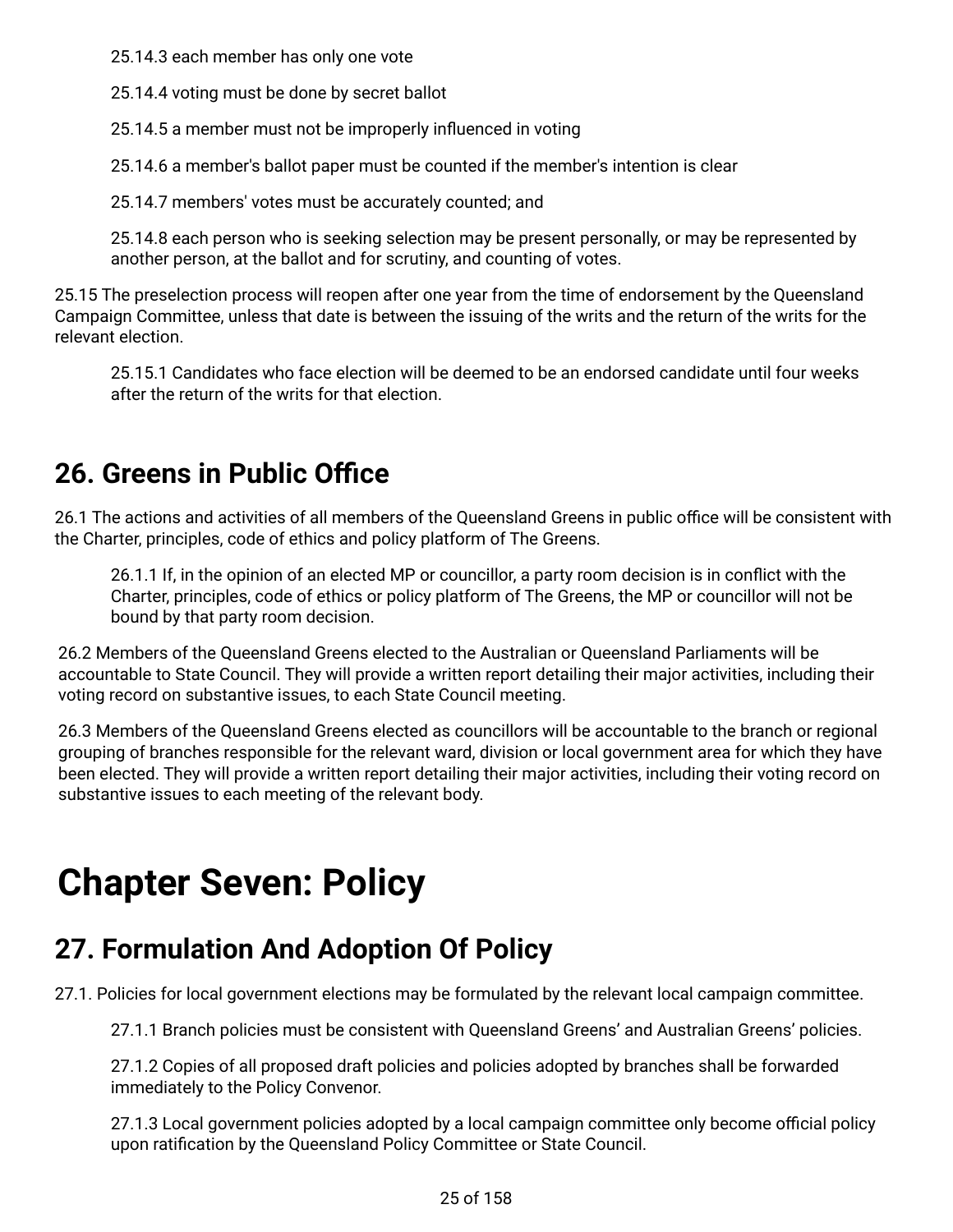27.2 State Council shall deal with proposed policy as per usual for a proposal under the standing orders with the additional option of submitting the proposal, or part thereof, to a binding ballot of the party membership. A proposal submitted for ballot:-

27.2.1 May be amended from the original proposal submitted to State Council;

27.2.2 May include options;

27.2.3 May be conducted electronically;.

27.2.4 Must have at least 5% of the financial membership participate in the ballot for it to be valid;.

27.2.4.1 In the event that this threshold is not reached then State Council has the option to adopt the policy.

27.2.5 Must have the proposed policy made available on the members' only section of the Party's website for at least four weeks before balloting;.

27.2.5.1 State Council or the Queensland Policy Committee will be able to indicate support and/or opposition to proposed policies or amendments to policy.

27.2.5.2 Proposed amendments to proposed policies will be made on the members' only section of the Party's website for at least one week before the ballot.

<span id="page-25-0"></span>27.3 The Queensland Policy Committee may make interim amendments to Queensland Greens' policy. Any such amendment will require endorsement by the subsequent State Council or will lapse. Any such amendment must be:-

27.3.1 Urgent, meaning if the amendment waits until the next State Council the party will be disadvantaged;

27.3.2 Agreed by consensus of the QPC;

27.3.3 Subject to appeal to the Constitution and Arbitration Committee.

27.4 Should the Queensland Policy Committee use the power under [27.3](#page-25-0) to adopt new policy the new policy must:

27.4.1 Be consistent with the Greens' Charter;

27.4.2 Be consistent with Australian Greens' policy;

27.4.3 Be consistent with Queensland Greens' policy;

27.4.4 Not countermand a decision of State Council made since the last state election.

27.5 Should the Queensland Policy Committee use the power under [27.3](#page-25-0) to delete existing policy the deletion must be:

27.5.1 To the minimum degree to address the issue;

27.5.2 Because the policy is factually incorrect or in conflict with the Greens' Charter or Australian Greens' policy or other Queensland Greens' policy.

27.6 The Queensland Policy Committee is empowered to fix formatting, grammar, spelling or numbering issues in policy provided that there is in no way an effect on the substance of the policy, and report any such amendments to the next State Council.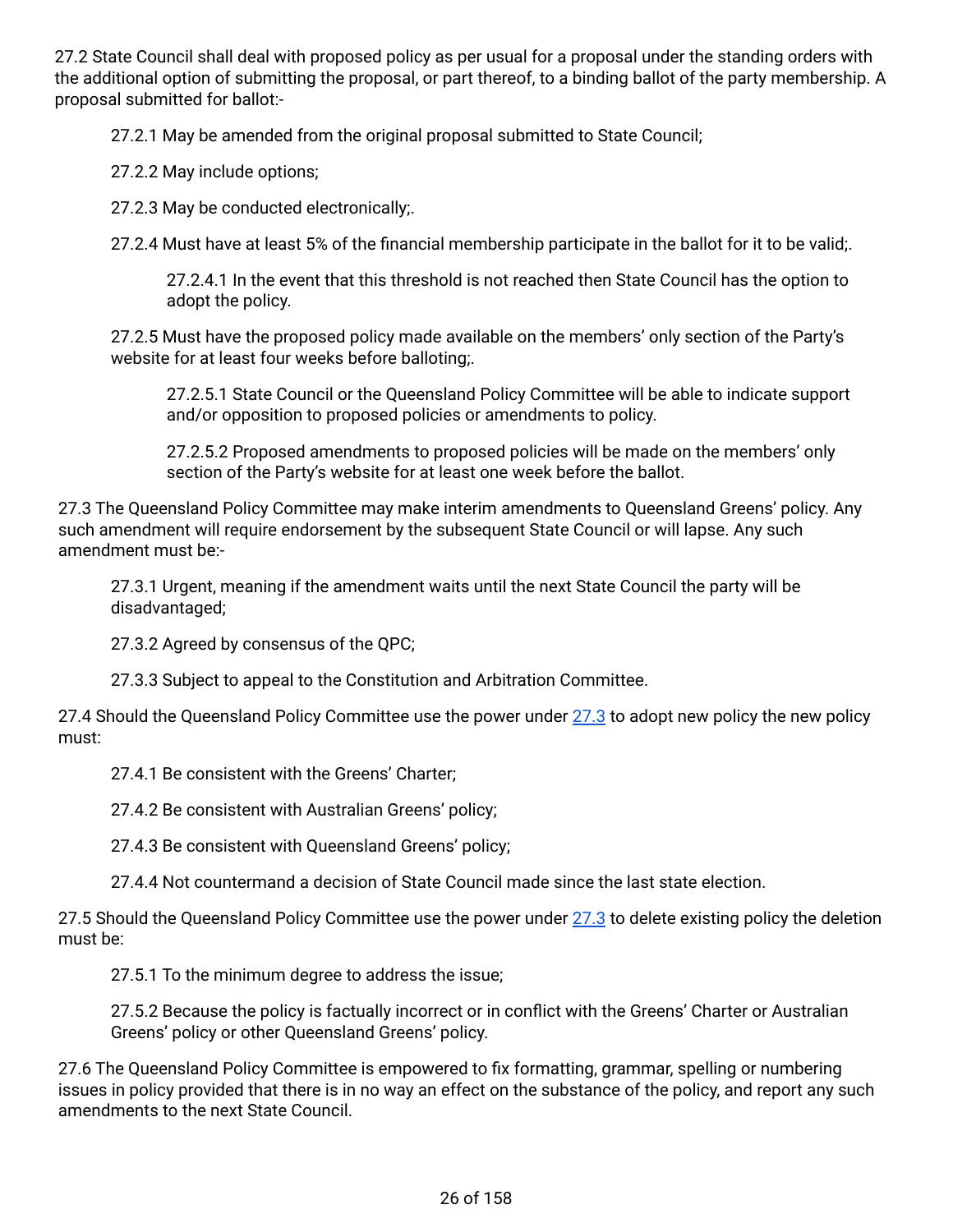## <span id="page-26-0"></span>**Chapter Eight: Formal Matters**

## <span id="page-26-1"></span>**28. Funding**

28.1 Substantial funding of the party and parliamentary candidates shall be open to public inspection. Substantial funding shall be money, goods, or services (other than voluntary labour) to the value of \$1000 or above in any one year, or the lowest threshold under Queensland or Australian legislation, whichever is the lower. State Council or Management Committee can determine to disclose any funding below the threshold above.

28.2 Decisions about the distribution of public election funding are the responsibility of State Council.

## <span id="page-26-2"></span>**29. Spokespersons**

29.1 The only persons with authority to make public statements on behalf of the Queensland Greens are:

29.1.1 Spokespeople appointed by the State Council;

29.1.2 Members of the Greens in Public Office;

29.1.3 Endorsed Candidates for Public Office;

29.1.4 State Convenor;

<span id="page-26-3"></span>29.1.5 Spokespeople appointed by Management Committee who are authorised to speak on internal party matters. Such appointments will at maximum be until the conclusion of the next State Council;

<span id="page-26-4"></span>29.1.6 Spokespeople appointed by the Queensland Campaign Committee who are authorised to speak on matters outlined by the QCC. Such appointments will at maximum be until the conclusion of the next State Council.

29.2 Management Committee and the Queensland Campaign Committee may:-

29.2.1 Suspend a spokesperson appointed by State Council until the conclusion of the next State Council;

29.2.2 Revoke Spokesperson authorisation conferred under [29.1.5](#page-26-3) or [29.1.6.](#page-26-4)

29.2.3 Direct a spokesperson to refrain from commenting on a certain issues until the conclusion of the subsequent State Council;

29.2.4 Direct a spokesperson to make a statement or media release and require any such statement or release to be approved by Management Committee and/or the Queensland Campaign Committee or a delegate or delegates thereof;

29.2.5 Direct a spokesperson to take any reasonable steps to address an arising issue;

29.2.6 Arrange the issuing of a comment or media statement by another authorised spokesperson of the Party to address an issue arising regarding a spokesperson

29.3 Spokespersons will be further regulated according to the bylaws.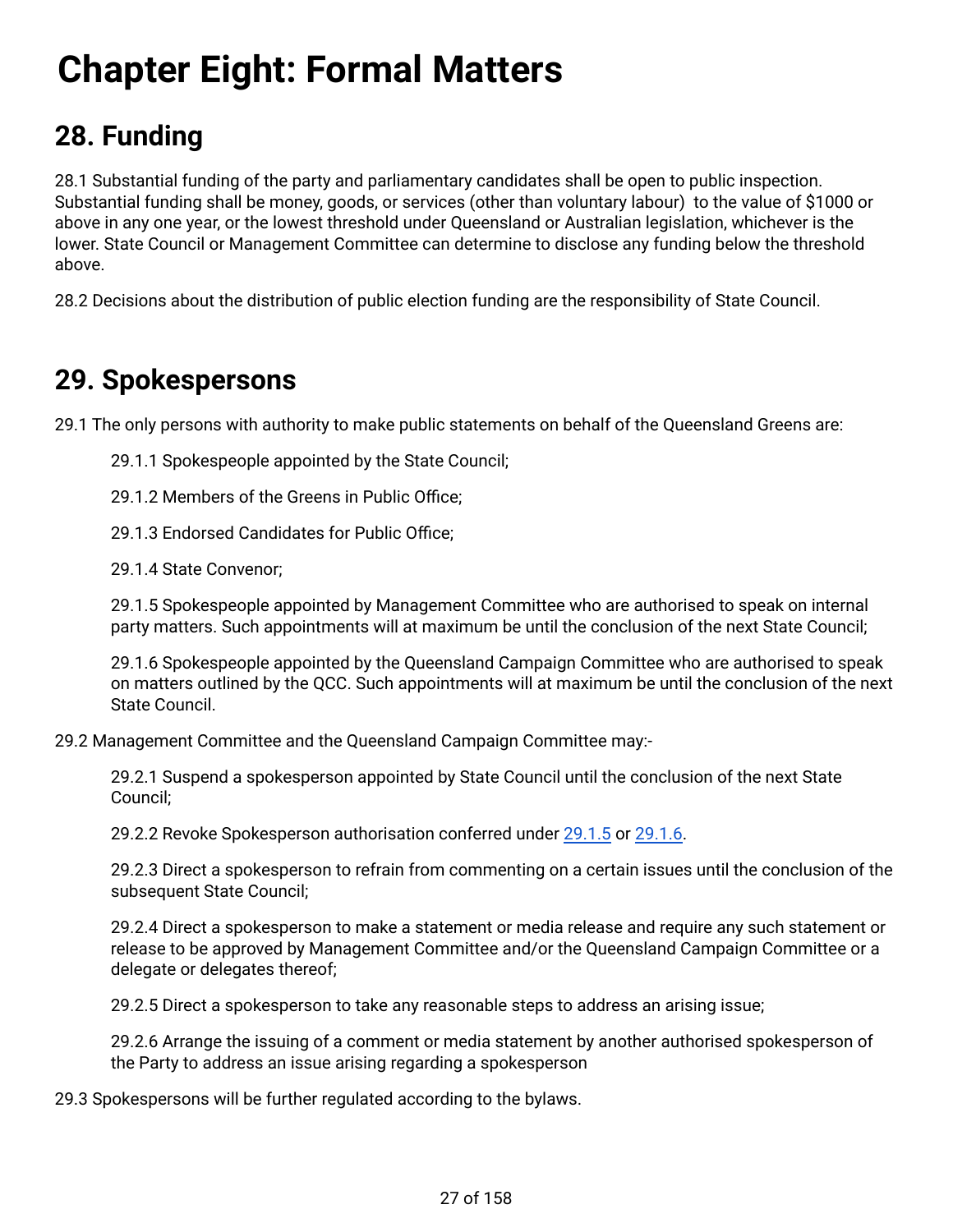## <span id="page-27-0"></span>**30. Affirmative Action**

30.1 The Greens are committed to the principle of women and men having equal status within society and will practice gender equity and equal opportunity principles.

30.2 The Greens will instigate affirmative action for women to encourage them into non-traditional positions.

30.3 At no time will any member be discriminated against due to gender, age, race, ethnicity, class, religion, disability, sexuality or marital status.

## <span id="page-27-1"></span>**31. Property**

31.1 The property and income of the Queensland Greens shall be applied solely towards promoting the principles and achieving the objectives of the Queensland Greens and no part of that property or income may be applied or otherwise distributed, directly or indirectly, except in good faith for that purpose.

31.2 In the event that the Queensland Greens dissolve the property of the party, then it shall be disposed of by the Council to firstly discharge any debts or liabilities and secondly to distribute any surplus to non profit organisations which share the principle or objectives of the Queensland Greens.

## <span id="page-27-2"></span>**32. Common Seal**

32.1 The Management Committee shall provide for a Common Seal and for its safe custody. The Common Seal shall only be used by the authority of the Management Committee and every instrument to which the seal is affixed shall be signed by a member of the Management Committee and shall be countersigned by the secretary or by a second member of the Management Committee or by some other person appointed by the Management Committee for the purpose.

## <span id="page-27-3"></span>**33. Auditor**

33.1 The Annual General Meeting shall appoint an Auditor. The position of Auditor may be honorary or the meeting may determine the sum of an honorarium. The Auditor shall submit a written report to the Council for presentation at the Annual General Meeting. The Auditor shall not be a member of the Queensland Greens and shall be a qualified accountant.

## <span id="page-27-4"></span>**34. Indemnity**

34.1 Members of the Queensland Greens who act on behalf of the Queensland Greens with any written authority of the Council in accepting or incurring any personal pecuniary liability shall be held indemnified against that personal liability in respect of such action.

## <span id="page-27-5"></span>**35. Liability**

35.1 The Member Bodies of The Greens are not partners and none of them will be liable in any way for the acts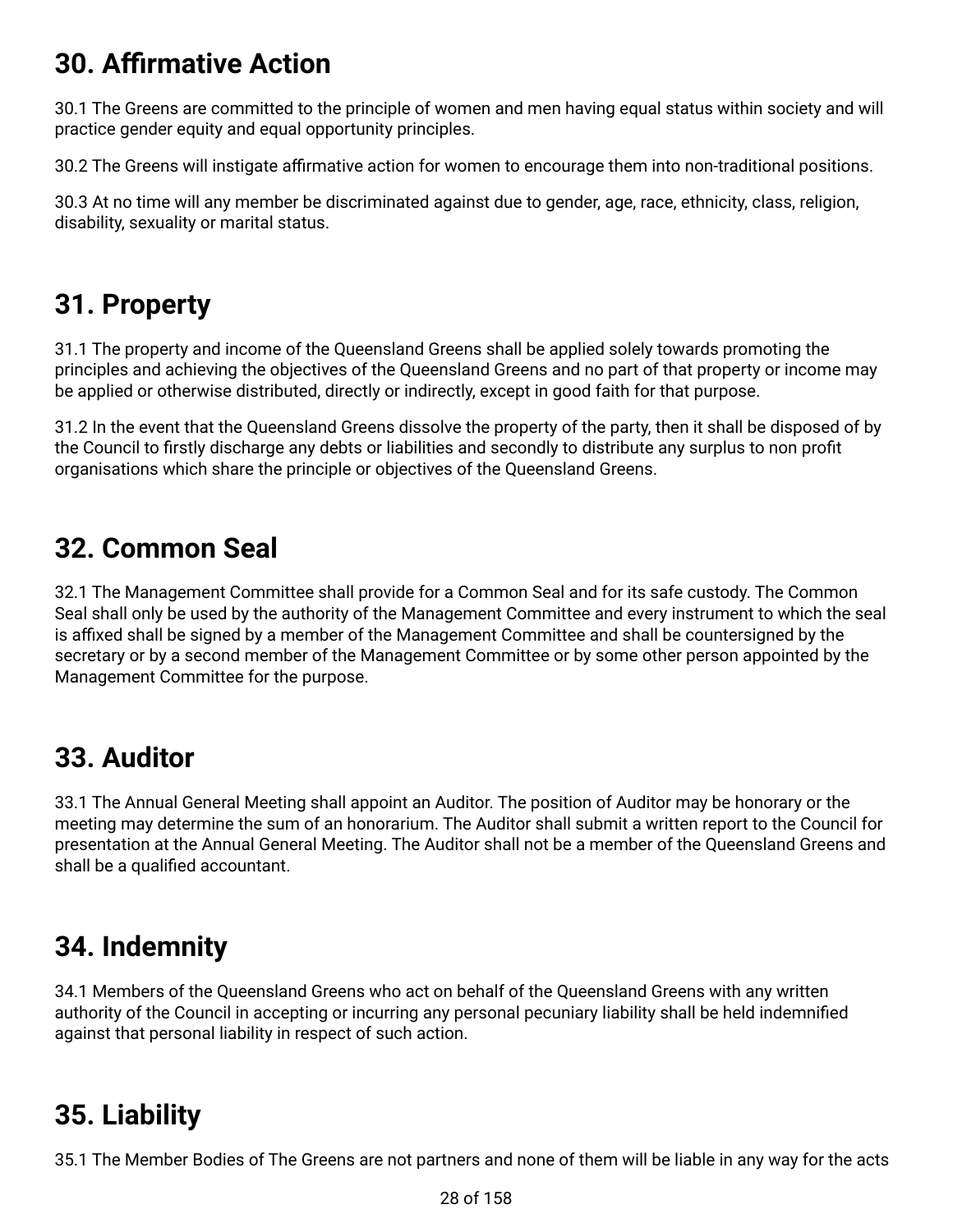or defaults of any of the other Member Bodies.

35.2 The Queensland Greens may incur debts but will remain responsible for these debts.

35.3 Branches shall not borrow funds from lending institutions. Branches shall be responsible for their own debts.

## <span id="page-28-0"></span>**36. Constitutional Interpretation**

36.1 The On request of another body of the Queensland Greens or State Council the Constitution and Arbitration Committee will interpret the meaning of the constitution and bylaws, and any matter relating to the Queensland Greens on which the constitution and bylaws are silent.

36.1.1 Any interpretation of the constitution or bylaws by the CAC will take immediate effect and if so directed by the CAC insofar as is possible and reasonable reverse any decisions contrary to the interpretation.

36.1.2 Any interpretation of the constitution or bylaws by the CAC will subsequently require review by State Council. Should State Council not agree with the CAC interpretation then the decision will be reversed as far as is possible and reasonable.

36.2 The Management Committee may make or amend by-laws, not inconsistent with these rules, for the internal management of the Queensland Greens.

36.2.1 Management Committee cannot make or amend by-laws relating to, or contrary to decisions of the Constitution and Arbitration Committee.

36.2.2 Management Committee cannot make or amend by-laws relating to the election of Management Committee.

36.2.2 Any by-law made or amended by the Management Committee has to be ratified by the Constitution and Arbitration Committee and published in the newsletter before taking effect.

36.2.3 Any by-law made or amended by the Management Committee will lapse if not reviewed and endorsed by State Council within four months.

36.3 The provision at section 47(1) of the Associations Incorporation Act 1981, that outlines that the model rules would apply when this constitution is silent, does not apply.

36.4 A by-law or part thereof may be set aside by State Council, or a vote of members at a general meeting.

36.5 A by-law or part thereof may be set aside by the Constitution and Arbitration Committee if it deems that there is a conflict with the constitution, the law, or natural justice.

36.6 The Management Committee may formulate a manual of procedures covering:-

- 36.6.1 Membership application processes;
- 36.6.2 Ensuring compliance with statutory reporting requirements;
- 36.6.3 Compliance with laws;
- 36.6.4 Banking;
- 36.6.5 Management and supervision of staff;
- 36.6.6 Other matters determined by State Council.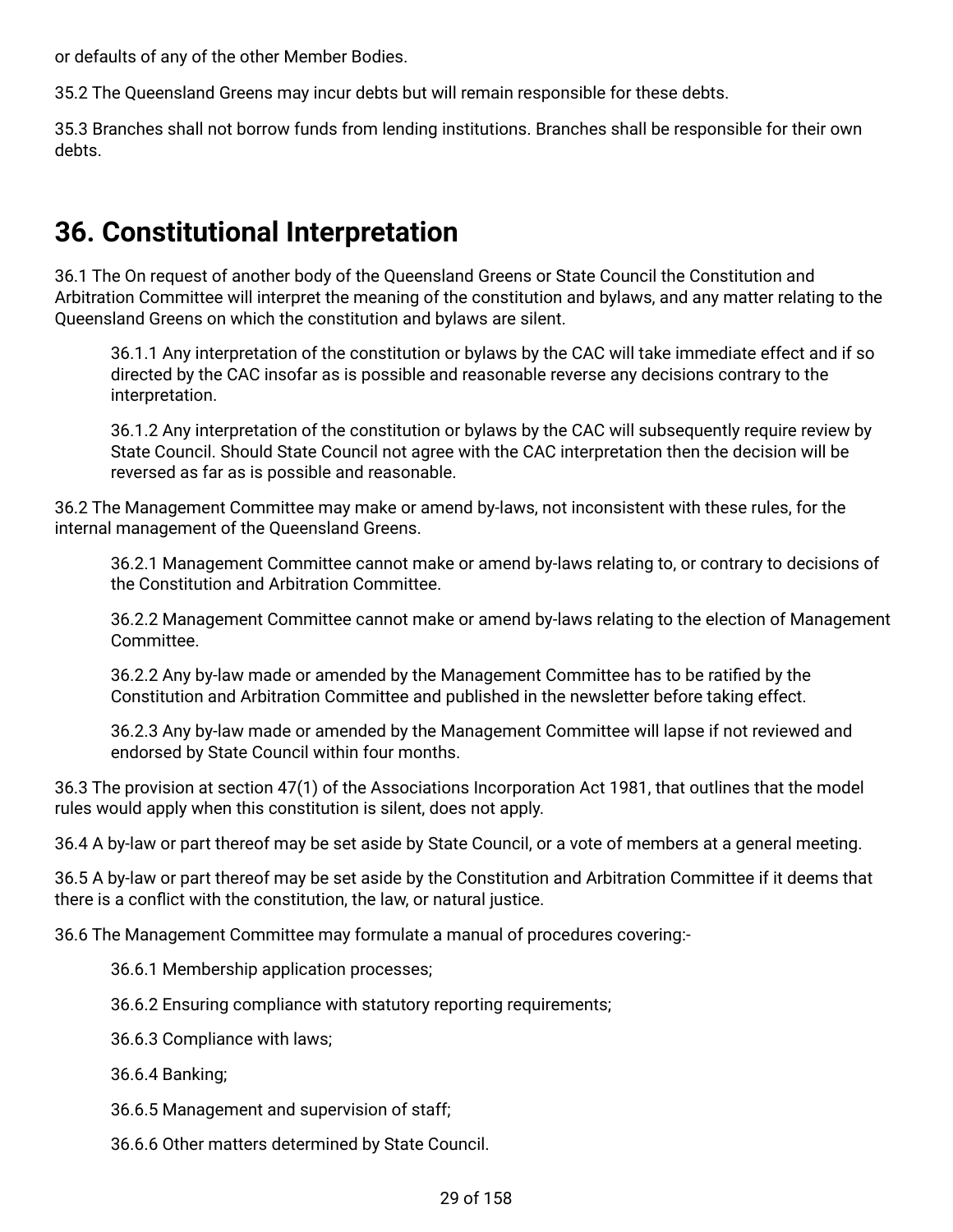## <span id="page-29-0"></span>**37. Constitutional Amendment**

37.1

a) Subject to the provisions of the Associations Incorporation Act 1981, these Rules may be amended, rescinded or added to from time to time by a special resolution carried at any general meeting: Provided that no such amendment, rescission or addition shall be valid until it has been submitted to and approved by the Director-General, Office of Fair Trading or its successor, Brisbane.

b) Members shall be given four weeks written notice of proposals to amend the constitution.

- 37.2 The Council shall keep a register of bylaws.
- 37.3 The bylaws shall be effective on publication in the Newsletter.
- 37.4. The State Council or a general meeting may introduce, alter or revoke bylaws.

## <span id="page-29-1"></span>**38. Dissolution**

38.1 The Queensland Greens may be wound-up by a special resolution of the members passed at a general meeting called for that purpose. Not less than six weeks notice shall be given of this meeting. A special resolution must be passed by 75% of the members present in person and eligible to vote and no proxy or postal votes are allowed. The dissolution of the Queensland Greens shall be effective within 30 days after the result of the vote, or on whichever day is stipulated by the motion.

## <span id="page-29-2"></span>**39. Party Agent**

39.1 The State Treasurer will have the right of first refusal to be the Party Agent. Should the State Treasurer decline to be the Party Agent then the Management Committee will appoint a Party Agent. The Agent will perform the duty of Agent under the Commonwealth Electoral Act and equivalent duties under state and local government Electoral Acts.

## <span id="page-29-3"></span>**40. Registered Officer**

40.1 The Campaign Convenor will have the right of first refusal to be the Deputy Registered Officer with the Australian Electoral Commission for the Australian Greens. Should the Campaign Convenor decline the position, then the Management Committee will appoint a member to the position.

40.2 The Campaign Secretary will have the right of first refusal to be the Registered Officer with the Australian Electoral Commission for the Queensland Greens and Deputy Registered Officer with the Electoral Commission Queensland. Should the Campaign Secretary decline the position then the Management Committee will appoint a member to any vacant position.

40.3 The State Secretary will have the right of first refusal to be the Deputy Registered Officer with the Australian Electoral Commission for the Queensland Greens and Registered Officer with the Electoral Commission Queensland. Should the State Secretary decline a position then the Management Committee will appoint a member to any vacant position.

40.4 The Registered Officers and Deputy Registered Officers will perform the duties of Registered Officer and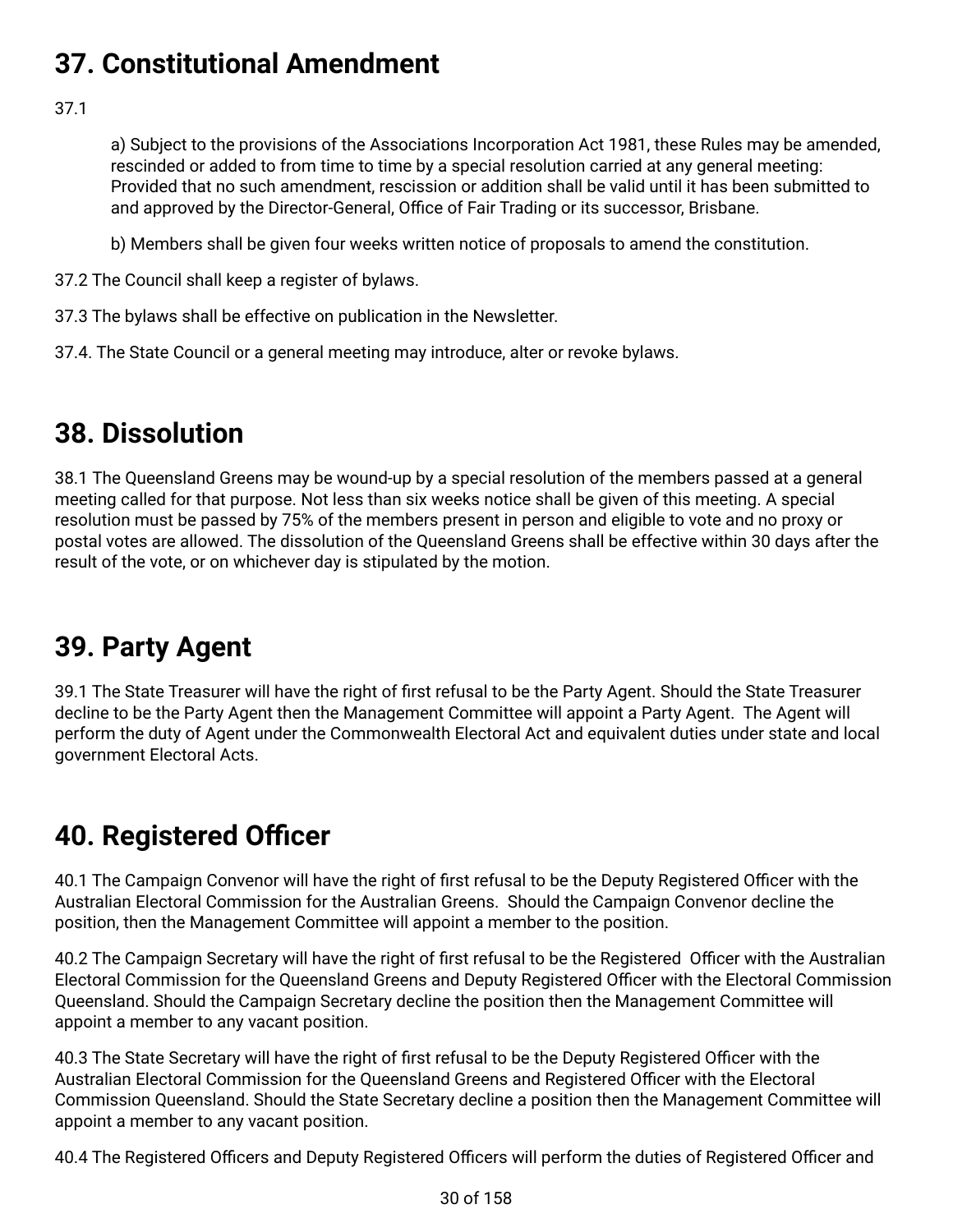Deputy Registered Officer under the relevant Commonwealth electoral act or equivalent duties under state and local government electoral acts.

## <span id="page-30-0"></span>**41. Financial Year**

41.1 The financial year of the Association shall close on June 30th in each year.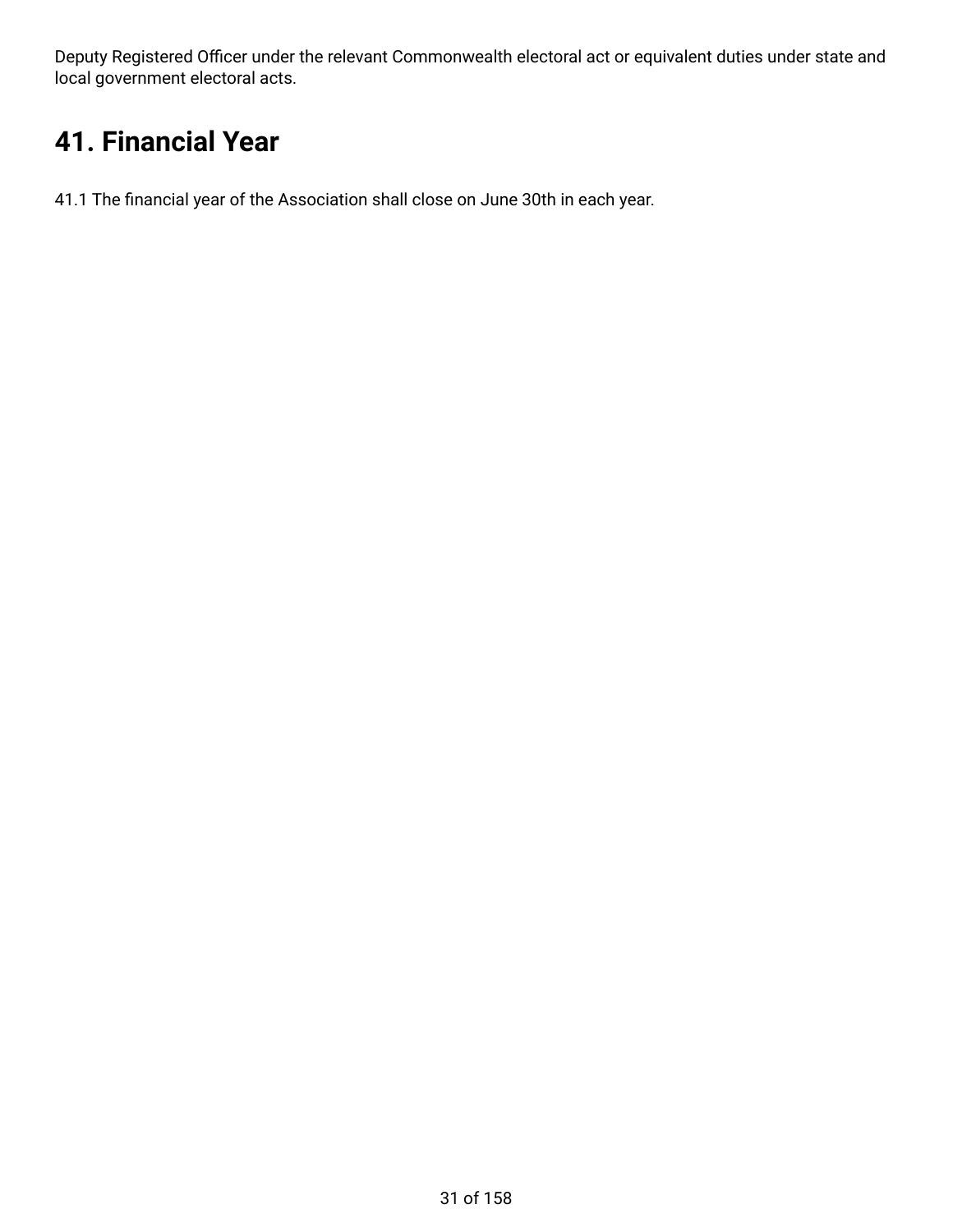# <span id="page-31-0"></span>**QUEENSLAND GREENS BY-LAWS**

## <span id="page-31-1"></span>**Section 1: Membership By-Laws**

## <span id="page-31-2"></span>**By-law 1.1 – Code of ethics**

### **Commitment to common goals and beliefs**

Members of The Greens QLD will have a commitment to The Greens QLD; its Constitution; policies; and the four fundamental principles:

- ecological sustainability
- social and economic justice
- grassroots democracy
- peace, non-violence, and disarmament

We acknowledge the Traditional Owners of the land on which we work and live, and recognise their continuing connection to land, water and community. Sovereignty was never ceded. We pay respect to Elders past and present.

### **Empowered and authorised**

The name The Greens QLD may not be used without the approval of The Greens QLD Delegates Council for any publicity, negotiations with any organisation or person who is not a member of The Greens QLD, or for the acquisition of goods and services.

### **Tolerant and accepting of differences**

Members of The Greens QLD will not demean any person or group on the basis of ethnicity, nationality, race, gender, sexual preference, religion, age, or physical or mental disability.

### **Safe, polite and friendly**

Consistent with the four fundamental Green principles, members will, when involved in activities on behalf of The Greens QLD, avoid prejudice and profane language, and will not engage in conduct which is violent, threatening, disrespectful or manipulative nor engage in behaviours such as sexual harassment, sexual assault or bullying. Any member becoming aware of alleged sexual harassment, sexual assault or bullying by a member, representative or volunteer of The Greens QLD engaged in party activities will report it to the party officers responsible for these matters according to Greens procedures.

### **Trustworthy**

Members will ensure that any confidential information they may gain as members of The Greens QLD will remain confidential.

### **Truthfulness and sincerity**

Members will at all times speak truthfully, to the best of their knowledge, and will strive to provide their best endeavours to any task they undertake on behalf of The Greens QLD in order to maximise the benefit of their involvement to all concerned.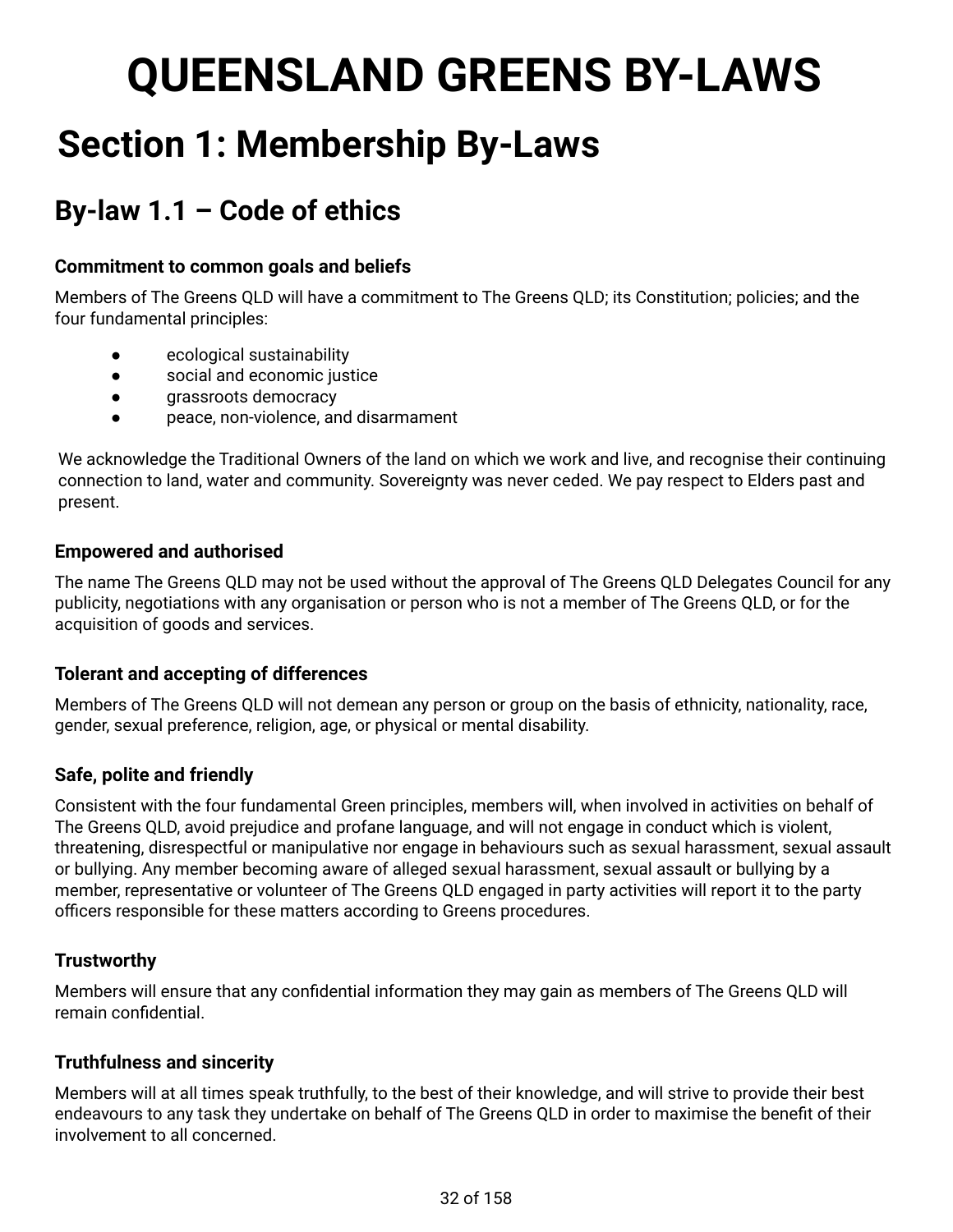### **Constructive feedback**

Members undertake not to publicly criticise The Greens QLD, its office-bearers, candidates, spokespeople, staff, or parliamentary representatives and their staff, but to direct any criticism through means available within The Greens QLD. If a dispute arises which is not resolved after direct communication between the people involved, any conflict resolution procedure established by The Greens QLD shall be observed.

#### **Respect for party processes**

Members undertake to comply in good faith with Queensland Greens Constitution and By-Laws. Members involved in a complaints process will comply with any directions of the party body overseeing that process, keep information regarding complaints confidential and refrain from recriminating against complainants.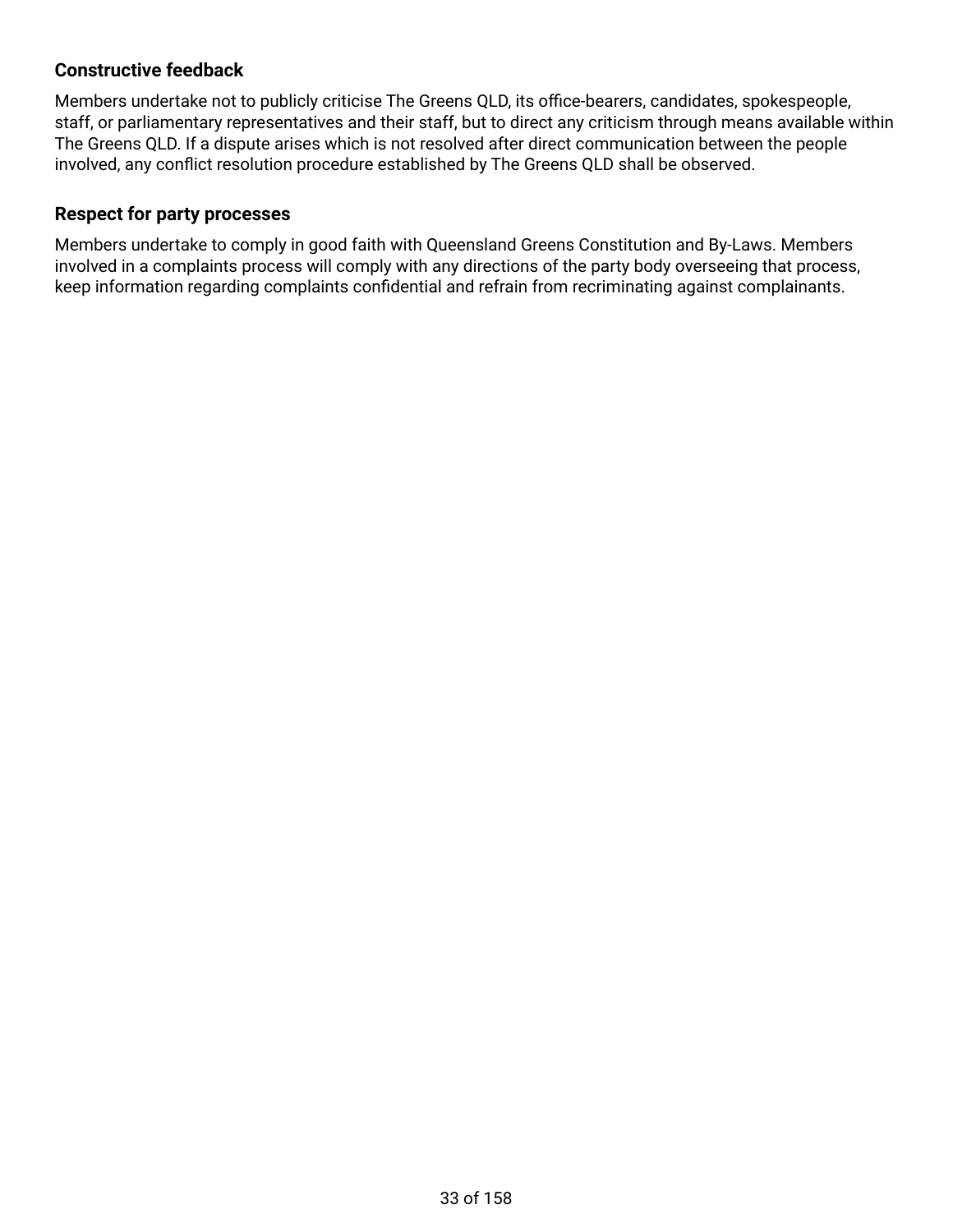## <span id="page-33-0"></span>**By-law 1.2 – Safe Meeting Procedure**

- 1. Meetings and workshops of the Greens are to be conducted using safe meeting procedures, and unless explicitly stated that the meeting is open, are confidential. This includes phone-based meetings, and applies to invited guests as well as Greens members.
- 2. Different levels of confidentiality may apply to different meetings/parts of meetings and will be determined at the beginning of the meeting, and may be altered by the agreement of the participants at any stage.
- 3. Participants are expected to:
	- 3.1. come in good faith;
	- 3.2. come to make decisions in the best interests of the Greens and be open to new ideas;
	- 3.3. have the intention of reaching consensus and a commitment to consensus decision making
	- 3.4. have goodwill and respect towards all participants;
	- 3.5. not conflate debate with personal grievances;
	- 3.6. be honest;
	- 3.7. refrain from verbal interjections;
	- 3.8. leave the meeting space when undertaking any activity which could distract the meeting.
- 4. Meeting safety is maintained by:
	- 4.1. respectful interactions between participants
	- 4.2. separating the person from the problem at hand
	- 4.3. ensuring all contributions are valued
	- 4.4. listening actively
	- 4.5. contributing new information or perspectives
	- 4.6. all individuals feel able to contribute freely
	- 4.7. participants address the issue at hand
	- 4.8. participants speak with brevity.
- 5. Meeting safety is breached by:
	- 5.1. participants speaking over each other
	- 5.2. participants requesting repeated opportunities to speak, to the exclusion of others
	- 5.3. not taking turns
	- 5.4. swearing
	- 5.5. disrespectful language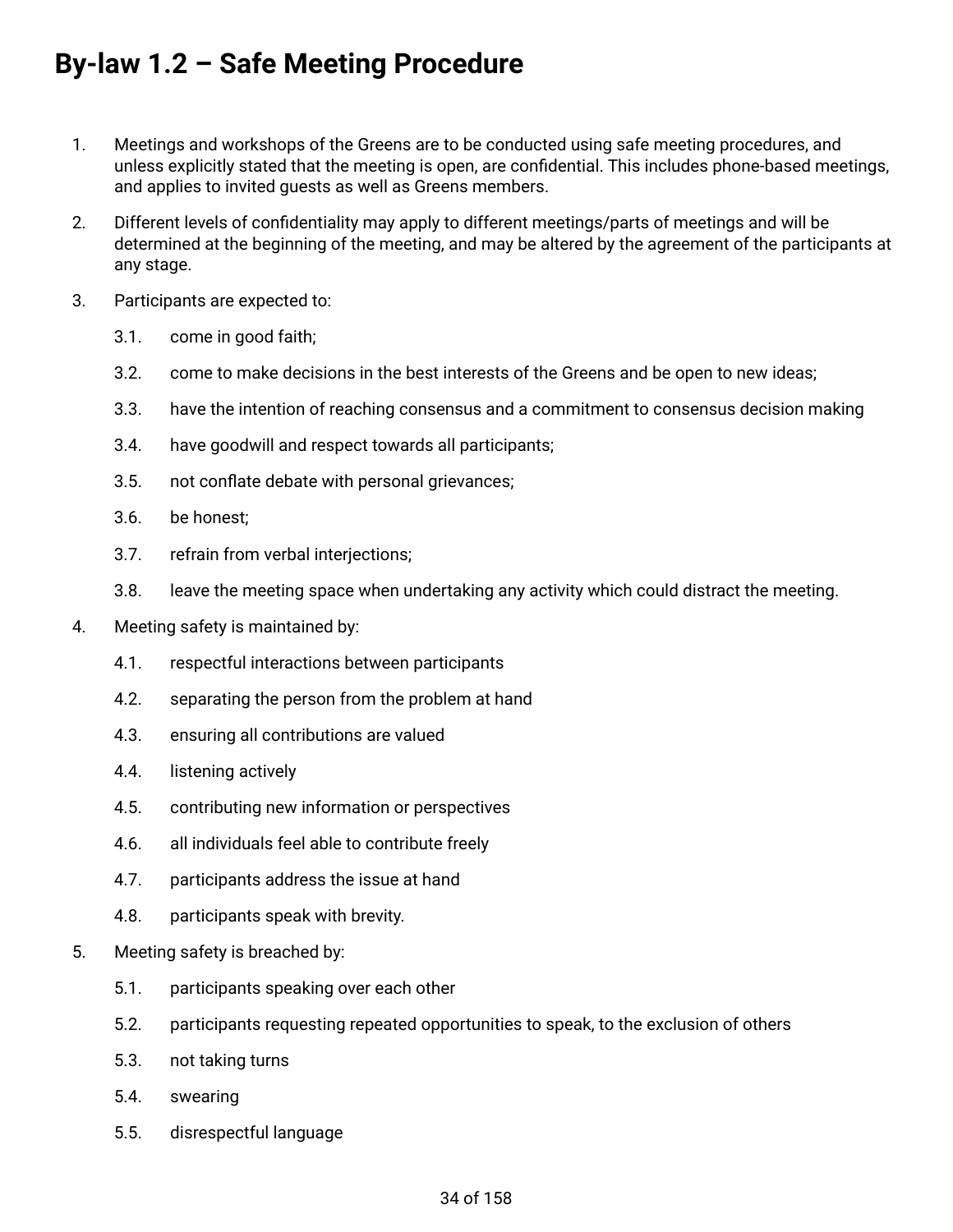- 5.6. personalising an issue
- 5.7. raised voices
- 5.8. using online media to breach the confidentiality of the meeting
- 5.9. recording or filming any part of a meeting for later broadcast without the consent of the participants
- 5.10. briefing the media (unless explicitly authorised to do so).
- 6. If there is a breach of this bylaw the facilitator will inform the meeting as soon as possible. The meeting will determine a course of action or refer the matter to the Constitution and Arbitration Committee (CAC).
- 7. Repercussions if breaches of safe meeting procedures and confidentiality include but not limited to:
	- 7.1. Asking the person to stop the inappropriate behaviour;
	- 7.2. Asking the person to leave the meeting;
	- 7.3. Stopping the meeting until respectful interactions are maintained;
	- 7.4. Strongly recommending the person refrain from attending future meetings;
	- 7.5. Requesting a branch or other body consider the suitability of the person as a delegate to future meetings and report back to next meeting their decision;
	- 7.6. If the person is an observer that person not be allowed to attend future meetings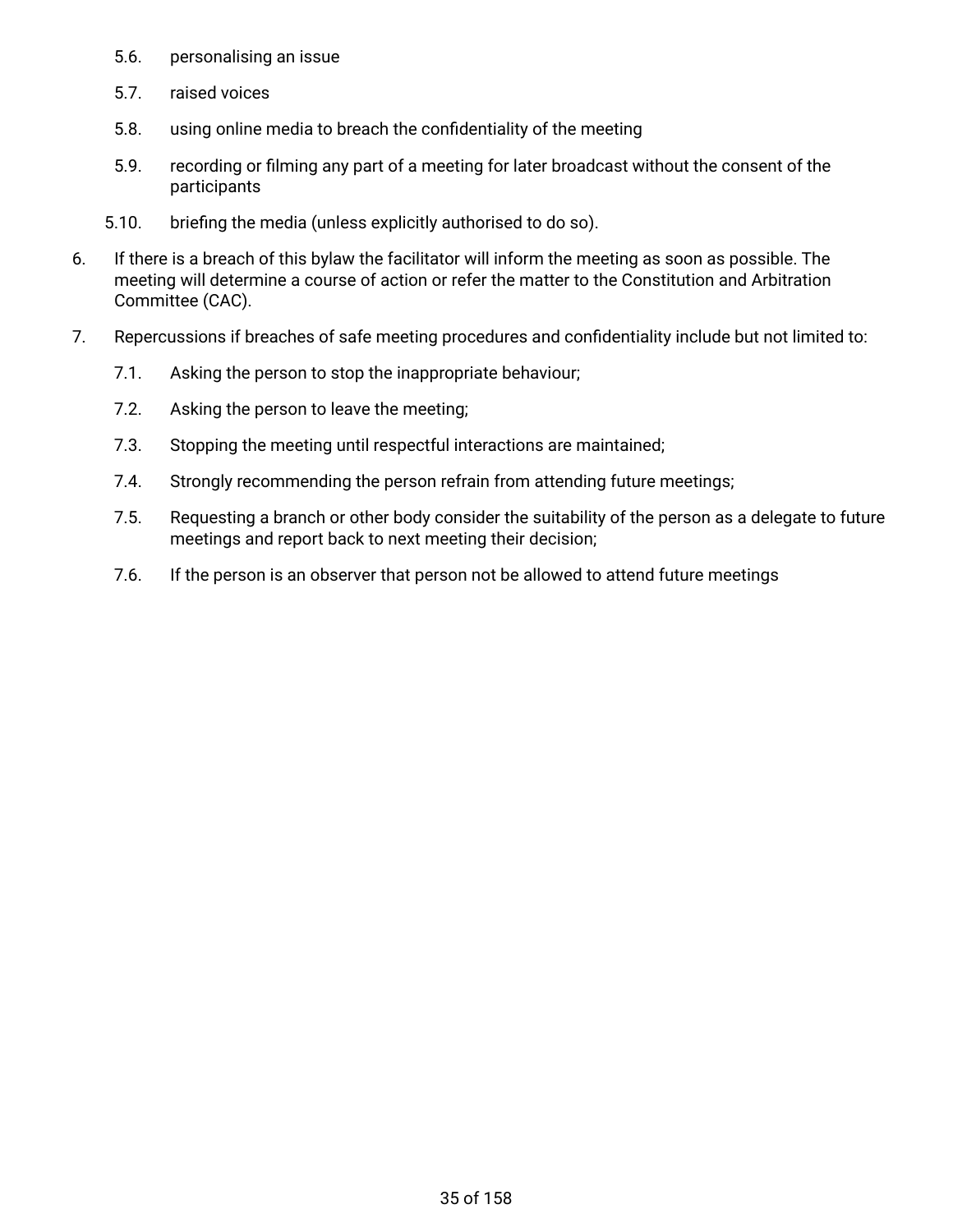### <span id="page-35-0"></span>**1. Payment of fees**

- 1.1. A member must tender their own membership application & fee, except as otherwise permitted by State Council.
- 1.2. State Council may approve schemes for joint membership.
- 1.3. Branches must forward the total amount of membership money received for an application or renewal to the Queensland Greens, along with the original of the membership application form so that any fees, taxes and levies may be deducted appropriately.
- 1.4. New applications for more than one individual are not accepted.
- 1.5. Unless determined otherwise by State Council, the concession rate of the application fee for membership can be charged at half-price for students studying at high school, universities and similar higher education institutions.

### **2. Ratification of members**

2.1. A member who is rejected by the party shall have their membership fees returned to them and be referred to the Constitution and Arbitration Committee who may proscribe the person from reapplying to join the party.

#### **3. Membership of a branch**

- 3.1. An individual may only be a member of one branch of the Queensland Greens.
- 3.2. An individual's membership of a branch is subject to a motion accepting that member as a member of the branch being passed and minuted at a duly constituted general meeting, or such other processes as permitted in the Constitution and By-laws
- 3.3. A member wishing to transfer to a different branch must request a transfer, in writing, to both the Queensland Greens Membership Secretary and the secretaries of both affected branches.
- 3.4. When a new branch forms, any member living within the catchment area(s) that does not respond within 30 days to a request to indicate their preferred branch shall be automatically deemed to be a member of the branch in whose catchment area they live.

#### **4. Recruitment**

4.1. Recruiting members for the purpose of influencing the outcome of preselections or internal elections is prohibited.

#### **5. Age limit**

- 5.1. Individuals must be aged 14 or over to be granted full membership of the Queensland Greens.
- 5.2. Branches may grant an exemption from the age limit on behalf of a prospective member by passing the following motion at a quorate branch meeting, which will be enacted after minutes are received and processed by the State Secretary:

"[Branch Name] warrants that [prospective member name] is sufficiently mature to fulfill the rights and responsibilities of membership of the Queensland Greens, and should be granted an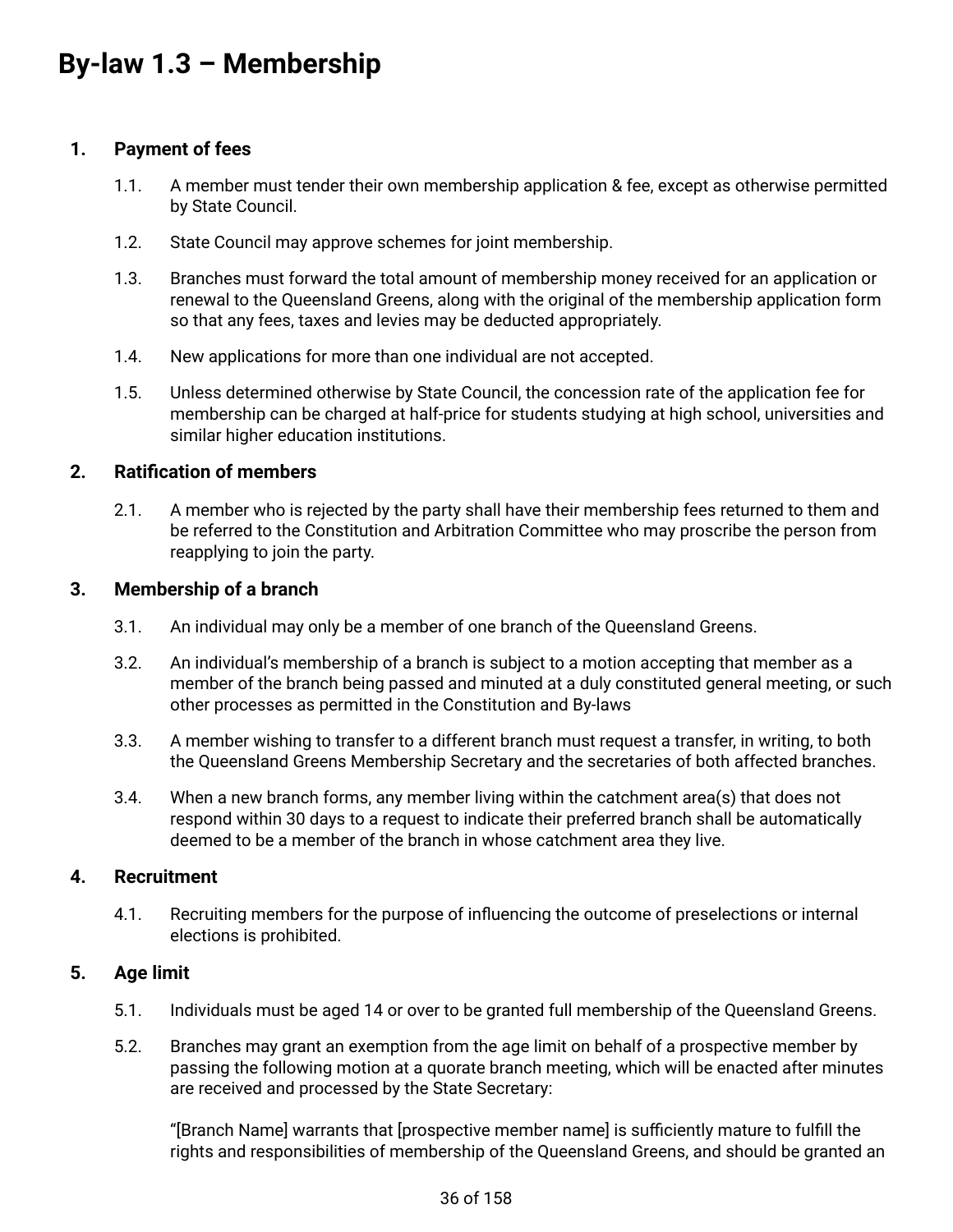exemption to the age restriction in the Membership By-law."

# **6. Prevention of Infiltration**

- 6.1. The Queensland Greens recognise that people aligned with other political parties or organisations working against the Greens Charter and principles may seek membership of the party for the purpose of undermining or sabotaging the party's ability to achieve its goals.
- 6.2. Any member who has reason to believe that a person has joined the Queensland Greens in bad faith should report their concerns to the Management Committee in writing.
- 6.3. On receipt of such a report, the Management Committee will conduct an initial evaluation of the matter. Management Committee may decide to:
	- 6.3.1. Dismiss the report as frivolous or vexatious.
	- 6.3.2. Seek to resolve the matter informally.
	- 6.3.3. Call a meeting within 7 days for the purpose of assessing the validity of the report.
	- 6.3.4. Refer the matter to the Constitution and Arbitration Committee for immediate consideration.
- 6.4. In the event that the matter is to be assessed by a meeting of Management Committee:
	- 6.4.1. Management Committee may request the Constitution and Arbitration Committee to immediately suspend the respondent's membership entitlements on an interim basis until the meeting has made a decision.
	- 6.4.2. The respondent will be informed of the particulars of the concerns and invited to address a meeting of Management Committee, at which they will be given a full and fair opportunity to address the concerns.
		- 6.4.2.1. The respondent may make a written submission prior to the meeting.
		- 6.4.2.2. The respondent may bring a member of their branch as a support person.
	- 6.4.3. Management Committee may also invite the complainant and/or other witnesses to address the meeting or make written submissions.
	- 6.4.4. Only members of the Management Committee may be present while it makes its final deliberations.
- 6.5. As a result of these deliberations, during an election period or if an election is reasonably expected within six months, the Management Committee may, as a precautionary measure to safeguard the interests of the party, with no presumption of guilt attached, request that the Constitution and Arbitration Committee suspend a member until after the election. In this event the interim suspension under 6.4.1 shall remain in force until either the Constitution and Arbitration Committee decides it is in the best interests of the party to reverse it, the election occurs, or further action under by-law 1.5 is taken.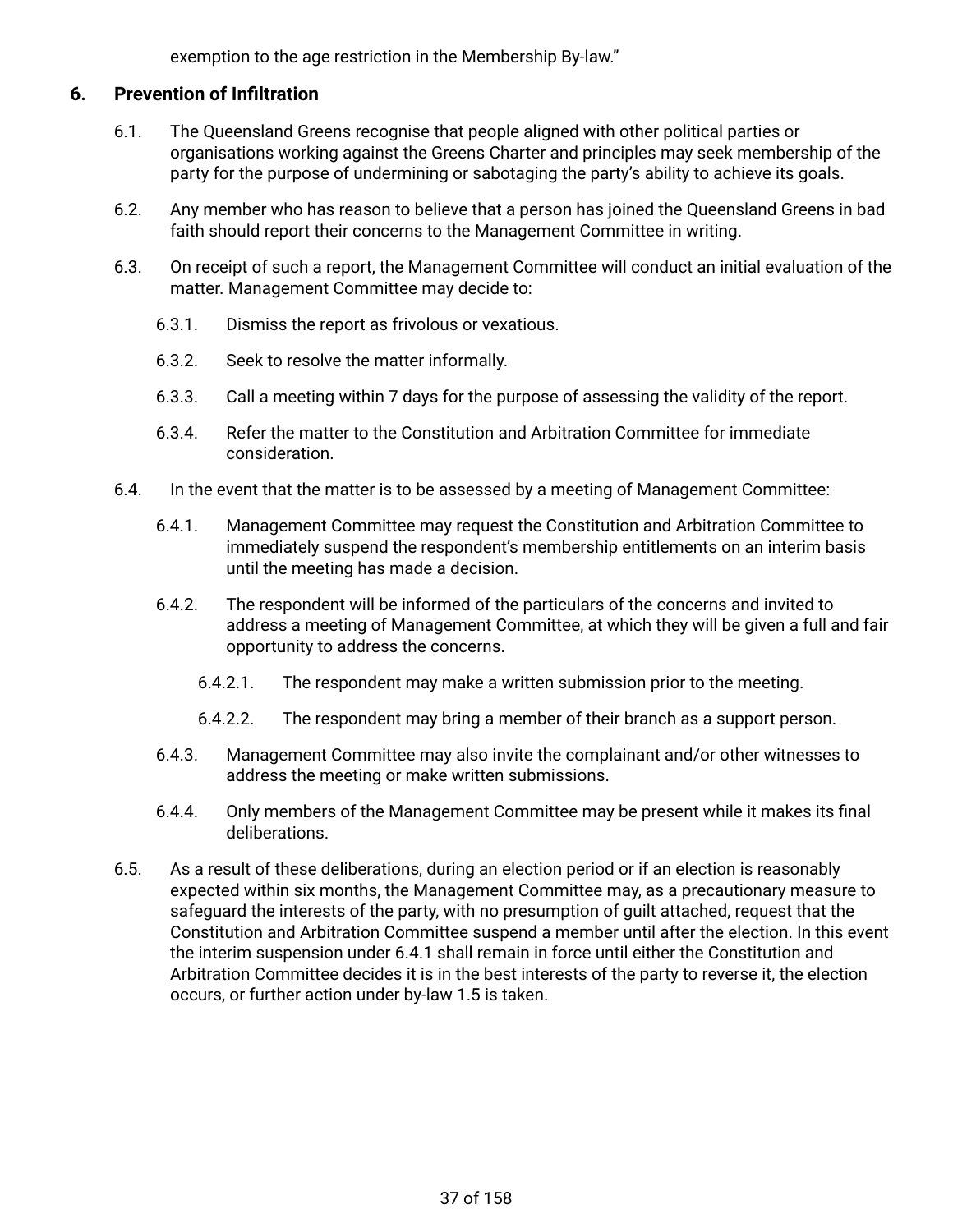# **By-law 1.4 – Privacy of Membership Information and Protection of Data**

# **1. Responsibilities**

- 1.1. The Secretary has overall responsibility for the membership database of the Party according to [section](#page-9-0) 8.1 of the Queensland Greens constitution.
	- 1.1.1. The Secretary will work with the Membership Convenor to liaise with the office staff and volunteers to ensure maintenance of the database.
- 1.2. The Campaign Secretary has overall responsibility for the databases used to contact voters or organise volunteers for campaigns used for campaign purposes.
	- 1.2.1. The Campaign Secretary will liaise with the State Director and Office Administrator to ensure maintenance of the databases used in campaigns.

# **2. Usage**

- 2.1. Databases may only be used for legitimate activities of the Queensland Greens. Legitimate activities of the Party are deemed to be:
	- 2.1.1. Branch Activities;
	- 2.1.2. Election and Campaign Activities;
	- 2.1.3. Party Activities.
- 2.2. Anyone granted access to a database must not, unless authorised according to the constitution or bylaws:
	- 2.2.1. use information obtained from a database to contact, or send material for the purpose of advertising for political, religious, charitable or commercial purposes; or
	- 2.2.2. disclose information obtained from a database to someone else, knowing that the information is likely to be used to contact, or send material for the purpose of advertising for political, religious, charitable or commercial purposes; or
	- 2.2.3. use information from a database to contact, or send material for the purpose of personal advantage or gain unless authorised by an appropriate body of the Party to do so.
		- 2.2.3.1. Appropriate bodies of the Party include Management Committee for statewide use of the database or Branches for branchwide access of the database and authorisation must be passed by motion of the appropriate body of the Party.

## **3. Direct Access**

- 3.1. Direct access is the ability to query the database, through a controlling interface, to receive on-screen listings containing relevant information. It can also provide the ability to apply actions to the listed information, e.g. send emails.
- 3.2. The Queensland Greens party has a deep commitment to privacy, and to preserving the privacy of those individuals with details in its databases. Accordingly, the only people with direct access to data will be: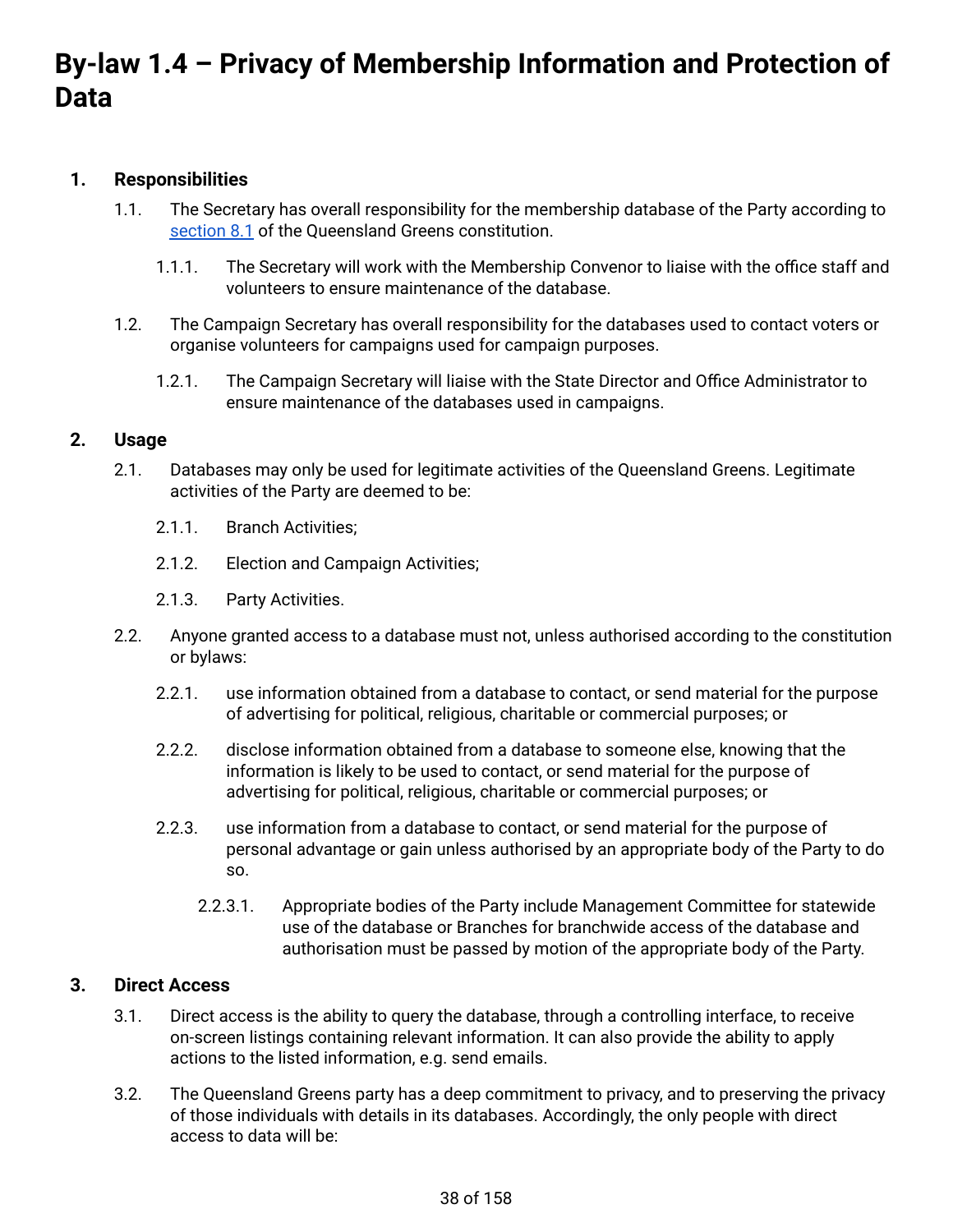- 3.2.1. Management Committee;
- <span id="page-38-0"></span>3.2.2. Staff and volunteers authorised by the:-
	- 3.2.2.1. Secretary; or
	- 3.2.2.2. Membership Convenor; or
	- 3.2.2.3. Campaign Secretary; or
	- 3.2.2.4. Management Committee; or
	- 3.2.2.5. State Council.
- 3.2.3. Other positions explicitly outlined in this bylaw
- 3.3. For specified purposes the following will have the requisite access:-
	- 3.3.1. Returning Officer & Deputy Returning Officers for statewide ballots;
	- 3.3.2. Registered Officer for electoral commission membership audits;
	- 3.3.3. Working Group producing the newsletter as per [section](#page-17-0) 18.2a of the constitution for distribution of the newsletter;
	- 3.3.4. Volunteers/Interns authorised as per this bylaw and as directed by relevant Party body, Office bearer or staff member;
	- 3.3.5. Branch Office Bearers and membership secretaries for branch business;
	- 3.3.6. Working Group or Member Action Group Officer Bearers for group business;
	- 3.3.7. Returning Officers for local ballots;
	- 3.3.8. Local campaign volunteers to the extent authorised by the relevant LECC or branch.
- <span id="page-38-2"></span><span id="page-38-1"></span>3.4. Those listed will have different levels of access.
	- 3.4.1. The members of Management Committee, Campaign Secretary and Campaign Treasurer will have full access to the databases if required to fulfil their duties.
	- 3.4.2. Staff and volunteers authorised under [3.2.2](#page-38-0) may be given differing levels of access depending on their roles.
	- 3.4.3. Branch office bearers and membership secretaries will be given access to necessary contact information (email address, phone number and address) for their branch only.
- 3.5. All people having access to a database must read this document and indicate their agreement to being bound by it.
	- 3.5.1. The State Secretary is responsible for ensuring that access to membership data is granted in accordance with the Queensland Greens Constitution and Bylaws and will liaise with staff and volunteers to ensure this.
	- 3.5.2. The Campaign Secretary is responsible for ensuring that access to campaign data is granted in accordance with the Queensland Greens Constitution and Bylaws and will liaise with staff and volunteers to ensure this.

# **4. Indirect access**

4.1. There are times when it will be necessary for other people to have access to information from a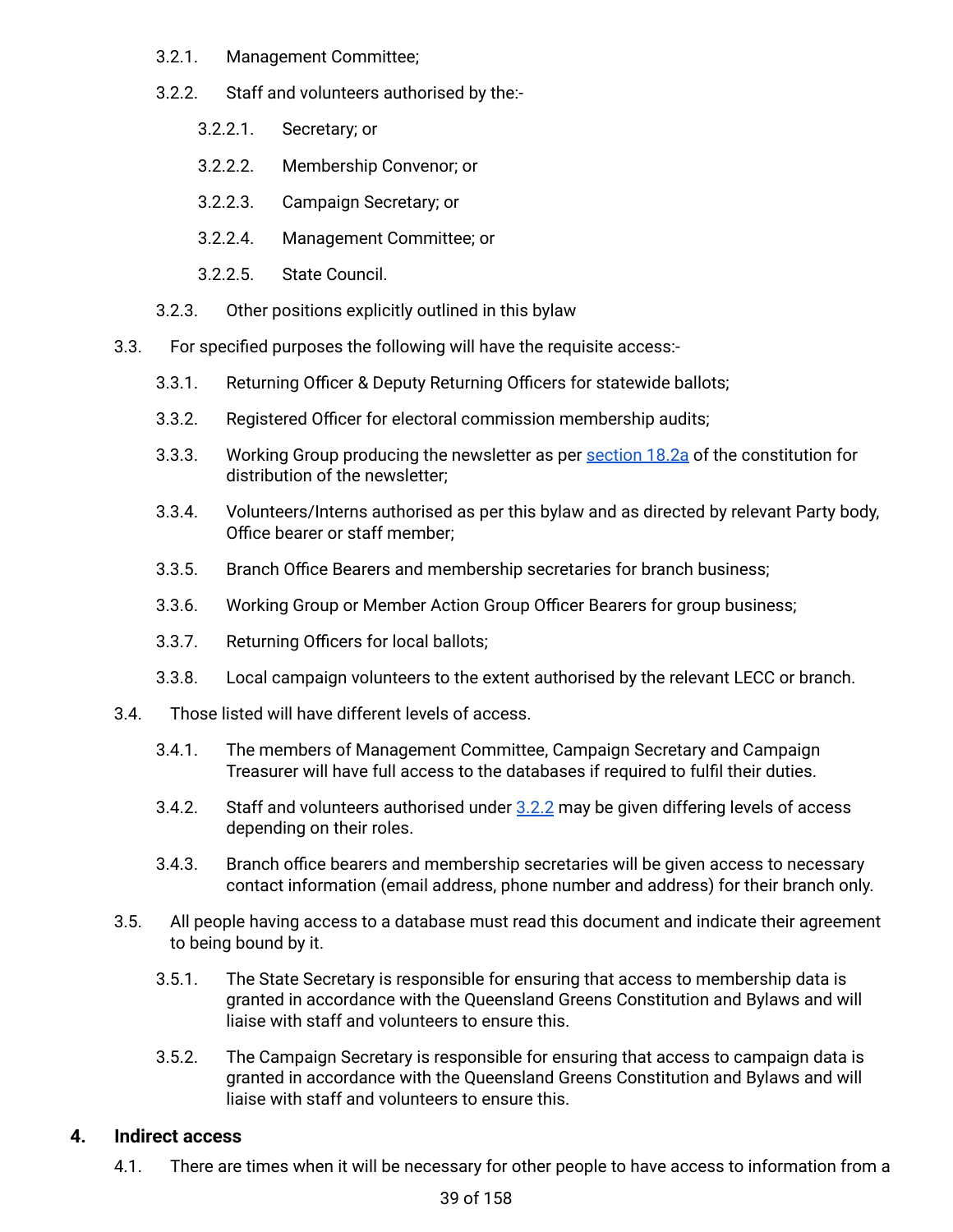database. When a person with direct access to information from a database is passing details on to someone else, they are responsible for making that recipient aware that these details are confidential and must not go any further.

- 4.2. Branch office bearers may communicate member contact details to a branch's newsletter group or relevant Local Campaign Committee only. The branch's executive will be held responsible for the privacy of their data.
- 4.3. Contact details for branch members, supporters, volunteers and voters are important for planning election campaigns. As such, a branch may decide to pass a motion giving other people (either within the branch or another branch) access to the branch's data for the purposes of election planning.
- 4.4. The Management Committee or State Council may authorise the disclosure of an individual's details to persons inside the party.
- 4.5. Individuals' details may be communicated externally where required by law.
- 4.6. Individuals' details are communicated to the Australian Greens.
- 4.7. Other than in the instances listed above, the contact details of individuals are not to be given out internally or externally without the express permission of that individual.

# **5. Breach of privacy**

- 5.1. Any member who feels that their privacy has been breached is encouraged to make a complaint to Constitution and Arbitration Committee (CAC). Violation of the privacy of members is potentially a violation of the Code of Ethics.
- 5.2. Those authorised by [3.4.1](#page-38-1) or [3.4.2](#page-38-2) to grant access to a database are authorised to withdraw access if:
	- 5.2.1. An individual is no longer entitled to access;
	- 5.2.2. There has been a suspected breach of the bylaw.
- 5.3. Breaches of the bylaw will be referred to the Constitution and Arbitration Committee.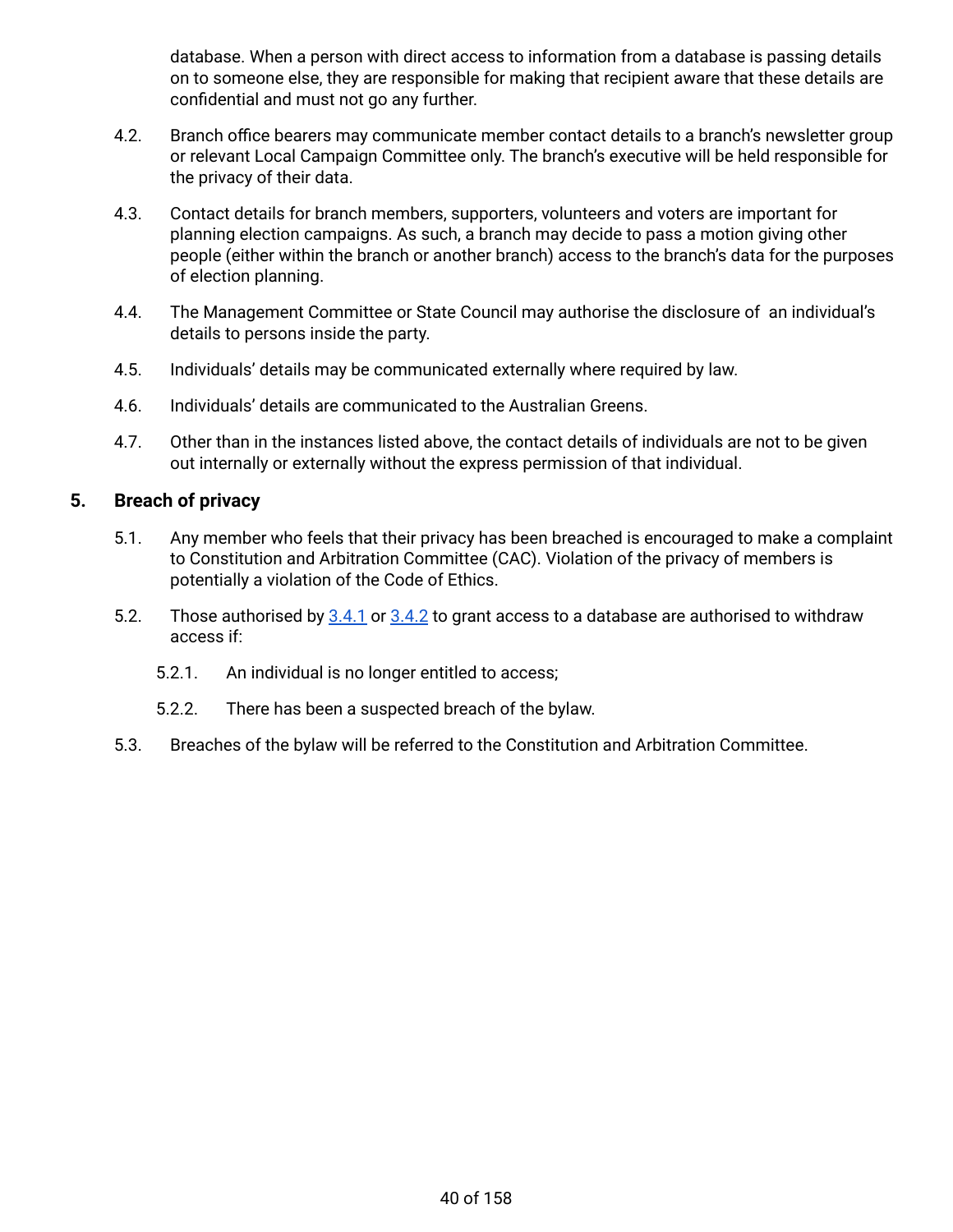# **By-law 1.5 – Complaints Made to the Constitution and Arbitration Committee**

This By-Law is predicated on the recognition of members' obligations to comply in good faith with the Queensland Greens Constitution and By-Law and complaints processes, as detailed in the Code of Ethics.

- <span id="page-40-0"></span>1. Complaints to the CAC must relate to the following:
	- 1.1. breach of the code of ethics;
	- 1.2. breach of the Queensland Greens bylaws;
	- 1.3. breach of the Queensland Greens constitution;
	- 1.4. breach of the Australian Greens bylaws;
	- 1.5. breach of the Australian Greens constitution;
	- 1.6. breach of the law;
	- 1.7. bringing the Queensland Greens or Australian Greens into disrepute;
	- 1.8. any combination of the above.
- 2. Any member or body of the Queensland Greens or Australian Greens may complain to CAC whether or not they are directly adversely affected.
- 3. Complaints should clearly outline the transgression in terms of [sections](#page-40-0) 1.1-1.8, and be accompanied by any available evidentiary documentation (eg incident reports, screenshots, emails, notes of pertinent conversations, supporting statements from witnesses).
	- 3.1. The CAC may subsequently request or the complainant provide further documentation.
	- 3.2. Before making a formal complaint members should take reasonable steps to resolve the issues, and state in the complaint that such an attempt has been made, or why it is unreasonable to have done so.
		- 3.2.1. Complaints regarding breaches of the party's sexual harassment or bullying procedures are exempted from this requirement.
- 4. On receipt of a complaint, the CAC may, consistent with requirement for procedural fairness, as a precautionary measure to ensure a safe environment or safeguard the interests of the party, and with no presumption of guilt attached, do any or all of the following:-
	- 4.1. Direct a member to avoid any social contact with specified members or staff or volunteers;
	- 4.2. Direct a member to refrain from any contact with specified members or staff or volunteers even in the course of official duties and direct Management Committee to as far as practicable ensure alternative processes are available;
	- 4.3. Direct a member to take leave from any position or duties with the party (paid or voluntary) during the CAC process;
		- 4.3.1. For Queensland Greens employees this may mean leave with pay.
		- 4.3.2. For employees of elected representatives (who are not Queensland Greens employees),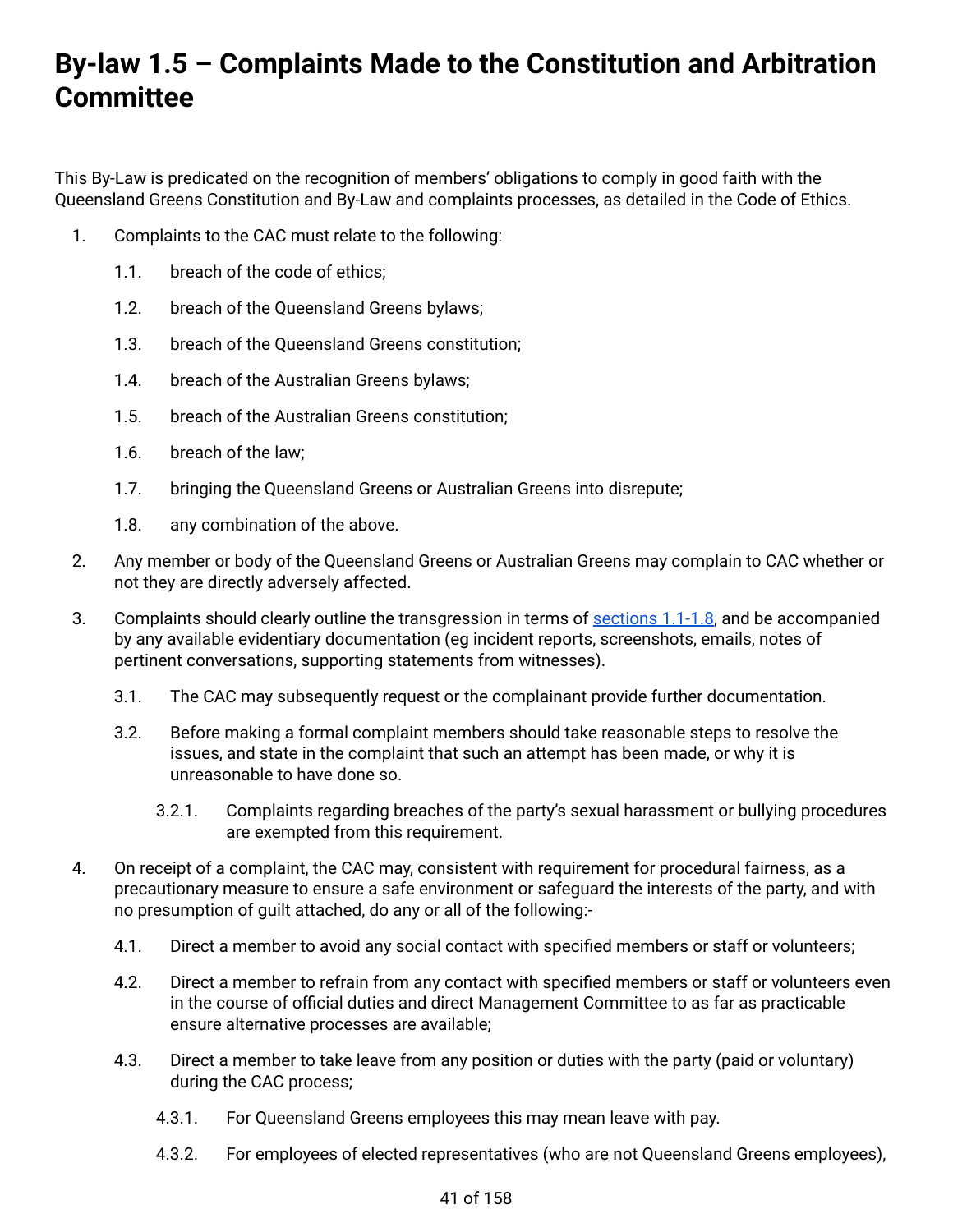this means standing aside from any party-related duties while continuing to work for the elected representative.

- 4.4. Request a member to voluntarily waive any or all of their membership entitlements including withdrawing from any or all member services and party activities during the CAC process.
- 4.5. Suspend a member during the CAC process.
- <span id="page-41-2"></span><span id="page-41-1"></span><span id="page-41-0"></span>5. CAC will always ensure the provision of procedural fairness in its processes.
	- 5.1. The timeline outlined in this section will be adhered to except in instances involving the following where CAC may reasonably contract the process whilst maintaining procedural fairness:-
		- 5.1.1. breaching spokesperson authorisation;
		- 5.1.2. publicly attacking the Party;
		- 5.1.3. complaints during an election campaign dealing with issues that have had or are likely to have an impact on the campaign;
		- 5.1.4. a complaint where the subject of the complaint is a member of parliament or a local councillor;
		- 5.1.5. Simple matters where the facts are not in dispute;
		- 5.1.6. Matters that if not dealt with in a timely matter would potentially be a significant disadvantage to the party or allow irredeemable damage to be done;
		- 5.1.7. Sexual harassment or bullying.
	- 5.2. Within three days the CAC Convenor will acknowledge receipt of the complaint in writing.
	- 5.3. Once [5.2](#page-41-0) has been completed the CAC will within a week:
		- 5.3.1. confirm that the complaint requires review by the committee; or,
		- 5.3.2. Advise the complainant of alternative appropriate actions; or,
		- 5.3.3. Refer the matter to mediation; or,
		- 5.3.4. Conclude that the complaint is frivolous or vexatious or otherwise not sufficiently substantive to warrant the attention of the committee.
	- 5.4. In the event of [5.3.1,](#page-41-1) the CAC Convenor will inform the respondent of the particulars of the allegations made in sufficient detail for them to have a fair opportunity to respond and advise them to make a written submission in reply to the particulars of the complaint within ten days.
		- 5.4.1. The CAC may grant an extension to the subject of the complaint to respond in exceptional circumstances.
		- 5.4.2. Once this time period has elapsed, CAC will within two weeks adjudicate the matter, or at least report to the complainant and the subject of the complaint that consensus has not been reached.
		- 5.4.3. Should consensus not be reached in two weeks then CAC will report to the complainant and the subject of the complaint every week until consensus is reached.
		- 5.4.4. If consensus has not been reached within six weeks or CAC determines that consensus will not be reached the matter will be referred to State Council in camera if not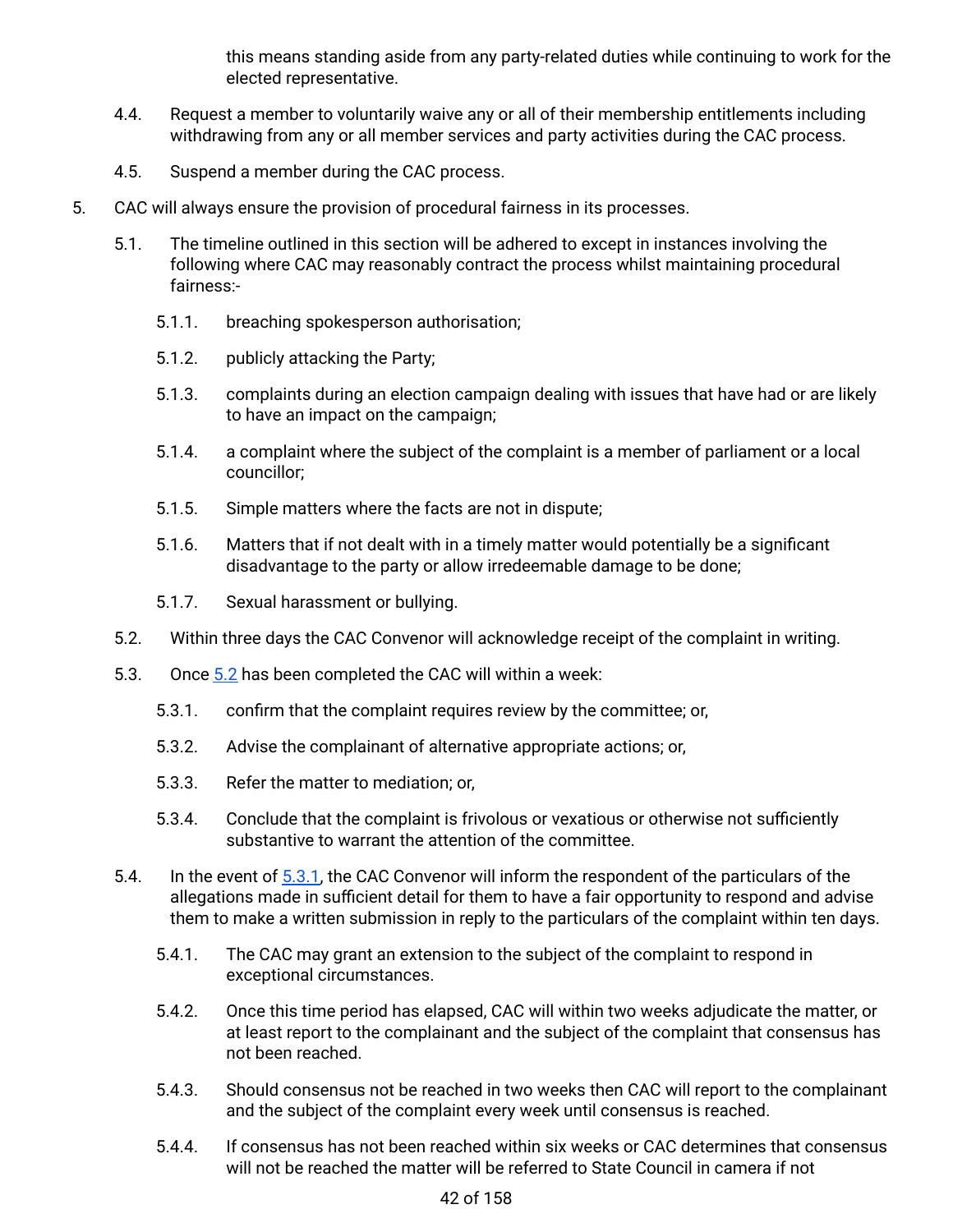subsequently resolved by CAC.

- 5.5. In the event of [5.3.3,](#page-41-2) a designated member of CAC will then approach the member or body complained of, with the goal of initiating mediation, seeking an apology or other appropriate action to resolve the problem.
	- 5.5.1. A mediation process will be facilitated by a person or persons appointed by the CAC.
	- 5.5.2. The process will continue until it either succeeds or the facilitator or CAC deems that it has little chance of success.
	- 5.5.3. Failure to participate in the process in good faith can be a basis for CAC to impose remedial actions.
- 6. The CAC may take the following range of remedial actions appropriate to the action complained of:
	- 6.1. Issue a formal warning including notice that should a second substantially similar complaint be upheld, specified remedial action will be taken;
	- 6.2. Require an apology in a form acceptable to the CAC;
	- 6.3. Direct a member to undertake a specific act of restitution;
	- 6.4. Limit access to specific member services (e.g. the members-only website) for a designated period or until certain conditions are met;
	- 6.5. Prohibit a member from holding or standing for positions in the Queensland Greens for a designated period or until certain conditions are met;
	- 6.6. Restrict participation in specified party activities for a designated period or until certain conditions are met;
	- 6.7. Suspend any entitlements of membership for a designated period or until certain conditions are met;
	- 6.8. Suspend a person's membership for a designated period or until certain conditions are met;
	- 6.9. Expel a person from the Party.
- 7. The CAC may impose remedial action without requiring the complainant to file a separate complaint for:
	- 7.1. Failure to participate in the complaints process in good faith;
	- 7.2. Failure to comply with a proper direction of the CAC authorised under the by-laws;
	- 7.3. Recriminatory behaviour;
	- 7.4. Breach of confidentiality.
- 8. Respecting confidentiality means that a member may only discuss the details of a complaint to which they are a party with the members of their immediate household, their support person/s (being a person or people with whom the member has relationships of support and mutual expectations of confidentiality), professionals engaged by the member who have ethical duties of confidentiality (for example, medical professionals, lawyers, etc), members of the CAC, members of the MRWG and other members directly involved with the complaint (e.g. co-complainants, co-respondents, their support person/s and their engaged professionals who have ethical duties of confidentiality).
- 9. The CAC may proscribe a person who is not a member from applying to join the party.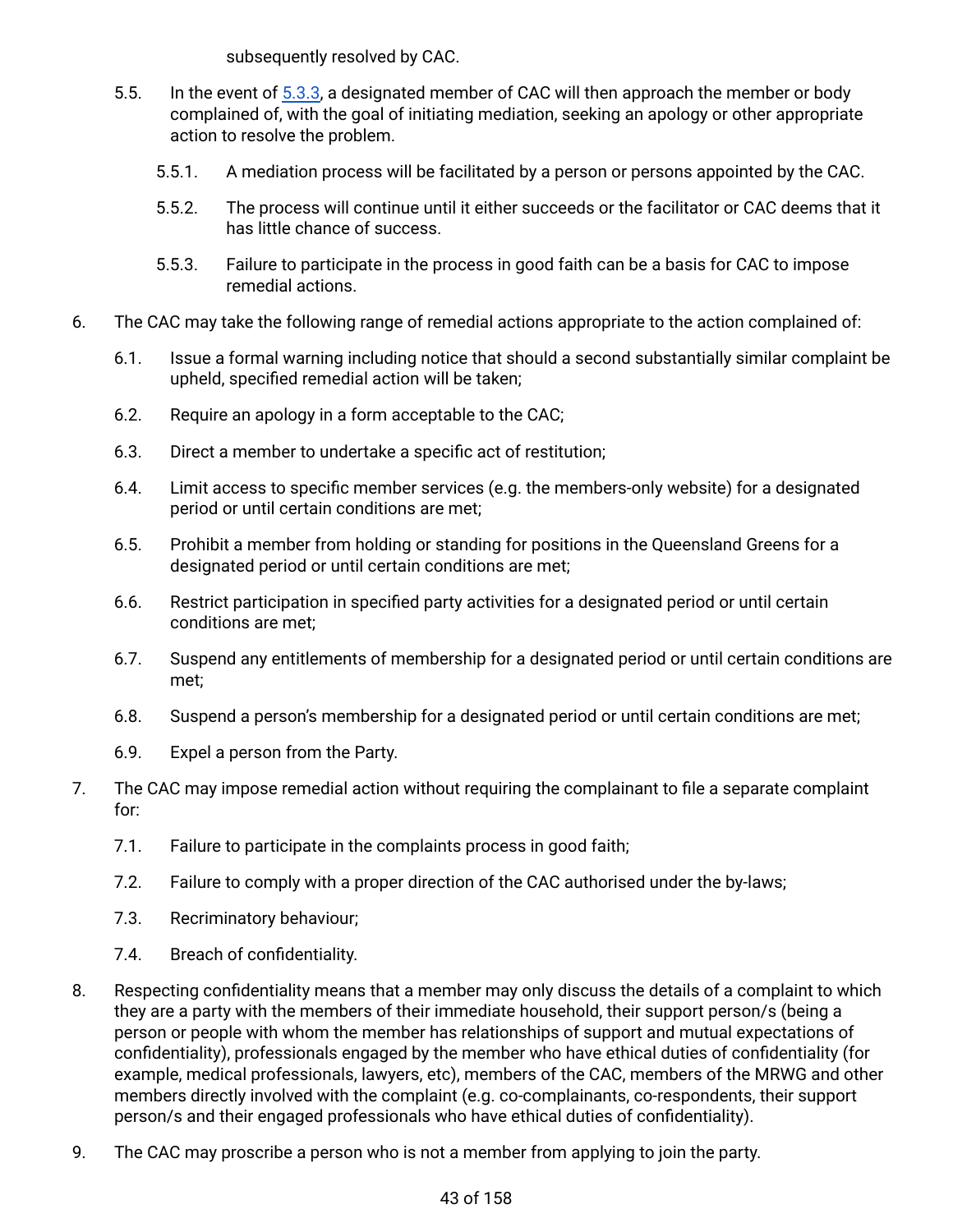- 10. Counter complaints may be considered separately or simultaneously at the discretion of the CAC.
- 11. Separate complaints relating to the same matter can be combined at the discretion of CAC.
- 12. All members will respect the confidentiality of the complaint and its accompanying documentary evidence.
	- 12.1. In its report to State Council on the matter, CAC should respect the confidentiality and privacy of the members involved as far as possible.
- 13. Appeals of CAC decisions can only be made to CAC on the basis of new evidence.
- 14. Any party to the complaint who considers that they have been denied procedural fairness may request that Management Committee review the process used by the CAC to review the complaint. Management Committee may subsequently direct the CAC to remedy any breaches of procedural fairness identified in its review.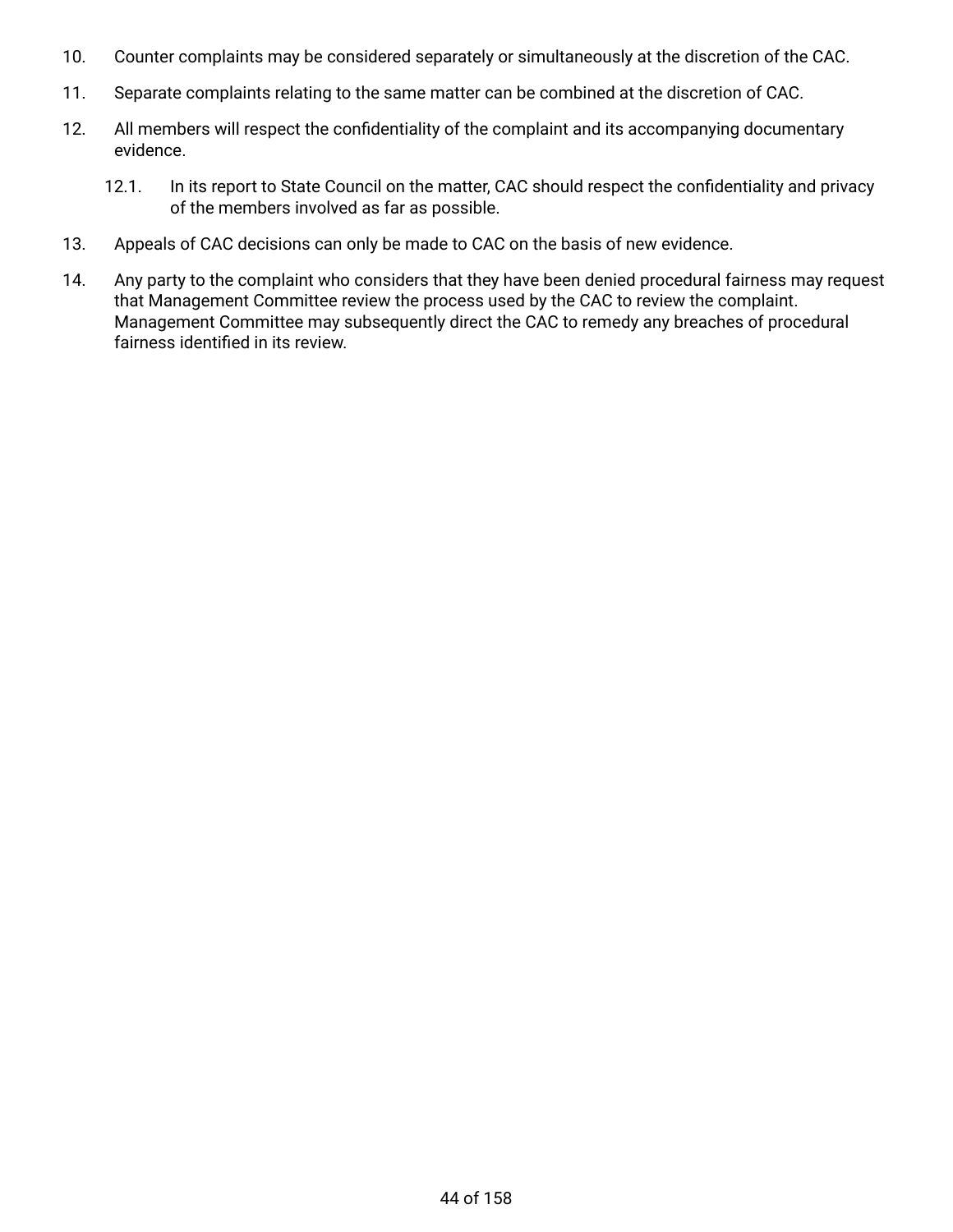# **By-law 1.6 – Branch Boundaries**

# **1. Preamble**

1.1. This by-law sets out the arrangements for the administration of branch boundaries and allocations of state electorates.

# **2. Basis for Branch Boundaries**

2.1. All branch boundaries are based on an allocation of state government electorates between branches.

# **3. Allocation of Divisions to Branches**

- 3.1. Changing Branch Allocations
	- 3.1.1. A motion of State Council for the purposes of changing the boundaries of branches must contain the following: -
		- 3.1.1.1. A brief description of the changes to be made;
		- 3.1.1.2. A list of existing branches that are affected by the change;
		- 3.1.1.3. The reallocation of state government electorates between the relevant branches;
		- 3.1.1.4. The naming or changing of the name of any branches.
	- 3.1.2. It is advisable to also pass motions at any relevant branch to accept the changes in support of the motion, but this process is not requisite for the passing of a motion at State Council.
- 3.2. Boundary redistributions
	- 3.2.1. When state government electorate boundaries are redrawn by the State Boundary commission, a motion should be presented to State Council to reassign branches to state government electorates after the gazette of boundaries has been released.
	- 3.2.2. The motion should make a best efforts attempt to keep the boundaries as similar to the previous allocation as possible. The following guidelines can be applied
		- 3.2.2.1. If the state electorate is unchanged, then the default is to keep the electorate with its current branch.
		- 3.2.2.2. If 51% or more of an electorate's land area is within the previous boundaries of a branch, it should be included in that branch.
		- 3.2.2.3. All branches should have approximately the same number of electorates they had under the previous boundaries, but it may change if seats are added or removed from a region.
	- 3.2.3. Amendments to the plan may be agreed to by State Council. If the amendments do not pass, they may be represented at a later State Council as a change to branch allocations.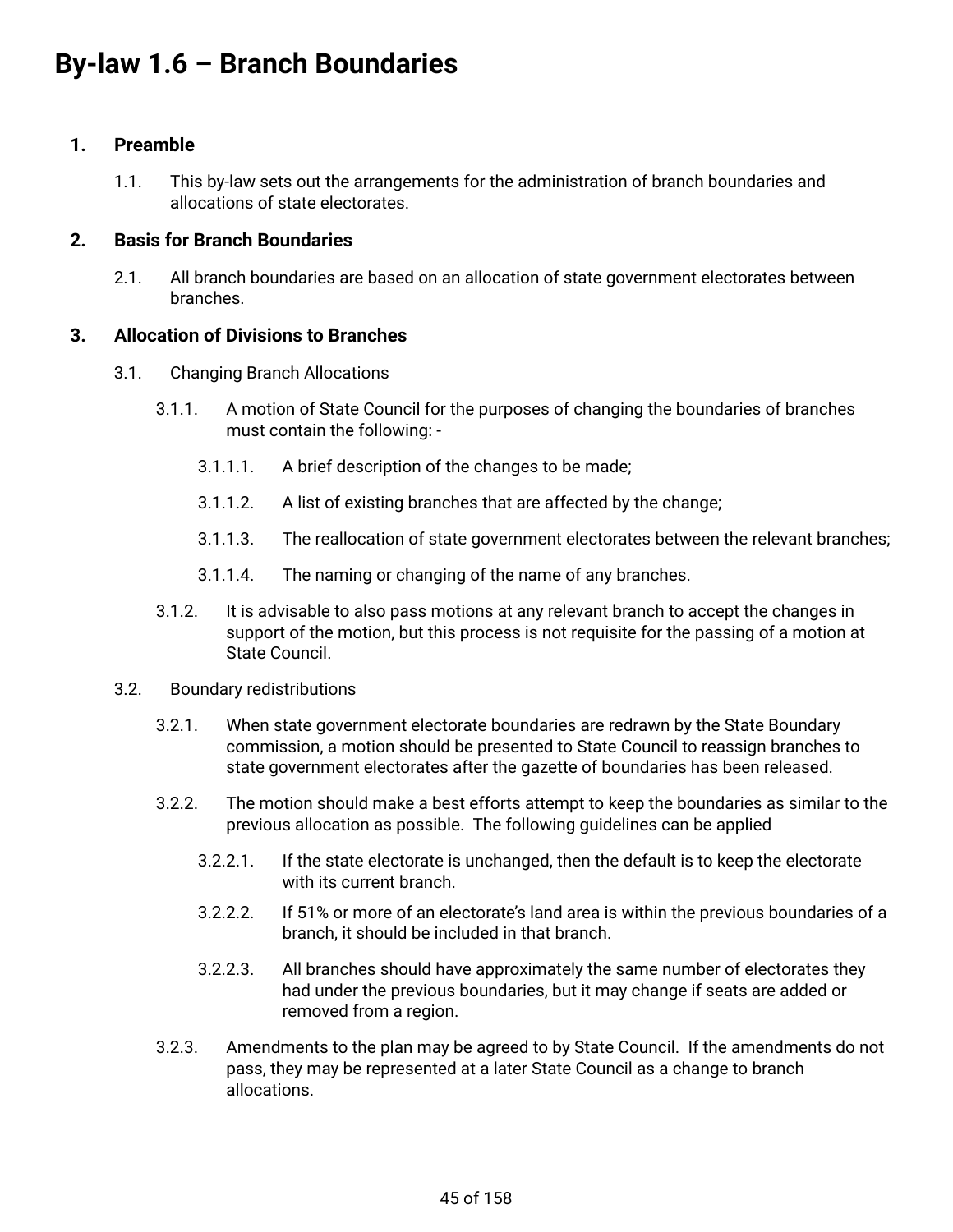# **4. Current Boundaries**

| <b>Branch Name</b> | <b>District</b>         |
|--------------------|-------------------------|
| <b>Bayside</b>     | <b>CHATSWORTH</b>       |
| <b>Bayside</b>     | <b>LYTTON</b>           |
| <b>Bulimba</b>     | <b>BULIMBA</b>          |
| Caboolture Region  | <b>MORAYFIELD</b>       |
| Caboolture Region  | <b>PUMICESTONE</b>      |
| Caloundra          | <b>CALOUNDRA</b>        |
| Caloundra          | <b>KAWANA</b>           |
| Cooper             | <b>COOPER</b>           |
| Far North Qld      | <b>CAIRNS</b>           |
| Far North Qld      | <b>MULGRAVE</b>         |
| <b>Gold Coast</b>  | <b>BONNEY</b>           |
| <b>Gold Coast</b>  | <b>BROADWATER</b>       |
| <b>Gold Coast</b>  | <b>BURLEIGH</b>         |
| <b>Gold Coast</b>  | <b>COOMERA</b>          |
| <b>Gold Coast</b>  | <b>CURRUMBIN</b>        |
| <b>Gold Coast</b>  | <b>GAVEN</b>            |
| <b>Gold Coast</b>  | <b>MERMAID BEACH</b>    |
| <b>Gold Coast</b>  | <b>MUDGEERABA</b>       |
| <b>Gold Coast</b>  | <b>SOUTHPORT</b>        |
| <b>Gold Coast</b>  | <b>SURFERS PARADISE</b> |
| <b>Gold Coast</b>  | <b>THEODORE</b>         |
| Greenslopes        | <b>GREENSLOPES</b>      |
| Greenslopes        | <b>MANSFIELD</b>        |
| Ipswich/Lockyer    | <b>BUNDAMBA</b>         |
| Ipswich/Lockyer    | <b>IPSWICH</b>          |
| Ipswich/Lockyer    | <b>IPSWICH WEST</b>     |
| Ipswich/Lockyer    | <b>LOCKYER</b>          |
| Keppel             | <b>CALLIDE</b>          |
| Keppel             | <b>GLADSTONE</b>        |
| Keppel             | <b>KEPPEL</b>           |
| Keppel             | <b>MIRANI</b>           |
| Keppel             | <b>ROCKHAMPTON</b>      |
| Logan              | <b>ALGESTER</b>         |
| Logan              | <b>LOGAN</b>            |
| Logan              | <b>MACALISTER</b>       |
| Logan              | <b>SPRINGWOOD</b>       |
| Logan              | <b>STRETTON</b>         |
| Logan              | <b>WATERFORD</b>        |
| Logan              | <b>WOODRIDGE</b>        |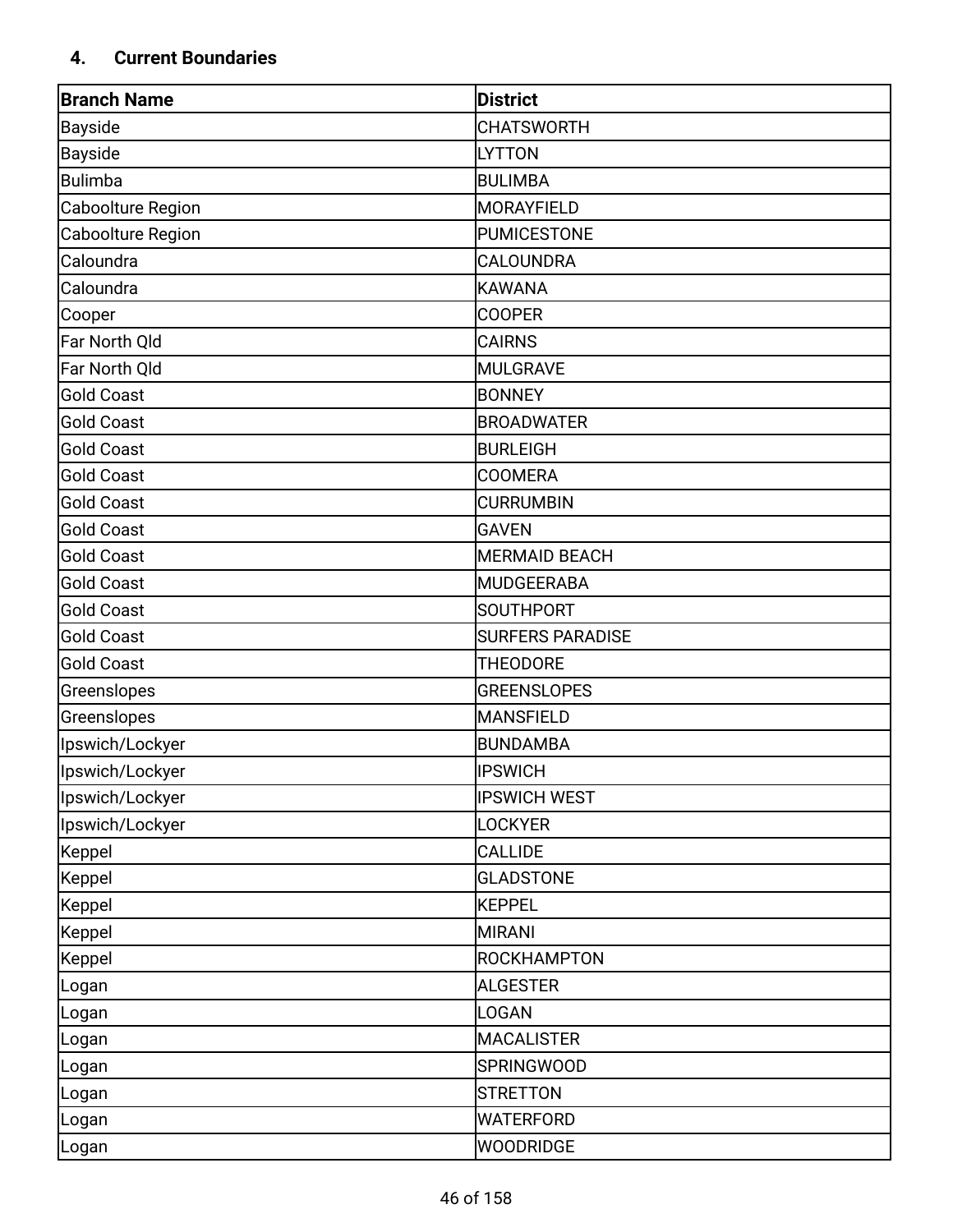| Maiwar                      | <b>MAIWAR</b>         |
|-----------------------------|-----------------------|
| Maleny                      | <b>GLASS HOUSE</b>    |
| Noosa & Hinterland/Wide Bay | <b>BUNDABERG</b>      |
| Noosa & Hinterland/Wide Bay | <b>BURNETT</b>        |
| Noosa & Hinterland/Wide Bay | <b>GYMPIE</b>         |
| Noosa & Hinterland/Wide Bay | <b>HERVEY BAY</b>     |
| Noosa & Hinterland/Wide Bay | <b>MARYBOROUGH</b>    |
| Noosa & Hinterland/Wide Bay | <b>NOOSA</b>          |
| North Brisbane              | <b>CLAYFIELD</b>      |
| North Brisbane              | <b>McCONNEL</b>       |
| North Brisbane              | <b>STAFFORD</b>       |
| <b>North Pine</b>           | <b>BANCROFT</b>       |
| North Pine                  | <b>KURWONGBAH</b>     |
| North Pine                  | <b>MURRUMBA</b>       |
| North Pine                  | <b>REDCLIFFE</b>      |
| <b>Pine Rivers</b>          | <b>EVERTON</b>        |
| <b>Pine Rivers</b>          | <b>FERNY GROVE</b>    |
| Pine Rivers                 | <b>PINE RIVERS</b>    |
| Redlands                    | <b>CAPALABA</b>       |
| Redlands                    | OODGEROO              |
| Redlands                    | <b>REDLANDS</b>       |
| Sandgate                    | <b>ASPLEY</b>         |
| Sandgate                    | <b>NUDGEE</b>         |
| Sandgate                    | <b>SANDGATE</b>       |
| <b>Scenic Rim</b>           | <b>SCENIC RIM</b>     |
| South Brisbane              | <b>SOUTH BRISBANE</b> |
| South West Brisbane         | <b>INALA</b>          |
| South West Brisbane         | <b>JORDAN</b>         |
| South West Brisbane         | <b>MOUNT OMMANEY</b>  |
| Sunshine Coast - Maroochy   | <b>BUDERIM</b>        |
| Sunshine Coast - Maroochy   | <b>MAROOCHYDORE</b>   |
| Sunshine Coast - Maroochy   | <b>NICKLIN</b>        |
| Sunshine Coast - Maroochy   | <b>NINDERRY</b>       |
| Tablelands & Northern Qld   | <b>HILL</b>           |
| Tablelands & Northern Qld   | <b>HINCHINBROOK</b>   |
| Tablelands & Northern Qld   | <b>TRAEGER</b>        |
| Toowoomba & Western Qld     | CONDAMINE             |
| Toowoomba & Western Qld     | <b>GREGORY</b>        |
| Toowoomba & Western Qld     | <b>NANANGO</b>        |
| Toowoomba & Western Qld     | <b>SOUTHERN DOWNS</b> |
| Toowoomba & Western Qld     | TOOWOOMBA NORTH       |
| Toowoomba & Western Qld     | TOOWOOMBA SOUTH       |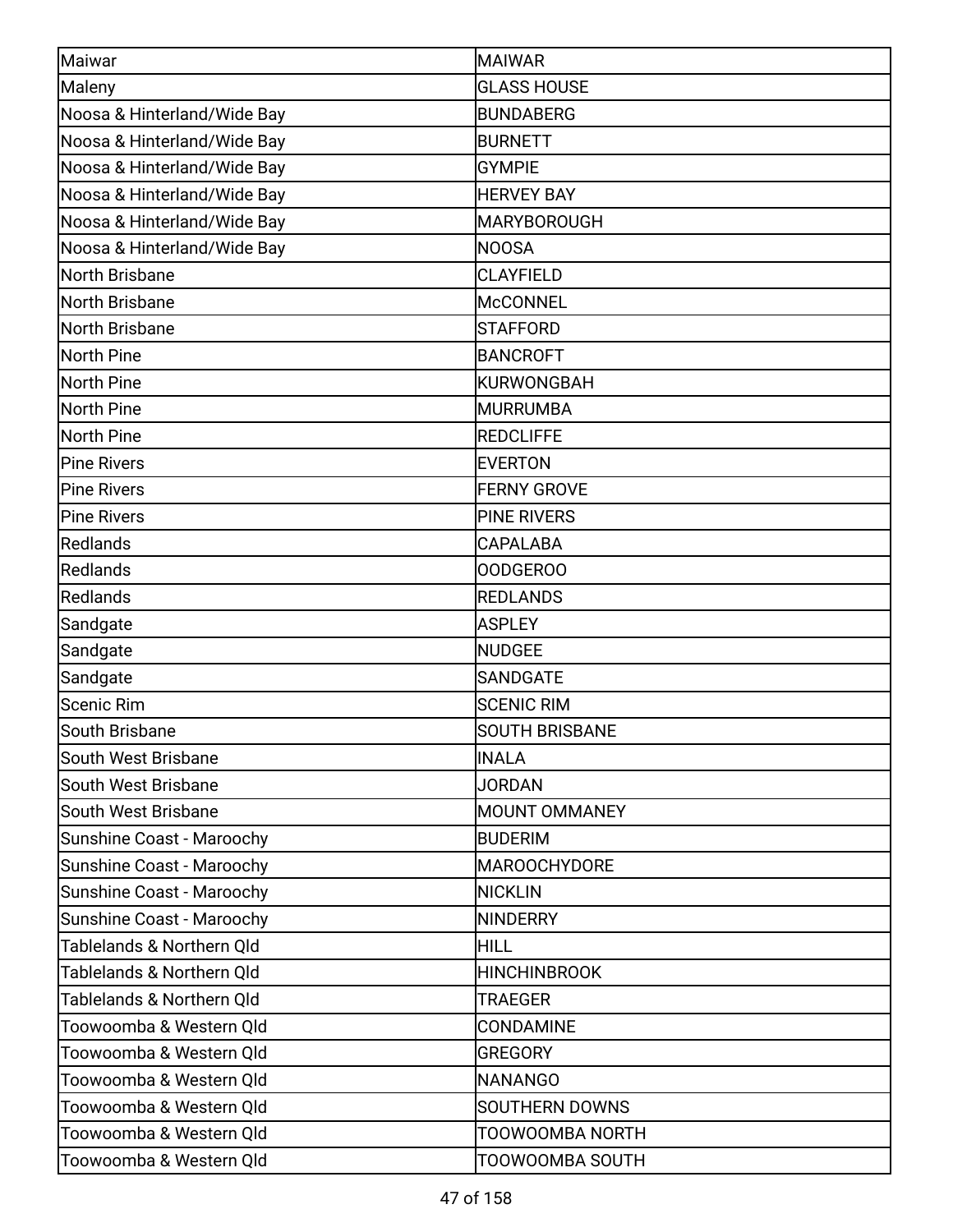| Toowoomba & Western Qld | <b>WARREGO</b>      |
|-------------------------|---------------------|
| Top End Qld             | <b>BARRON RIVER</b> |
| Top End Qld             | <b>COOK</b>         |
| <b>Tropical Coast</b>   | <b>BURDEKIN</b>     |
| <b>Tropical Coast</b>   | <b>MACKAY</b>       |
| <b>Tropical Coast</b>   | <b>MUNDINGBURRA</b> |
| <b>Tropical Coast</b>   | <b>THURINGOWA</b>   |
| <b>Tropical Coast</b>   | <b>TOWNSVILLE</b>   |
| <b>Tropical Coast</b>   | <b>WHITSUNDAY</b>   |
| West Brisbane           | MOGGILL             |
| Yeerongpilly            | MILLER              |
| Yeerongpilly            | <b>TOOHEY</b>       |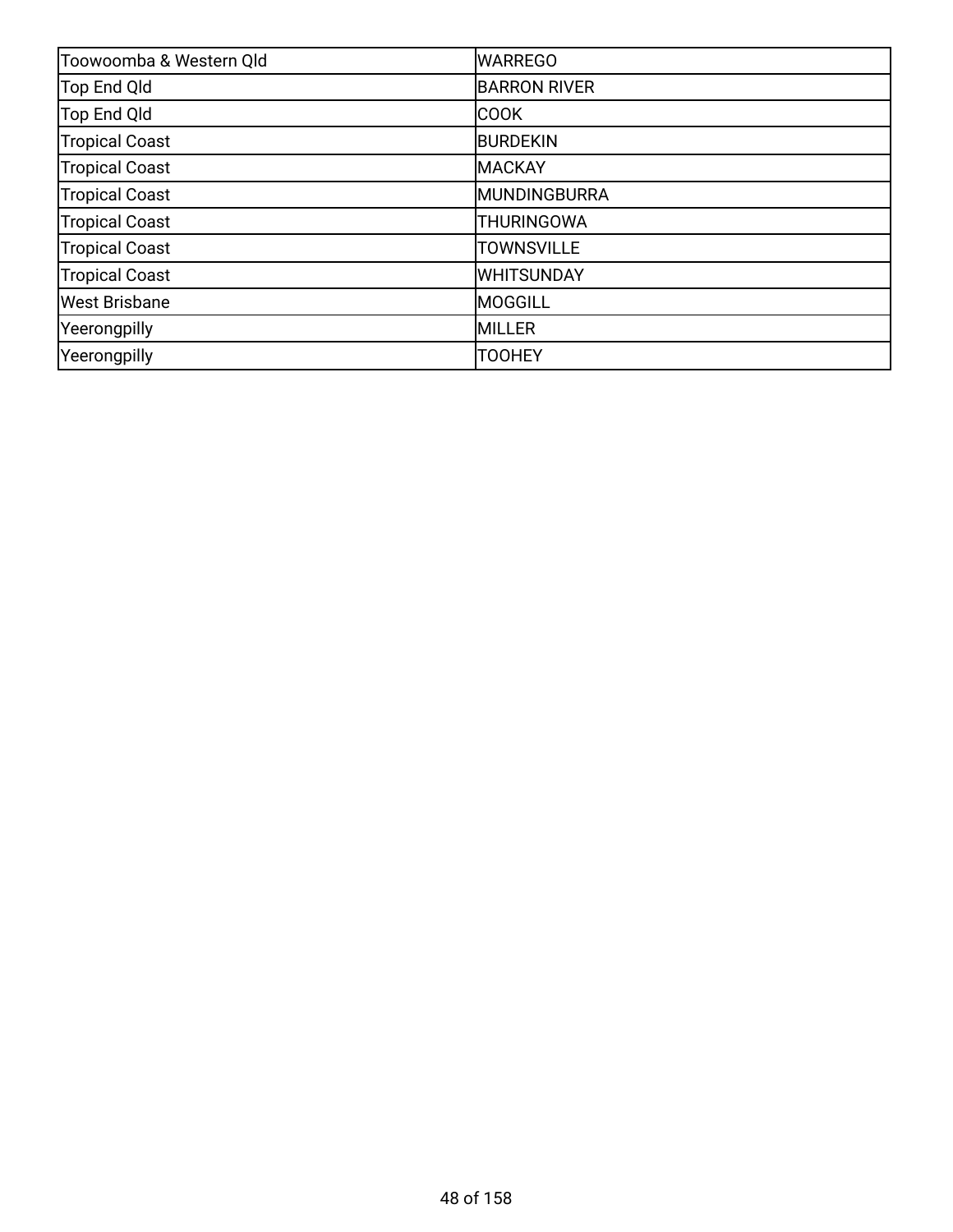# **By-law 1.7 – Branches**

1. Branches shall conduct an Annual General Meeting during the period between 1 October and 31 December each calendar year, in accordance with the Constitution.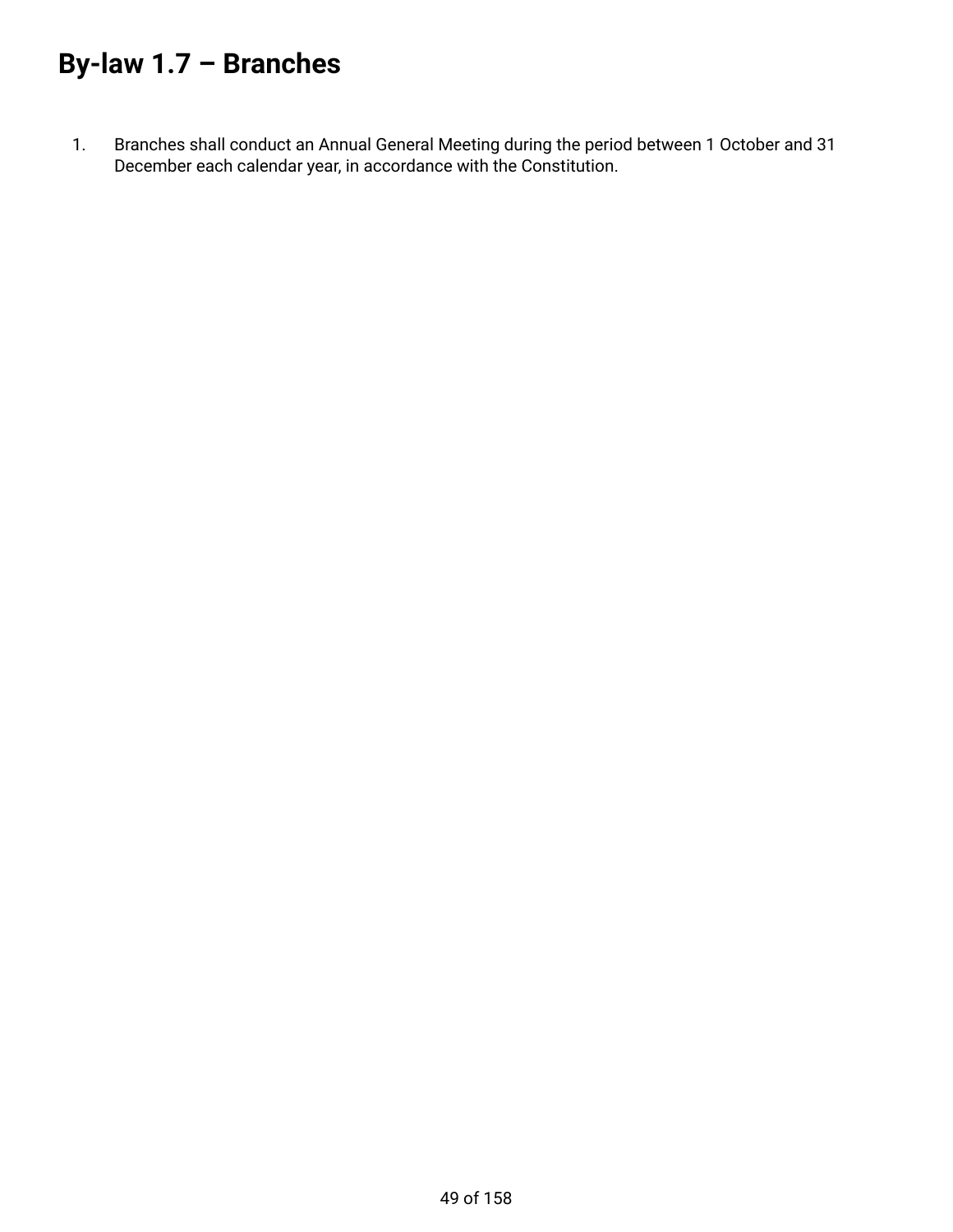# **Section 2: Voting and Preselections By-Laws**

# <span id="page-49-0"></span>**By-law 2.1 – Voting & Conduct for Internal Elections**

# **1. Preamble**

- 1.1. This bylaw prescribes a method for the conduct of internal ballots for elections and ballots conducted by the Queensland Greens. It includes provisions for: -
	- 1.1.1. Full ballots of the Party's Eligible membership on elected positions
	- 1.1.2. Plebiscites of the Party's Eligible membership on issues of importance
	- 1.1.3. Ballots of party delegates taken at State Councils
	- 1.1.4. Other party votes as prescribed by the constitution or by-laws
- 1.2. The provisions listed provide a baseline for the conduct of a vote, but can be overridden by the special provisions of the constitution or by-law referring to that election.
- 1.3. The concept of free, inclusive and open elections are held dearly by the Greens, and in writing and following its guidelines we aim to uphold these principles:-
	- 1.3.1. All people within the party have an equal say in its operations regardless of their position or status within the party itself.
	- 1.3.2. All reasonable efforts should be made to accommodate the requirements of candidates and voters to ensure the best democratic outcomes.
	- 1.3.3. Respect for the rules and the arbiters of those rules are held in the highest regard.
	- 1.3.4. That all participants understand that while we have differences of opinion, we are all Greens and we show due respect regardless of those disagreements.

# **2. Electoral Positions**

- 2.1. Returning Officer (RO)
	- 2.1.1. The Returning Officer is responsible for the operation and conduct of an election held to fill internal positions within the party or gauge support on an issue by plebiscite. The Returning Officer is to conduct the election according to this by-law, and any associated by-laws referring to a specific election.
	- 2.1.2. The Returning Officer may appoint Deputy Returning Officers and Electoral Volunteers to conduct parts of the role outlined in this and associated by-laws.
	- 2.1.3. The Returning Officer can be an external or internal person or organisation, in the case that an external Returning Officer is appointed, an internal Deputy Returning Officer must be appointed.
	- 2.1.4. A Standing Returning Officer is appointed by State Council every year in the Council directly before the start of the Financial year.
	- 2.1.5. If the position of Returning officer becomes vacant for any reason, the Deputy Returning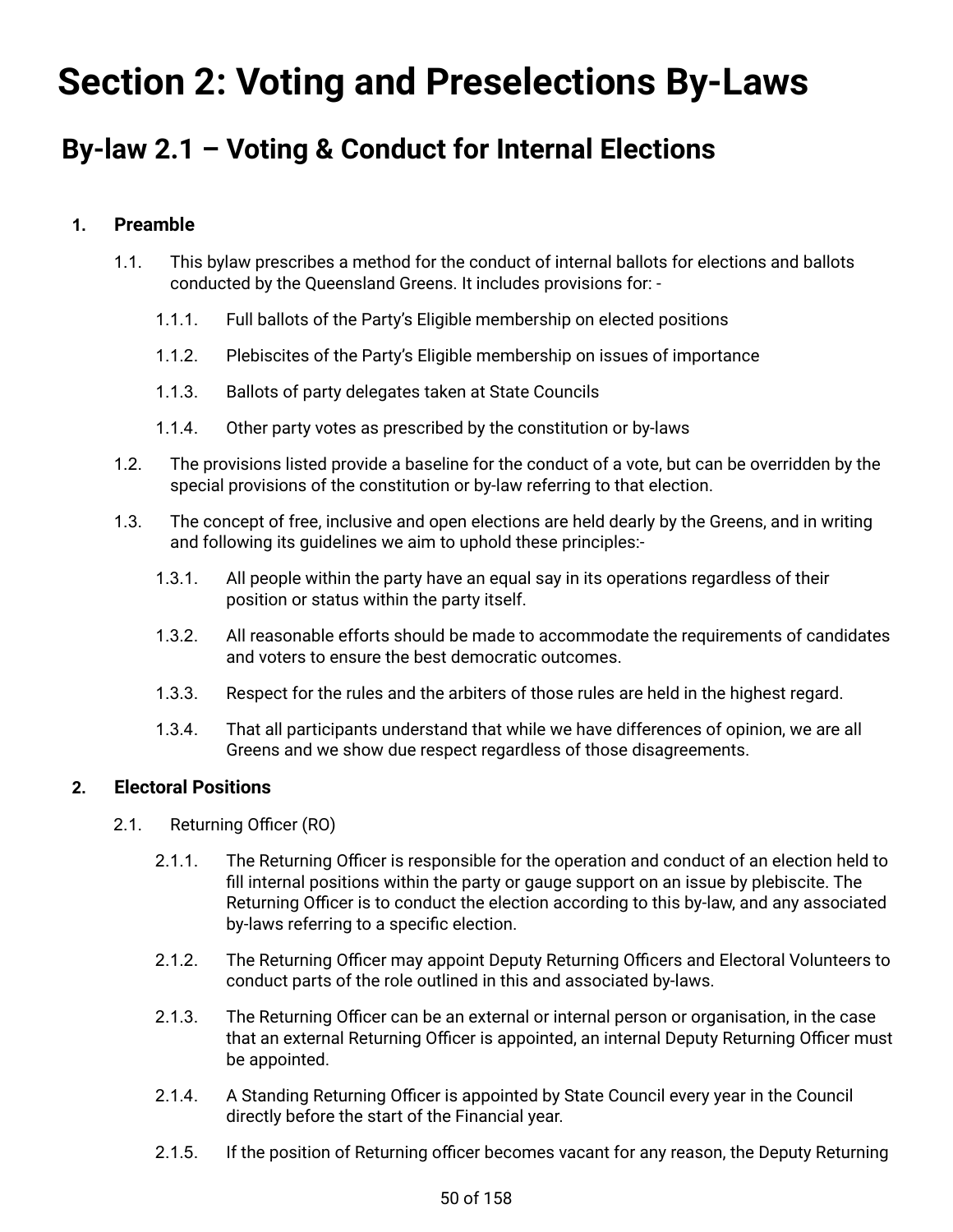Officer becomes the Returning Officer.

- 2.1.6. If no Deputy Returning Officer is available, an Acting Returning Officer can be appointed by the Constitution and Arbitration Committee for a statewide ballot or by a vote of the meeting in which a ballot is to take place
- 2.2. Deputy Returning Officer (DRO)
	- 2.2.1. The Deputy Returning Officer is an appointee of the Returning Officer that is tasked to manage a process associated with the work of the Returning Officer.
	- 2.2.2. On the occasion that the Returning Officer is unable to fulfil their duty, the Deputy Returning Officer will act as the Returning Officer
- 2.3. Election Volunteers
	- 2.3.1. An Electoral Volunteer can be appointed at any time to do a specific task to do with the election.
	- 2.3.2. The use of volunteers is at the discretion of the Returning Officer or Deputy Returning Officer.
- 2.4. Candidates
	- 2.4.1. A Candidate is a person who has successfully applied to run in an election
	- 2.4.2. The minimum requirement for application to any position is to provide the Returning Officer (or delegate) with the following details before the close of nominations
		- 2.4.2.1. Full Name
		- 2.4.2.2. Date Of Birth
		- 2.4.2.3. Registered Address
		- 2.4.2.4. Branch Membership
	- 2.4.3. Further candidate requirements may be required, and are outlined in the by-law associated with the election
		- 2.4.3.1. Candidates for any position that is set aside for Rural and Regional members must live within a Queensland Local Government Area that;
			- 2.4.3.1.1. Is not Brisbane City Council
			- 2.4.3.1.2. Is not Gold Coast City Council
			- 2.4.3.1.3. Does not share a border with Brisbane City Council
				- 2.4.3.1.3.1. Except members living in Somerset Regional Council who will count as Rural and Regional under this by-law
	- 2.4.4. All candidates are bound by the constitution and code of ethics, as well as the rulings made on electoral matters made by the Returning Officer
	- 2.4.5. Candidates may appoint a Scrutineer to observe and act on behalf of the Candidate in the electoral process.
- 2.5. Scrutineer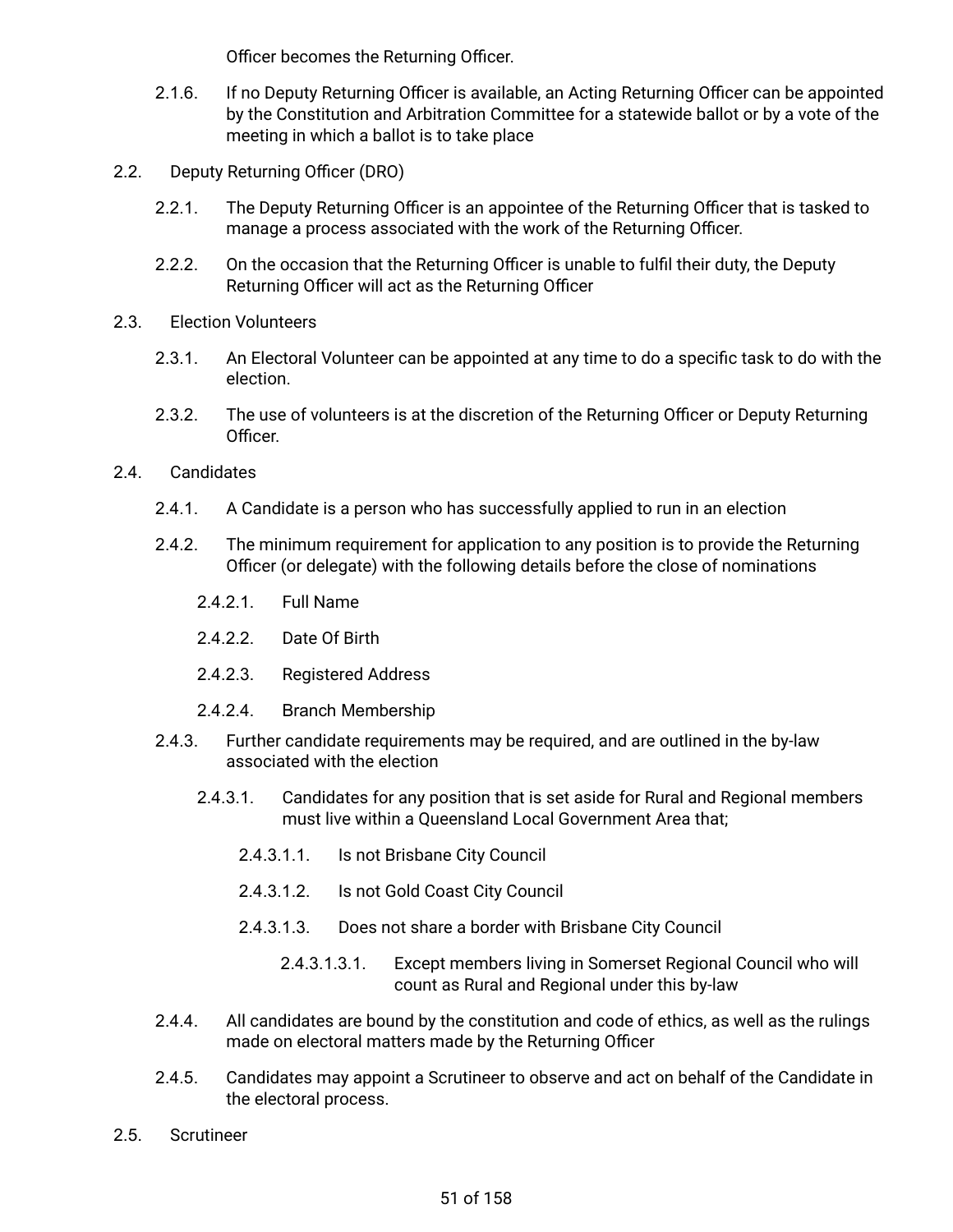- 2.5.1. A Scrutineer is a direct appointee of a candidate. Their role is to oversee the operation of the electoral process.
- 2.5.2. A Scrutineer can act on behalf of a candidate in any queries or disputes over electoral matters
- 2.6. Campaign Staff
	- 2.6.1. A Campaign Staffer is anyone who is canvassing on behalf of a candidate or position in a plebiscite
- 2.7. Observer
	- 2.7.1. An Observer can be any member of the party that wishes to observe the electoral process
- 2.8. Electors
	- 2.8.1. An elector is any person who:
		- 2.8.1.1. is member of the party at the close of rolls for a given election;
		- 2.8.1.2. is not currently suspended from the party;
		- 2.8.1.3. is a Queensland resident;
		- 2.8.1.4. is fully financial OR was financial and is within the ninety (90) day overdue period at the close of rolls;
			- 2.8.1.4.1. A grace period of seven (7) days will be given to un-financial members to allow for processing times.
		- 2.8.1.5. meets any further rules on Elector eligibility that may apply, and are outlined in the by-law associated with the election

#### <span id="page-51-1"></span><span id="page-51-0"></span>3. **Processes and Timetable for State-wide Ballots**

For any ballot or plebiscite of the entire eligible party membership, the following process and timetable provide a baseline.

- <span id="page-51-2"></span>3.1. Declaration of Election & Opening of Nominations
	- 3.1.1. A notice of intention to hold an election or plebiscite and a call for nominees to open positions (if required) is sent to all members of the party regardless of eligibility.
	- 3.1.2. The following information must be included with this notification
		- 3.1.2.1. Contact details for the Returning Officer
		- 3.1.2.2. A link to any nomination forms relevant to the process
		- 3.1.2.3. An election timetable with key dates and events
	- 3.1.3. Held on a date nominated by State Council
	- 3.1.4. If no returning officer has been appointed at this stage, Management Committee will appoint a Returning Officer and delay the schedule by fourteen (14) days.
- <span id="page-51-3"></span>3.2. Close of Roll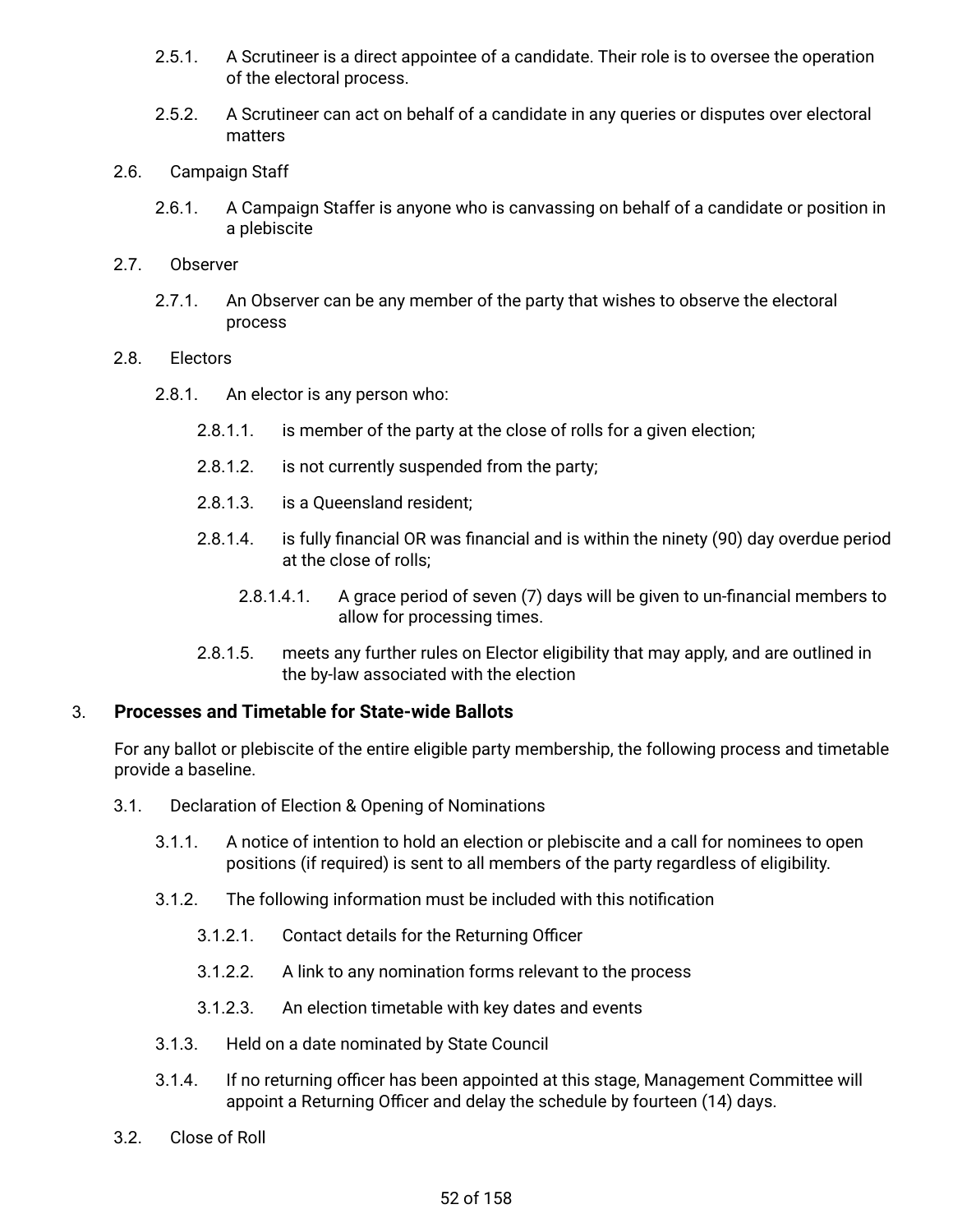- 3.2.1. A final roll generated from the membership database based on the provisions in 2.8 is generated by the membership secretary or delegate and delivered to the Returning Officer (or delegate). The minimum information about electors (where available) to be included in the role is as follows: -
	- 3.2.1.1. Name
	- 3.2.1.2. Date of Birth
	- 3.2.1.3. Current Postal Address
	- 3.2.1.4. Home Phone Number
	- 3.2.1.5. Mobile Phone Number
	- 3.2.1.6. Primary email address
- 3.2.2. Other information may be recorded in the roll for communication purposes at the discretion of the Returning Officer.
- 3.2.3. Any full member may request the ability to view the generated role for the purpose of accuracy checking. This process may only be done in person and in the presence of either the Returning Officer (or Delegate), membership convenor or paid membership officer.
- 3.2.4. No copies of the generated roll are to be distributed to candidates or members either directly or indirectly.
- 3.2.5. Any updates during the "Grace" period (Outlined in [2.8.1.4.1\)](#page-51-0) will be sent to the returning officer (or delegate) for reconciliation
- 3.2.6. Will occur on a day no less than fourteen (14) days and no more than twenty-one (21) days following the declaration of election or plebiscite. The date will be confirmed by State Council, if no date is specified the minimum time frame is adopted.
- <span id="page-52-0"></span>3.3. Close of Nomination
	- 3.3.1. All candidate nomination forms must be delivered in full to the Returning Officer (or delegate) by 5:00pm AEST
	- 3.3.2. Nominations received after that time will not be accepted
	- 3.3.3. A period of "grace" of no more than one (1) day can be given at the discretion of the returning officer for exceptional circumstances that will delay a nomination
	- 3.3.4. Will occur on a day no less than fourteen (14) days and no more than twenty-one (21) days following the declaration of election or plebiscite. The date will be confirmed by State Council. If no date is specified the minimum time frame is adopted
- <span id="page-52-1"></span>3.4. Ballot Draw, Publication of Newsletter & Distribution of Ballots
	- 3.4.1. A ballot draw to determine the order of candidates on the ballot paper will be conducted. This can be attended by scrutineers and observers
	- 3.4.2. A master ballot box will be prepared and may be inspected by scrutineers and candidates.
	- 3.4.3. Temporary ballot boxes may be created for the election based on need, and may also be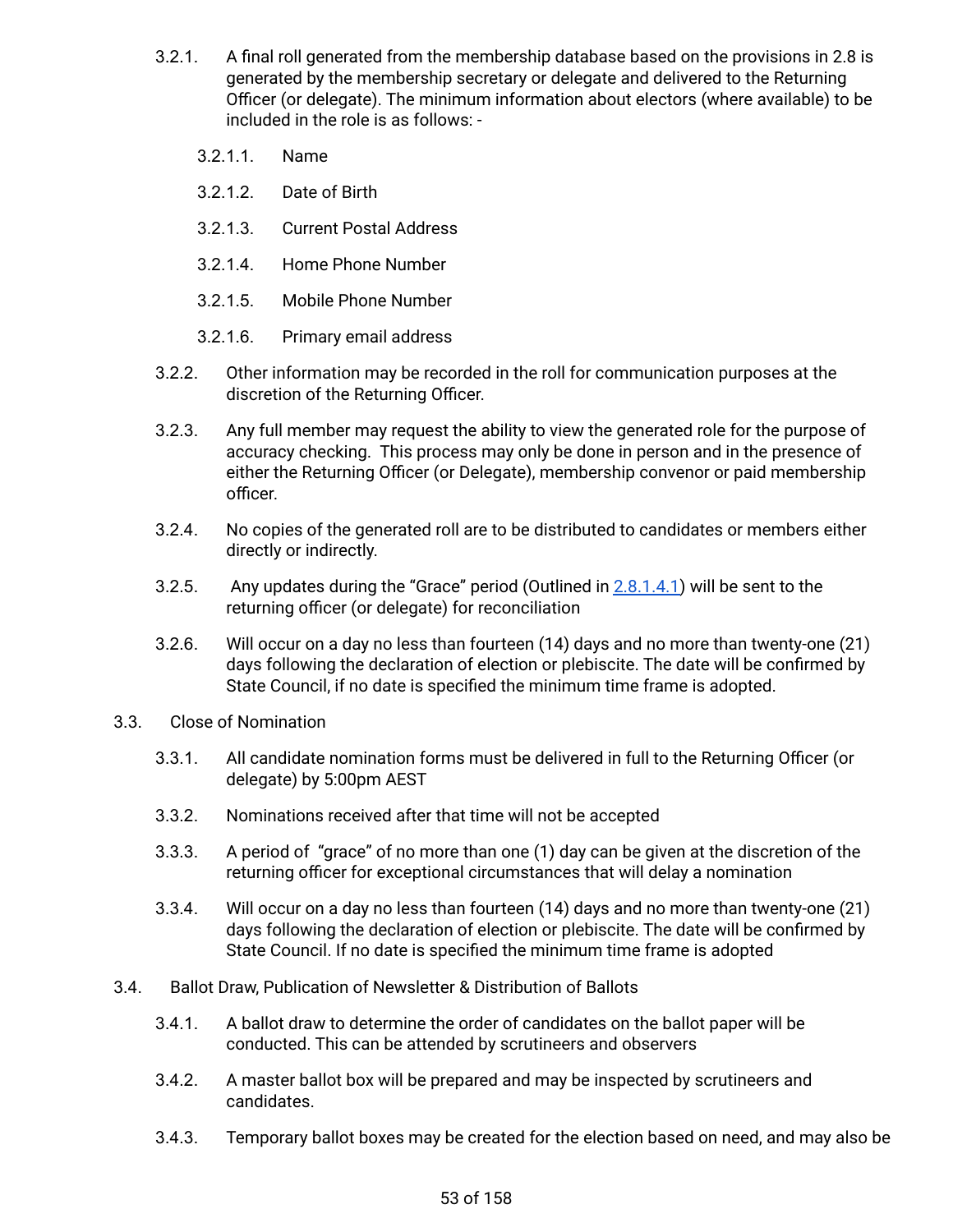inspected by scrutineers and candidates

- 3.4.4. A newsletter supervised and overseen by the returning officer outlining the process of election, supporting information and ballot papers (or electronic equivalent) will be produced and made available to all electors
- 3.4.5. During that period, completed ballots will be collected by the Returning Officer (or delegate) from electors and stored securely
- 3.4.6. A seven (7) day lead time to complete the production of ballot papers is required
- 3.4.7. Will commence on a day no less than twenty-eight (28) days following the declaration of election or plebiscite
- 3.4.8. Will remain open for no less than twenty-one (21) days and no more than twenty-eight (28) days. The date will be confirmed by State Council. If no date is specified the minimum time frame is adopted.
- 3.5. Close of Voting
	- 3.5.1. All ballots must be delivered to the Returning Officer (or delegate) by 11:59pm AEST on the nominated date.
	- 3.5.2. Close of voting will occur on a day no less than forty-two (42) days and no more than fifty-six (56) days following the declaration of election or plebiscite. The date will be confirmed by State Council. If no date is specified the minimum time frame is adopted.
- 3.6. Count of Ballots
	- 3.6.1. A count of ballots must be performed by the Returning Officer (or delegate) according to the electoral system adopted for the given election
	- 3.6.2. If no such system is specified the methods outlined in this by-law (s8.11) will be adopted
	- 3.6.3. The ballot count may be attended by scrutineers and observers. Only scrutineers can question the formality of a vote or the eligibility of an elector.
	- 3.6.4. The ballot count will occur within one (1) day of ballots if an internal returning officer is appointed or within five (5) working days if an external returning officer is appointed. The returning officer will decide and announce the date, time and location in advance.
- 3.7. Announcement of Results and Close of Election
	- 3.7.1. The announcement of the results of the election will be made at the most appropriate Queensland Greens meeting (State Council, Annual General Meeting or Special General Meeting) by the Returning Officer (or Delegate) and will also be announced in the party newsletter
	- 3.7.2. The announcement of the results will occur within seven (7) days of the completion of the count. The date will be confirmed by State Council.

# **4. Processes and Timetable for Meeting Delegate Ballots**

For any ballot to be conducted at a State Council to elect Office holders, the following process and timetable provide a baseline.

4.1. Announcement of Meeting and Open Positions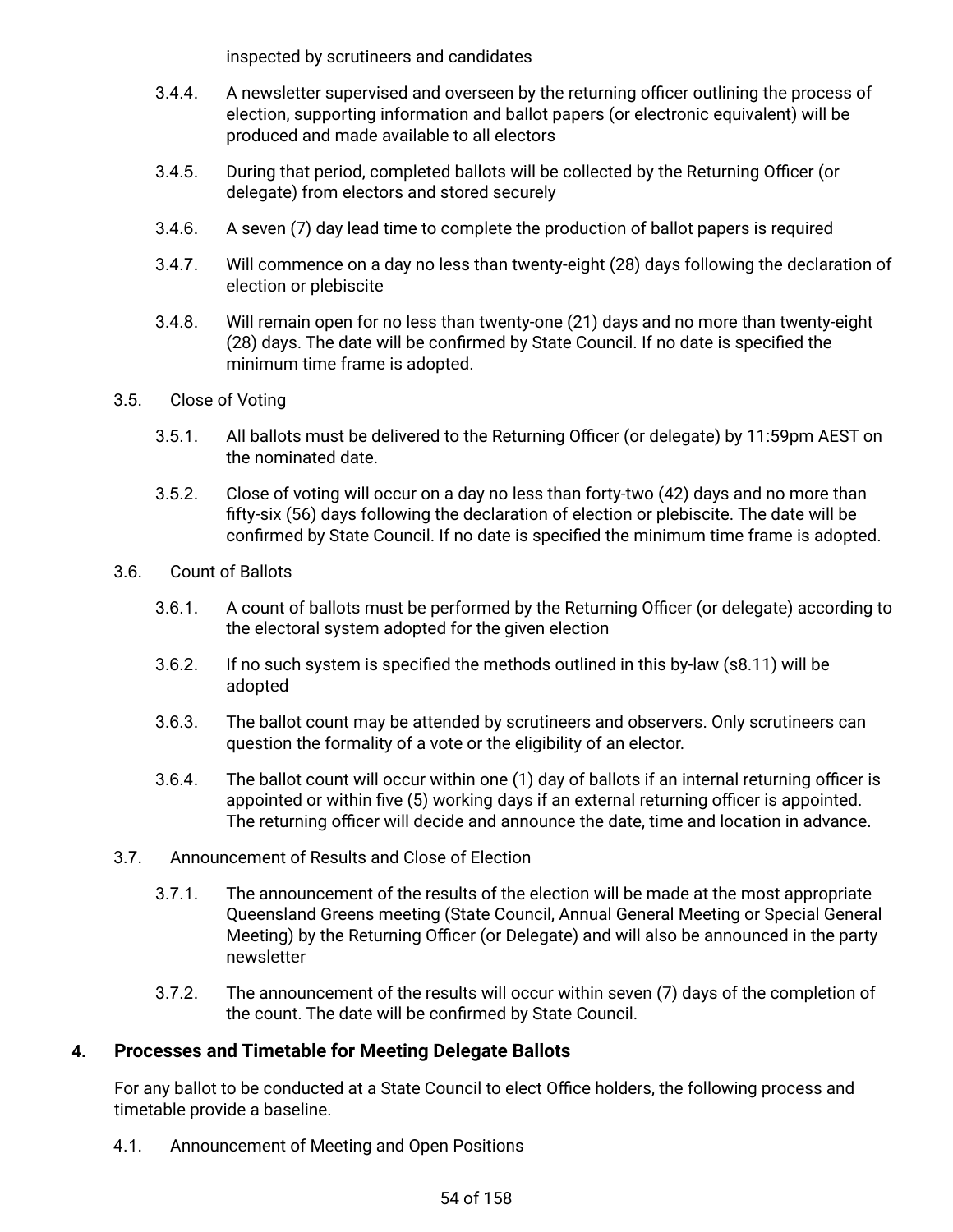- 4.1.1. A notice of intention to hold an election or plebiscite and a call for nominees to open positions (if required) is sent to all members of the party regardless of eligibility with the agenda for the meeting.
- 4.2. Delegate Declarations
	- 4.2.1. A listing of all Delegate votes and proxies will be created and maintained by the State Secretary (or Delegate). The initial list of delegates will be finalised no later than two (2) days before the election, and notifications of proxies before the meeting.
- 4.3. Close of Nomination
	- 4.3.1. An announcement about the closing of nominations and the positions open for election will be made by the facilitator shortly after the start of the meeting.
	- 4.3.2. Nominations will be accepted for one (1) hour after that announcement.
	- 4.3.3. Once the nominations are closed the Returning Officer will announce the nominees and ask the meeting to take statements from candidates (time permitting).
- 4.4. Ballot Draw, Creation and Distribution of Ballots
	- 4.4.1. Ballots containing candidate names, election details and the voter instructions will be drawn.
	- 4.4.2. The order of ballot is random.
	- 4.4.3. Ballot distribution will be done based on the proxy list. The Returning Officer will prepare and group ballots and hand them to the delegate or proxy.
	- 4.4.4. For Delegates who are connecting to the meeting online, an appropriate online option will be immediately deployed.
- 4.5. Close of Voting
	- 4.5.1. All ballots must be returned to the Returning Officer (Or delegate) by 2:00pm AEST.
- 4.6. Count of Ballots
	- 4.6.1. A count of ballots must be performed by the Returning Officer (or delegate) according to the electoral system adopted for the given election.
	- 4.6.2. If no such system is specified the methods outlined in this by-law (s8.11) will be adopted.
	- 4.6.3. The ballot count may be attended by scrutineers and observers. Only scrutineers can question the formality of a vote or the eligibility of an elector.
- 4.7. Announcement of Results and Close of Election
	- 4.7.1. The announcement of the results of the election will be made at the earliest convenience of the meeting after the completion of the count of ballots.
	- 4.7.2. The announcement will be made in accordance with the provision of the applicable by-law. When no such provision exists the announcement will be made in the following way
		- 4.7.2.1. The winner of the count will be announced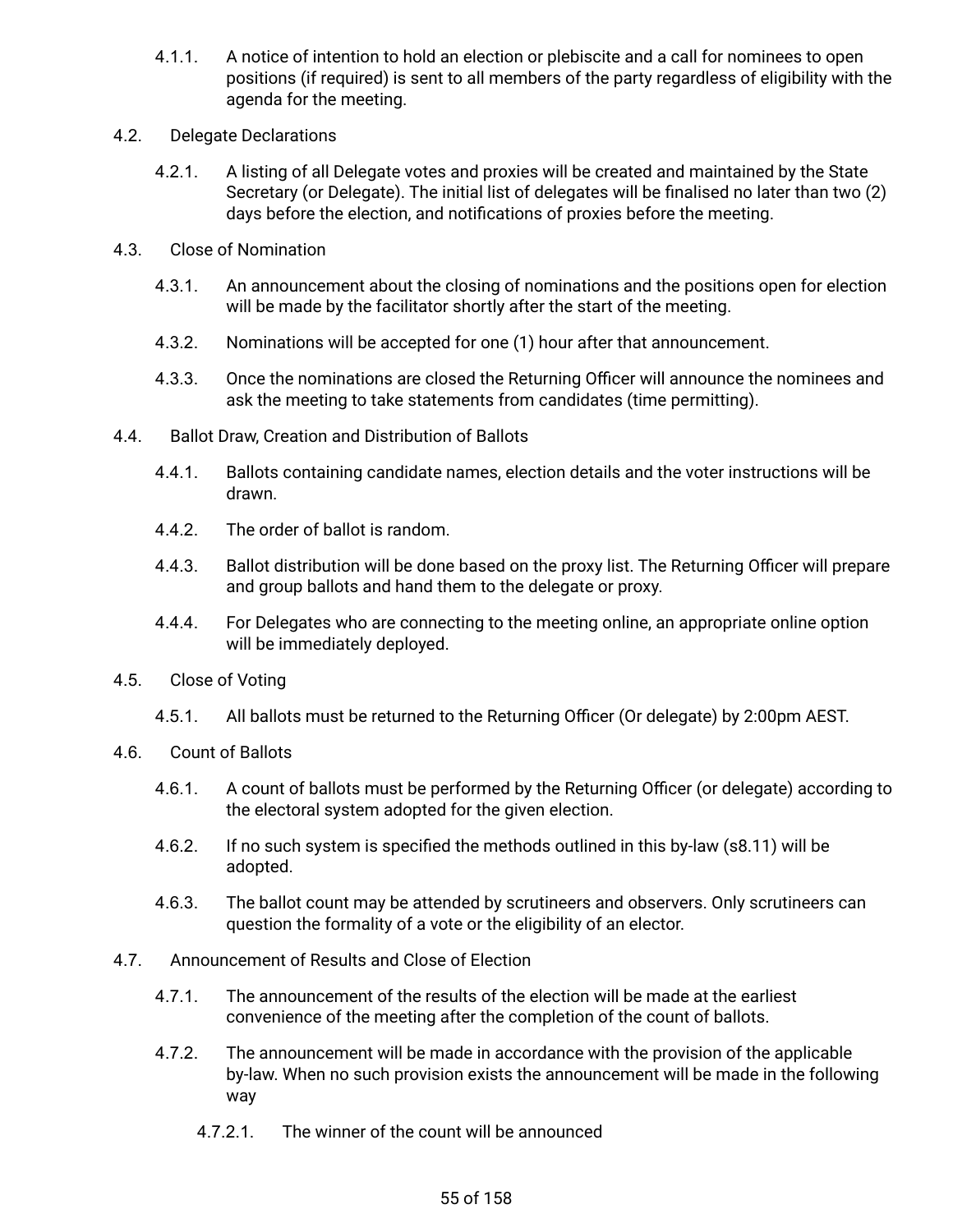- 4.7.2.2. No record of voting result will be announced, but will be available on request
- 4.7.2.3. The order of election will not be recorded
- 4.8. This baseline can be overruled by the provisions of the by-law specifically governing the electoral process for a given election.

## **5. Ballot Distribution & Collection**

- 5.1. The methods of collection stated below are discretionary on the current rules of the constitution, any provisions in this or any other relevant by-law.
- 5.2. In-person voting
	- 5.2.1. Any room can be declared a polling place by the returning officer for the election
	- 5.2.2. Ballot paper(s), a ballot envelope and a declaration envelope will be provided to each elector
	- 5.2.3. The elector will put the completed ballots in the ballot envelope, the ballot envelope in the declaration envelope, fill in the declaration and deposit the package in the ballot box
	- 5.2.4. The responsible officer will then send the completed envelopes to the master ballot box
	- 5.2.5. Scrutineers can enter a polling place. They can help electors, but only at the request of the elector.
	- 5.2.6. Campaigning staff may not enter a polling place other than to cast their own vote
	- 5.2.7. No campaigning material or canvassing is allowed inside the polling place.
- 5.3. Postal voting
	- 5.3.1. A postal package containing the ballot paper(s), ballot envelope and declaration envelope with a reply paid address will be sent to the elector.
	- 5.3.2. The elector will put the completed ballots in the ballot envelope, the ballot envelope in the declaration envelope, fill in the declaration and mail the package to the reply-paid address.
	- 5.3.3. The returning officer (or delegate) officer will then collect the packages from the Post Office Box and add the ballots to the master ballot box.
- 5.4. Absentee voting
	- 5.4.1. An elector can at any stage during the voting period request an absentee vote
	- 5.4.2. The voting instructions of the elector are given directly to the returning officer. The information is then transferred to ballot paper(s), the ballots are then put in the ballot envelope and the ballot envelope is put in the declaration envelope the declaration is signed by the returning officer
	- 5.4.3. Proof of the instruction must be kept, but no record of the voting instruction shall be included in the returning officer's report
- 5.5. Electronic voting
	- 5.5.1. A system can be deployed (subject to approval by state council) that will collect the preferences of an elector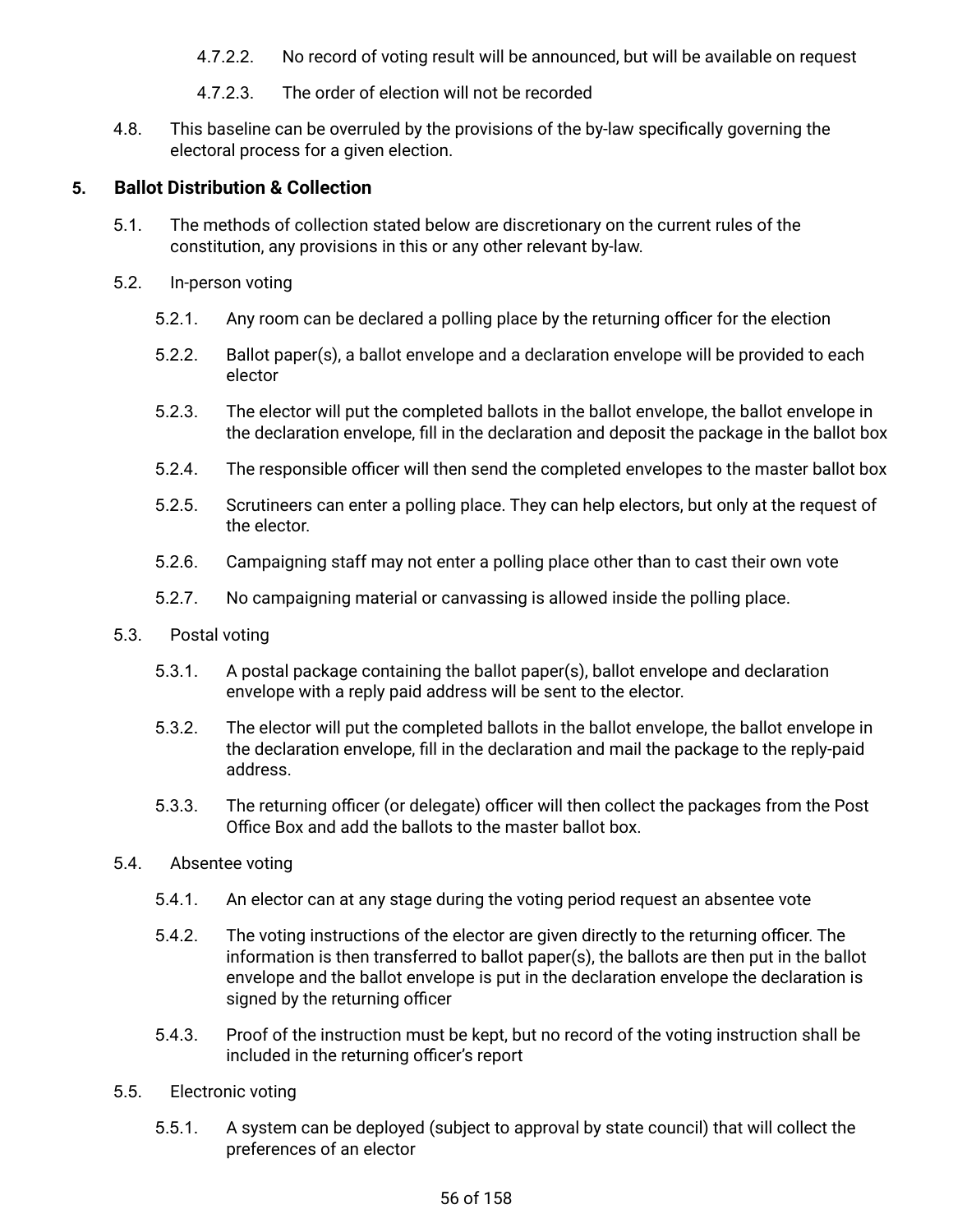- 5.5.2. An initial audit of results will be taken from the system to prove that it has received no votes (Zero state). The audit will be provided to scrutineers and observers
- 5.5.3. A user ID, access code and website URL will be sent to the elector
- 5.5.4. The elector will enter their ID and code, and follow the prompts provided by the system to complete their ballot
- 5.5.5. The system will keep logs of electors and votes, but will not display the preferences of any elector to anyone other than the elector
- 5.5.6. On the night of the count, the ballot file will be added to the count, and an audit report will be sighted by the Returning Officer (or delegate) and given to scrutineers and observers for perusal

# **6. Ballot Handling and Processing**

- 6.1. At no stage during the election is anyone other than the returning officer (or delegate) allowed to touch the ballot papers, ballot envelopes, declaration envelopes of a person other than their own or gain access to any software being used for the express purposes of the election
- 6.2. Ballot boxes will be prepared by the returning officer (or delegate) with scrutineers and observers invited to witness the sealing of the boxes
- 6.3. Ballot transfers between boxes can only be made by the returning officer (or delegate), scrutineers can apply to observe this process, but the timing of such transfers are at the discretion of the returning officer (or delegate)
- 6.4. Sealed ballot boxes will not be opened until the commencement of the count
- <span id="page-56-0"></span>6.5. Physical ballots will be handled in the following manner
	- 6.5.1. A returning officer (or delegate) will verify the details on the declaration envelope, once verified the envelope will be opened and the ballot envelope added to the pile
		- 6.5.1.1. A scrutineer can argue either for or against the eligibility to vote of an elector, the final ruling is made by the returning officer (or delegate)
	- 6.5.2. A returning officer (or delegate) will separately from the process outlined in [6.5.1](#page-56-0) take the pile of ballot envelopes, and open each one. The votes will be sorted by election
	- 6.5.3. The formality of each vote will be assessed and then added to the appropriate pile
		- 6.5.3.1. A scrutineer can argue either for or against a vote being formal at this point, the final ruling is made by the returning officer (or delegate).
	- 6.5.4. The votes will then be counted for preferences, either by hand or using electoral software.
- 6.6. Electronically collected ballots will be handled in the following manner
	- 6.6.1. The audit information from the machine will be assessed by the returning officer (or delegate) and given to scrutineers for perusal. No information tying an elector to their preference is permitted to be given to any staff in the election
	- 6.6.2. The ballot output file will be counted with physical ballots, either by hand or using electoral software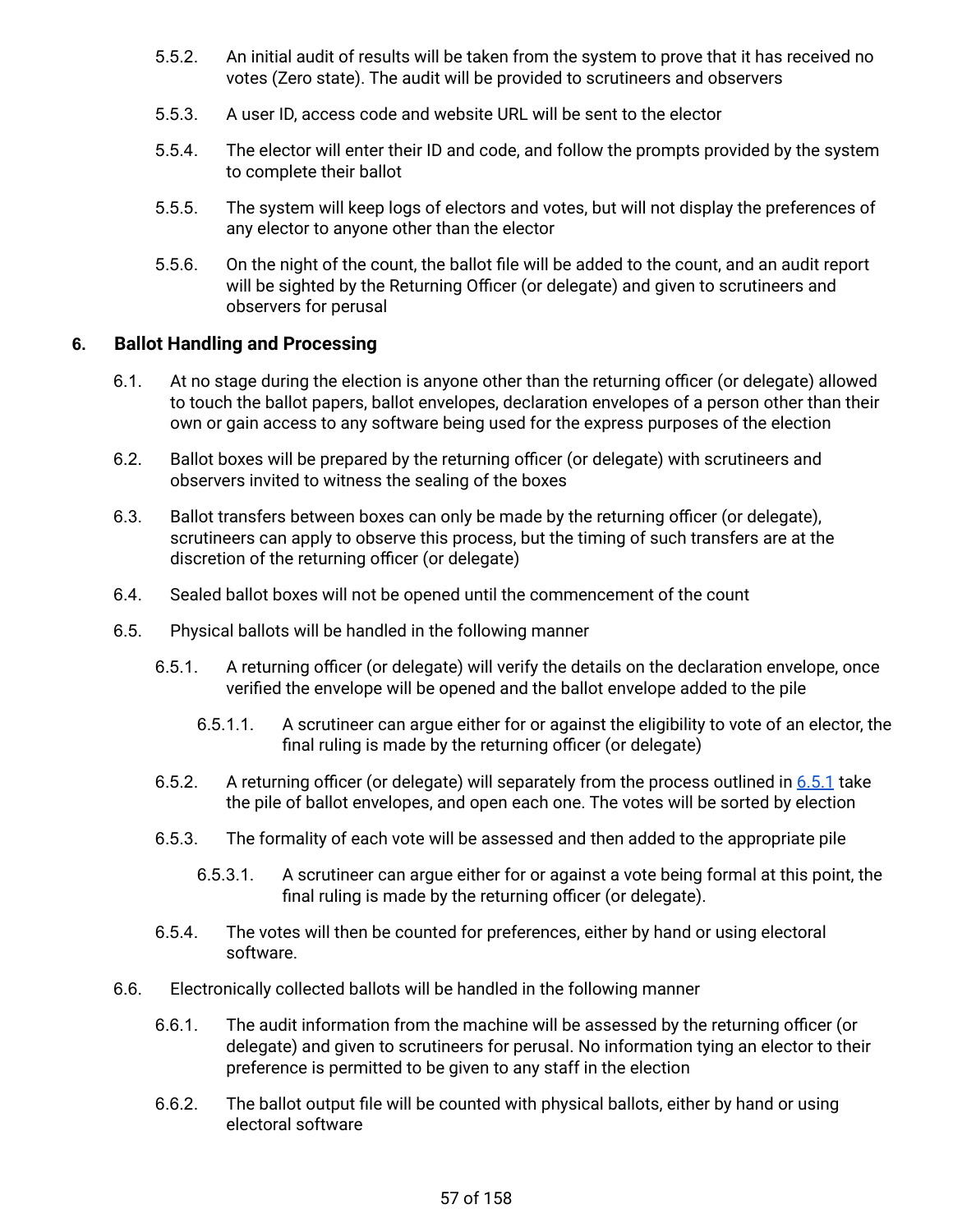# <span id="page-57-0"></span>7. **Internal Campaigning and Candidate Disputes**

- 7.1. Rulings made by the Returning Officer (or delegate) are to be respected and complied with fully, so long as it applies to this by-law or the by-law directly governing the election
- 7.2. Internal Election Financing
	- 7.2.1. The acceptance of donations to fund an internal preselection is prohibited
	- 7.2.2. Reportable expenses include the following items
		- 7.2.2.1. Canvassing Materials
		- 7.2.2.2. Candidate-run events
	- 7.2.3. The maximum amount of money that can be spent on reportable expenses is \$1000
	- 7.2.4. The cap is applied cumulatively to all material that is approved by the candidate in support of their campaign
	- 7.2.5. The cap applies to members that produce canvassing materials
	- 7.2.6. A log of expenditure as well as accompanying receipts is required within two (2) weeks of the conclusion of the election.
	- 7.2.7. If a candidate has no reportable spending, a declaration made to the Returning Officer to that effect will replace any reporting requirements listed.
	- 7.2.8. Failure to report expenses or file a return may result in the exclusion of a candidate for election
- 7.3. Canvassing and Electoral Communication
	- 7.3.1. Candidates are entitled to personally canvas any member of the party
	- 7.3.2. Decisions on the appropriateness of any piece of advertising are made by the Returning **Officer**
	- 7.3.3. No information provided by candidates or their campaign staff will be of a defamatory nature or bring the party into disrepute
	- 7.3.4. Any member can advise to their preferences when asked, however "How to Vote" material is prohibited
	- 7.3.5. Any member, including candidates and campaign workers may produce material for an election, excluding "How to Vote" advice. Such material must comply with the following guidelines
		- 7.3.5.1. The material must be registered with the Returning Officer with an approval for use granted.
		- 7.3.5.2. Material supporting a candidate must be authorised by the candidate.
		- 7.3.5.3. The request for the registration of materials must include the material to be used as well as the name of the candidate that the material is produced in support of
		- 7.3.5.4. The material must comply with all parts of [Section](#page-57-0) 7 of this by-law and any special provisions written in the by-law for that election
		- 7.3.5.5. The material must not be misleading or untrue or instruct a voter in a way that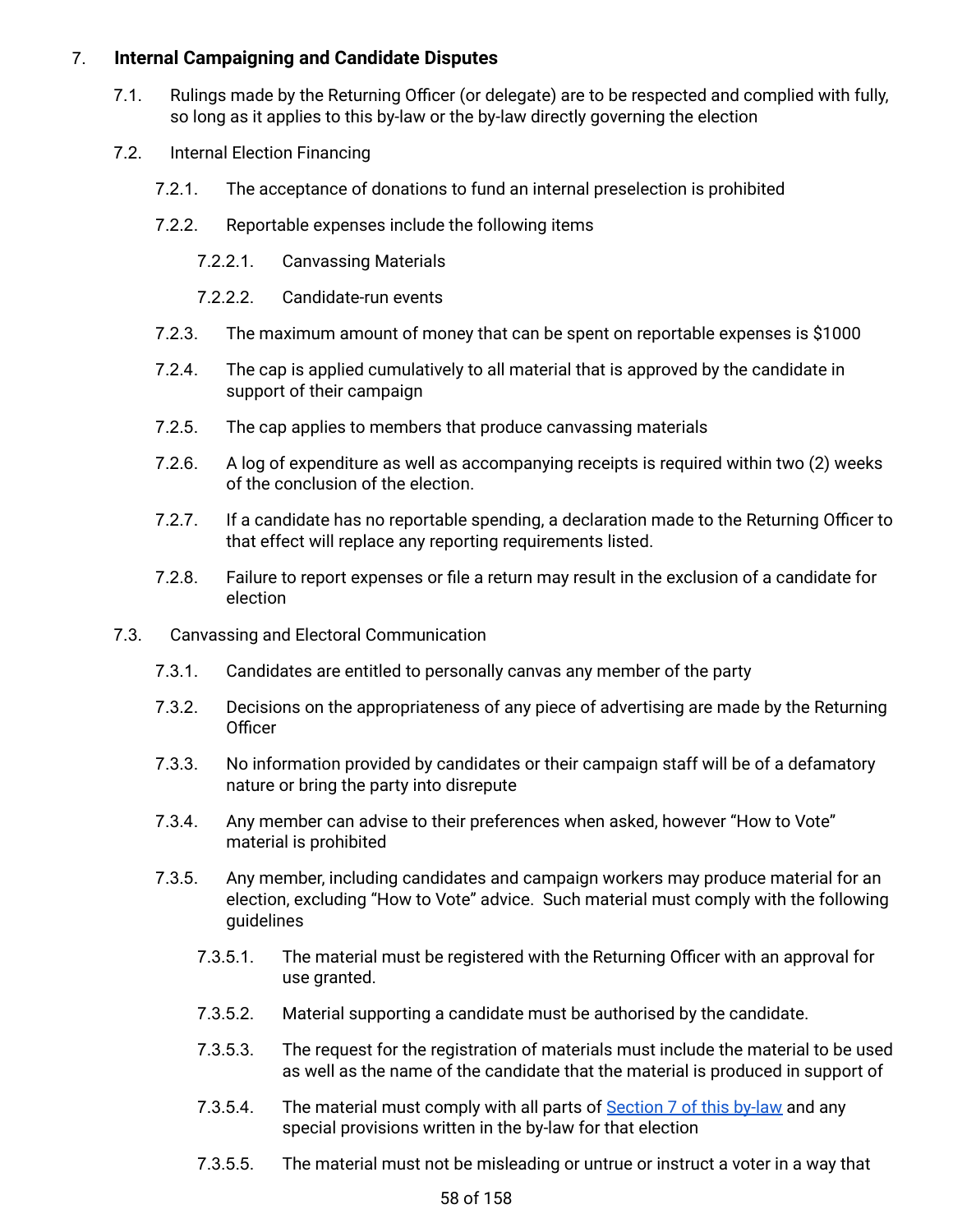will encourage informal or non-voting

- 7.3.5.6. The material must not be disparaging of the character of any member of the party or disclose information about disciplinary action taken against members.
- 7.3.5.7. The material cannot be larger than 0.6sqm for signage and A4 size for printed material.
- 7.3.5.8. The following declaration must be on each piece of material: *"Authorised by [Member Name] for campaigning in the Queensland Greens [Election Name & Year] on behalf of [Candidate Name]. If you believe that this does not comply with any rule of the Queensland Greens, contact the Returning Officer, [Returning Officer's name and contact details]"*
- 7.3.5.9. The size of the declaration will be:
	- 7.3.5.9.1. 12 pt font for printed material no larger than A6
	- 7.3.5.9.2. 14 pt font for printed material no larger than A4
	- 7.3.5.9.3. 20 pt font for election signage
- 7.3.6. Candidates, scrutineers and campaign workers are not entitled to use party records to contact members other than by the provisions of the constitution and relevant by-laws
- 7.3.7. Candidates may not use resources provided by the party for canvassing
- 7.3.8. Advertisements external to the party for internal elections and plebiscites are strictly prohibited.
- 7.3.9. Internally provided social media options are permitted, but externally provided social media referring to internal elections is prohibited
- 7.3.10. Fundraising for an internal election is prohibited, unless otherwise overridden by the by-law relevant to that election
- 7.3.11. No candidate or campaign staff will collect ballots on behalf of an elector
- 7.4. Rules regarding candidate association
	- 7.4.1. A candidate cannot mention or infer a connection to another candidate running in the election (either directly or indirectly) in any communications made to the party
	- 7.4.2. A "ticket" or "team" vote will not be recognised on ballot papers or in any officially released material on the election
	- 7.4.3. Individual party units (Branches, committees, associations (eg. young greens), State Council and Management committee) cannot directly endorse a candidate or candidates.
- 7.5. Financial Inducements
	- 7.5.1. Candidates will not make offers of money, gifts or services in kind in exchange for a members vote.
		- 7.5.1.1. The provision will not be interpreted to limit candidates undertaking legitimate activities to promote their candidacy such as providing modest refreshments at a "meet the candidate" event sponsored by the candidate.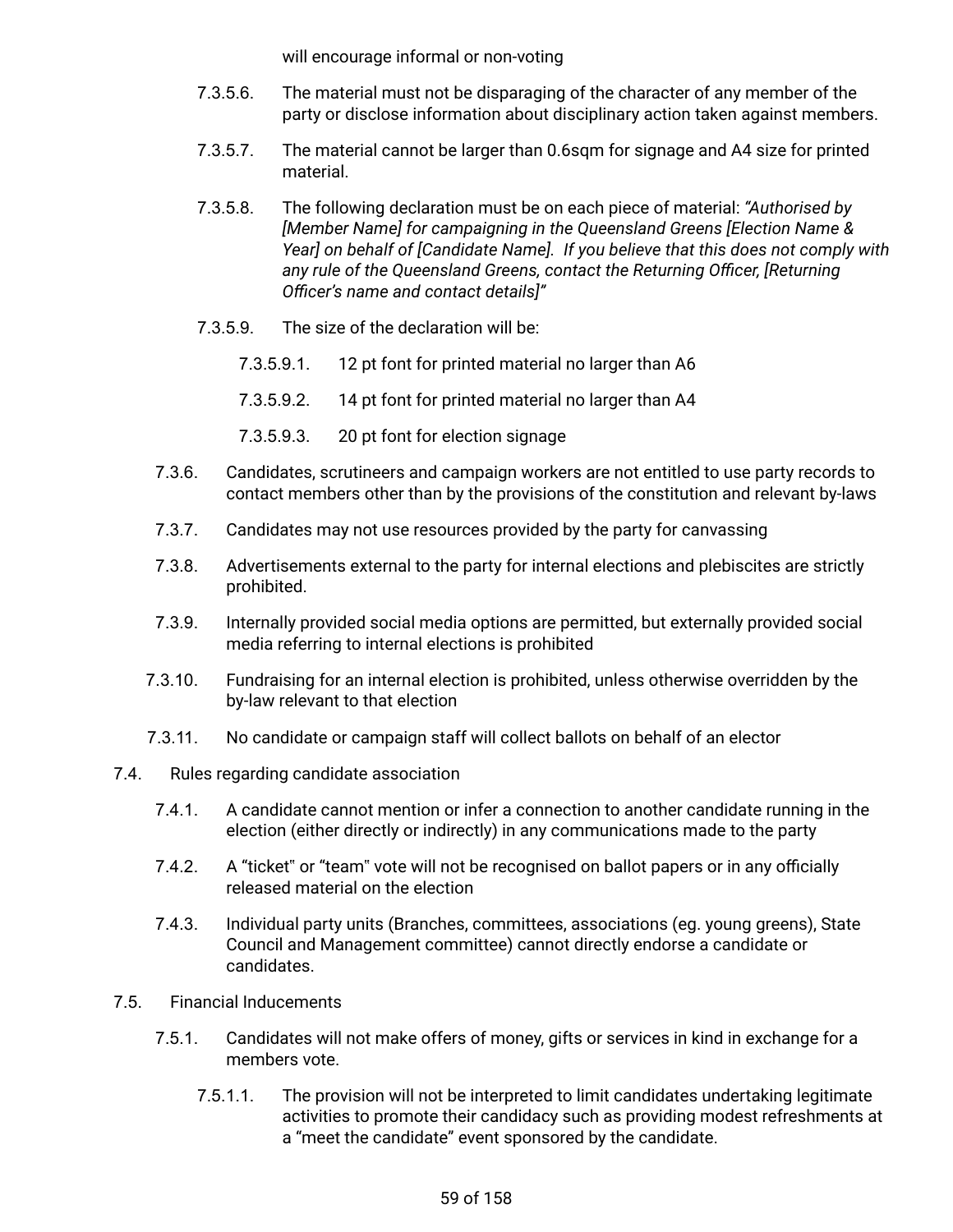- 7.5.2. Candidates will not suggest that they, or any of their personal contacts, will donate money, gifts, or extraordinary services in kind to the party or to a particular campaign on the condition that they win an internal election.
- 7.5.3. The Returning Officer will investigate any complaints of alleged breaches of this section.
- 7.5.4. If the Returning Officer is of the opinion that there is corroborated evidence that a candidate has attempted to induce members to vote for them other than by legitimate means, the Returning Officer may use a remedy under this by-law.
- 7.6. Candidate Disputes & Complaints Handling
	- 7.6.1. Disputes that occur during the electoral period can be handled in the following manner:
		- 7.6.1.1. If the dispute is to do with a provision of this by-law, the returning officer is allowed to make a ruling on the interpretation of the provisions herein
		- 7.6.1.2. If a party to the election is not satisfied with the resolution provided by the returning officer, they may appeal the decision through the Constitution and Arbitration Committee
		- 7.6.1.3. All disciplinary/conduct complaints will be handled by the complaints process managed by the Constitution and Arbitration Committee
	- 7.6.2. Complaints made about the conduct of the election are first addressed to the Returning Officer or the Constitution and Arbitration Committee to appeal the decision of the Returning Officer
	- 7.6.3. The complaint is assessed against this by-law and any relevant constitutional and by-law provisions
	- 7.6.4. An assessment is made to the validity of the breach and its level of severity and a remedy will be sought

#### <span id="page-59-0"></span>**8. Election Method**

- 8.1. Voluntary voting is in place for all elections
- 8.2. The style of preferences will be Optional Preferential Voting
- 8.3. A double-blind ballot draw will be used to order the candidates on the ballot papers. Candidates, Scrutineers and observers are invited to witness this process
- 8.4. All materials produced for the purpose of the election will be of 100% recycled materials unless unavailable
- 8.5. Instructions on the ballot paper should include
	- 8.5.1. The purpose of the ballot and the year of ballot
	- 8.5.2. Instructions on how to fill in the ballot
	- 8.5.3. Instructions on returning the ballot
- 8.6. An option to "Seek further candidates" will be made available. A candidate must pass the threshold of receiving more than two-thirds of the vote against "Seek further candidates" to be elected to a position.
- 8.7. All physical ballots will be placed in a ballot envelope, and then placed in a declaration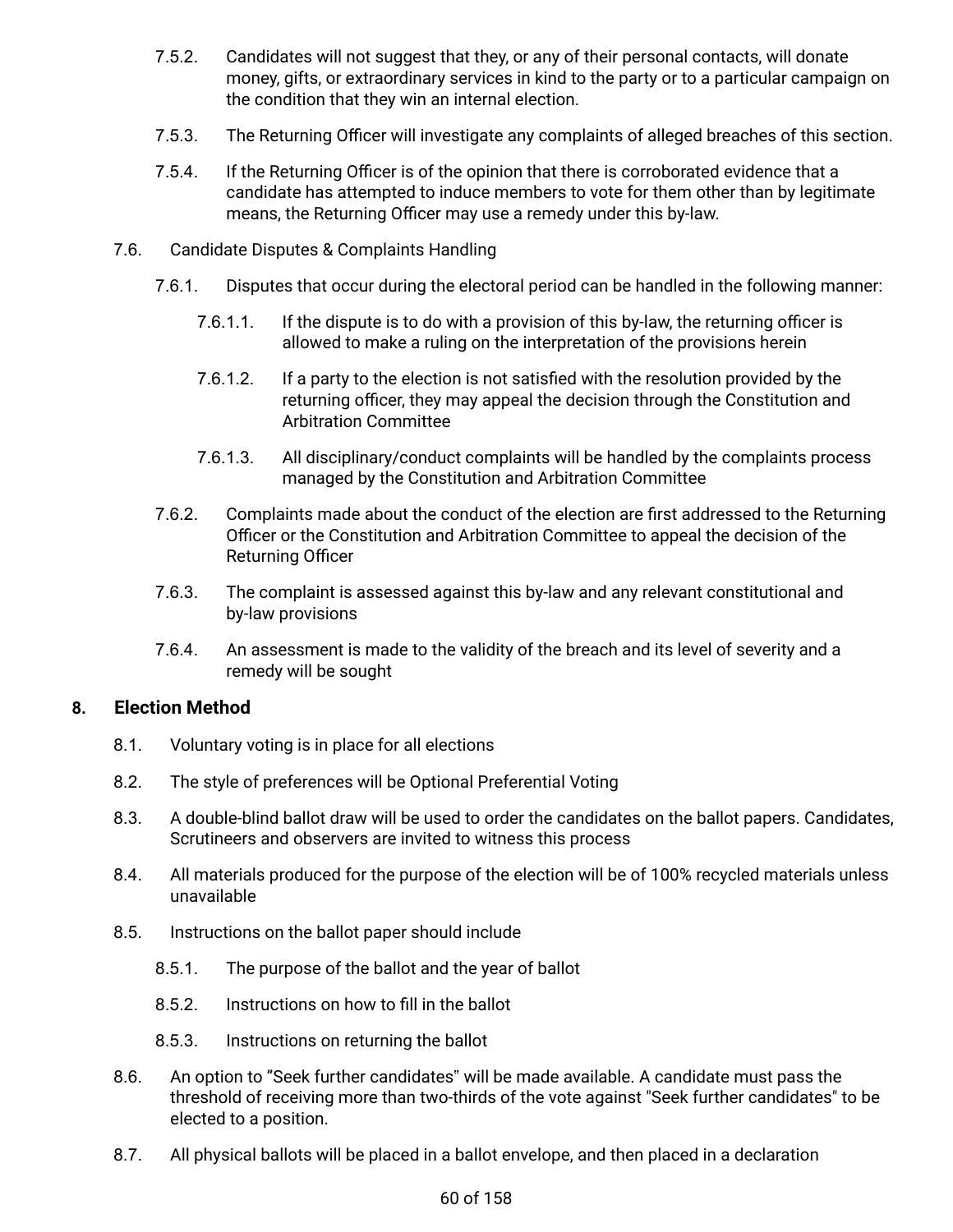envelope. The elector will write their name and sign the declaration

- 8.8. A ballot can be declared spoiled by an elector at any point before it is added to the master ballot box. The returning officer will remove physical ballots, marked them as spoiled and sign the papers. These papers will be kept and cited by scrutineers on request at the time of count
- 8.9. A ballot is declared informal if it meets at least one of the following criteria: -
	- 8.9.1. A ballot paper with no marking on it
	- 8.9.2. A ballot paper with a combination of ticks and crosses
	- 8.9.3. A ballot paper containing the number "1" more than once
	- 8.9.4. A ballot paper with any markings that would identify the voter
	- 8.9.5. A ballot paper where the intention of the voter in not clear based on the markings made
	- 8.9.6. Any ballot paper marked discarded and signed by the RO
- 8.10. The Returning Officer has the last say on the formality of a vote.
- 8.11. The method of count will be as follows:
	- 8.11.1. Ballots for the election of one person to a single position will be conducted by the Black method of the Condorcet system.
	- 8.11.2. Ballots for the selection of candidates to multiple positions from the same ballot will be conducted using the single transferable vote system Gregory method with a Droop quota.
- <span id="page-60-1"></span><span id="page-60-0"></span>8.12. In the situation that the result of a ballot is a tie, the following procedures should be undertaken to resolve the election
	- 8.12.1. Using the results from the previous round of preference distribution, select the candidate with the highest running total in that round as the successful candidate
		- 8.12.1.1. If a previous round of preference distribution does not break the tie, use the next latest round until either a candidate is identified as successful or the primary vote round does not resolve the tie
		- 8.12.1.2. If the method of election is Condorcet, the primary vote total is considered the only previous round of voting
	- 8.12.2. If the provisions of [8.12.1](#page-60-0) do not resolve the tie, recount the ballot using the Borda Method of counting using the completion method for un-preferenced candidates
		- 8.12.2.1. Give a number of points to each candidate based on the preference chosen on each ballot cast based on the below formula

 $v = N - P$ 

Where v is the Value of points awarded, N is the Number of candidates and P is the Preference for the candidate as written on the ballot paper

8.12.2.2. If no preference is given to a candidate, then it is assumed that all candidates that have not received a preference will get an equal share of any point values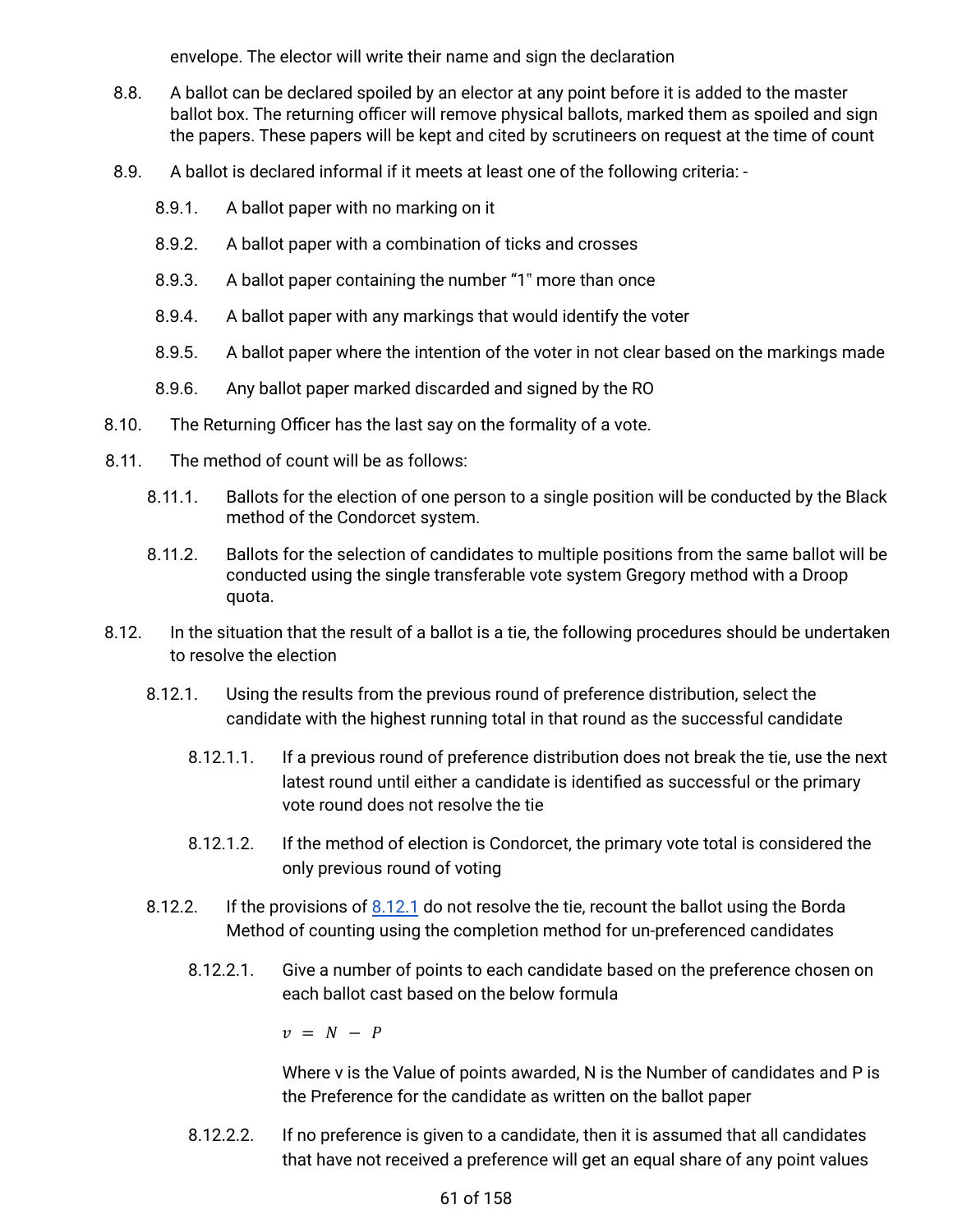that have so far not been assigned to a candidate that are associated with that ballot

- 8.12.2.3. The successful candidate is the candidate with the highest total point value after all ballots have been counted
- 8.12.3. If the provisions of [8.12.2](#page-60-1) do not resolve the tie, the election is resolved by random lots
	- 8.12.3.1. 8.12.3.1 The method of assignment should be determined by the returning officer
	- 8.12.3.2. 8.12.3.2 Any process of random assignment may be used, though it must be observable by the candidates and give each candidate an equal chance of success
	- 8.12.3.3. 8.12.3.3 If a choice is to be given to a candidate, the assignment of that advantage should be determined randomly by a third party observer or the returning officer or their delegate
- 8.13. In the case of multiple elections and multiple nominations to positions, a candidate elected to a position of higher order to subsequent positions will be withdrawn from the count in the election of further positions
- 8.14. The order of election of candidates to multiple positions is not relevant to their status, and will not be recorded.
- 8.15. A candidate may withdraw their nomination at any time up to and including the announcement of results. For the purpose of the count, the votes assigned to that person will be distributed to the next highest preference, or will exhaust if there are no further valid preferences
- 8.16. Disputed Returns
	- 8.16.1. At the completion of an election, any person considered eligible to vote may dispute the outcome on the following terms:-
		- 8.16.1.1. The vote was conducted in a way contrary to the provisions of this or related by-laws
		- 8.16.1.2. Reasonable efforts were not taken to record ballots of eligible voters
		- 8.16.1.3. The margin of election was less than 0.5% of eligible votes or 10 votes overall whichever is larger
	- 8.16.2. On meeting one of the above requirements, the returning officer may suggest a remedy for the specific situation

# **9. Returning Officer's Report**

- 9.1. The Returning Officer's report is completed following the conclusion of the election, it should include the following material
	- 9.1.1. A summary of the conduct of the election
	- 9.1.2. A summary of correspondence to the Returning Officer during the election
	- 9.1.3. A log of all Rulings made by the returning officer and a report on candidate conduct. All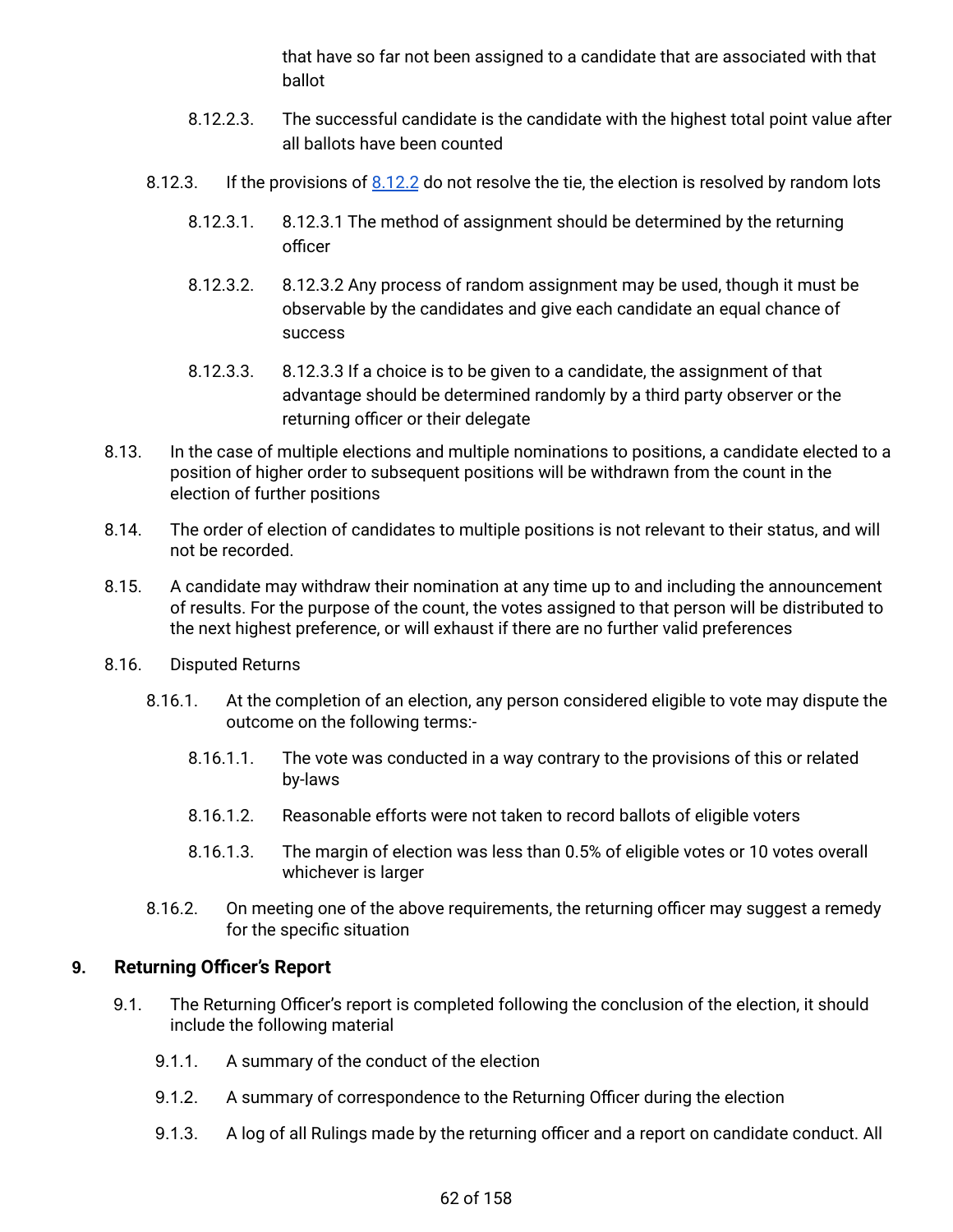rulings should be added to the master log of returning officer rulings

- 9.1.4. A Results Grid for the elections held
- 9.1.5. A report of absentee vote instructions (with the information of voting preferences redacted)
- 9.1.6. Recommendations for future elections (if any)
- 9.1.7. Electronic version of electoral material used during the election
- 9.1.8. Any Supporting information deemed relevant by the Returning Officer

#### <span id="page-62-0"></span>**10. Remedies**

- 10.1. Mediation
	- 10.1.1. For a complaint between parties, mediation can be arranged to negotiate an agreed action.
	- 10.1.2. The mediation process shall include the Returning Officer (or delegate), the complainant parties and an impartial nominated mediator (as required)
- 10.2. Formal Apology/Reprimand
	- 10.2.1. The Returning Officer can rule that an action taken by any person associated to the election represents a breach of the by-law.
	- 10.2.2. In these cases the person in question is to write a formal apology for the infringing action in the most appropriate and expedient party communication forum
	- 10.2.3. If no apology is published on behalf of the person in breach, a formal reprimand can be published by the Returning Officer
- 10.3. Referral to Constitution and Arbitration Committee (CAC)
	- 10.3.1. In serious cases of misconduct, the Returning Officer may refer matters to the Constitution and Arbitration Committee.
	- 10.3.2. The CAC can make a recommendation on a suitable remedy for the situation either from the remedies in [Section](#page-62-0) 10 of this by-law or through other by-laws. The CAC will make a binding decision on the issue unless otherwise overturned by the State Council.
- 10.4. Removal of Scrutineers & Campaign Workers
	- 10.4.1. A Scrutineer or Campaign Worker can be moved from the electoral process for any breach of this by-law or the by-law that specifically governs the election.
	- 10.4.2. Complains against Scrutineers and Campaign Workers will be assessed for seriousness by the Returning officer with remedial action taken as required.
	- 10.4.3. The Constitution and Arbitration Committee can review decisions made by request of any party to the election
- 10.5. Disqualification of Candidacy
	- 10.5.1. A Candidate, who has made serious breaches of the Constitution, code of ethics or the provisions of the by-law may face disqualification from the election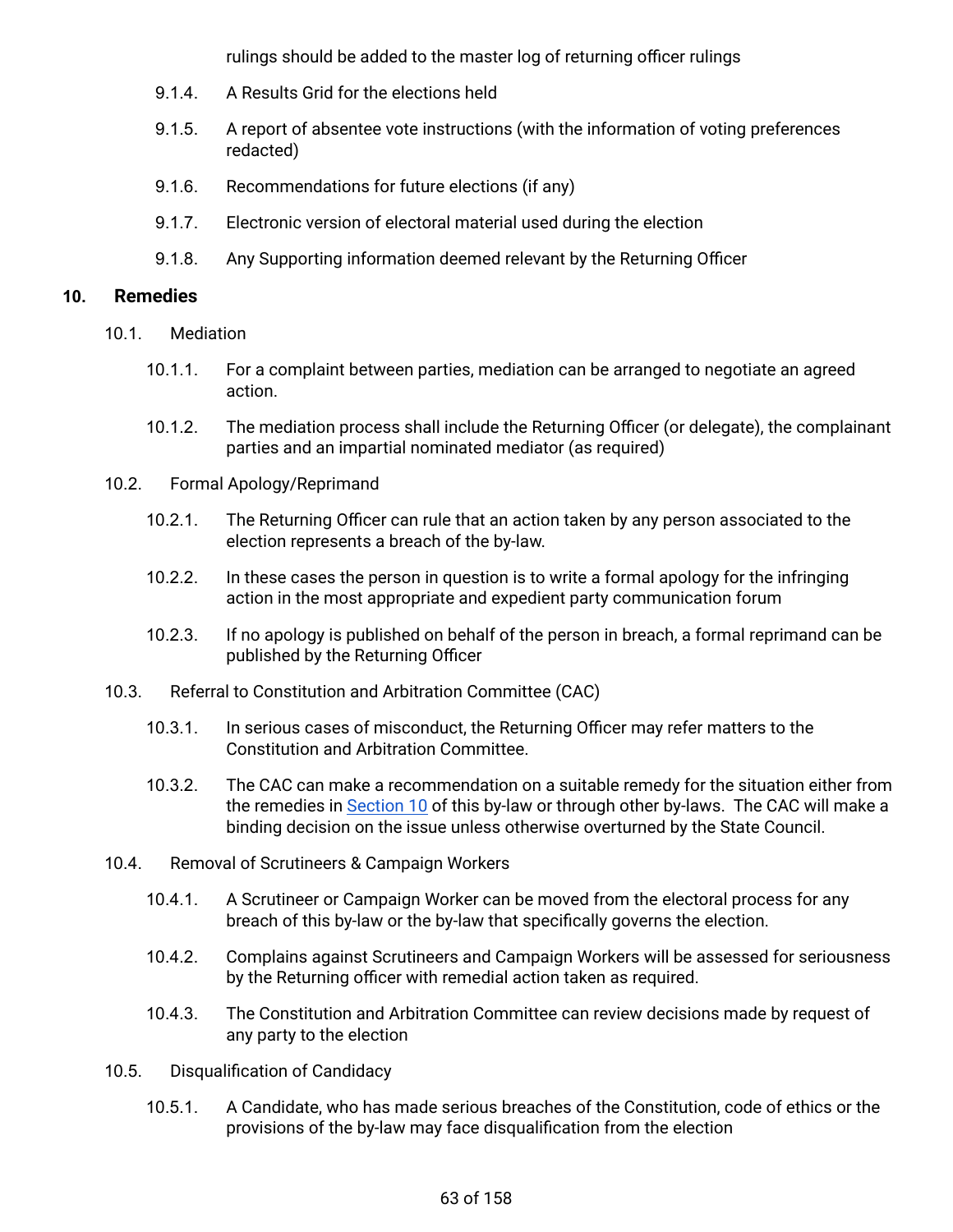- 10.5.2. A disqualification of candidacy can be invoked under one of the following conditions
	- 10.5.2.1. Bringing the party into disrepute
	- 10.5.2.2. A significant breach of the party's code of ethics or constitution
	- 10.5.2.3. A second reprimand for breaches of [by-law](#page-49-0) 2.1 or the associated by-law for the election
- 10.5.3. The Constitution and Arbitration Committee (CAC) will assess the evidence and advice of the Returning Officer.
- 10.5.4. The recommendation of Constitution and Arbitration Committee (CAC) will be adopted, either supporting the disqualification of the candidate, recommending a lighter remedy under [by-law](#page-49-0) 2.1 or the dismissal of the complaint.
- 10.6. Recount of Ballots
	- 10.6.1. A manual recounting of the ballots will be conducted within a period of no more than 10% of the total campaigning period or by negotiation of parties
	- 10.6.2. If the recount returns a different result than that of the first count, the recounted ballot is declared the result of the election
- 10.7. Election Recall
	- 10.7.1. In the case that no remedy can be seen to rectify the imbalance of an election result. The result of the first ballot can be declared invalid and the election re-run under the provisions of the by-law
- 10.8. Removal of Election Staff
	- 10.8.1. The removal of Election Volunteers is at the discretion of the Returning Officer
	- 10.8.2. Complains against Election Staff will be assessed for seriousness by the Returning officer with remedial action taken as required
	- 10.8.3. The Constitution and Arbitration Committee can review decisions made by request of any party to the election
- 10.9. Removal of Returning Officer or Deputy Returning Officer
	- 10.9.1. A Returning Officer or Deputy Returning Officer, who has made serious breaches of the Constitution, code of ethics or the provisions of the by-law may be removed from the role
	- 10.9.2. A removal of a Returning Officer or Deputy Returning Officer can be invoked under one of the following conditions
		- 10.9.2.1. Bringing the party into disrepute
		- 10.9.2.2. A significant breach of the party's code of ethics or constitution
		- 10.9.2.3. Multiple breaches of [by-law](#page-49-0) 2.1 or the associated by-law for the election
- 10.10. The Constitution and Arbitration Committee (CAC) will assess the evidence and advice of the returning officer.
- 10.11. The recommendation of Constitution and Arbitration Committee (CAC) will be adopted, either supporting the removal of the returning officer or dismissal of the complaint.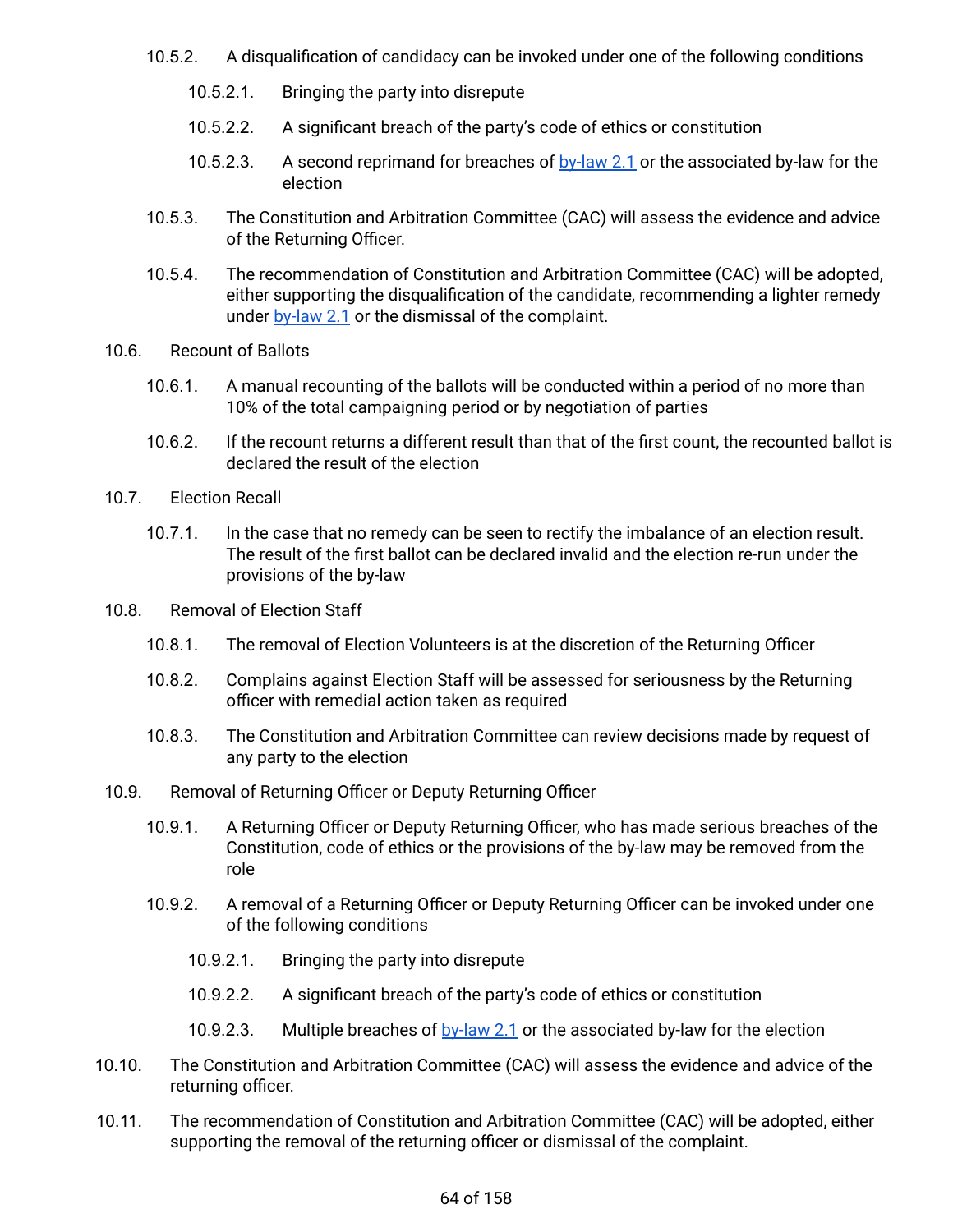# **By-law 2.2 – Preselection of candidates for the House of Representatives or the Legislative Assembly**

- 1. As per the constitution the Queensland Campaign Committee is responsible for preselection of candidates.
- 2. In exceptional circumstances the Queensland Campaign Committee will specify which branch or branches will be primarily responsible for which electorates.
- 3. The Queensland Campaign Committee determines if and when a preselection for an electorate is to be conducted, except that:-
	- 3.1. Any electorate in which the Queensland Greens received more than fifteen percent at the previous general election (regardless of any redistribution) will be required to have a preselection process as soon as practicable six months after the general election, and every year thereafter until the subsequent election.
- 4. As soon as practicable after the Queensland Campaign Committee determines a preselection process is to be conducted the relevant Local Campaign Committee will appoint a Returning Officer and Deputy Returning Officer.
	- 4.1. If there is no Local Campaign Committee or the relevant Local Campaign Committee fails to appoint a Returning Officer within one month then the appointment of Returning Officer will be by the Queensland Campaign Committee.
	- 4.2. In the case of a by-election, the Queensland Campaign Committee will perform the functions of the local campaign committee in terms of preselection and conduct of the campaign.
- 5. As soon as practicable after being appointed a Returning Officer call for nominations in their electorate(s) by:-
	- 5.1. Email or letter to all members in the electorate and neighbouring electorates;
	- 5.2. Publicly advertising; (optional).
	- 5.3. In the Party newsletter;
	- 5.4. On the members' website.
- 6. Nomination as a candidate for the Queensland Greens requires the following:
	- 6.1. Membership of the Party;
		- 6.1.1. for more than six months; or
		- 6.1.2. Exemption from 6.1.1 by the Queensland Campaign Committee.
	- 6.2. Compliance with all legal provisions, i.e.
		- 6.2.1. to be on the electoral roll;
		- 6.2.2. to be an Australian citizen;
		- 6.2.3. not to be a disqualified person under the Electoral Act.
	- 6.3. A completed nomination form as per the bylaws.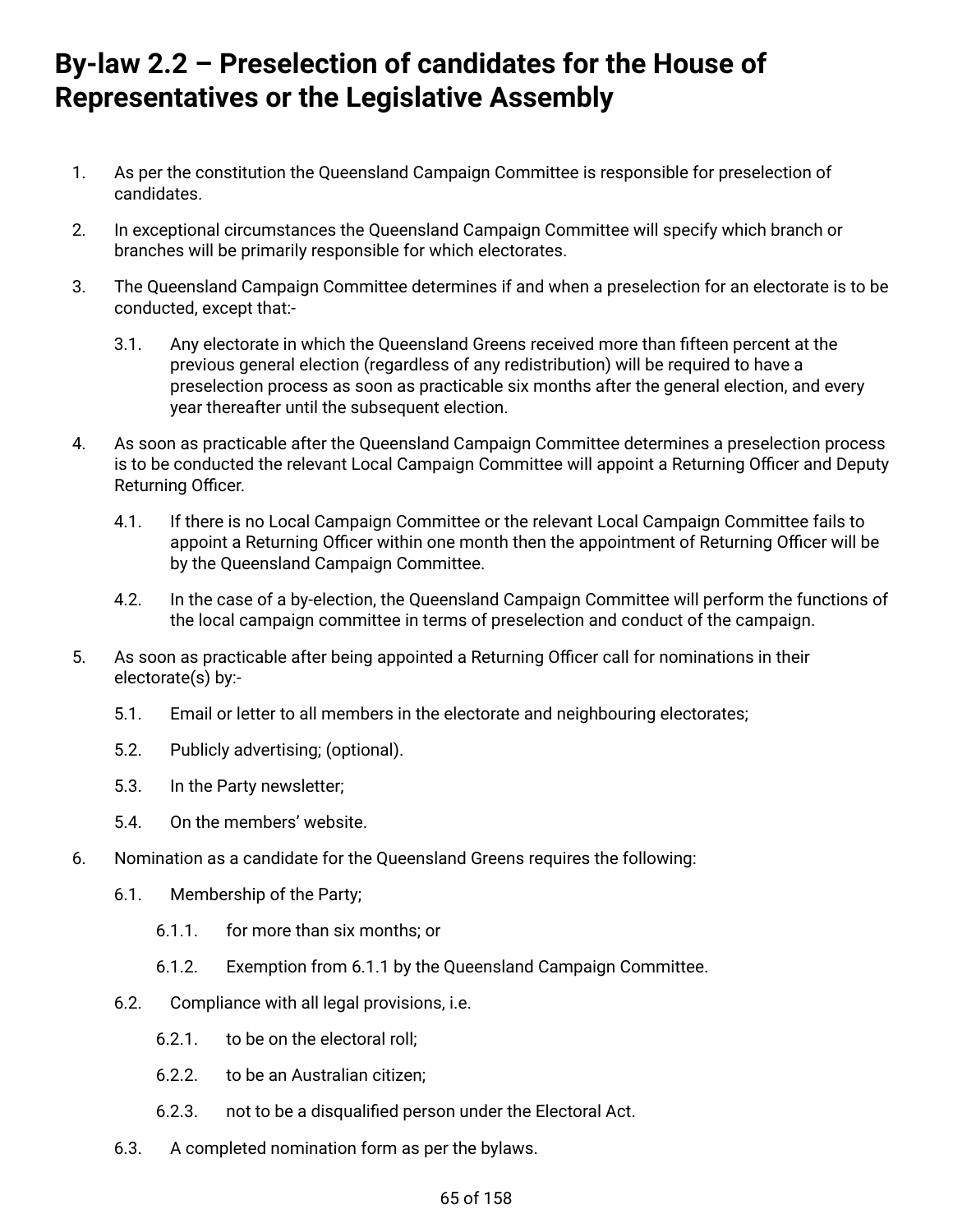- 6.4. Not be a disqualified person under the provisions of the Commonwealth and Queensland Constitutions and all relevant electoral laws.
- 7. The Returning Officer will:-
	- 7.1. Ensure that By-laws with respect to candidate nomination are complied with.
	- 7.2. Scrutinise signed nomination forms and applications for validity.
	- 7.3. Screen applicants for undischarged bankruptcy, criminal offences, or other matters pertaining to the nominees which could prevent their becoming legal candidates.
	- 7.4. Ensure that nominees are well informed of their responsibilities if they are endorsed as a candidate.
	- 7.5. As soon as possible after close of nominations the Returning Officer must send copies of the nomination forms to the Campaign Secretary.
- 8. If the Returning Officer determines there is only one eligible nominee then the preselection will be determined by a selection committee.
	- 8.1. Unless otherwise determined by the Queensland Campaign Committee the selection panel will be formed by the responsible branch and comprise at least five members.
- 9. If it is a contested preselection, there being more than one eligible nominee, then the Returning Officer will determine the roll of eligible voters.
	- 9.1. The eligible voters in a contested preselection will be all the financial members who reside within the electorate.
	- 9.2. In cases where there are fewer than 10 financial members resident in the electorate, the eligible voters will be all financial members resident in the electorate, plus all non-resident members of any branch with more than one third of the total members resident in the electorate.
	- 9.3. The Local Campaign Committee for the electorate can request permission from the Queensland Campaign Committee to further expand voter eligibility.
- 10. The Returning Officer may apply to the Queensland Campaign Committee to utilise an electronic and/or a postal voting or proxy voting system for candidate selection.
- 11. The Returning Officer must give at least three weeks notice of a meeting or closing of an online ballot which will select a candidate. This can happen at the same time as the call for nominations.
- 12. The Returning Officer will conduct the candidate selection process as follows:-
	- 12.1. Nominees will be expected to make verbal presentations of up to 10 minutes to the meeting in support of their nomination.
	- 12.2. Ballots will be conducted according to **[Bylaw](#page-49-0) 2.1** Voting & Conduct for Internal Elections.
	- 12.3. Nominees will be expected to leave the voting area when voting is in progress.
- 13. As soon as possible after selection of a candidate, the Returning Officer must send the results of the selection to the Campaign Secretary.
- 14. Candidates may not publicly present themselves as endorsed Green Party candidates until after their nomination has been reviewed and endorsed by the Queensland Campaign Committee.
- 15. Any disputes concerning candidate endorsement are to be resolved by the Queensland Campaign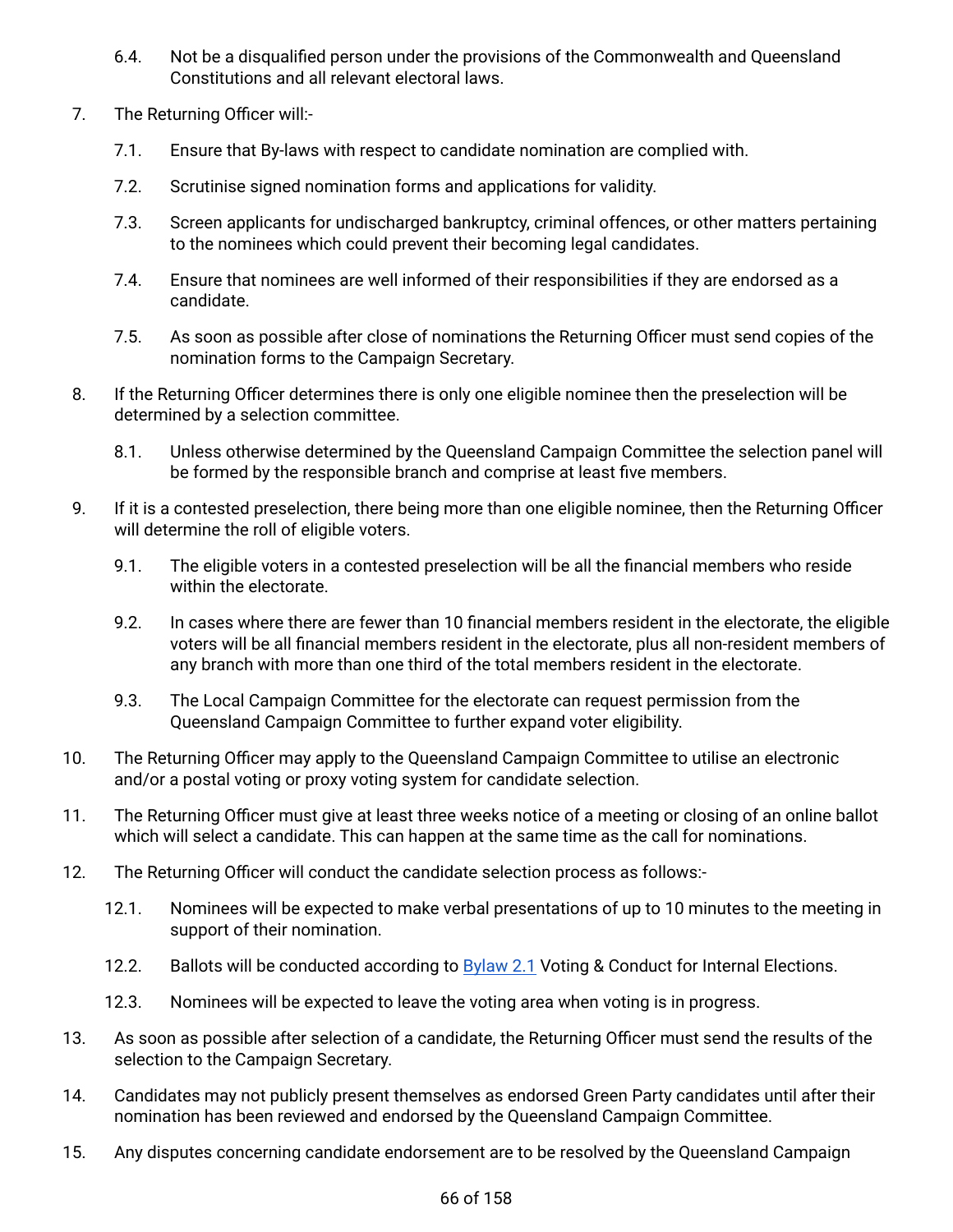Committee.

- 16. When an election is called, or if State Council or the Queensland Campaign Committee determines that an election is imminent within a specified time not greater than three months, then:-
	- 16.1. Local Campaign Committee will call preselection meetings immediately to decide on the floor of the meeting who shall be the candidate/s. A minimum of two days notice of this meeting shall be given to all members in the electorate.
		- 16.1.1. The notice of meeting to members shall include the time, place, the business of the meeting and as much background information as possible (this will include information on any known candidates for preselection).
		- 16.1.2. The notice shall explicitly call for nominations.
		- 16.1.3. The notice of the preselection meeting will be communicated by email, or express mail. but in special cases can be delivered by phone or hand delivered.
	- 16.2. In the case where the date for an imminent election determined by State Council or the Queensland Campaign Committee has passed without event, then any preselections determined by the shortened processes for an imminent election will be reopened, though the incumbent will retain their endorsement until the preselection is finalised.
	- 16.3. In the event that preselections have not been determined before three days before nominations are due to be lodged then the Queensland Campaign Committee may determine candidates.
- 17. State Council will determine if and when it will delegate the following powers to Queensland Campaign Committee:-
	- 17.1. appointment of Lead Candidate/s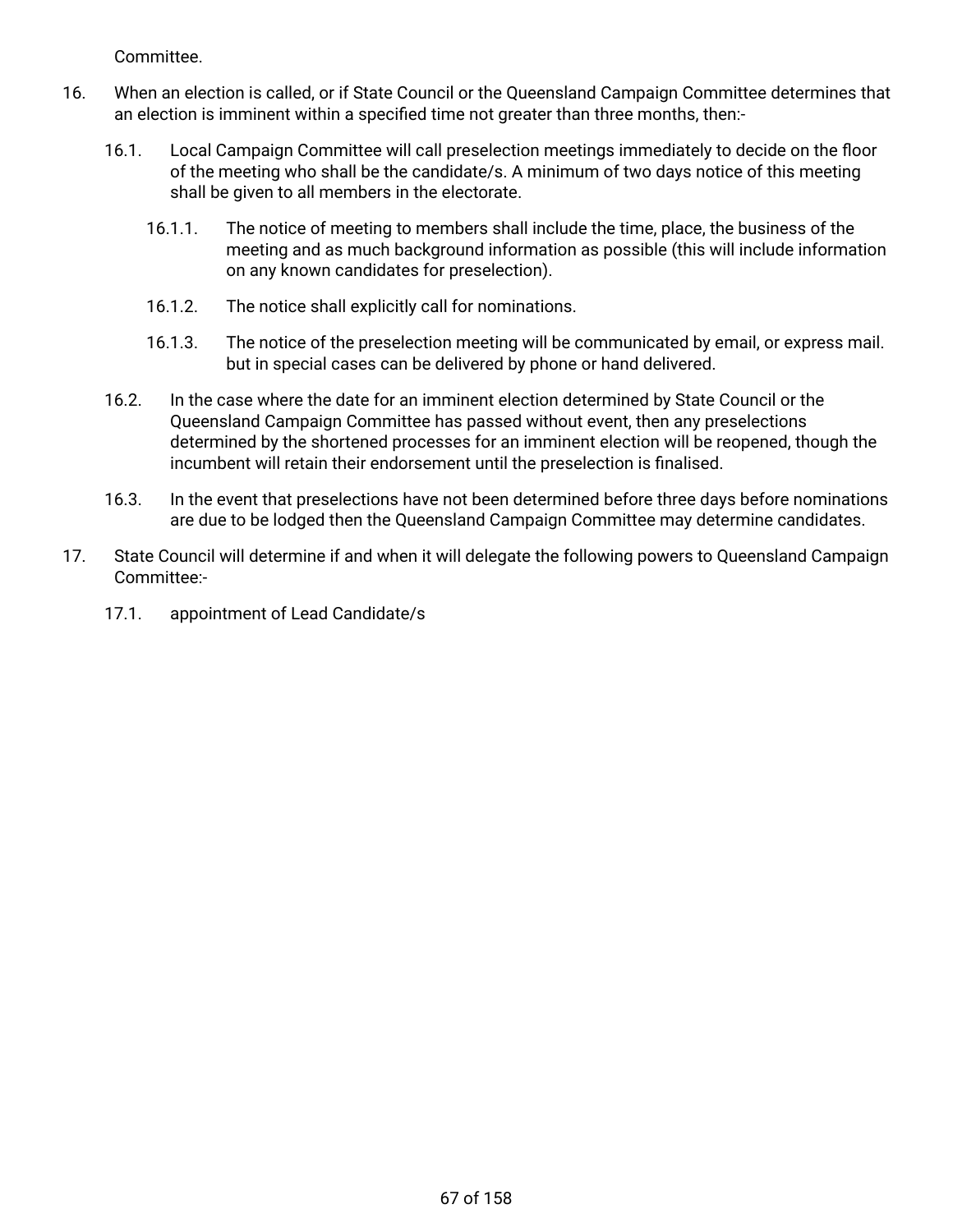# **1. Preamble**

- 1.1. The Queensland Greens have established the following process for the preselection of Senate tickets for Federal election. The process is to determine tickets for half-Senate and full Senate elections.
- 1.2. This by-law should be interpreted in conjunction with the provisions of **[By-Law](#page-49-0) 2.1** (Voting and Conduct for internal elections), unless otherwise specified.

# **2. Positions to be elected**

- 2.1. The number of places, on the Queensland Greens Senate tickets (the "Ticket"), will be at least three (3) in a half-senate election and at least six (6) in a full Senate election.
- 2.2. Senate Candidate(s)
	- 2.2.1. The results of the ballots will determine the order on the Senate tickets;
	- 2.2.2. Two simultaneously conducted ballots will be held to determine the Lead Candidate in a half-senate and the Lead Candidate in a full-senate election
	- 2.2.3. Two simultaneously conducted ballots will be held to determine the order of the Support Candidates in a half-senate and full-senate election
	- 2.2.4. Any casual vacancies will be appointed by the mechanism specified in [section](#page-72-0) 5 (s5.7) of this by-law.

# <span id="page-67-0"></span>**3. Candidate Review**

- 3.1. The Candidate Review Panel will be comprised of Queensland Campaign Committee, subject to usual conflict of interest considerations.
- 3.2. The Candidate Review Panel (CRP) will ascertain whether each Nominee complies with the following:
	- 3.2.1. The nominee has adequately completed the nomination form;
	- 3.2.2. The nominee is a financial member; not having their membership suspended in such a way as to preclude participating in a preselection ballot;
	- 3.2.3. The nominee is enrolled to vote in Queensland
	- 3.2.4. The nominee is not disqualified from being a Senator in relation to their citizenship for the purposes of s44 of the Constitution of Australia, (the "Constitution", for the purposes of this section);
	- 3.2.5. The applicant nominee is not disqualified from being a Senator in relation to their criminal record for the purposes of s44 of the Constitution;
	- 3.2.6. The nominee will not be disqualified from being a Senator in relation to their direct or indirect pecuniary interest in the Commonwealth for the purposes of s44 of the Constitution;
	- 3.2.7. The nominee is not disqualified from being a Senator in relation to undischarged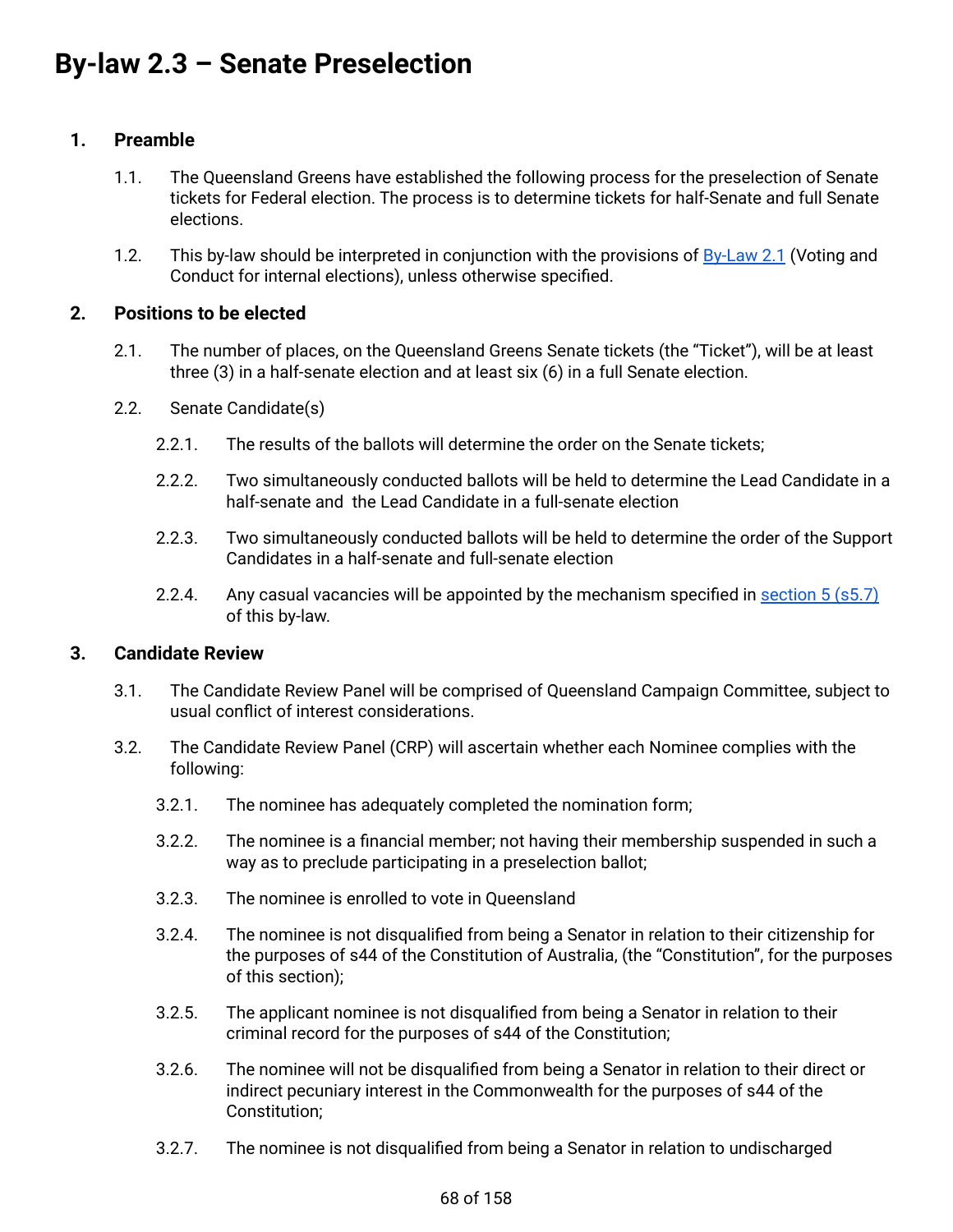bankrupt or insolvent for the purposes of s44 of the Constitution;

- 3.2.8. The nominee is not disqualified from being a Senator by any other electoral law;
- 3.2.9. The nominee adequately satisfies a reasonable background check.
- 3.2.10. Nominees cannot support nominations.
- 3.3. If a Nominee discloses, or the Candidate Review Panel becomes aware of, any matter regarding the personal circumstances or conduct of a nominee that might become an issue during the election campaign, the Candidate Review Panel will investigate the issue(s) and decide whether the nominee is to be listed on the ballot. Nominees may appeal decisions of the Review Panel to the Constitution and Arbitration Committee.
- 3.4. The Candidate Review Panel (CRP) will ascertain whether each Nominee's nomination has sufficiently complied with all procedural requirements.
- 3.5. Nominees will disclose to the Candidate Review Panel, in writing, details of any and all of the following:-
	- 3.5.1. Criminal convictions;
	- 3.5.2. Pending criminal or civil actions;
	- 3.5.3. Court orders to which they are or were subject;
	- 3.5.4. Criminal or civil actions to which they were or are a party;
	- 3.5.5. Company directorships, trusteeships or partnerships;
	- 3.5.6. Bankruptcy, entering into a Part X of the Bankruptcy Act arrangement with creditors or being a director of a company that was insolvent;
	- 3.5.7. Any other information that may become relevant during an election campaign;
	- 3.5.8. Any other information about which the Queensland Greens should be made aware.
- 3.6. Failure to disclose relevant information may be considered a failure to comply with the requirement of nomination.
- 3.7. The CRP will keep all its information and deliberations strictly confidential.
- 3.8. All nominees for preselection will be required to answer performance questions on their nomination form. The Candidate Review Panel (CRP), will review those responses, and conduct interviews with all candidates.
	- 3.8.1. The interviews will be broad ranging and detailed. Candidates will be asked about their motives for nomination, their understanding of Greens' values and principles, their experience in election campaigning and their personal circumstances.
	- 3.8.2. Candidates will also be asked directly about anything in their past that could surface during the campaign and cause embarrassment to the party.
	- 3.8.3. Referees will be contacted and, if necessary, additional information will be sought from others with experience working with the nominee.
- 3.9. The Candidate Review Panel (CRP) will advise each of the applicants whether their nomination is accepted or not prior to the announcement of candidates for the Senate preselection ballot.
- 3.10. The Queensland Greens are responsible for reimbursing out of pocket expenses incurred by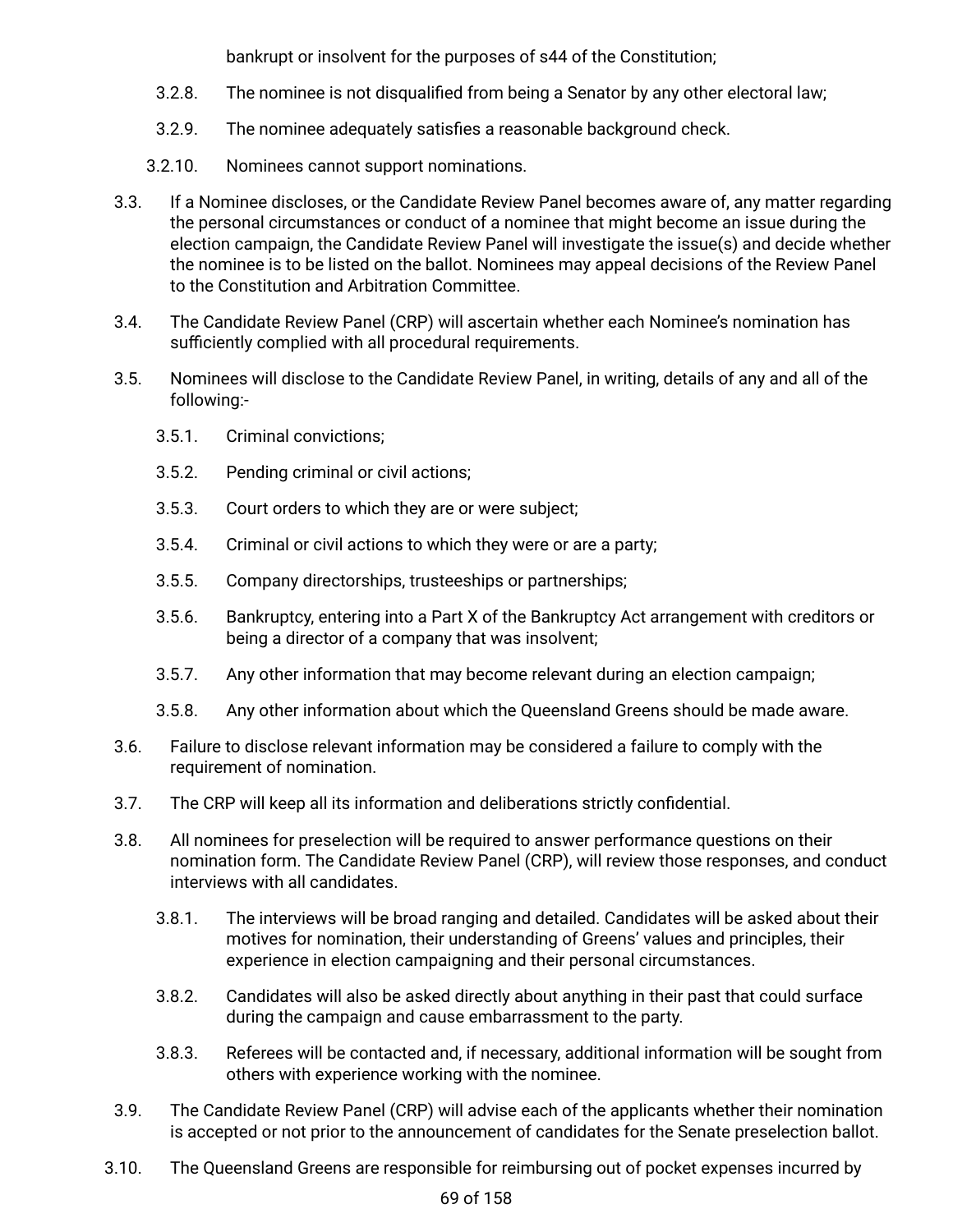nominees seeking senate preselection as a result of attaining documents required by the CRP for the purpose of a reasonable background check. This does not include any costs incurred by a nominee in obtaining proof that they are eligible for election to the Australian Parliament under section 44 of the Australian Constitution.

# **4. Timetable**

# 4.1. Timetable of Events

*In addition to the provisions of By-Law 2.1 [Section](#page-51-1) 3.*

|                         | Description                                                   | Timing                                                                                                                                  |                | <b>Elapsed Days</b> |  |
|-------------------------|---------------------------------------------------------------|-----------------------------------------------------------------------------------------------------------------------------------------|----------------|---------------------|--|
|                         |                                                               |                                                                                                                                         | Min            | <b>Max</b>          |  |
| $\mathbf{1}$            | Declaration of election                                       | Time specified by State Council following the<br>federal Senate election                                                                |                |                     |  |
| $\overline{2}$          | Appointment of Returning Officer                              | Appointed by State Council prior to the<br>scheduled opening of nominations                                                             |                |                     |  |
| 2a                      | Mancom Appt. RO if Required                                   | Within 14 Days of the opening of nominations if<br>no RO has so far been appointed                                                      |                |                     |  |
| 3                       | <b>Opening of Nominations</b>                                 | Specified in the declaration of election made by<br>State Council no less than 49 Days before the<br>18 Month deadline specified in 4.2 | $\mathbf{0}$   | $\mathbf{0}$        |  |
| $\overline{\mathbf{4}}$ | <b>Close of Nominations</b>                                   | 7 Days after Declaration of Election at 17:00                                                                                           | $\overline{7}$ | $\overline{7}$      |  |
| 4a                      | <b>Candidate Review Panel</b>                                 | Min 6 and Max 27 Days following Close of<br><b>Nominations</b>                                                                          | 13             | 34                  |  |
| 5                       | <b>Ballot Draw</b>                                            | No more than 1 day after the determination of<br>the Candidate Review Panel & Roll Close                                                | 14             | 35                  |  |
| 6                       | Close of Roll                                                 | On the day of the Ballot Draw                                                                                                           | 14             | 35                  |  |
| 6a                      | Candidate Forum (Optional)                                    | Within 7 Days following the Ballot Draw                                                                                                 | 14             | 42                  |  |
| $\overline{7}$          | Publication of Newsletter &<br><b>Distribution of Ballots</b> | 7 Days after the Ballot Draw                                                                                                            | 21             | 49                  |  |
| 7a                      | <b>Voting Period</b>                                          | 28 Days duration, starting from the distribution<br>of ballots ending at 23:59                                                          | 49             | 77                  |  |
| 8                       | Counting                                                      | No more than 7 Days after Close of Voting                                                                                               | 49             | 84                  |  |
| 8a                      | QCC approval for the release of<br>preliminary results        | Following the Close of voting at the discretion<br>of QCC                                                                               | 49             | 84                  |  |
| 9                       | <b>Declaration of Results</b>                                 | At the following State Council/Conference                                                                                               | 49             |                     |  |
| 10                      | Returning Officer's Report                                    | Presented at the following State<br>Council/Conference                                                                                  | 49             |                     |  |

# 4.2. Scheduling

- 4.2.1. The date for for the opening of nominations for the election of the Lead Senate Candidates will be determined by State Council, but will happen no more than 18 months after the previous federal Senate election.
- 4.2.2. The date for the opening of nominations for the election of the Support Senate Candidates will be determined by the Campaign Committee under instruction that the election must be complete by the next State Council following the State Council at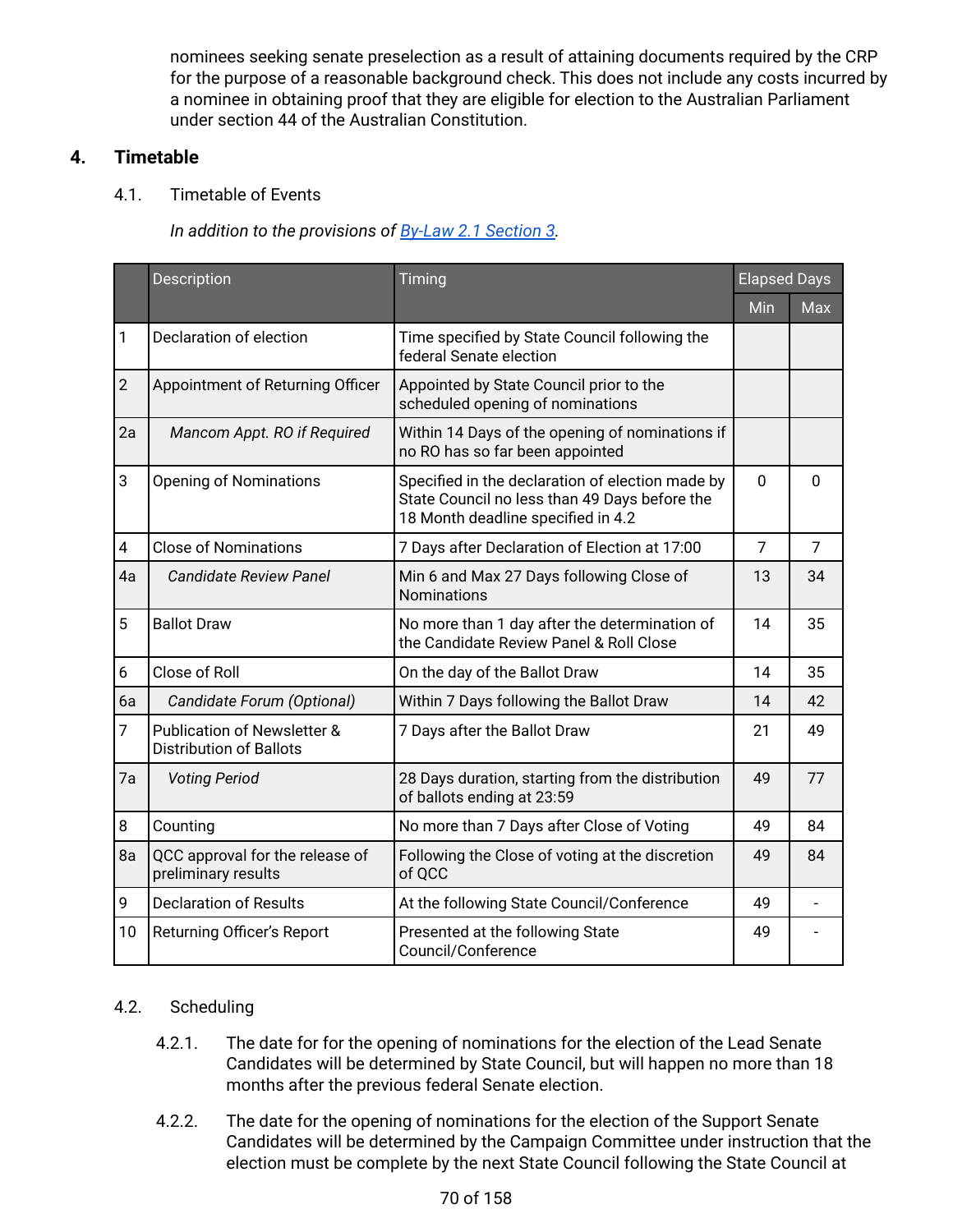which the Lead Senate Candidate results are ratified.

- 4.3. Variances
	- 4.3.1. The Returning Officer may ask the Constitution and Arbitration Committee (CAC) for an extension of any of the limits set by the above timetable
	- 4.3.2. Extensions may be granted by the CAC in exceptional circumstances that are outside the control of the Party or candidates
	- 4.3.3. CAC must consider the appropriateness of an extension in terms of the timely completion of the election as well as fairness to all candidates involved

# **5. Special Electoral Provisions**

- 5.1. Extra Declaration of Election & Opening of Nominations (in Addition to By-Law 2.1 [Section](#page-51-2) 3.1)
	- 5.1.1. The Candidate Review Panel or the Returning Officer will field confidential enquiries from members interested in becoming Nominees.
- 5.2. Extra close of roll provisions (in Addition to By-Law 2.1 [Section](#page-51-3) 3.2)
	- 5.2.1. Where through oversight, an eligible member was not issued with a ballot paper and can show that they have indeed met the criteria to be an eligible member they may apply to the Returning Officer to be added to the roll and for a ballot to be issued.
- 5.3. Extra close of nomination provisions (in Addition to By-Law 2.1 [Section](#page-52-0) 3.3)
	- 5.3.1. The Preselection nomination form in [By-Law](#page-73-0) 2.4 must be completed by each Applicant;
	- 5.3.2. Confirmation that the applicant has stood aside from holding party office or position in the Queensland Greens or the Australian Greens, for the duration of the pre-selection period;
	- 5.3.3. That at least seven (7) members have supported the nomination by signature.
		- 5.3.3.1. Eligible members can only nominate one person;
		- 5.3.3.2. Applicants cannot support nominations.
- 5.4. Extra ballot draw, newsletter publication and distribution of ballot provisions (in Addition to By-Law 2.1 [Section](#page-52-1) 3.4).
	- 5.4.1. Before a candidate is considered eligible to stand their nomination must be accepted using the Candidate Review Process outlined in [Section](#page-67-0) 3 of this By-Law.
	- 5.4.2. The details of the candidates and ballot draw will be announced through a member only communication method.
	- 5.4.3. Any member eligible to vote in this election are entitled to know the names and contact details of the Candidates.
	- 5.4.4. Any member eligible to vote in this election are entitled to know the names of those who nominated the Candidates.
	- 5.4.5. If candidates withdraw their nomination after the announcement of candidates but before the production of ballots is ordered, their names shall be removed from the ballot paper.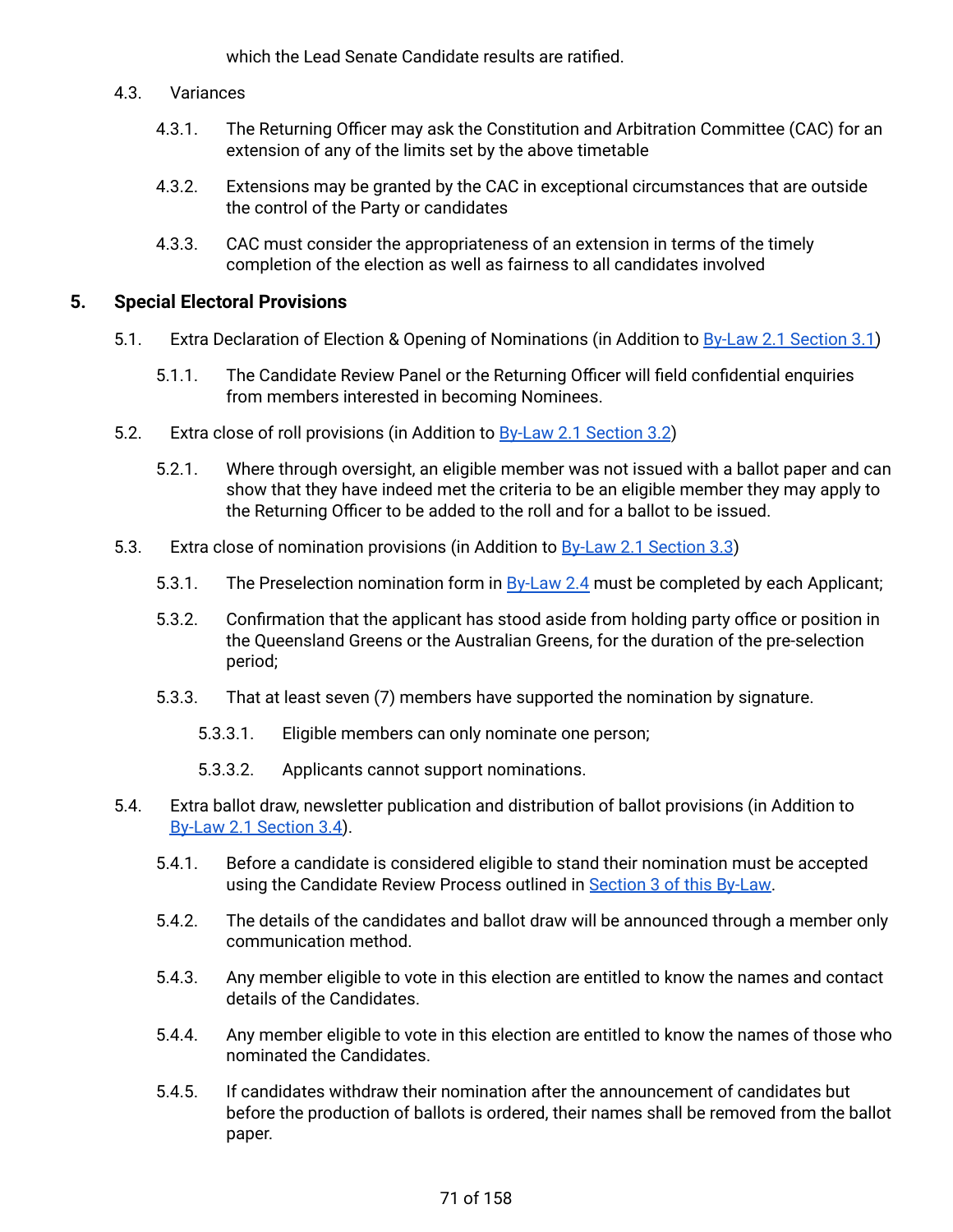- 5.4.6. The following information can be provided by candidates to support their nominations in the candidate newsletter: -
	- 5.4.6.1. A 500 word statement supporting their nomination, using only basic formatting techniques (Eg. Text sizes, bolding, italics, underlines);
	- 5.4.6.2. A current digital photograph;
	- 5.4.6.3. An order of preference for candidates on the ballot;
	- 5.4.6.4. Any other campaign materials agreed to by State Council.
- 5.5. Canvassing & Disputes (in Addition to By-Law 2.1 [Section](#page-57-0) 7).
	- 5.5.1. The Returning Officer will investigate any complaints of alleged breaches of [by-law](#page-57-0) 2.1  $(s7)$ .
	- 5.5.2. The Returning Officer will refer evidence collected regarding candidates that allegedly attempted to induce members to vote for them other than by legitimate means, to the Constitution and Arbitration Committee (CAC) for consideration.
	- 5.5.3. The Constitution and Arbitration Committee (CAC) will receive and rule on any complaints in relation to any alleged breach of the Charter, Constitution of the Queensland Greens, bylaws, Code of Ethics or the Senate Process relating to the Senate Process.
	- 5.5.4. The Returning Officer at the direction of the Constitution and Arbitration Committee (CAC), will be responsible for counteracting breaches of process which might affect the outcome of the Senate Preselection, as quickly as possible after the breach occurring.
- 5.6. Election Method (in Addition to By-Law 2.1 [Section](#page-59-0) 8):-
	- 5.6.1. The ballot papers from all elections will be counted separately and will provide a known list for both the half and full senate elections;
	- 5.6.2. The Senate candidate order to be used will be determined by the type of Senate election that is scheduled to be held (either half or full);
	- 5.6.3. The method of counting this election will be instant runoff/alternate vote method;
	- 5.6.4. For a candidate to be considered selected, they must:-
		- 5.6.4.1. Reach a threshold value of 50% + 1 vote of the valid votes that have not been exhausted; and
		- 5.6.4.2. Have a preference recorded by at least 50% + 1 vote of all formal ballots;
	- 5.6.5. If there is no candidate who has met the threshold, the candidate with the lowest count of votes will be excluded and their votes reallocated to other candidates by the preferences marked on the ballot paper;
	- 5.6.6. Exclusion of candidates will continue until a candidate has met the threshold value;
	- 5.6.7. Candidates will be ordered using the method from above, after removing any successful candidate(s) who have already met the threshold from the count and redistributing their votes to the remaining candidates;
	- 5.6.8. The order generated from 5.6.7 will determine the order in which all successful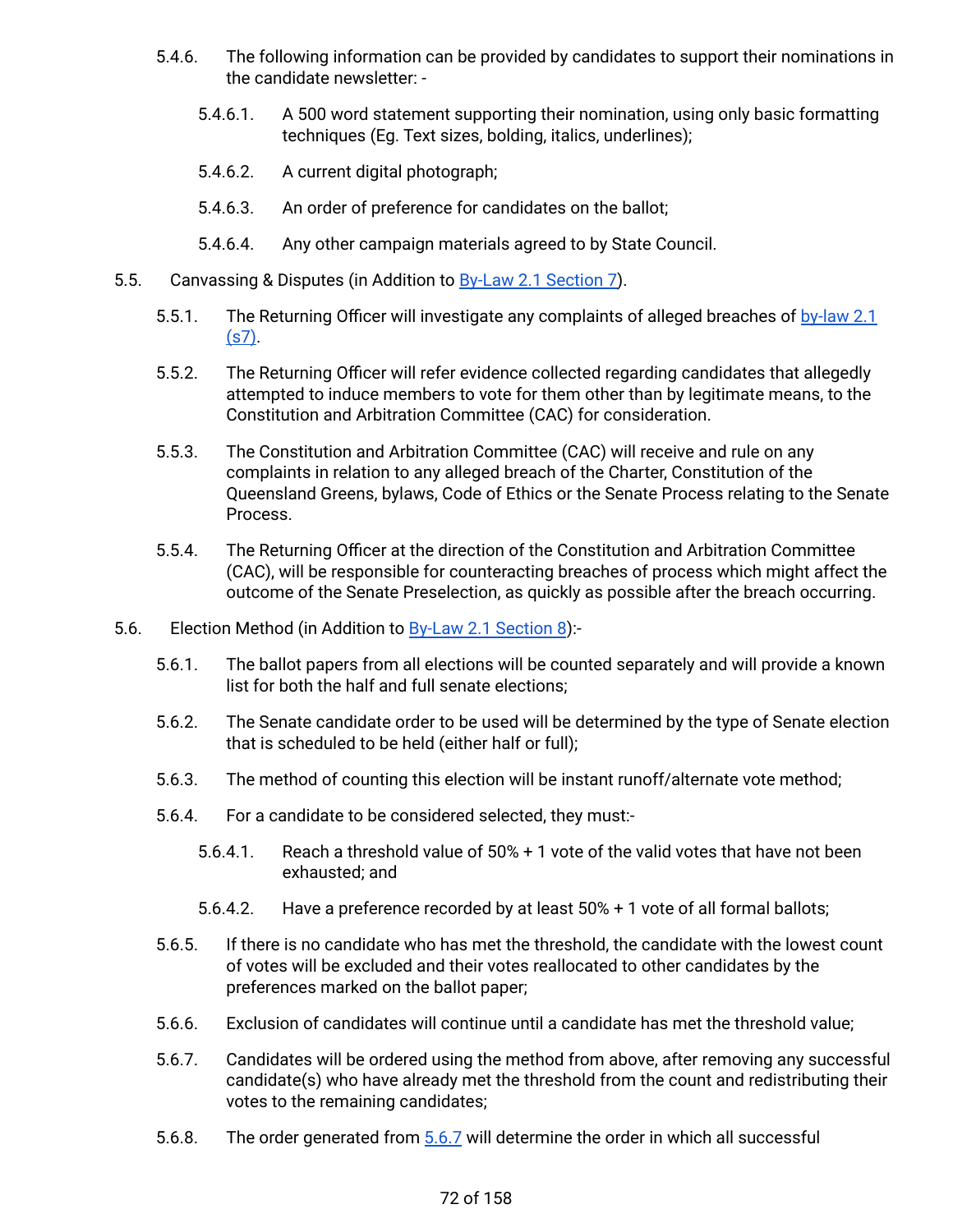candidates will be added to the final Senate ticket up to the maximum specified in [2.1](#page-67-0).

- 5.7. Casual Vacancies
	- 5.7.1. Casual vacancies will be filled according to the order of election for candidates until "Seek Further Candidates";
	- 5.7.2. The order of election of successful candidates will be maintained, by promoting all currently successful candidates and adding the next candidate to the end of the ticket;
	- 5.7.3. If no further candidates can be drawn from the result of the ballot, appointments will made by the Queensland Campaign Committee;
	- 5.7.4. Appointees will be added to the end of the ticket, after all successful candidates from the ballot have accepted a position on the Senate ticket.
- 5.8. Announcement of Results and Close of Election (in Addition to By-law 2.1 [Section](#page-53-0) 3.7)
	- 5.8.1. The result of the preference ballots are preliminary until ratification by State Council. Public announcement of the preliminary result is at the discretion of the Queensland Campaign Committee as determined by consensus;
	- 5.8.2. The State Council retains the ability to set aside the result of a preference ballot under [section](#page-23-0) 25.5 of the constitution if the balloting process is considered to be flawed in a way that would significantly affect the outcome of the ballot;
	- 5.8.3. If a Senate election is called during the Senate preselection process, the Queensland Campaign Committee may exercise the right to suspend the election and appoint candidates as per [section](#page-17-0) 19.1.8 of the constitution.
- 5.9. State Council can vary, pause or halt the Senate preselection process in extraordinary circumstances in such ways that are fair and reasonable.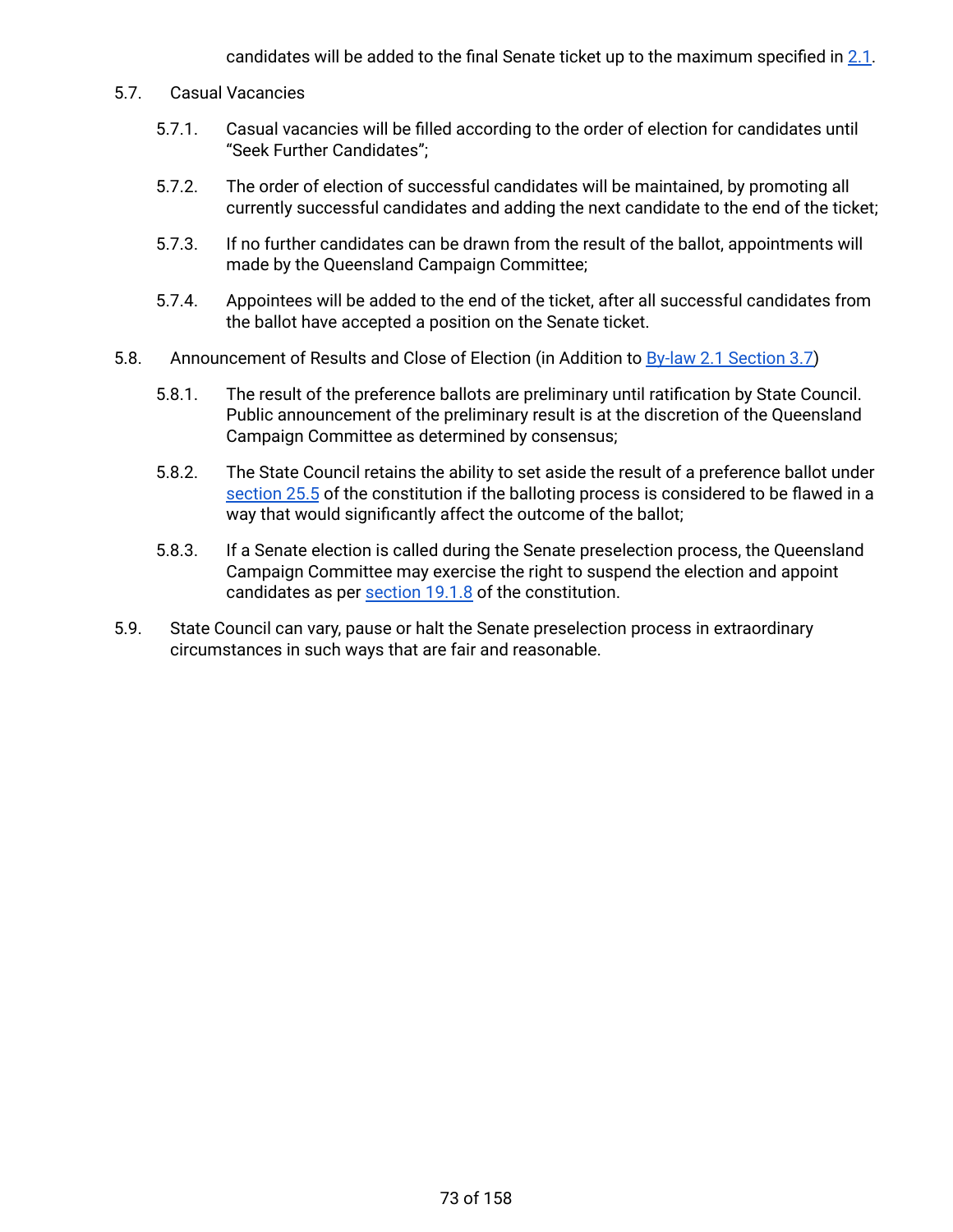# **By-law 2.4 – Preselection Nomination Form**

- 1. The Queensland Campaign Committee (QCC), in consultation with the Campaign Director, is authorised and required to develop a Preselection Nomination Form for each Federal, State and Local election in line with current legislative and Queensland Greens requirements. The draft form must be endorsed by the Constitution and Arbitration Committee before being used.
- 2. For a party nomination for public office to be considered complete, a Preselection Nomination Form issued by the QCC for the relevant election must be completed to the satisfaction of the QCC.
- 3. The QCC has the authority to suspend the requirement for some or all of the Preselection Nomination Form issued for an election once an election has been called, to allow formal nomination deadlines with electoral commissions to be met.
- 4. The Preselection Nomination Form must include a minimum of the following:
	- 4.1. Instructions for completion and submission of the Form.
	- 4.2. The requirement to submit with the completed Form a one page Curriculum Vitae, a 500 word candidate statement in an acceptable electronic format, and a head and shoulders photograph in an acceptable electronic format.
	- 4.3. Any requirements outlined in the relevant by-laws for the election. Sections dealing with:
		- 4.3.1. Basic contact and electoral details.
		- 4.3.2. Formal nomination details including name for ballot paper, authorisation for publication of details, occupation, gender.
		- 4.3.3. Social networking sites and identities.
		- 4.3.4. Political and party history.
		- 4.3.5. Any unsupported areas of party policy.
		- 4.3.6. Supporter details and signatures from a minimum of 5 financial members of the Queensland Greens who have been members for more than 6 months.
		- 4.3.7. Pledge:
			- 4.3.7.1. To be bound by the Queensland Greens Constitution, By-Laws and Code of Ethics.
			- 4.3.7.2. Commitment to the Principles of the Greens Charter, and to the policies of the as presented to the public during the election campaign.
			- 4.3.7.3. To not actively oppose any local or national policy of the Queensland Greens and Australian Greens not personally supported, and to vote for it as an elected representative if required.
			- 4.3.7.4. To attend meetings of, and report regularly to, the appropriate levels of the Queensland Greens.
			- 4.3.7.5. Commitment to work for the Queensland Greens election campaign
			- 4.3.7.6. Not to commit to any expenses on behalf of the Queensland Greens.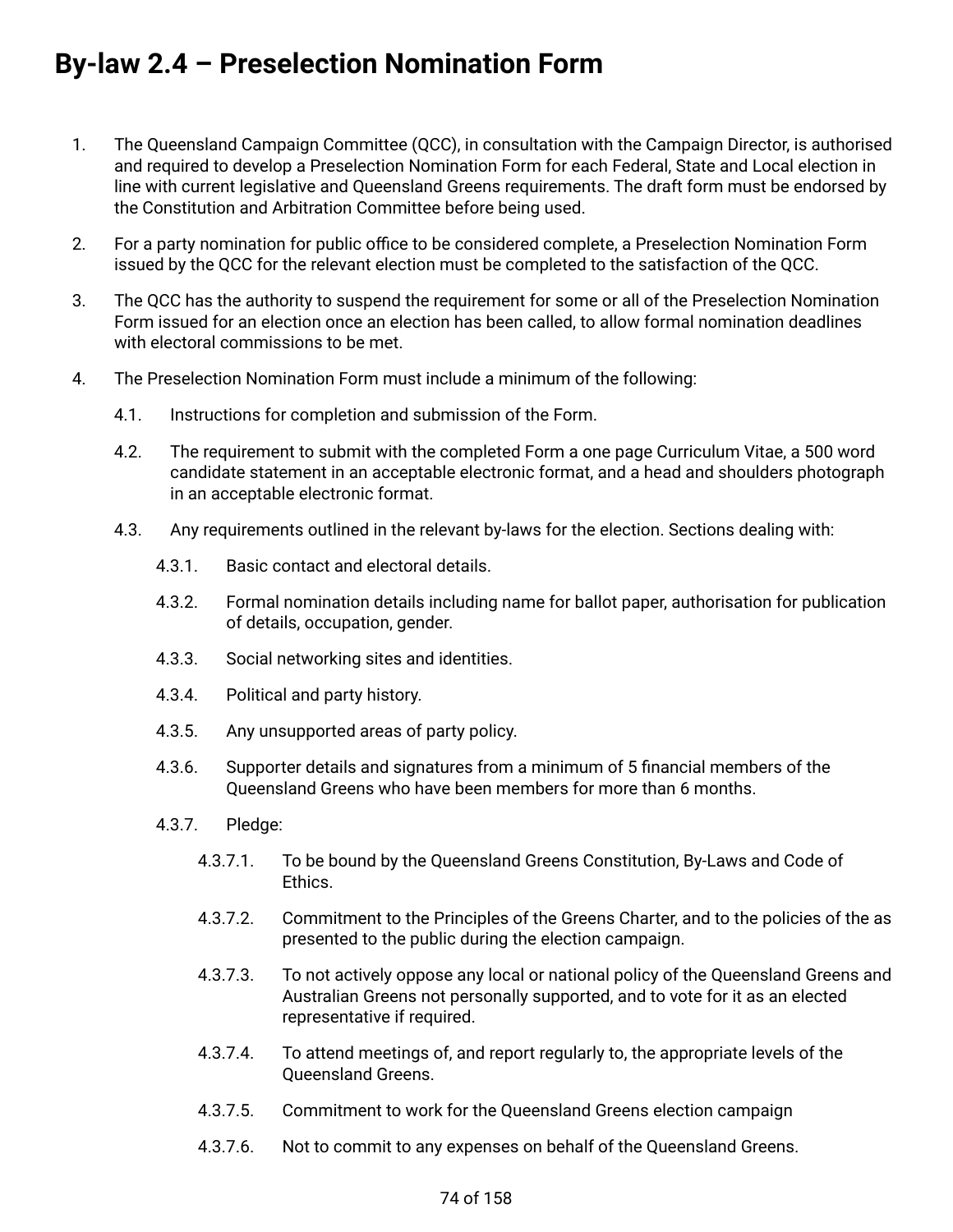- 4.3.7.7. Recognition that refunding of electoral expenses is not a right and will be subject to party processes, available budgets and proper paperwork being submitted to the Party.
- 4.3.7.8. To agree to tithing, and if elected to tithe a portion of gross income as an elected representative back to the Party for the advancement of Green ideals, in accordance with the procedures set out in the Queensland Greens Constitution and By-Laws.
- 4.4. Certification of legal prerequisites:
	- 4.4.1. For all Elections:
		- 4.4.1.1. Financial and ratified member of the Queensland Greens.
		- 4.4.1.2. Enrolled to vote in Queensland at current address.
	- 4.4.2. For Local Government Elections:
		- 4.4.2.1. Currently residing in the local government area for which you are nominating.
		- 4.4.2.2. Not disqualified from being a councillor because of a conviction for a treason offence, an electoral offence, a bribery offence or an integrity offence.
		- 4.4.2.3. Not disqualified from being a councillor due to being an undischarged bankrupt, being in prison, or currently holding another high office.
		- 4.4.2.4. Any other requirements set out in the Queensland *Local Government Act*, the *City of Brisbane Act* or the *Local Government Electoral Act*.
	- 4.4.3. For State Elections:
		- 4.4.3.1. Confirm if occupation is a public servant.
		- 4.4.3.2. Not disqualified from being a member of parliament due to being in prison, having been sentenced or convicted of certain offences, or being an undischarged bankrupt.
		- 4.4.3.3. Not disqualified from being a member of parliament due to holding another high office.
		- 4.4.3.4. Any other requirements set out in the *Parliament of Queensland Act*.
	- 4.4.4. For Federal Elections:
		- 4.4.4.1. Details of place of birth, citizenship, and family history relevant to citizenship.
		- 4.4.4.2. Not disqualified from being a member of parliament in relation to citizenship, criminal record, office of profit under the crown, or being an undischarged bankrupt or insolvent, as detailed in s.44 of the *Australian Constitution*.
		- 4.4.4.3. A statement that nominees (for Federal Senate and Lower House seats) will be responsible for funding the costs of citizenship actions to ensure compliance with Section 44 of the Australian Constitution, including acquisition of Australian Citizenship, and formal renunciation of citizenship of other countries.
		- 4.4.4.4. Any other requirements set out in the *Australian Constitution*.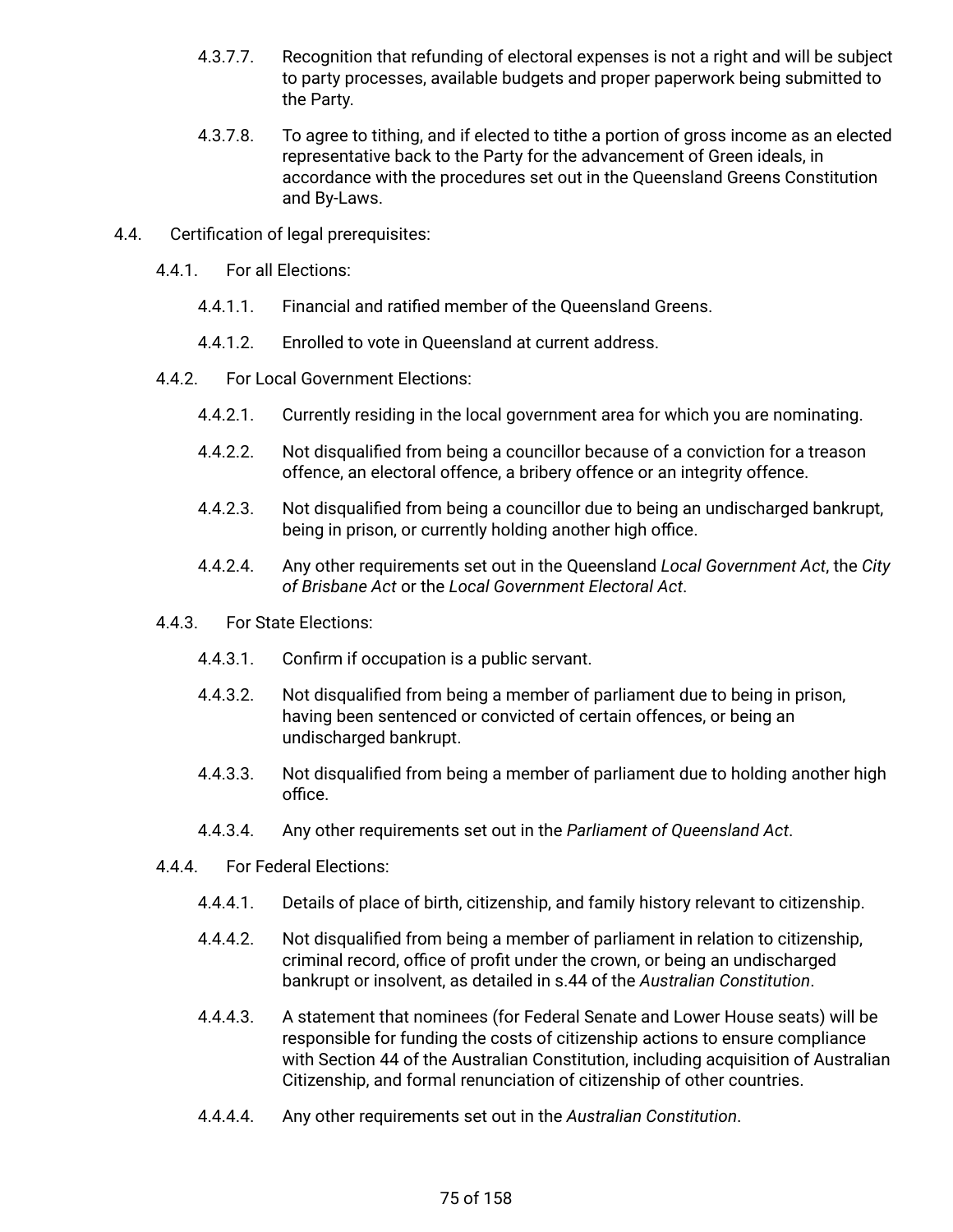# **1. Preamble**

This bylaw outlines the rules specific to the election of office bearers in the Queensland Greens.

This by-law should be read in conjunction with  $\frac{By-Law 2.1}{Bly}$  $\frac{By-Law 2.1}{Bly}$  $\frac{By-Law 2.1}{Bly}$  which covers the process of elections.

# **2. Positions to be elected:**

- 2.1. The following positions are to be elected by a ballot of all members.
	- 2.1.1. State Convenor;
	- 2.1.2. State Secretary;
	- 2.1.3. State Treasurer;
	- 2.1.4. Campaign Convenor;
	- 2.1.5. Membership Convenor;
	- 2.1.6. Policy Convenor;
	- 2.1.7. Lead National Delegate;
	- 2.1.8. Rural & Regional Convenor;
	- 2.1.9. Campaign Secretary;
	- 2.1.10. Campaign Treasurer;
	- 2.1.11. CAC Convenor;
	- 2.1.12. CAC Secretary;
	- 2.1.13. Three general voting members of the Constitution and Arbitration Committee;
	- 2.1.14. Three general members of the Parliamentary Liaison Committee.
- 2.2. Candidates nominating for multiple positions must include their order of preference for positions with their nomination.
- 2.3. If a candidate is elected to more than one position the position with the highest preference is accepted.
- 2.4. The returning officer will not disclose a candidate's order of preference for multiple nominations until after the close of nominations.
- 2.5. Affirmative action will be applied to the election of voting members of the Constitution and Arbitration Committee so that at least one member must be a woman.

# **3. Timetable**

- 3.1. Declaration of Election & Opening of Nominations [\(By-law](#page-51-0) 2.1 s3.1)
	- 3.1.1. To be held no later than 6 weeks before the Annual General Meeting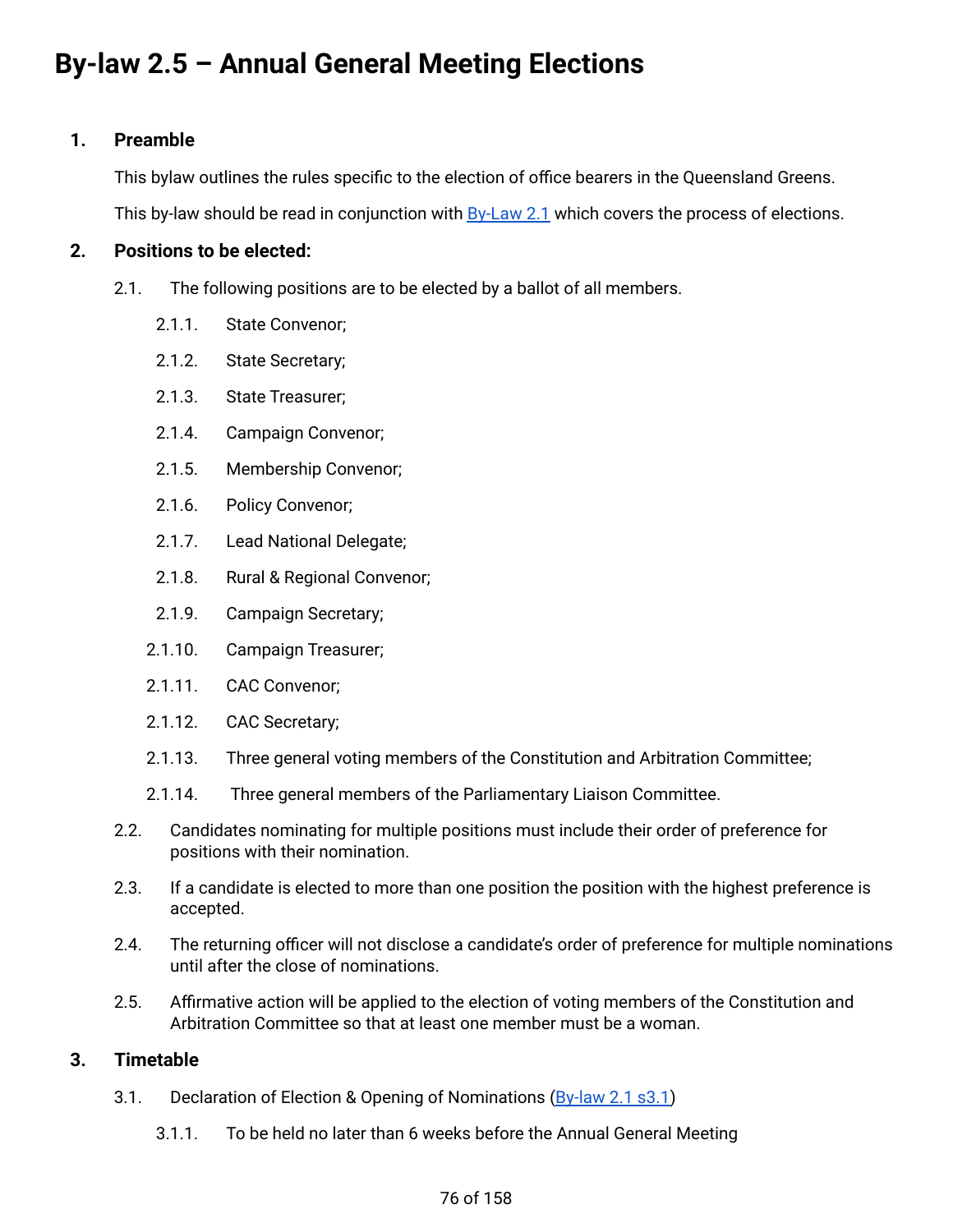- 3.2. Close of Roll [\(By-law](#page-51-1) 2.1 s3.2)
	- 3.2.1. To be held no later than 4 weeks before the Annual General Meeting
- 3.3. Close of Nomination [\(By-law](#page-52-0) 2.1 s3.3)
	- 3.3.1. To be held no later than 4 weeks before the Annual General Meeting at the time specified by [By-law](#page-49-0) 2.1
- 3.4. Ballot Draw, Publication of Newsletter & Distribution of Ballots ([By-law](#page-52-1) 2.1 s3.4)
	- 3.4.1. To be held no later than 3 weeks before the Annual General Meeting
- 3.5. 3.5. Close of Voting [\(By-law](#page-53-1) 2.1 s3.5)
	- 3.5.1. To be held no later than 2 days before the Annual General Meeting at the time specified by [by-law](#page-49-0) 2.1
- 3.6. Count of Ballots [\(By-law](#page-53-2) 2.1 s3.6)
	- 3.6.1. To be held no later than 1 day before the Annual General Meeting
- 3.7. Announcement of Results and Close of Election ([By-law](#page-53-0) 2.1 s3.7)
	- 3.7.1. To be announced at the Annual General Meeting

#### **4. Special Electoral Provisions**

- 4.1. Ballot Distribution & Collection (In addition to **By-Law 2.1 [Section](#page-55-0) 5)** 
	- 4.1.1. The ballot collection methods that are valid for the Management Committee elections are Absentee, Postal and Electronic
- 4.2. Canvassing & Disputes (in Addition to **By-Law 2.1 [Section](#page-57-0) 7)** 
	- 4.2.1. The production of a Special Candidate Newsletter containing each candidate, their current branch membership, the position(s) they are running for, a photograph of the candidate and a 500 word statement.
- 4.3. The order of the candidates in the newsletter will be by position as listed in clause 2.1 of this by-law, and then by random ordering of nominees. This is to be distributed with the ballots by the returning officer and will be made available online to members.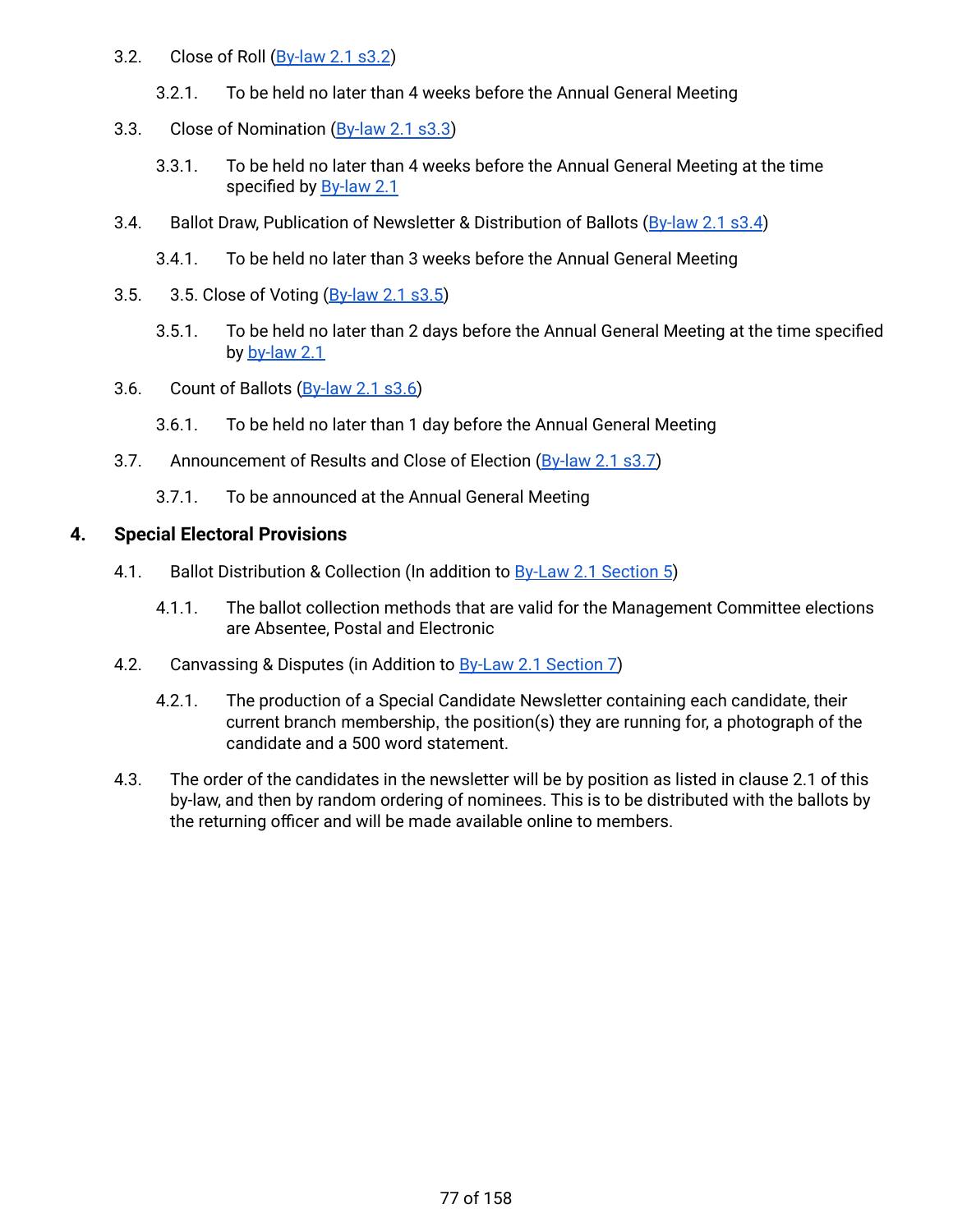# **1. Preamble**

- 1.1. The Queensland Greens have established the following process for the election of the Leader of the Queensland Greens in the Legislative Assembly.
- 1.2. Election of the Leader of the Queensland Greens in the Legislative Assembly shall be conducted by ballot of the entire eligible party membership.
- 1.3. This by-law should be interpreted in conjunction with the provisions of [By-Law](#page-49-0) 2.1: Voting and Conduct for internal elections, unless otherwise specified.
- 1.4. The Leader may not hold roles which are not articulated in the Queensland Greens Constitution and By-Laws.
- 1.5. Additional resources allocated to the Queensland Greens as a result of increased representation should be allocated and used in agreement with the Parliamentary Liaison Committee.

# **2. Positions to be elected and Roles**

- 2.1. The following positions are to be elected by the Queensland Greens membership when the conditions for their implementation are met.
- 2.2. When the Queensland Greens Legislative Assembly Party Room consists of three or more Members of the Legislative Assembly:
	- 2.2.1. Leader of the Queensland Greens Legislative Assembly Party Room.
- 2.3. The Leader:
	- 2.3.1. Will be responsible for briefing journalists on the proceedings of Party Room where appropriate, unless the Party Room decides otherwise;
	- 2.3.2. Shall be the spokesperson for matters of state as described in the responsibilities of the Premier under the latest Administrative Arrangements Order. Party Room may allocate the responsibilities to other members of Party Room;
	- 2.3.3. Shall not speak on internal party matters or party governance unless approved by Management Committee, as per Section 29 of the [Constitution;](#page-26-0)
- 2.4. Term of Leader
	- 2.4.1. The term of a Leader will be from the announcement of the results of the election of Queensland Greens Party Room Leader [\(5.1.7\)](#page-79-0) to the announcement of the results of the subsequent election of Queensland Greens Party Room Leader unless otherwise specified in the constitution or by-laws.

# **3. Nomination as a candidate requires the following:**

- 3.1. A member or member-elect of the Queensland Legislative Assembly.
- 3.2. Elected to the Queensland Legislative Assembly as an endorsed candidate of the Queensland Greens.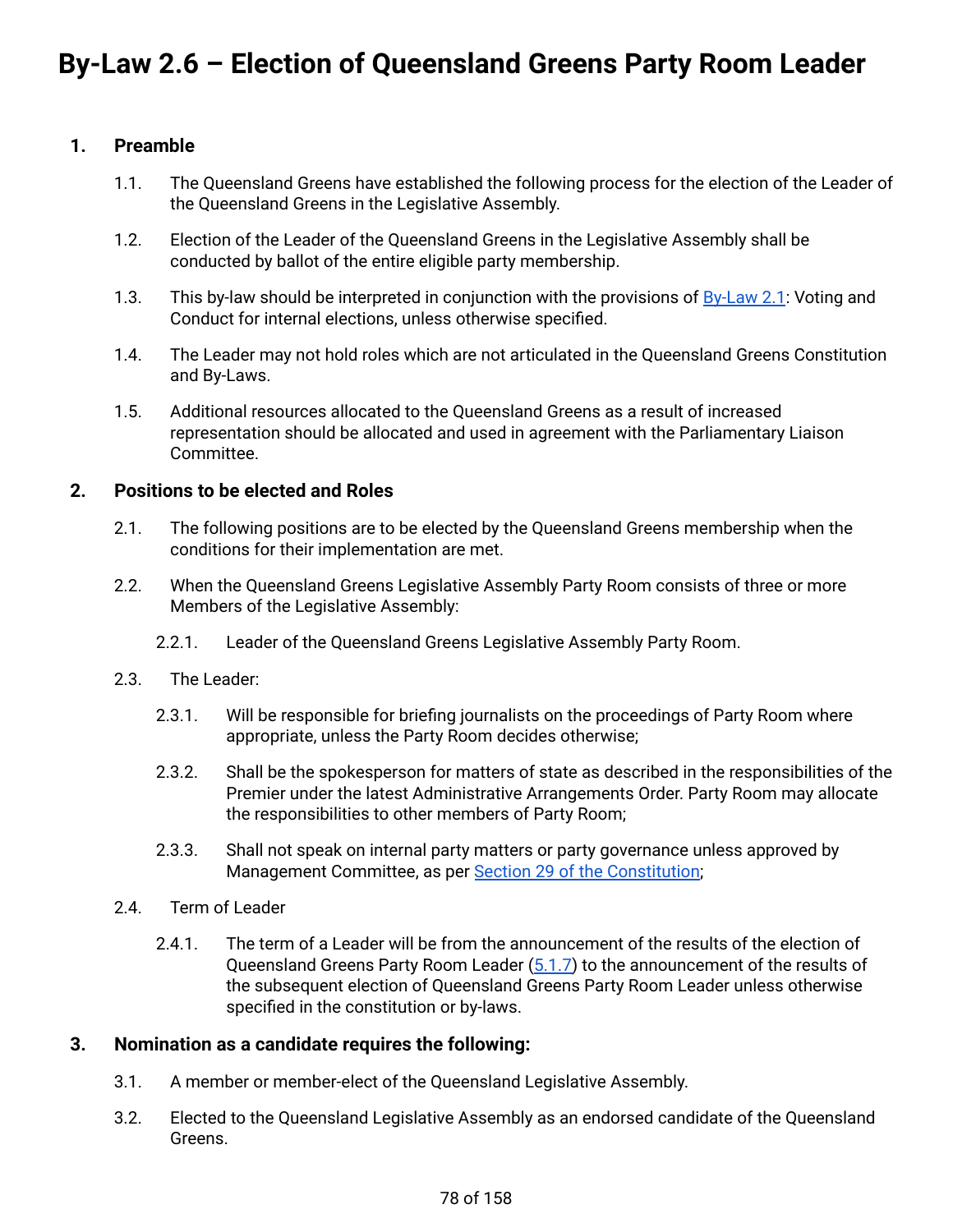- 3.3. Members of the Queensland Legislative Assembly Party Room may self nominate as a candidate.
- 3.4. If candidates are found to be ineligible at a later date, their candidacy will be withdrawn and the ballot will continue as before.

#### **4. Processes**

- 4.1. Ballots for these positions will be held:
	- 4.1.1. Within six months of writs being returned for the most recent Queensland Legislative Assembly election;
	- 4.1.2. Where a Leader has been spilled by the mechanisms in this by-law;
	- 4.1.3. When a position becomes vacant after an office holder dies, disappears, becomes incapable or resigns;
- 4.2. A Leader shall be spilled when:
	- 4.2.1. A motion to spill a Leader is supported by two or ⅓ of current members of the Party Room, whichever is greater;
	- 4.2.2. On the requisition in writing to Management Committee, signed by not less than the number of ordinary members of the party equal to 10% of the current membership of the Queensland Greens. Members may not use party resources or infrastructure to contact other members for this requisition;
	- 4.2.3. Failure of State Council to a pass a motion in confidence of the current Leader;
- 4.3. The Management Committee is responsible for the declaration of the election. In the event of a Leader being spilled, the Management Committee shall be immediately informed by the relevant body.
- 4.4. In the event a position becomes vacant and it is deemed by Management Committee that circumstances are such a ballot should not be held immediately the vacancy may be filled with preference given to the longest serving member of the Party Room. A ballot must be held as soon as possible and within 6 months of a vacancy occurring.
- 4.5. The ballot will be conducted by the standing Returning Officer of the Party or else by provisions in [By-Law](#page-49-0) 2.1.
- 4.6. Ballot for Leader shall be a full ballot of the entire eligible party membership as determined in By-Law 2.1 [Section](#page-51-2) 2.8.

# **5. Timetable**

- 5.1. Timetable in addition to the provisions of By-Law 2.1 [Section](#page-51-3) 3:
	- 5.1.1. Declaration of Election and Opening of Nominations to be held:
		- 5.1.1.1. No less than 14 days after a Queensland Legislative Assembly election day;
		- 5.1.1.2. As soon after the results of a Queensland Legislative Assembly election are known as is deemed possible by Management Committee or by State Council;
		- 5.1.1.3. No later than six months after the return of writs of a Queensland Legislative Assembly election;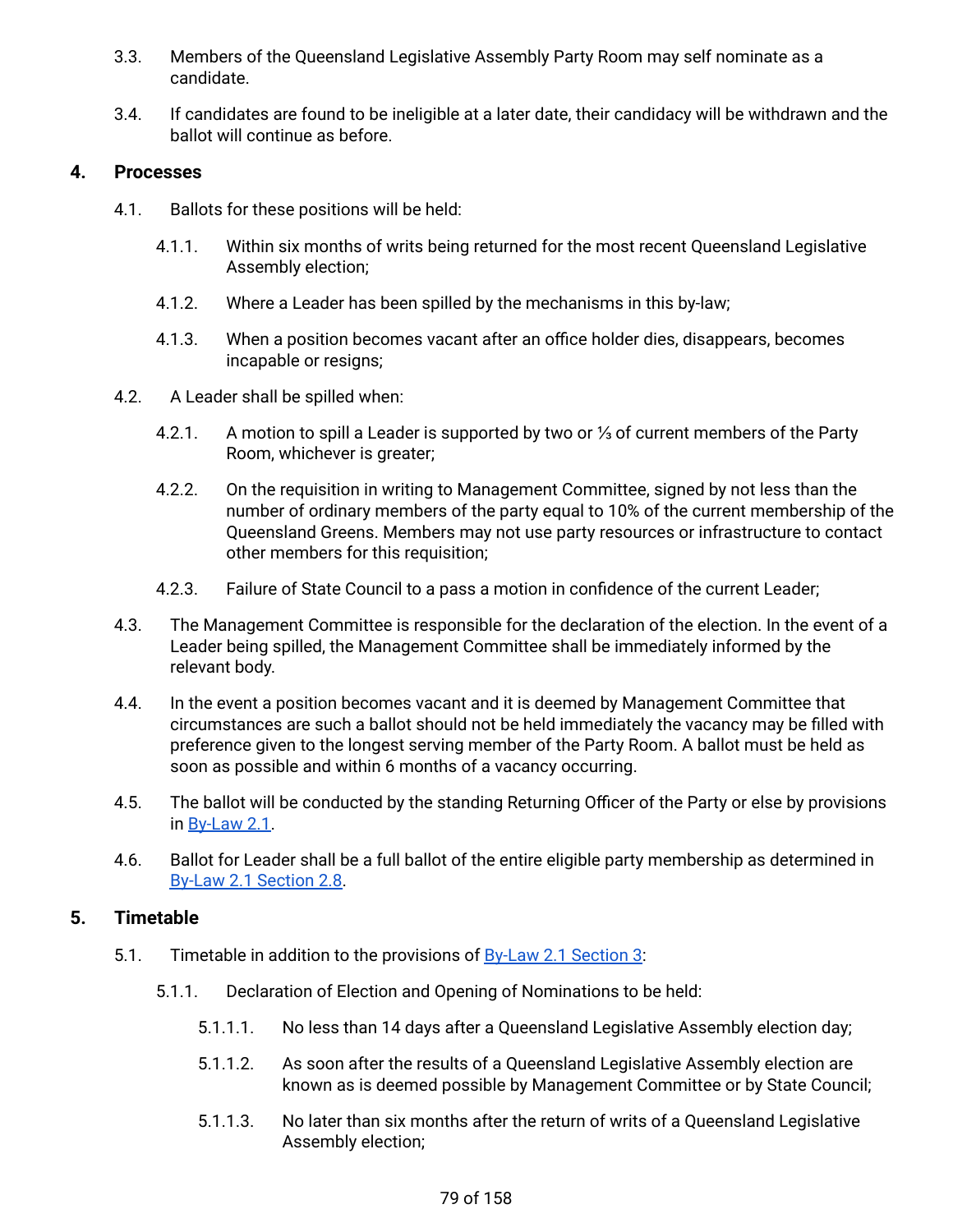- 5.1.1.4. No more than 14 days after the Management Committee has been informed a Leader has been spilled or any position left vacant;
- 5.1.2. Close of Roll:
	- 5.1.2.1. To be held no less than 14 days following the Declaration of Election;
- 5.1.3. Close of Nomination:
	- 5.1.3.1. Will occur on a day no less than 7 days following the Declaration of Election, and
	- 5.1.3.2. Will occur at a time and location announced to all members of the Legislative Assembly Party Room.
- 5.1.4. Ballot Draw, Publication of Newsletter & Distribution of Ballots:
	- 5.1.4.1. Will commence on a day no less than 7 days, and no more than 14 days following the Close of Nominations.
	- 5.1.4.2. Will occur after the candidate forum.
- 5.1.5. Close of Voting:
	- 5.1.5.1. Will occur no less than 14 days and no more than 21 days after the Distribution of Ballots.
- 5.1.6. Count of Ballots:
	- 5.1.6.1. The ballot count will occur within 1 day of Close of Voting. The returning officer will decide and announce the date, time and location of count in advance.
- <span id="page-79-0"></span>5.1.7. Announcement of Results and Close of Election:
	- 5.1.7.1. The Returning Officer will inform the Management Committee and Party Room of the results;
	- 5.1.7.2. The announcement of the results of the election will be made by the Returning Officer;
	- 5.1.7.3. The announcement of the results will occur within 7 days of the completion of the count;
- 5.1.8. Variances:
	- 5.1.8.1. The Returning Officer may ask the Constitution and Arbitration Committee (CAC) for an extension of any of the limits;
	- 5.1.8.2. Extensions may be granted by the CAC in exceptional circumstances that are outside the control of the Party or candidates;
	- 5.1.8.3. CAC must consider the appropriateness of an extension in terms of the timely completion of the election as well as fairness to all candidates involved

# **6. Special Electoral Provisions**

- 6.1. Extra close of roll provisions (in Addition to <u>By-Law 2.1 [Section](#page-51-1) 3.2)</u>
	- 6.1.1. Where through oversight, an eligible member was not issued with a ballot paper and can show that they have indeed met the criteria to be an eligible member they may apply to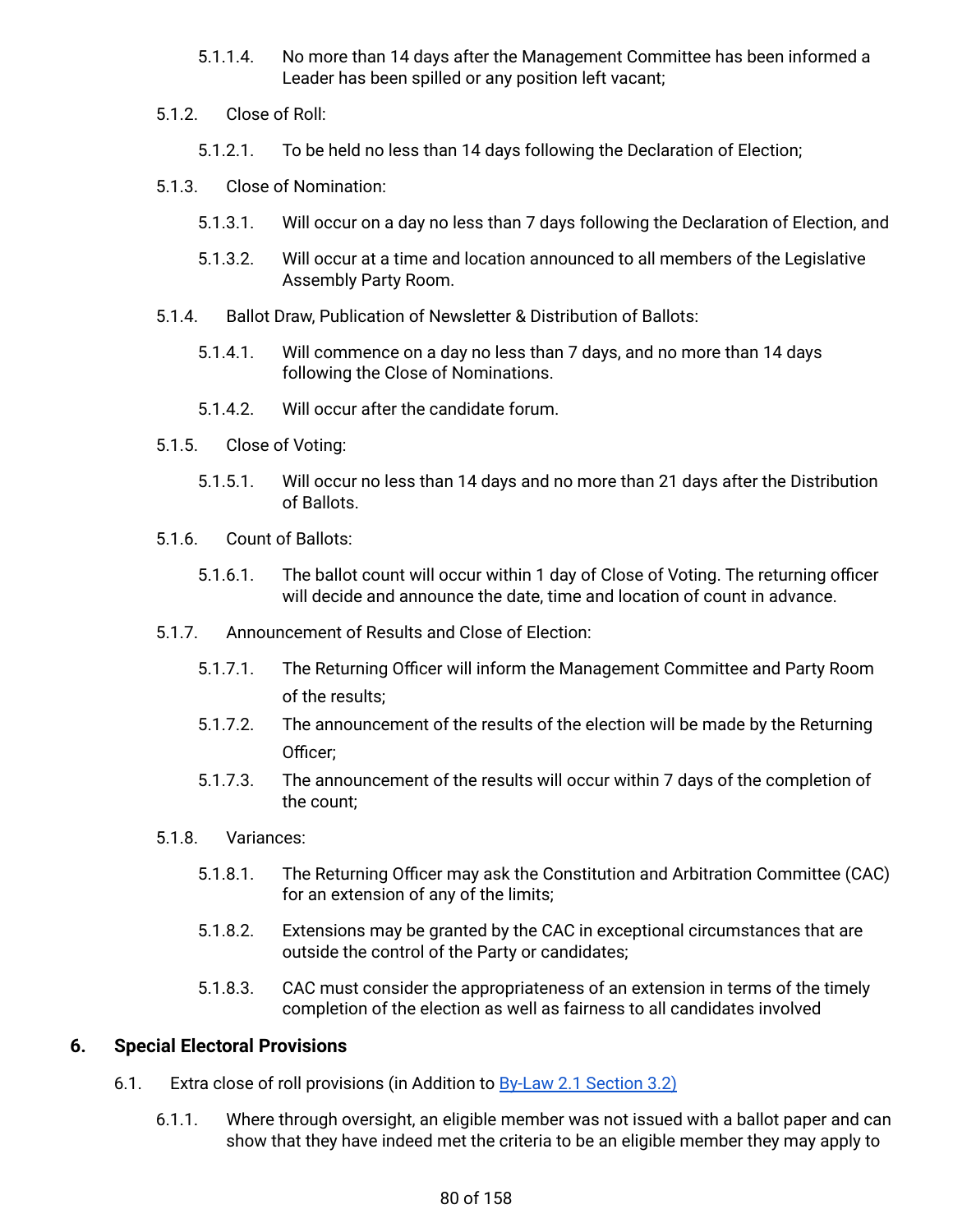the Returning Officer to be added to the roll and for a ballot to be issued.

- 6.2. Extra ballot draw, newsletter publication and distribution of ballot provisions (in Addition to By-Law 2.1 [Section](#page-52-1) 3.4).
	- 6.2.1. The ballot will be conducted by Electronic Voting and on request Postal Votes may be issued
	- 6.2.2. Alongside any information provided by candidates in the candidate newsletter any adverse findings of a candidate by the Constitution and Arbitration Committee will be published in an appropriate way.
	- 6.2.3. The following information can be provided by candidates to support their nominations in the candidate newsletter:
		- 6.2.3.1. 500 word statement supporting their nomination, using only basic formatting techniques (Eg. Text sizes, bolding, italics, underlines);
		- 6.2.3.2. A current digital photograph;
		- 6.2.3.3. An order of preference for candidates on the ballot;
- 6.3. Internal Campaigning and Candidate Disputes (in Addition to By-Law 2.1 [Section](#page-57-0) 7, unless otherwise stated in this by-law)
	- 6.3.1. Campaigning shall be allowed to promote the honest, fair, and open engagement of members by candidates for Leader.
	- 6.3.2. Management Committee shall organise at least one Candidate Forum before Ballots are distributed.
	- 6.3.3. The quidelines of By-Law 2.1 [Section](#page-57-1) 7.3.5. does not apply to this ballot unless stated in this By-Law.
	- 6.3.4. Any member, including candidates and campaign workers may produce material for an election. Such material must comply with the following guidelines:
		- 6.3.4.1. The material must not be misleading or untrue or instruct a voter in a way that will encourage informal or non-voting;
		- 6.3.4.2. The material must not be disparaging of the character of any member of the party;
		- 6.3.4.3. The following declaration must be on each piece of material: "Authorised by [Member Name] for campaigning in the Queensland Greens [Election Name & Year]. If you believe that this does not comply with any rule of the Queensland Greens, contact the Returning Officer, [Returning Officer's name and contact details]";
		- 6.3.4.4. The size of the declaration will be;
			- 6.3.4.4.1. 12 pt font for printed material no larger than A6.
			- 6.3.4.4.2. 14 pt font for printed material no larger than A4.
			- 6.3.4.4.3. 20 pt font for election signage.
		- 6.3.4.5. The material must be submitted for registration by the Returning Officer;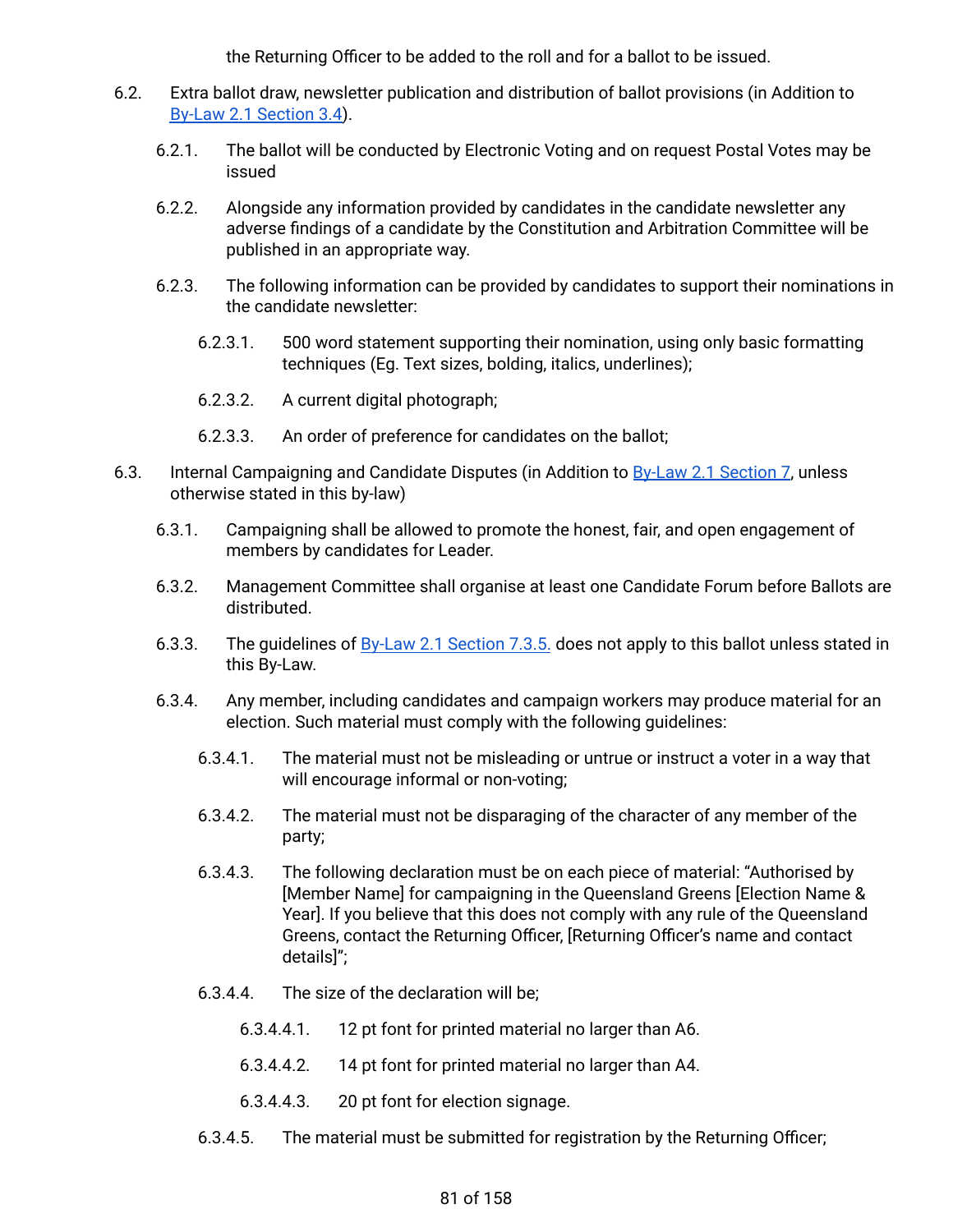- 6.3.5. At the discretion of Management Committee candidates will be equally facilitated to contact members through party infrastructure such as email or mass text messaging services.
- 6.3.6. Management Committee may provide all candidates with the roll of electors with phone numbers in a secure format for the purposes of canvassing. Use of which must comply with the following:
	- 6.3.6.1. No electronic or physical copies of the roll are to be made;
	- 6.3.6.2. Candidates may not distribute the roll to any other person or company;
	- 6.3.6.3. Only Candidates may use the roll for the purposes of canvassing;
	- 6.3.6.4. Candidates may not use electronic methods of mass canvassing such as autodiallers or mass text messaging services;
	- 6.3.6.5. On completion of the ballot these records must be returned to the Returning Officer or destroyed;
	- 6.3.6.6. Failure to comply with these provisions shall be immediately remediated to the same extent of breach at the cost of the Candidate;
- 6.3.7. Externally provided social media options are permitted.
- 6.3.8. Candidates and members may not use resources, databases or infrastructure of the party or an electorate office for canvassing, unless otherwise stated in this By-Law.
- 6.3.9. The Returning Officer will investigate any complaints of alleged breaches of by-laws.
- 6.3.10. The Returning Officer will refer evidence collected regarding candidates that allegedly attempted to induce members to vote for them other than by legitimate means, to the Constitution and Arbitration Committee for consideration.
- 6.3.11. The Constitution and Arbitration Committee will receive and rule on any complaints in relation to any alleged breach of the Charter, Constitution of the Queensland Greens, by-laws, Code of Ethics.
- 6.3.12. The Returning Officer at the direction of the Constitution and Arbitration Committee, will be responsible for counteracting breaches of process which might affect the outcome of the ballot, as quickly as possible after the breach occurring.
- 6.4. Election Method (in Addition to By-Law 2.1 [Section](#page-59-0) 8)
	- 6.4.1. The method of counting this election will be instant runoff/alternate vote method.
	- 6.4.2. For a ballot to fill a single position:
		- 6.4.2.1. For a candidate to be considered selected, they must reach a threshold value of 50% + 1 vote of the valid votes that have not been exhausted;
		- 6.4.2.2. If there is no candidate who has met the threshold, the candidate with the lowest count of votes will be excluded and their votes reallocated to other candidates by the preferences marked on the ballot paper;
		- 6.4.2.3. Exclusion of candidates will continue until a candidate has met the threshold value;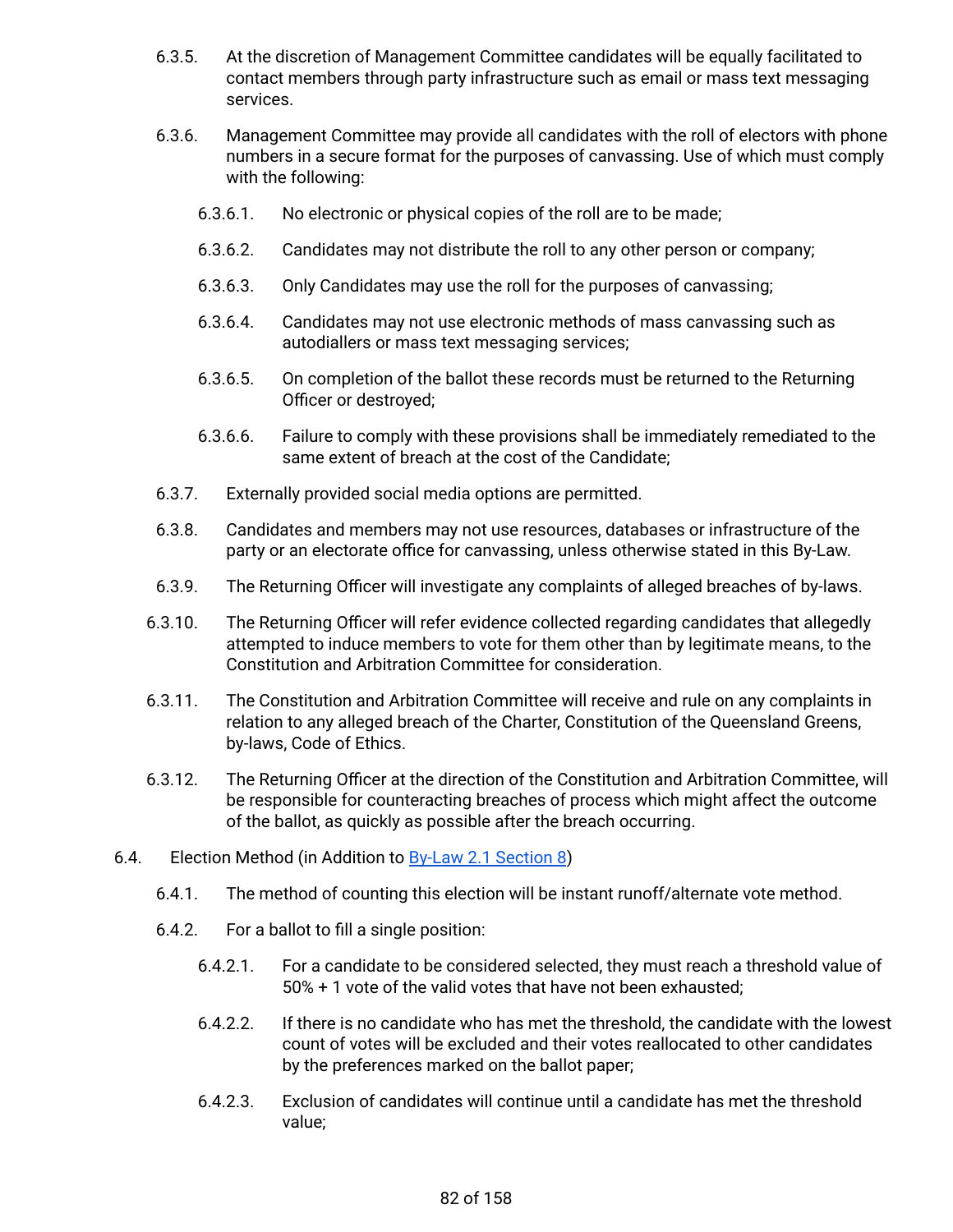- 6.4.3. In the situation that the result of a ballot is a tie:
	- 6.4.3.1. A countback of ballots will be conducted, or
	- 6.4.3.2. If a countback is unable to resolve the tie, the ballot for that position will be repeated. The Constitution and Arbitration Committee may decide to shorten a repeated balloting process with the following conditions:
		- 6.4.3.2.1. Time between Close of nominations to Distribution of Ballots must not be less than 7 days;
		- 6.4.3.2.2. Time between Distribution of Ballots and Close of Voting must not be less than 14 days;
		- 6.4.3.2.3. In such ways that are fair and reasonable;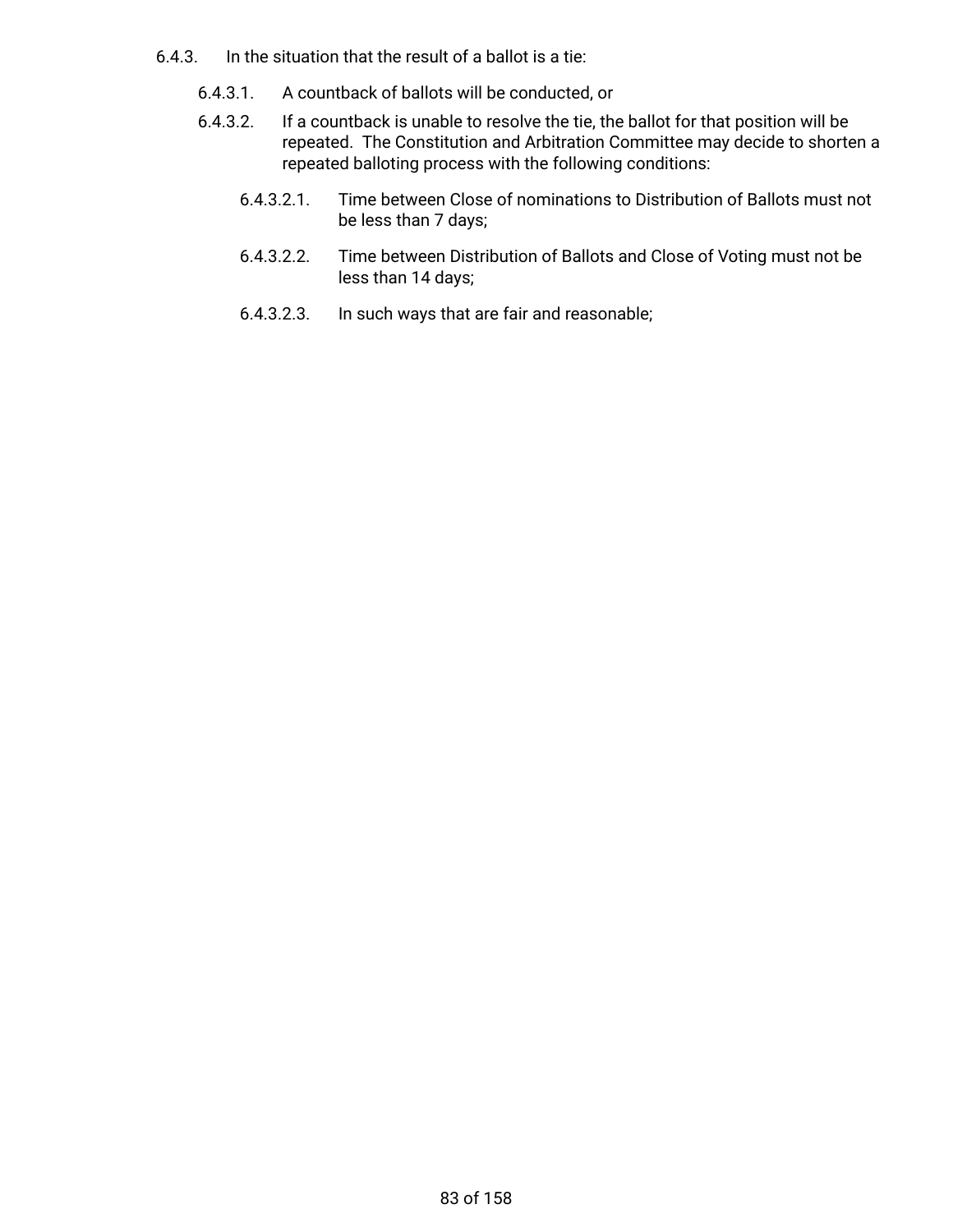# **Section 3: Campaign By-Laws**

# **By-law 3.1 – Local and State Spokesperson Rights and Responsibilities**

- 1. Branch spokespersons also known as 'spokespersons appointed by properly constituted constituent bodies' are:
	- 1.1. Members of the Queensland Greens and are:
		- 1.1.1. An endorsed local candidate for public office; or
		- 1.1.2. Appointed by their local Queensland Greens branch.
- 2. Branch spokespersons must be:
	- 2.1. Familiar with State and National policies;
	- 2.2. Able to communicate in accord with Greens principles and State and National policies.
- 3. Branch spokespersons must:
	- 3.1. Abide by Queensland Greens Charter, Constitution, Bylaws and Greens policies;
	- 3.2. Abide by branch decisions.
- 4. Branch spokespersons may be authorised within a geographic, subject and/or other parameters determined by the branch to do one or more of the following as determined by the branch:
	- 4.1. Speak to local media or local groups on local issues and matters of interest to the local media or groups;
	- 4.2. Speak to state or national media on local issues;
	- 4.3. Make media releases and written statements to local media.
	- 4.4. Utilise social media identifying as a Greens' spokesperson to communicate about local issues, or share other authorised material;
	- 4.5. Provide or check the content for a branch website prior to its addition to the website;
	- 4.6. Distribute emails, twitter, blog or any other form of electronic comment to the public via a forum that utilises the party's name.
- <span id="page-83-1"></span><span id="page-83-0"></span>5. Branch spokespersons:
	- 5.1. Will confer with the branch or subcommittee of the branch, or at least one other person nominated by the branch before making public statements;
	- 5.2. May give a verbal reply to a direct approach by local media reporters within branch and Qld Greens policy and constitution, but any follow up statements must be vetted by at least one other person nominated by the branch;
	- 5.3. Have written releases and statements vetted by the branch or nominated representatives of the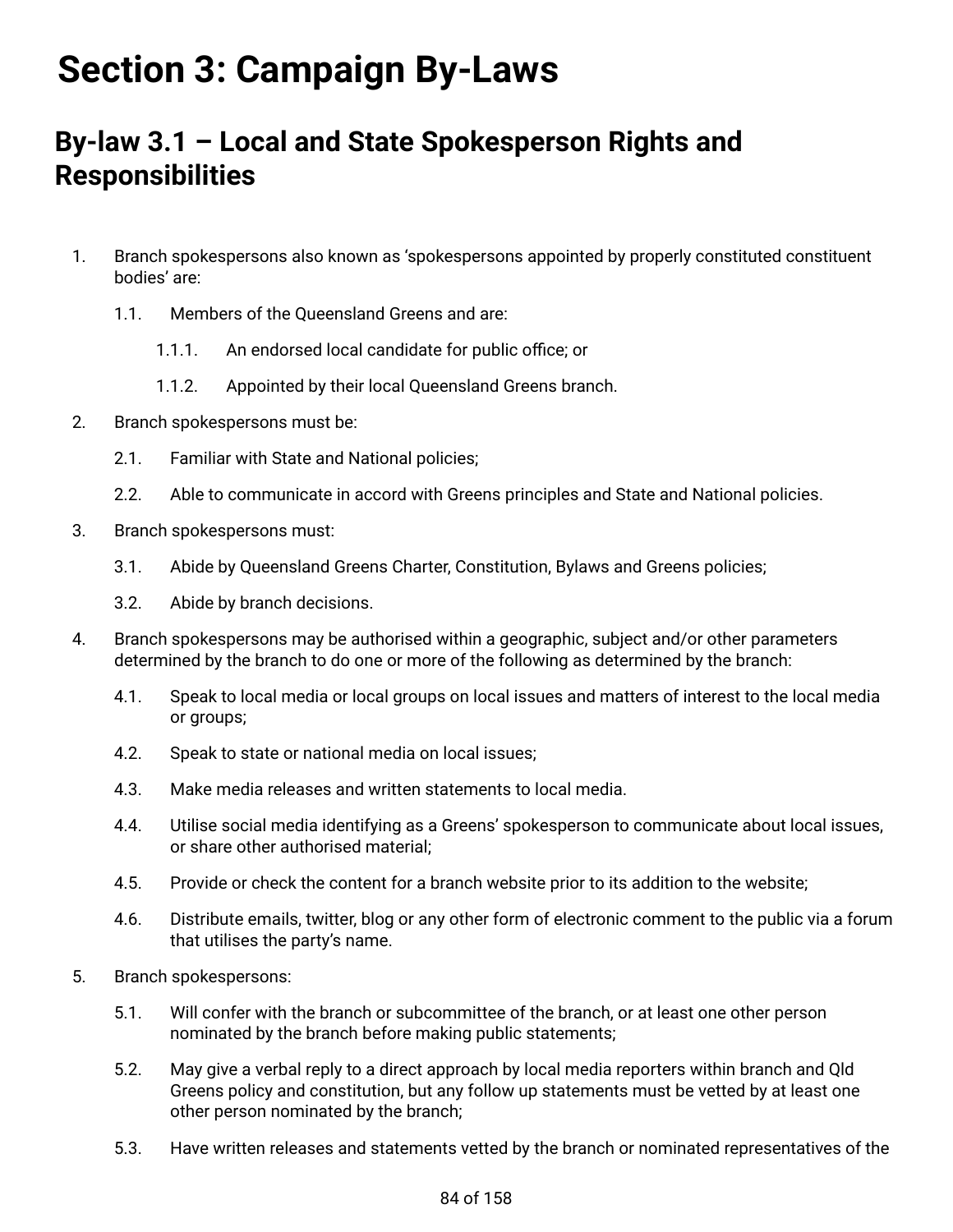branch;

- 5.4. Are not required to publicly support Greens policies with which they personally disagree; however, they will not publicly attack Greens policies;
- 5.5. Will forward written releases and statements to all members of the branch.
- 5.6. When utilising social media not be required to comply with [5.1](#page-83-0) or [5.3,](#page-83-1) but will be polite, friendly and respectful, comply with the code of ethics, adhere to party positions and expected high standards of a member of the party dealing with the public.
- 6. Branch responsibilities include:
	- 6.1. Posting published spokesperson material on the Queensland Greens website;
	- 6.2. Ensuring that their spokespersons abide by conditions 1. through to 5;
	- 6.3. In the event that Spokespersons do not abide by conditions 1. through to 5., branches may suspend or disqualify spokespersons from further acting as spokespersons;
	- 6.4. Responding to complaints from State Council or a State Council nominated body such as the Queensland Campaign Committee or the State Spokesperson Committee;
	- 6.5. Provide administration access in the form of usernames and passwords for branch websites and social media accounts to the State Director.
		- 6.5.1. State access to branch websites and social media accounts will only be used to ensure continued access to the resources for the party and to address any violation of the constitution or by-laws.
- 7. Spokespersons who do not abide by directions from the branch or a State body may be subject to further disciplinary procedures.
- 8. In cases where local candidates do not have a branch, a State Council nominated body such as the Queensland Campaign Committee will take on the role of the branch.
- 9. Greens members may communicate personally with the media or at public events if they are not identified with The Greens either officially or if are well known as Greens members.
- 10. Spokespersons wishing to make a public statement on behalf of the Queensland Greens on a topic on which existing policy is either silent or unclear must, where time constraints allow, first consult with the Campaign Convenor and Policy Convenor, each of whom may delegate this role to another member.
- 11. The authority to make public statements on behalf of the Queensland Greens, as outlined in [Section](#page-26-0) 29 of the Constitution, also includes communicating the release of policy and campaign initiatives as prepared as per by-laws  $5.5$  and  $5.6$ .
- 12. Campaign initiatives are publications, proposals and statements released by spokespeople during an election campaign period that aim to communicate with voters. Campaign initiatives may expand on and shall be consistent with existing principles and policy. A campaign period is defined as commencing once the writs are issued, or earlier as determined by State Council.
- 13. Policy initiatives are defined as detailed documents, such as a submission, election commitment, or position paper, which are intended to represent the party's view on an issue which is not already specified in Queensland Greens policy.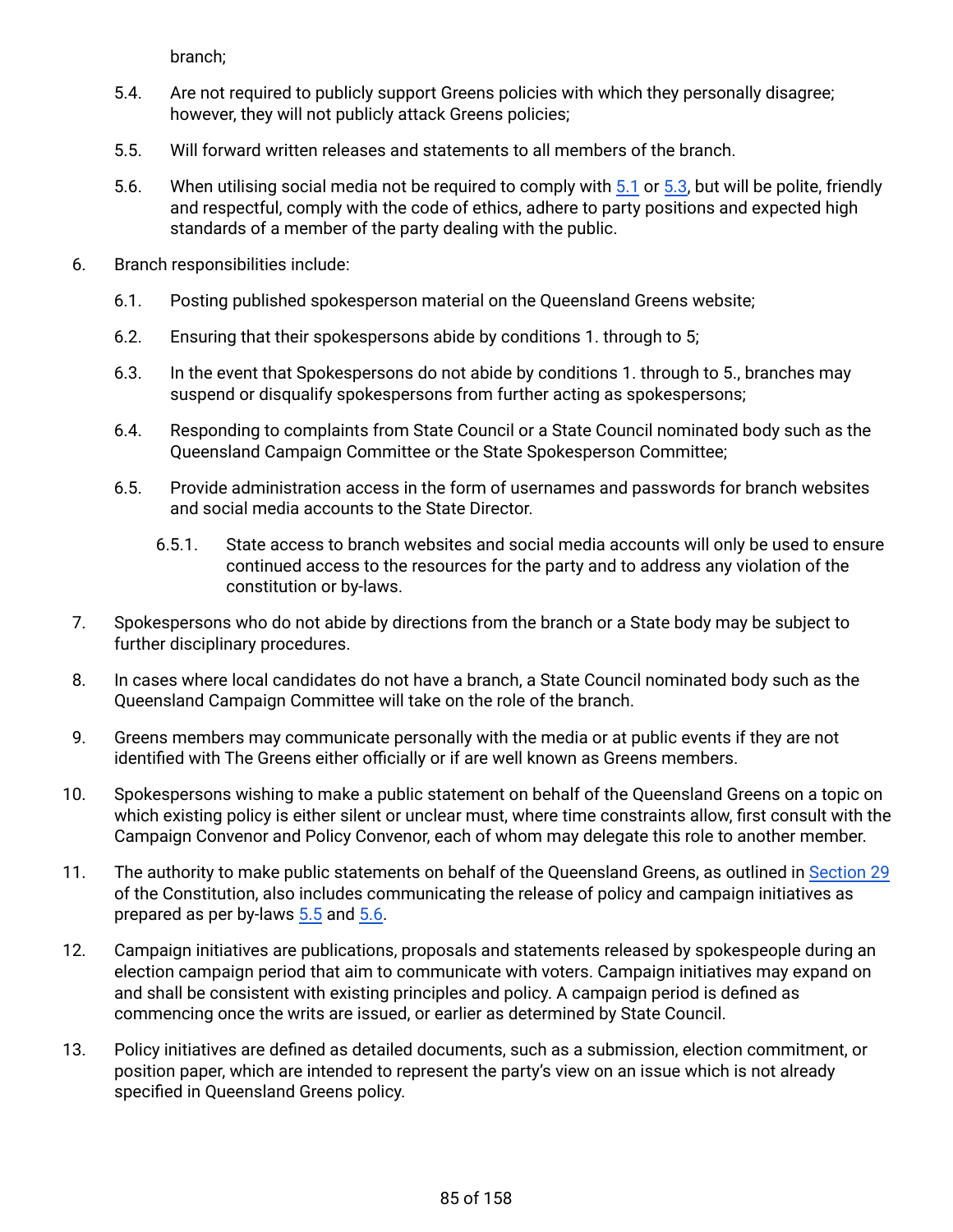# **By-law 3.2 – Social Media**

# **1. Aims**

- 1.1. To provide a framework in which members can promote Party values online in a safe, respectful, and dignified manner;
- 1.2. To define State Level, Branch, and Candidate online assets, and private groups;
- 1.3. To define the Party's mechanisms to protect the integrity and reputation of online assets, the Party, and Members.

#### **2. Definitions**

- 2.1. "Content" will refer to:
	- 2.1.1. posts to social media;
	- 2.1.2. comments;
	- 2.1.3. images;
	- 2.1.4. audio clips;
	- 2.1.5. video clips.
- 2.2. "Online asset" will refer to any online presence branded with the Party name, logo, or other branding element used in such a way as to indicate official representation of the Party and is run by an authorised Member or body of the Party.
	- 2.2.1. "State Level online asset" will refer to any online asset representing the Party at a State level.
	- 2.2.2. "Branch online asset" will refer to any online asset representing a ratified Branch or Group.
	- 2.2.3. "Candidate online asset" will refer to any online asset representing an endorsed local, state or federal Candidate.
- 2.3. "Private group" refers to online groups and e-lists that are exclusively administered by accredited party bodies of the Queensland Greens with the clear goal of assisting with party organising or facilitating discussion between Queensland Greens members and/or volunteers.

# **3. Guidelines for Members**

- 3.1. Members will adhere to the Code of Ethics when posting any content online.
- 3.2. Members will not post content that contains personal information about Members, supporters, staff, or volunteers without explicit prior consent.
- 3.3. Members will be safe, polite, and friendly. The Party welcomes all kinds of comments and thoughts: supportive, dissenting, critical, or otherwise as long as they are made in the spirit of constructive and civilised dialogue.
- 3.4. Members will not, without explicit authorisation, create content that a casual viewer may mistake for official Greens online assets.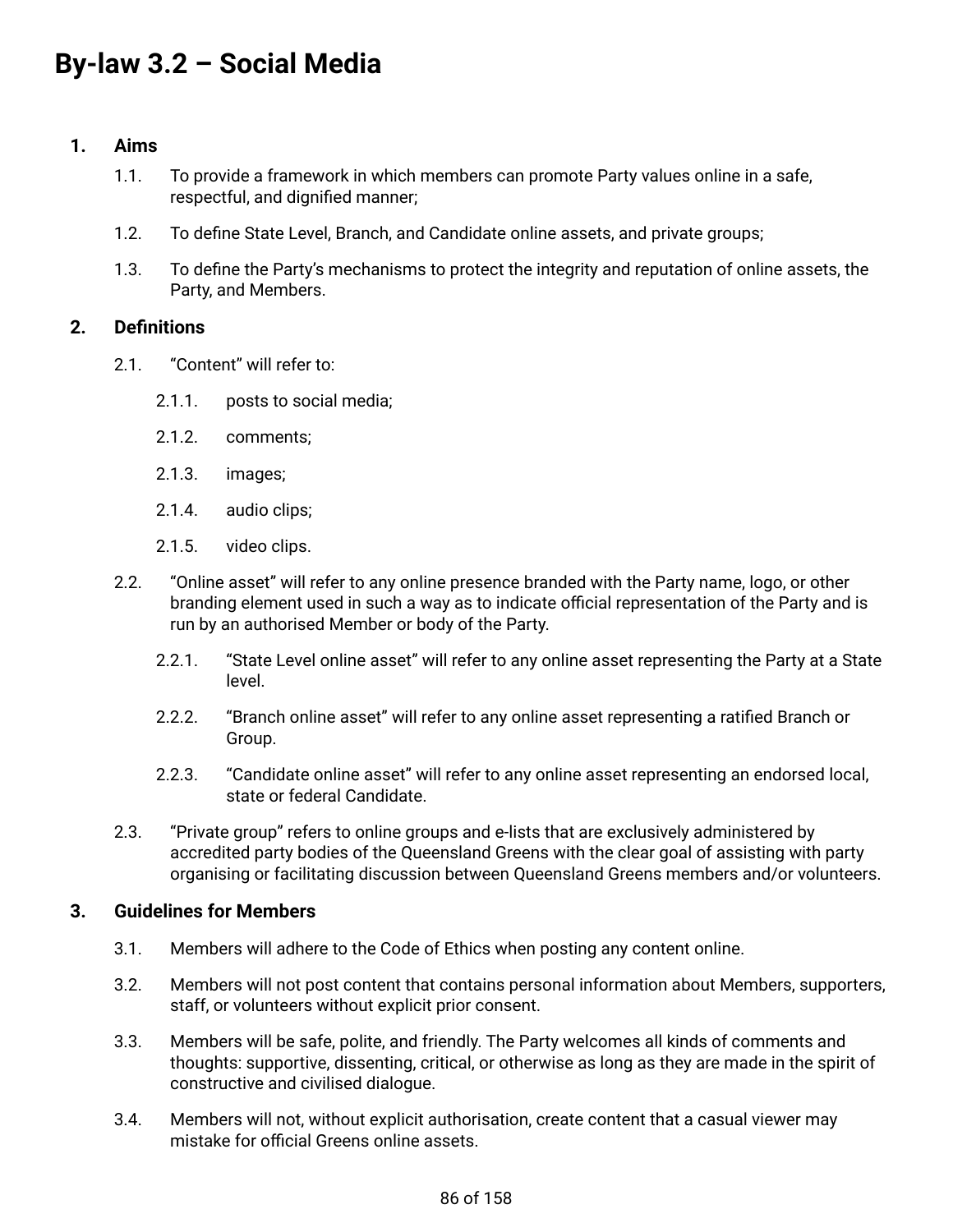# **4. Guidelines for Online Assets**

- 4.1. Content posted by Administrators to online assets will not conflict with:
	- 4.1.1. The Queensland Greens policies or constitution; or
	- 4.1.2. The Australian Greens policies or constitution.
- 4.2. Administrative rights and responsibilities of State Level online assets must be held by the State Director and one or more of the following:
	- 4.2.1. the State Convenor;
	- 4.2.2. a ratified Spokesperson appointed by Management Committee;
	- 4.2.3. a ratified Spokesperson appointed by the Queensland Campaign Committee (QCC);
	- 4.2.4. a ratified Spokesperson appointed by State Council.
- 4.3. Administrative rights and responsibilities of a Branch online asset must be held by:
	- 4.3.1. the State Director; and
	- 4.3.2. a local spokesperson who is authorised to utilise social media by the relevant Branch.
- 4.4. Administrative rights and responsibilities of a Candidate online asset must be held by:
	- 4.4.1. the State Director; and
	- 4.4.2. a local spokesperson who is authorised to utilise social media by the relevant Branch; and
	- 4.4.3. the relevant ratified Candidate.
- 4.5. Branch online assets must be created by a ratified Spokesperson of the relevant Branch.
- 4.6. Candidate online assets must be created by:
	- 4.6.1. Queensland Campaign Committee (or delegate); or
	- 4.6.2. Local Election Campaign Committee (or delegate).
- 4.7. Candidate online assets are deemed to be Queensland Greens assets and will be unpublished after the return of the writs.
	- 4.7.1. The asset may remain online if:
		- 4.7.1.1. The candidate is elected, or
		- 4.7.1.2. The candidate has made a prior arrangement with the Queensland Greens Campaign Committee to keep the page online after the return of the writs, or
		- 4.7.1.3. The branch appoints the candidate as a branch spokesperson and the page is reconfigured as a Branch Online Asset.

# **5. Guidelines for Private Groups**

- 5.1. Any Queensland Greens Branch, working group, committee or member action group may create its own private group through the normal decision-making procedures.
- 5.2. The Branch, working group, committee or member action group is responsible for informing the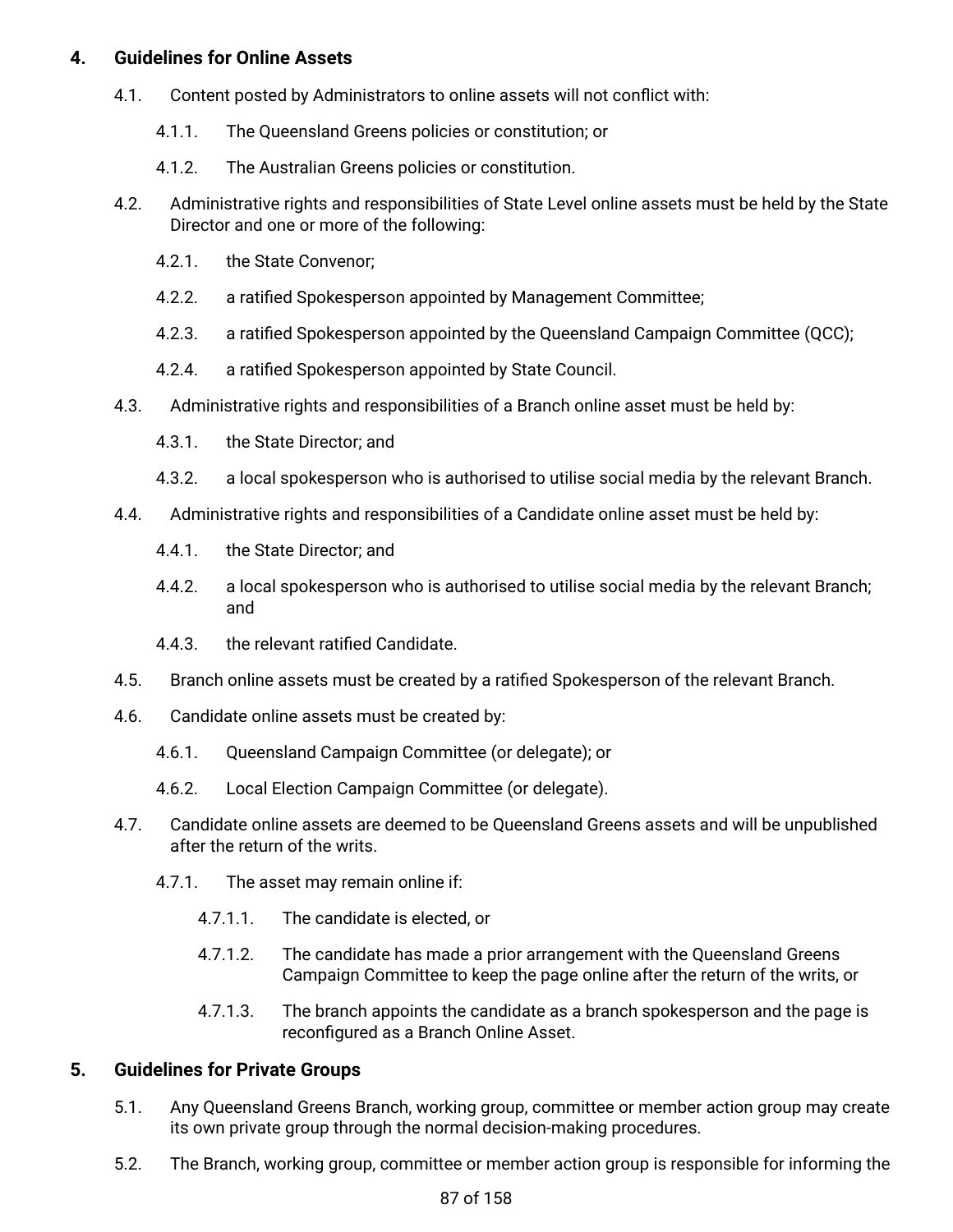Communications Working Group of the formation, purpose and termination of the private group, and the Communications Working Group is responsible for maintaining a list/register of the private groups and making it available on Greenhouse.

- 5.3. Private groups must have clear guidelines on who is eligible to be a member of the group. Group administrators will provide access to those who meet the criteria and remove those who cease to meet the criteria.
- 5.4. Group administrators must include:
	- 5.4.1. The State Director; and
	- 5.4.2. An office bearer or delegate for the appropriate Branch, working group, committee or member action group.
- 5.5. The Branch, working group, committee or member action group responsible for the private group may appoint other Queensland Greens members as group administrators.
- 5.6. Safe Meeting Procedure and the Queensland Greens Code of Ethics apply to all conversations within private groups.
- 5.7. Group administrators may delete posts which breach the Queensland Greens Constitution and By-Laws, and permanently remove or temporarily suspend from the group anyone who seriously or repeatedly breaches Queensland Greens Code of Ethics or the Safe Meeting Procedure. The decision to remove or suspend a group member must be taken in consultation with the office bearers of the relevant Branch, working group, committee or member action group.
- 5.8. A clear statement of rules for participation in the private group, including reference to Safe Meeting Procedure and the the Queensland Greens Code of Ethics, must be pinned to the top of the page (or in the case of e-lists, provided to new members of the e-list). The rules will include notification that group members who seriously or repeatedly breach the Safe Meeting Procedure or Queensland Greens Code of Ethics can be permanently removed or temporarily suspended from membership of the group.
- 5.9. Where the criteria for membership of the private group includes non-members of the Queensland Greens, discussion of internal party matters is not permitted in that group.

# <span id="page-87-0"></span>**6. Empowered and Authorised**

- 6.1. Administration level access shall be granted to the State Director for all online assets and private groups.
- 6.2. The State Director may use this access to:
	- 6.2.1. immediately hide or remove any content that is a clear and serious breach of the Party's constitution or bylaws;
	- 6.2.2. immediately suspend or remove a Spokesperson's administrative access of an online asset if content from that Spokesperson's account is a clear and serious breach of the Party's constitution or bylaws;
	- 6.2.3. remove content from online assets or private groups if directed to do so by the;
		- 6.2.3.1. Constitution and Arbitration Committee (CAC); or
		- 6.2.3.2. Management Committee; or
		- 6.2.3.3. Queensland Campaign Committee (QCC).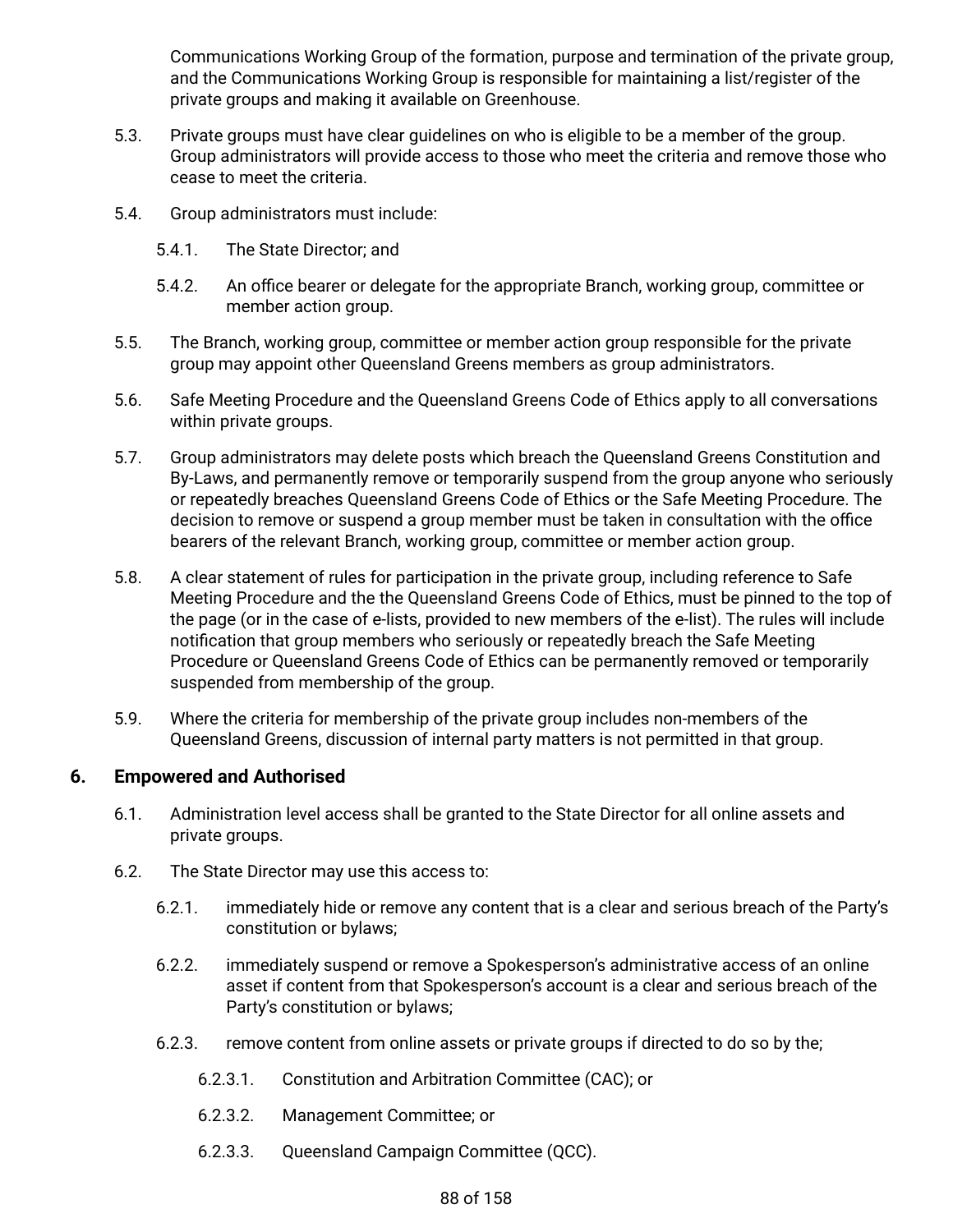- 6.2.4. remove administrative access of a Member from an online asset or private group if directed to do so by the;
	- 6.2.4.1. Constitution and Arbitration Committee (CAC); or
	- 6.2.4.2. Management Committee; or
	- 6.2.4.3. Queensland Campaign Committee (QCC).
- 6.2.5. permanently close down a Branch or Candidate online asset or private group if directed to do so by State Council.
- 6.3. The State Director may not use this access to post content to Branch or Candidate's online assets unless authorised to do so by the relevant Branch or Candidate.
- 6.4. The State Director may appoint or instruct other members of the Party to assist in the implementation of these responsibilities, but retains overall responsibility for any actions carried out under [Section](#page-87-0) 6.

#### **7. Concerns or Complaints**

- 7.1. Concerns or complaints about content posted to online assets or private groups may be directed to the:
	- 7.1.1. Convenor of the Constitution and Arbitration Committee (CAC); or
	- 7.1.2. State Director.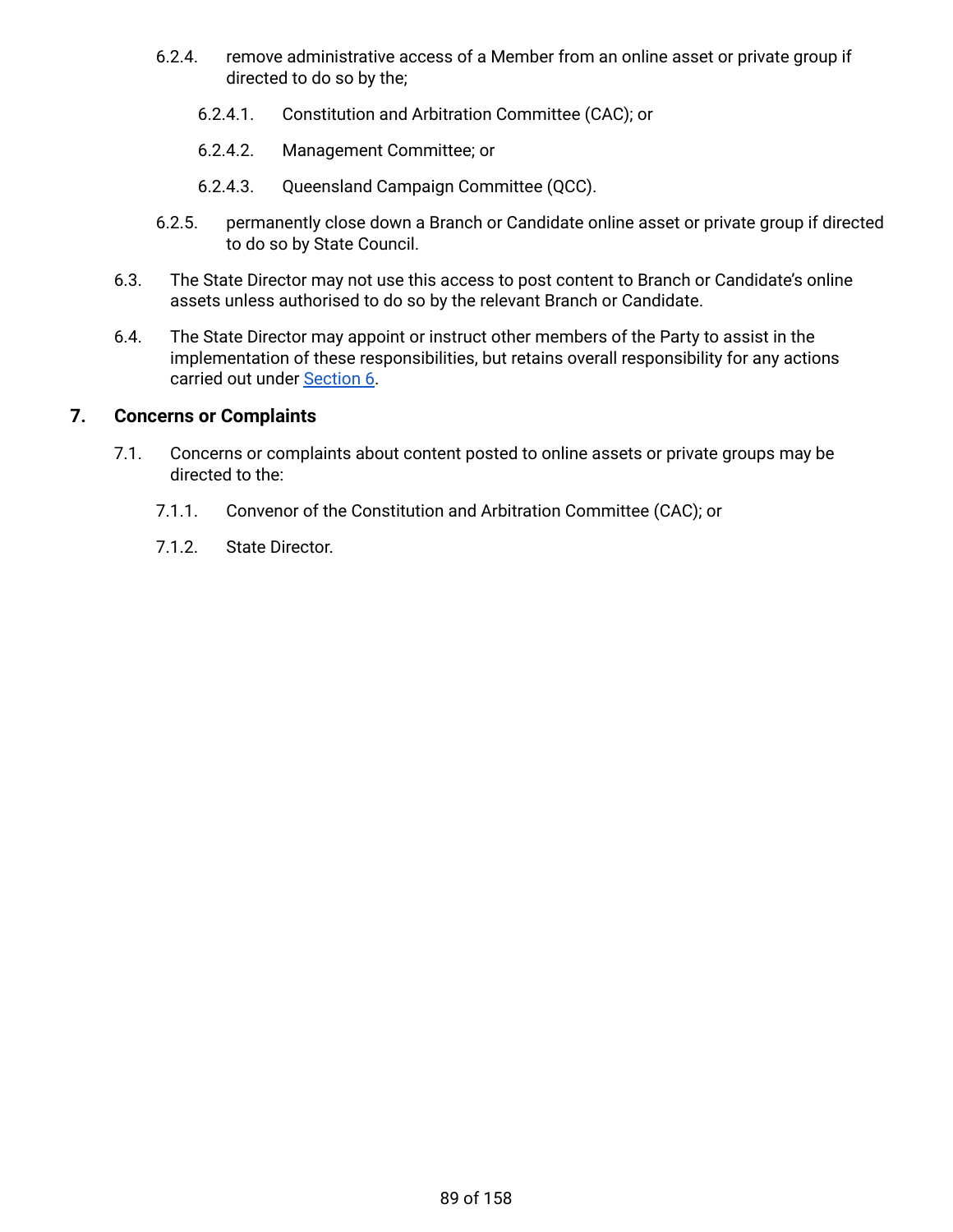# **1. Preamble**

- 1.1. The purpose of this bylaw is to set out a method by which consultation and determination of preferences for federal and state elections will be carried out in Queensland.
- 1.2. The goal of this process is to maximise consultation on preferences while still allowing for efficient negotiations between parties.

# <span id="page-89-2"></span>**2. Master Tickets**

- 2.1. A Master Ticket is the party's default position on preferences to:-
	- 2.1.1. Political parties registered with the Australian Electoral Commission or the Electoral Commission Queensland that:-
		- 2.1.1.1. Have polled more than one percent in Queensland or Australia in the last year or at the previous state or federal election; or
		- 2.1.1.2. Have a member of parliament; and
		- 2.1.1.3. Are not clearly confined to some state other than Queensland.
	- 2.1.2. Any sitting independents;
	- 2.1.3. Any others determined by the Queensland Campaign Committee.
- <span id="page-89-1"></span><span id="page-89-0"></span>2.2. To generate a Master Ticket a ballot of all members is conducted asking members to rank those outlined in 2.1 in order of their preference using Black's method of Condorcet using a Borda count to break ties.
	- 2.2.1. There will be an option for `Open Ticket', meaning no direction of preferences in a lower house electorate, included in a Master Ticket ballot. This will have no effect on preferences for the Senate.
- 2.3. The vote on the Master Ticket is also segmented by membership in each branch, to determine the position on preferences for individual electorates which are covered by that member's branch.
- 2.4. The campaign committee will be permitted to provide an assessment of registered parties as part of the ballot.
- 2.5. Master Ticket ballots will be conducted electronically, annually as soon as practicable after the beginning of April, with voting open for a period of two weeks.
	- 2.5.1. In the event that Master Ticket ballot overlaps with an official election period then the period for voting will contract to four days, or if it cannot be completed before the close of nominations then the previous Master Ticket will stay in effect.
	- 2.5.2. Management Committee in consultation with the Returning Officer may vary the date of the Master ticket ballot in order to avoid a potential overlap with an election period or other potential conflict.
- 2.6. If the participation rate for members of a branch in a Master Ticket ballot is less than the quorum for a meeting of the relevant branch, then the average results for the state will apply as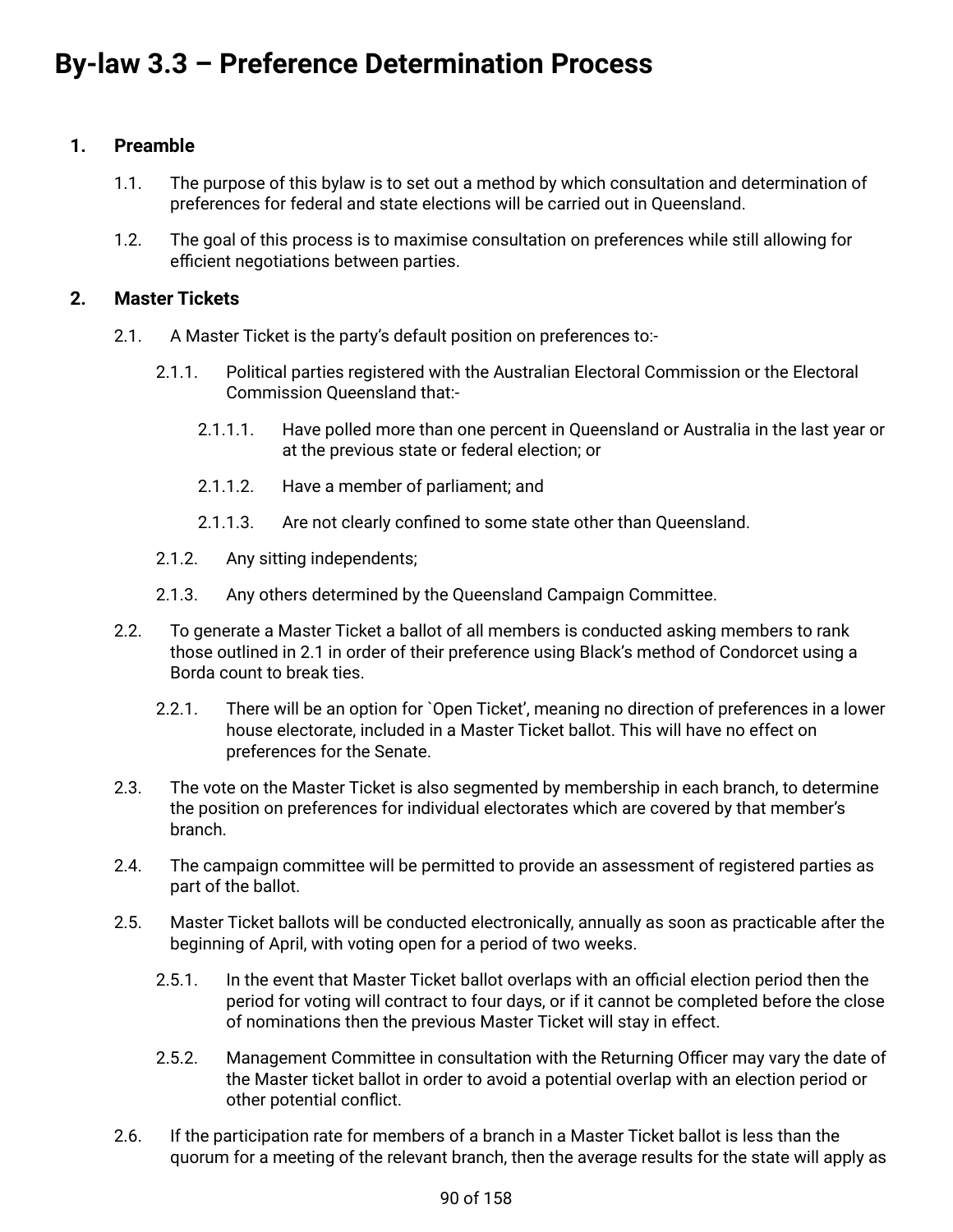the Master Ticket for electorates covered by that branch.

- 2.6.1. The preferences for any options in the ballot as per [2.1.2](#page-89-0) or [2.1.3](#page-89-1) specific to that branch will revert to being determined by Queensland Campaign Committee.
- 2.7. Every Master Ticket ballot will be accompanied by a `Yes/No option to `Allow the Queensland Campaign Committee to determine preferences to implement strategy and conduct negotiations.'

# **3. Possible Ticket Variations (PTV)**

- 3.1. A Possible Ticket Variation (PTV) is an allowable variation from the Master Ticket passed by specific party-wide ballot conducted electronically.
- 3.2. PTV ballots can be initiated before, after, or in conjunction with the Master Ticket ballot, by the Queensland Campaign Committee or State Council.
	- 3.2.1. To limit the number of ballots the Campaign Committee will attempt to hold PTV ballots in conjunction with the Master Ticket ballot.
- 3.3. The number and details of PTVs that can be submitted to the membership is not limited and PTVs can be contradictory.
- 3.4. PTV ballots conducted subsequent to the Master Ticket will be open for voting for a 24 hour period.
- 3.5. PTV ballots conducted prior to the Master Ticket ballot will be open for voting for a period of one week.
- 3.6. For a PTV ballot to pass, it must have the approval of strictly above 50% of the total vote and strictly above 50% approval from the voting membership of each directly affected branch.
	- 3.6.1. If the participation rate for a branch in a ballot is less than the quorum for a branch meeting then the PTV will be deemed to have passed.
- 3.7. The campaign committee has discretion whether to implement an approved PTV.

# **4. Independents & Other parties**

- 4.1. The Queensland Campaign Committee, or its delegate, in consultation with the convenor of the relevant Local Campaign Committee, will determine the allocation of preferences to any independents not covered by [2.1.](#page-89-2)
- 4.2. The Queensland Campaign Committee, or its delegate, will determine the preferencing for any party not covered by [2.1.](#page-89-2)

# **5. Publication of preference position**

5.1. The results of PTV ballots will be announced at the discretion of the campaign committee or following the election.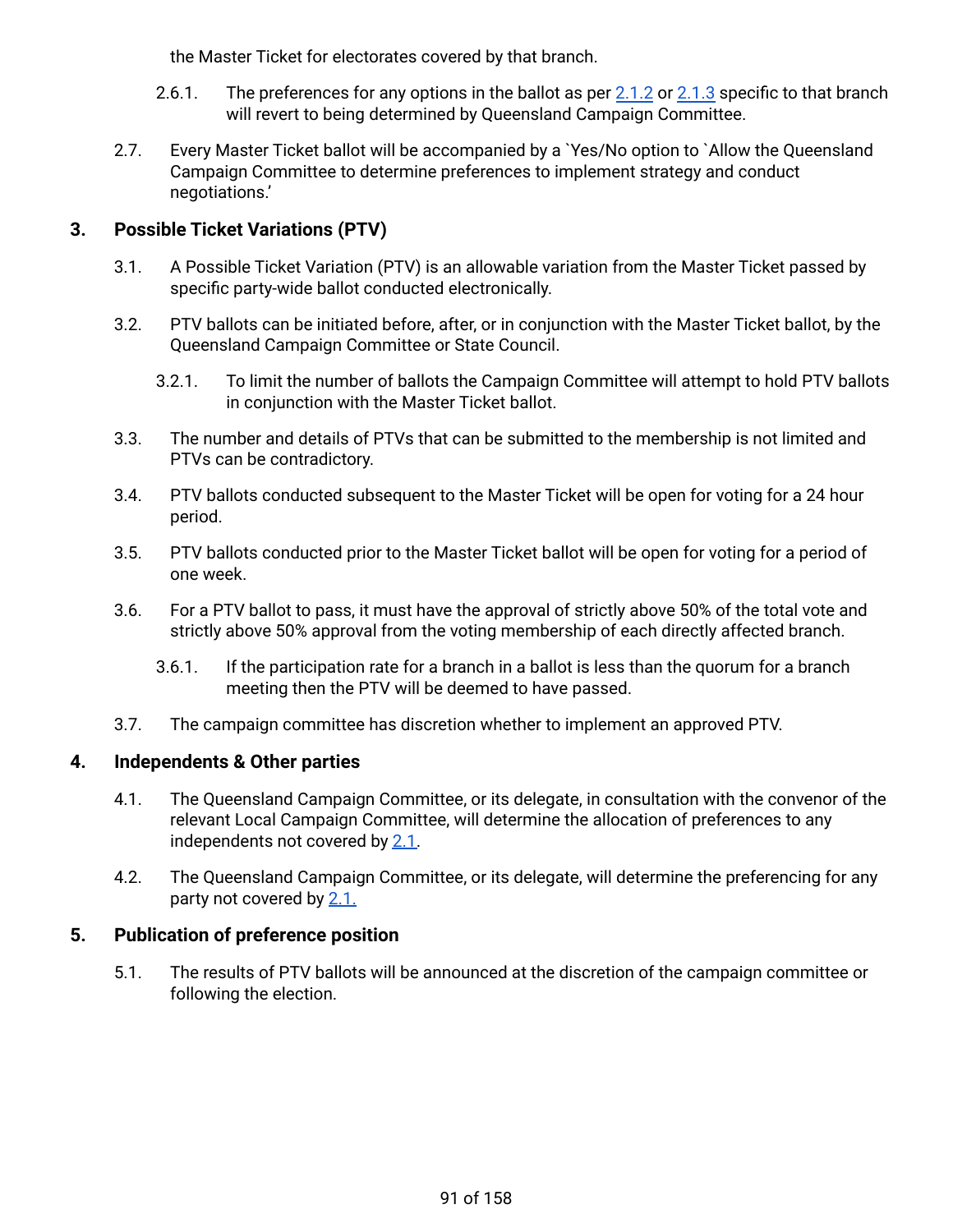# **By-law 3.4 – Suspension and Disendorsement of Candidates**

- 1. Any member of the Queensland Campaign Committee (QCC) or the the relevant Local Campaign Committee (LCC) can initiate a complaint against a candidate if the candidate is alleged to have brought or thought likely to bring the Party into disrepute or alleged to have damaged or thought likely to damage the campaign or the Party.
- 2. Members, including candidates, are not at any time authorised to communicate with the public or to the media on internal Party matters.
	- 2.1. This prohibition also applies to any complaints or subsequent actions against a candidate.
	- 2.2. Persons who resign from the Party are still bound by this prohibition regarding any knowledge gained while a member.
	- 2.3. This prohibition does not apply to the Convenor or Spokesperson explicitly authorised by the constitution, bylaws, or State Council to communicate to the public or the media regarding internal Party matters.
- 3. A complaint against a candidate with supporting evidence should be lodged in writing with the Secretary of the QCC.
	- 3.1. The Campaign Secretary of the the QCC will convene the Queensland Campaign Executive (QCE), being the Campaign Convenor, Campaign Secretary and Campaign Treasurer of the the QCC, as soon as possible to address the complaint.
- <span id="page-91-0"></span>4. The Queensland Campaign Executive (QCE) will do an initial evaluation of the complaint.
	- 4.1. QCE can:-
		- 4.1.1. Dismiss a complaint if it is determined to be petty, frivolous or vexatious.
		- 4.1.2. Refer a matter to the internal complaints process of the Party.
		- 4.1.3. Refer a matter directly to the whole of the QCC.
		- 4.1.4. Seek to resolve the issue informally.
	- 4.2. Pending a decision by the QCC the QCE has the following powers:-
		- 4.2.1. Suspension of a candidate. Suspension applies especially to the role of candidate as spokesperson, but extends to the privilege of representing the Party to the media and public generally.
		- 4.2.2. Direct a candidate to refrain from commenting on certain issues.
		- 4.2.3. Arrange the issuing of comments or media statements by an authorised Spokesperson of the Party to address issues arising from a complaint.
- 5. The candidate and Local Campaign Committee will be informed of the complaint and required to address a meeting of the QCC, and may make a written submission prior to the meeting.
	- 5.1. If the candidate is the convenor of the Local Campaign Committee then the secretary of the LCC will be substituted to represent the LCC.
	- 5.2. The LCC may appoint another member as its delegate in place of LCC Convenor or Secretary.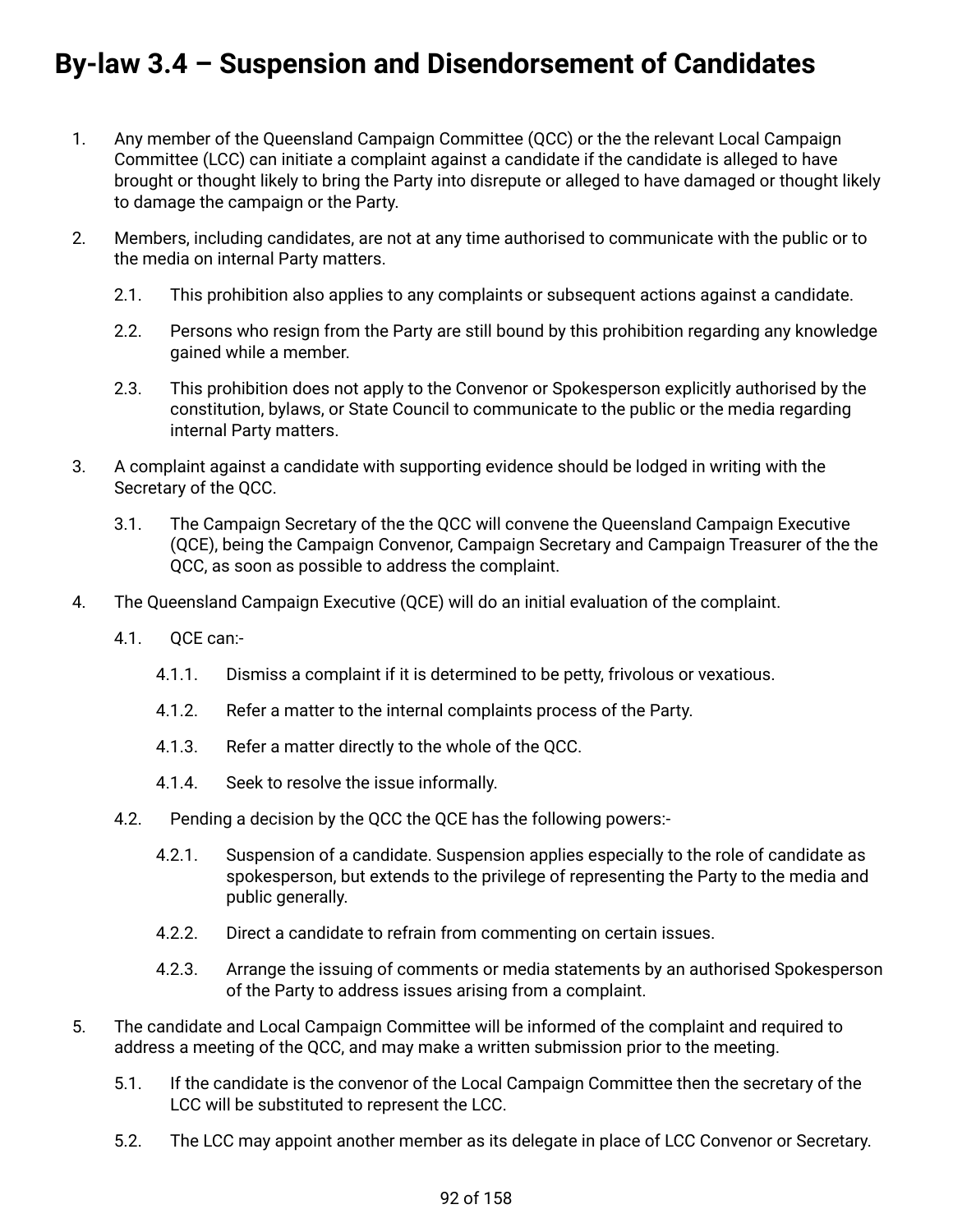- 5.3. The candidate may bring a member of the relevant branch in support.
- 5.4. The complainant may be required to address a meeting of the QCC, and to make a written submission prior to the meeting.
- 6. The Queensland Campaign Committee (QCC) makes the final decision on complaints not dismissed or referred under [section](#page-91-0) 4.1.
	- 6.1. Candidates subject to complaints will have the opportunity to speak in their defence though must not be present for the final deliberations of QCC.
	- 6.2. The delegate of the Local Campaign Committee (LCC) will have the opportunity to speak though must not be present for the final deliberations of QCC.
	- 6.3. QCC has the following powers:-
		- 6.3.1. Suspension of a candidate. Suspension applies to the candidate's ability to act as a spokesperson of the Party and thereby communicate with the media or the public.
		- 6.3.2. Direct a candidate to refrain from commenting on certain issues.
		- 6.3.3. Direct a candidate to make a statement or media release and require any such statement or release to be approved by the QCC or a delegate or delegates thereof.
		- 6.3.4. Direct a candidate to take any reasonable steps to address issues arising from a complaint.
		- 6.3.5. Arrange the issuing of a comment or media statement by an authorised Spokesperson of the Party to address issues arising from a complaint.
		- 6.3.6. Dismiss a complaint if it is determined to be petty, frivolous or vexatious.
		- 6.3.7. Refer a matter to the internal complaints process of the Party.
		- 6.3.8. Disendorse a candidate.
		- 6.3.9. Any other reasonable steps to address issues arising from a complaint.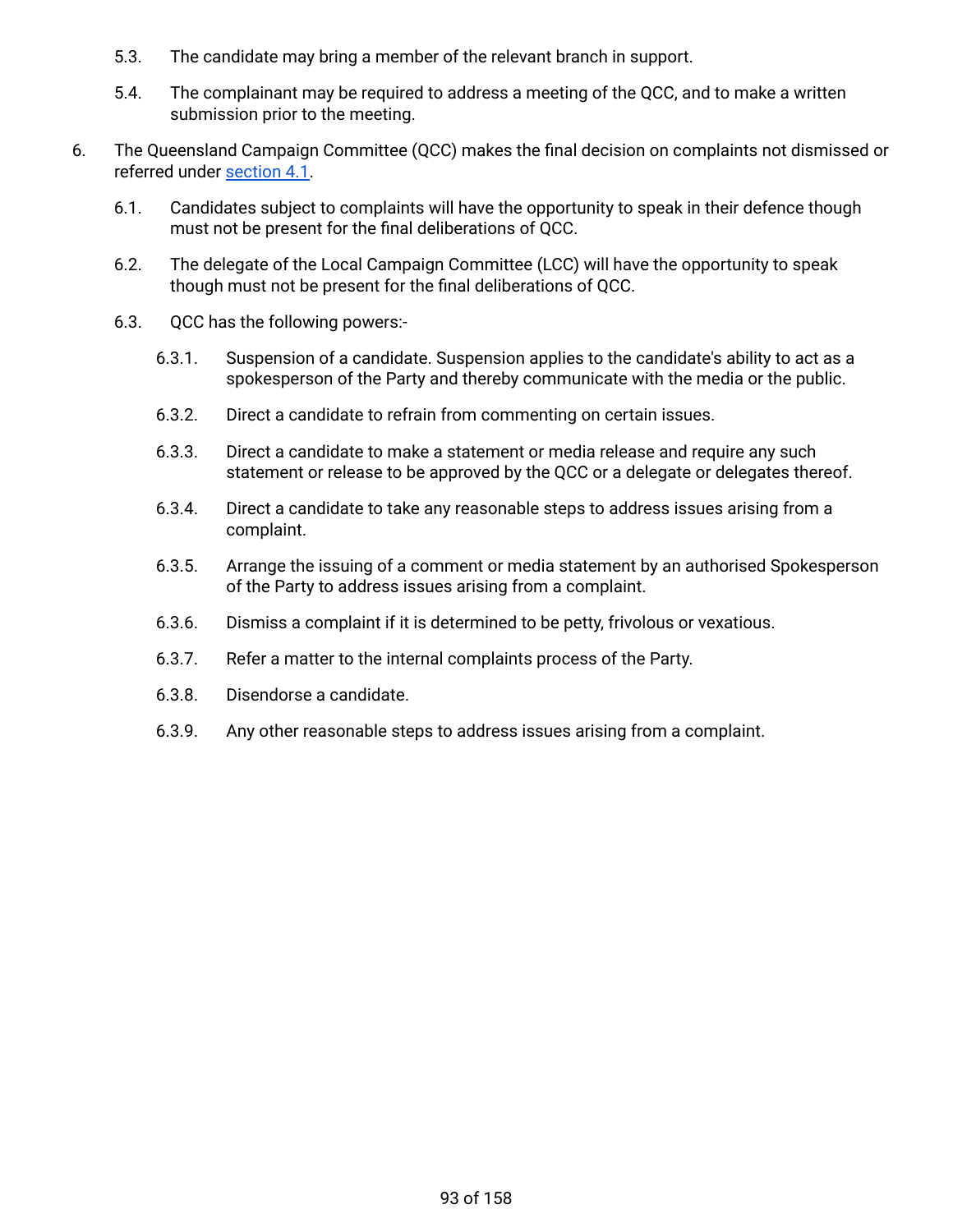# **By-law 3.5 – Donations**

- <span id="page-93-0"></span>1. The Queensland Greens does not accept donations from for-profit entities.
	- 1.1. Management Committee or its delegate has authority to determine which donations are donations from for-profit entities.
	- 1.2. The prohibition in [paragraph](#page-93-0) 1 does not include in-kind donations under the value of \$1000 every six months.
- 2. In-kind donations are any gift, benefit or service which is not cash. For example, access to meeting rooms, raffle prizes or a discount on commercial transactions not generally available.
- 3. For-profit entities include:
	- 3.1. Any entity which exists to make a profit rather than for some public, charitable or other purpose regardless of its legal form.
	- 3.2. Non-profit industry associations representing such entities, such as lobby groups;
- 4. For-profit entities generally do not include:
	- 4.1. Individuals
	- 4.2. Workers' organisations and unions
	- 4.3. Cooperatives, charities, not for profits and community groups
- 5. The requirements in this by-law are additional to any legislative requirements, for instance the legislative ban on accepting any donations (including in-kind donations) from property developers under Queensland law.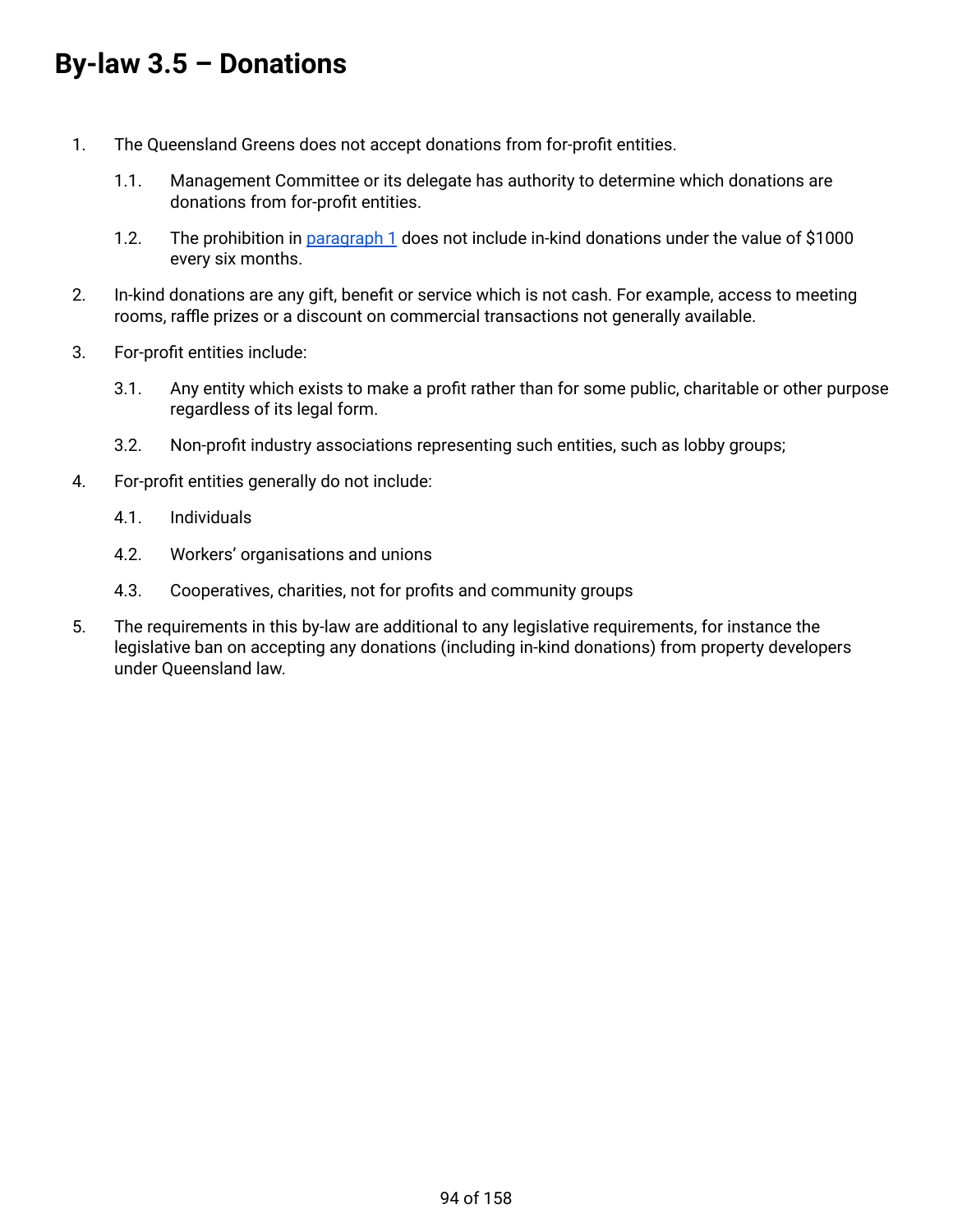# **By-law 3.6 – Tithing**

- 1. Preamble
	- 1.1. This by-law sets out the formal arrangements for tithings to the Queensland Greens for all Queensland Greens members of parliament or local councils.

#### 2. Tithings

- 2.1. The current discount cutoff level is \$100,000
- 2.2. The discount rate is equal to 10% of the proportion the member's base income as a percentage of the discount cutoff. (Eg. If base salary is \$50,000, then 10% × (50, 000/100, 000) = 5% )
- 2.3. The calculation for annual tithings will be made on the basis of the annual salary of an elected official who is a member of the Queensland Greens. The amount is calculated based on the table below.

| <b>Base Salary</b>               | Calculation                                          |
|----------------------------------|------------------------------------------------------|
| Less than the Discount Cutoff    | The discount rate of every dollar over base earnings |
| Greater than the Discount Cutoff | 10% of every dollar of base earnings                 |

- 2.4. All final figures are rounded down to the nearest dollar amount
- 2.5. As required under the Australian Greens bylaws, federal members must also pay a further 1% of their base income to the Global Greens
- 2.6. The payment of tithings will be done as an automatic deduction from MP salary where available, otherwise the payments on tithing will be made quarterly, or on a schedule agreed with Management Committee.
- 2.7. The by-law will not override any existing arrangements for MPs or councillors that are currently in parliament or council (as of July 2018) and their arrangements will remain in place until their subsequent election.
- 3. Distributions
	- 3.1. The below table represents the distribution of funds for all tithings based

| <b>Base Salary</b>                  | <b>Branch</b> | <b>State Party</b> | <b>Federal Party</b> | <b>Global Greens</b> |
|-------------------------------------|---------------|--------------------|----------------------|----------------------|
| <b>Local Councillor</b><br>or Mayor | 65%           | 35%                | 0%                   |                      |
| State MP                            | 35%           | 65%                | 0%                   |                      |
| <b>Federal MP</b>                   | 0%            | 50%                | 50%                  | 1% Gross             |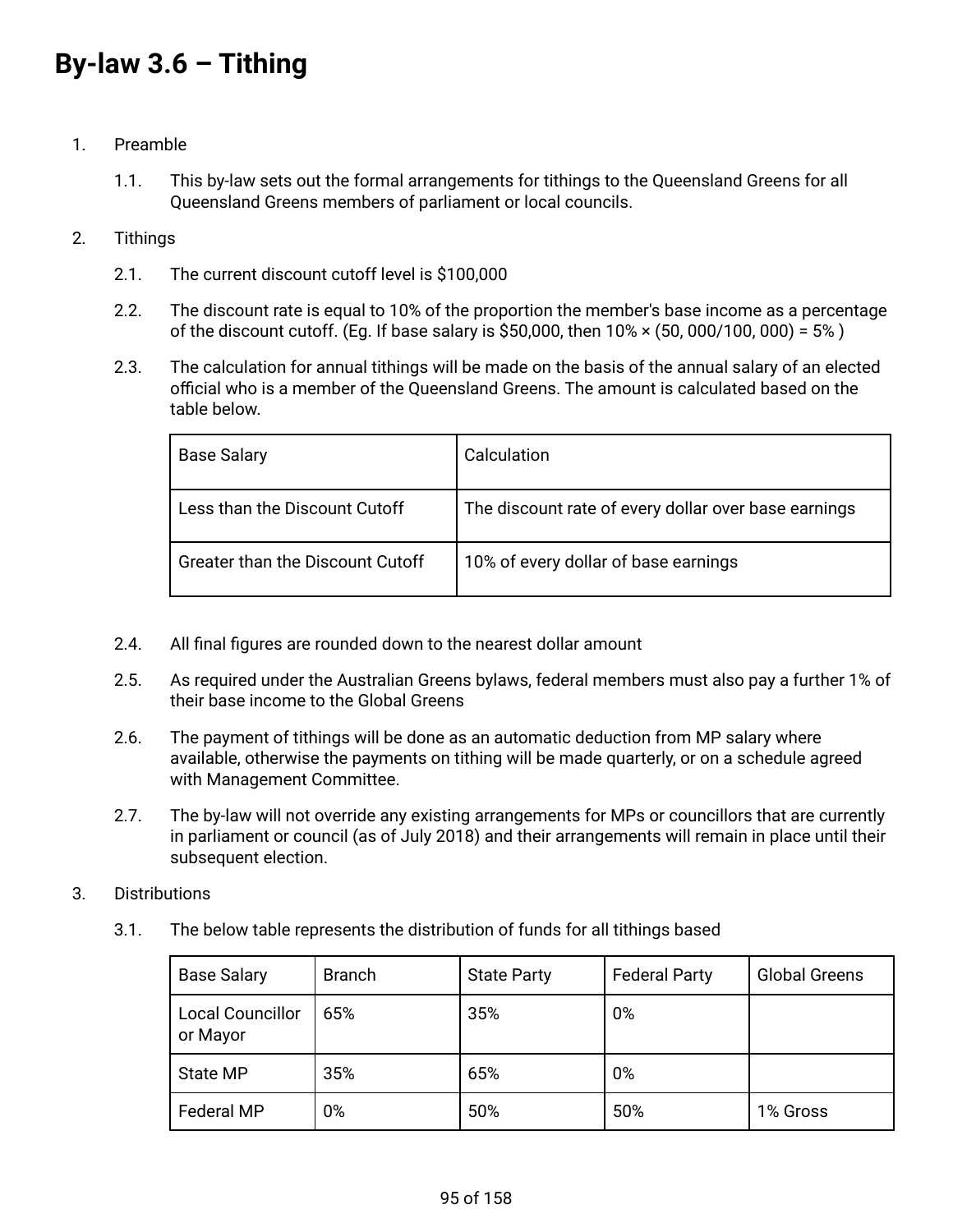- 3.2. For the purposes of this by-law, the Branch is the branch responsible for the electorate the MP has been elected to.
- 4. Review
	- 4.1. The rates and distributions above will be considered for review by the Management Committee every 3 years taking into account the CPI since the last review. The result of the review will be taken to state council for approval.
	- 4.2. The last review of this by-law occurred in July 2018, the next review will be due in July 2021.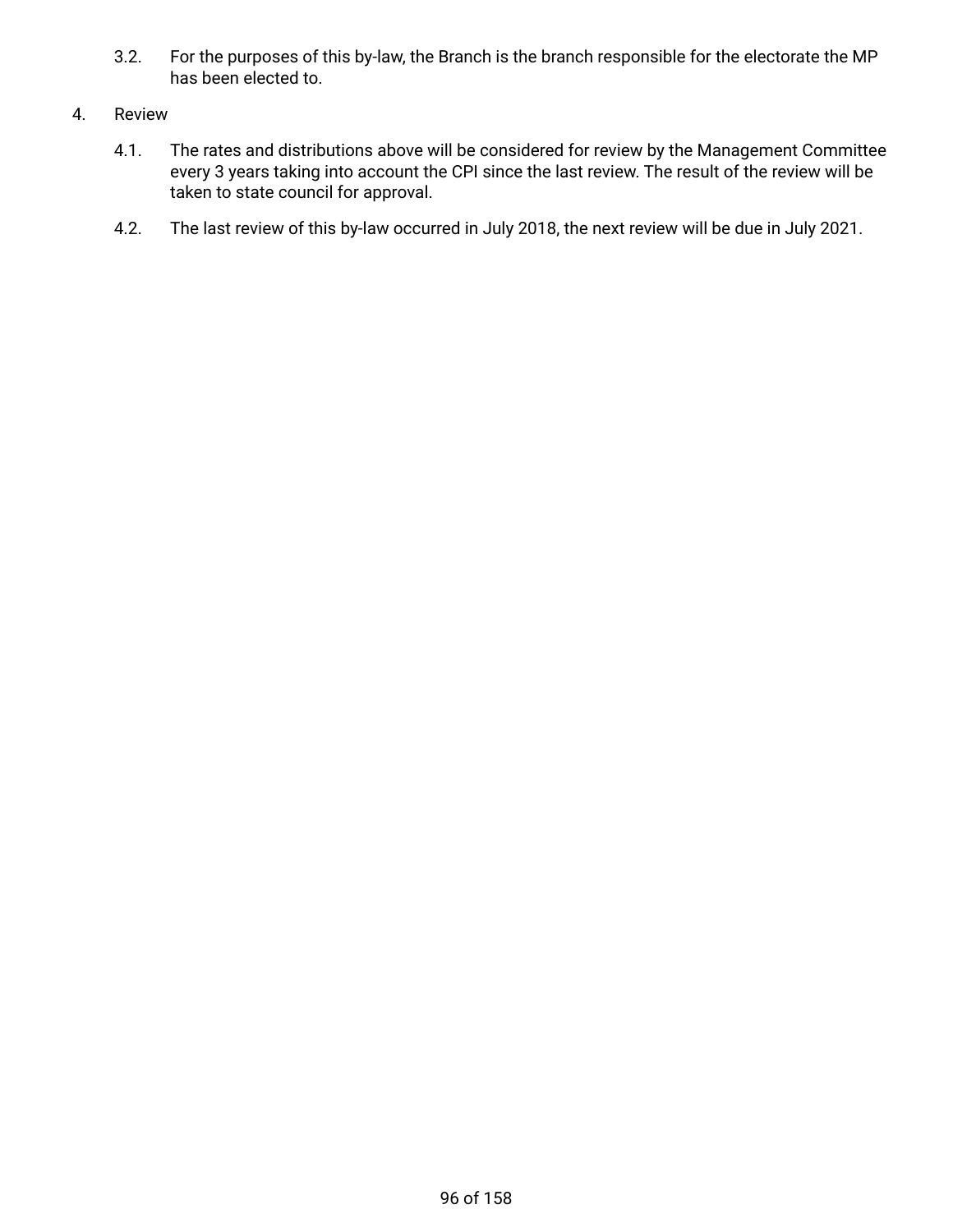# **Section 4: State Council By-Laws**

# **By-law 4.1 – Standing Orders**

# <span id="page-96-0"></span>**1. Submission of motions**

- 1.1. Motions can be submitted by any Party body listed in [section](#page-11-0) 13 of the Constitution Composition of the Greens.
- 1.2. If the motion is submitted as per [section](#page-96-0) 1.1 then a seconder is not required.
- 1.3. Motions can also be submitted if moved and seconded by:-
	- 1.3.1. Office Bearer/s; and/or
	- 1.3.2. Delegate/s
- 1.4. Submission deadline:-
	- 1.4.1. Motions must be submitted in the approved format (see [Appendix](#page-112-0) 1) to the State Secretary six weeks before the meeting.
	- 1.4.2. Motions submitted less than six weeks before the meeting may be accepted by the Management Committee or the meeting as urgency motions. Management Committee can accept and distribute a motion that will require a procedural motion before proceeding at the meeting.
- 1.5. Distribution deadline
	- 1.5.1. Motions must be distributed by the State Secretary to branch secretaries five weeks before the meeting.
- 1.6. Duration of submitted motions
	- 1.6.1. A submitted motion will stay on the State Council agenda for a maximum of three consecutive State Council meetings. If State Council has not dealt with the motion in that time, it will lapse.
	- 1.6.2. Lapsed motions may be updated and resubmitted according to the procedures set out in this by-law.

# **2. Management Committee review of motions**

- 2.1. The Management Committee will review proposed motions to identify motions that:-
	- 2.1.1. Do not take into account existing practices and/or bylaws;
	- 2.1.2. Lack a specific, unambiguous outcome;
	- 2.1.3. Conflicts with the constitution or bylaws.
- 2.2. Management Committee, or its delegate, can:-
	- 2.2.1. Negotiate amendments with the movers of a motion to address identified issues;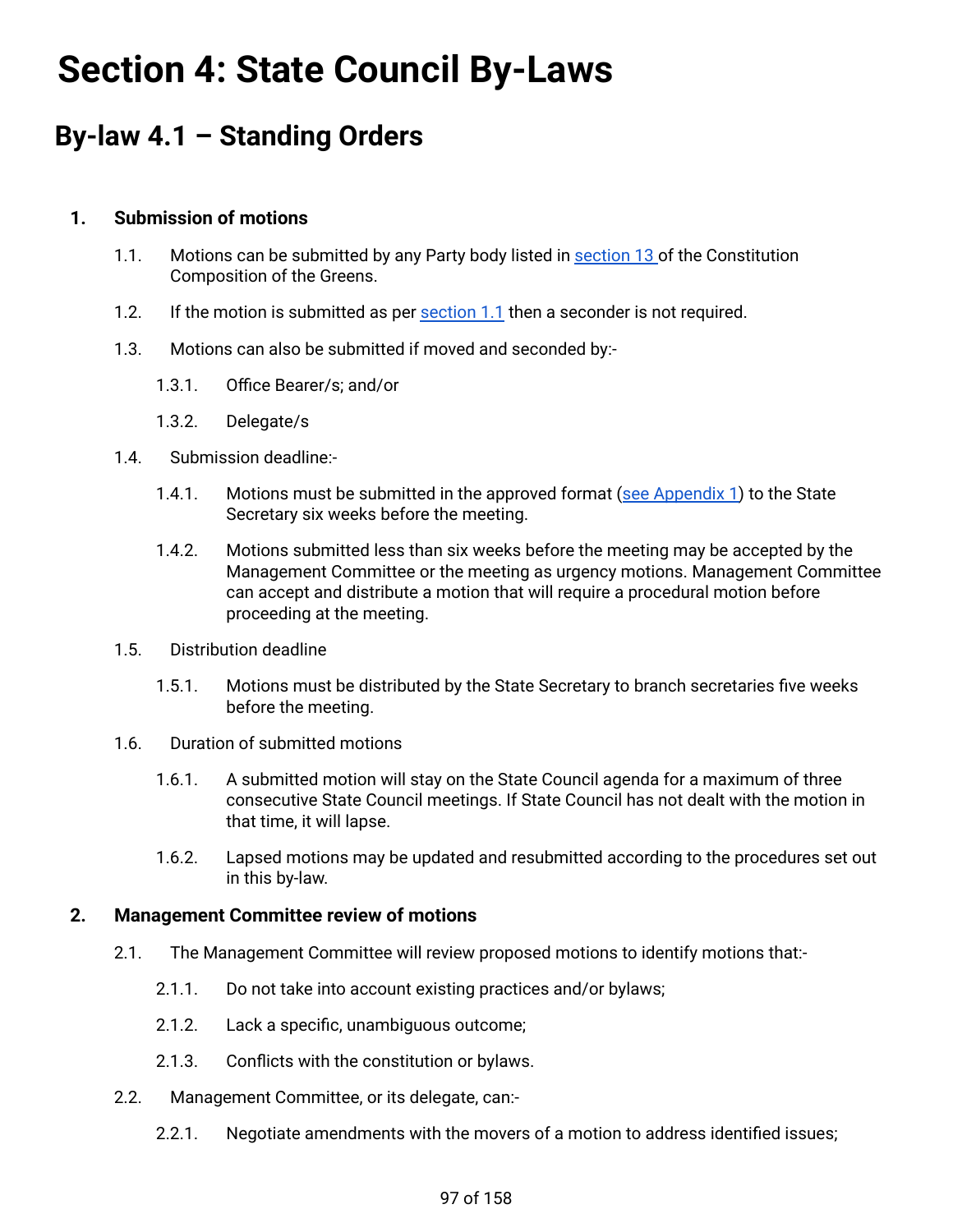- 2.2.2. Give notice of an intention to move an appropriate point of order or procedural motion during the meeting.
- 2.3. Management Committee can by consensus rule a motion, or part thereof, or background material, not be circulated if it violates the code of ethics, or could reasonably be considered potentially libellous.

# **3. State Council Delegates**

- 3.1. The branch delegate entitlements for State meetings are to be calculated as at three weeks before the advertised starting time of a meeting.
- 3.2. Branch secretaries are responsible for notifying in writing the State Secretary of their branch delegates at least two days prior to the meeting.
	- 3.2.1. If a branch secretary fails to notify the State Secretary of the branch delegates by the specified deadline then the branch delegate entitlement is foregone and does not count towards quorum.
	- 3.2.2. Notification of branch delegates appointed at the branch Annual General Meeting fulfils this requirement.
- 3.3. A branch may appoint main delegates up to the number to which they are entitled under any relevant decisions by a State meeting or bylaws.
	- 3.3.1. A branch may appoint reserve delegates who are granted delegate status in the absence of a main delegate from that branch (provided that delegate has not otherwise provided a proxy).
	- 3.3.2. If a branch sends a list of delegates longer than they are entitled to the delegates will be counted from the top or beginning of the list.
- 3.4. Delegate registration will take place in the half hour prior to the advertised start time of the meeting.
	- 3.4.1. "Accreditation of delegates" shall be a standing item on the agenda for State Council.
	- 3.4.2. No business shall be dealt with until the list of accredited delegates has been presented to the meeting and quorum established
- 3.5. Diverse state council
	- 3.5.1. At least one of the four annual State Council meetings from 2021 onwards will be designated as 'Diverse State Council', where branches and committees are encouraged to prioritise marginalised and under-represented people - including women, trans and non-binary people, people of colour, and socioeconomically disadvantaged people - as delegates where possible. State Council will determine which meeting will be the Diverse State Council when the annual state council dates are planned.

# **4. Proxies**

- 4.1. Proxies must be received by the Secretary in written form (paper or email) prior to the commencement of the business of the meeting.
- 4.2. Proxies are non-transferable.
- 4.3. Proxies can be specified to be allocated beyond one meeting, but cannot be allocated beyond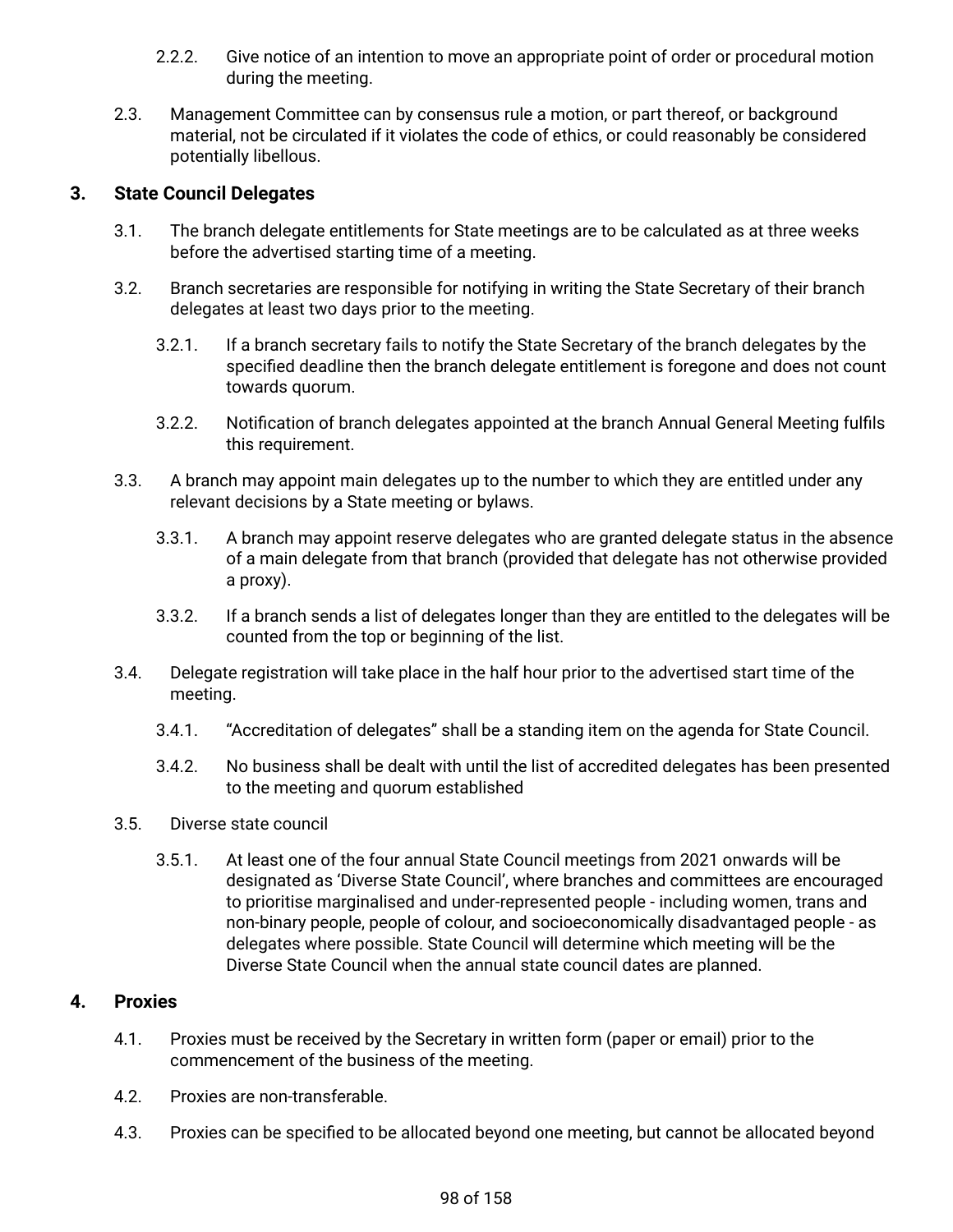the conclusion of the State Council subsequent to the Annual General Meeting.

- 4.4. Proxies may specify an order of alternate proxy holders should a specified proxy holder not be in attendance.
- 4.5. Branches may specify an order of delegates that outlines who would exercise a branch's vote depending on who is in attendance.
	- 4.5.1. If the branch is entitled to more votes than delegates in attendance or represented by proxy then surplus votes will be allocated starting at the top of the order of delegates.

# <span id="page-98-0"></span>**5. Opening the meeting**

- 5.1. The Convenor, or a member delegated by the Convenor, will at the beginning of the meeting:-
	- 5.1.1. Open the meeting;
	- 5.1.2. Acknowledge the traditional owners;
	- 5.1.3. Ensure the appointment of facilitators by the meeting;
	- 5.1.4. Ensure the appointment of a Returning Officer by the meeting.
	- 5.1.5. Read aloud from the Charter of The Greens for at least 3 minutes.
- 5.2. The Secretary, or a member delegated by the Secretary:-
	- 5.2.1. Will take the minutes. If the Secretary or their delegate is not available then the meeting will appoint someone to take the minutes.
	- 5.2.2. Ensure that attendance at the meeting is recorded.
	- 5.2.3. Report to the meeting the accredited delegates and confirm that the meeting is quorate.
- 5.3. That State Council cannot commence without reasonable efforts being made to establish and maintain the full connectivity of Remote Access delegates.

# <span id="page-98-1"></span>**6. Facilitators**

- 6.1. Facilitators are to ensure that:-
	- 6.1.1. Within the limitation of the rules and standing orders all participants are able to participate.
	- 6.1.2. The rules and standing orders are complied with.
- 6.2. The facilitator may suggest but will not move or second substantive motions, amendments or foreshadowed motions.
- 6.3. The facilitator will refrain from providing a summary of the discussion.
- 6.4. The powers of the facilitator include the following:-
	- 6.4.1. Calling for order. Any and all members must immediately stop talking when so directed by the facilitator.
	- 6.4.2. Ruling on those procedural motions stated as being at the discretion of the facilitator, noting that the meeting has recourse to move procedural motions of dissent or remove the facilitator.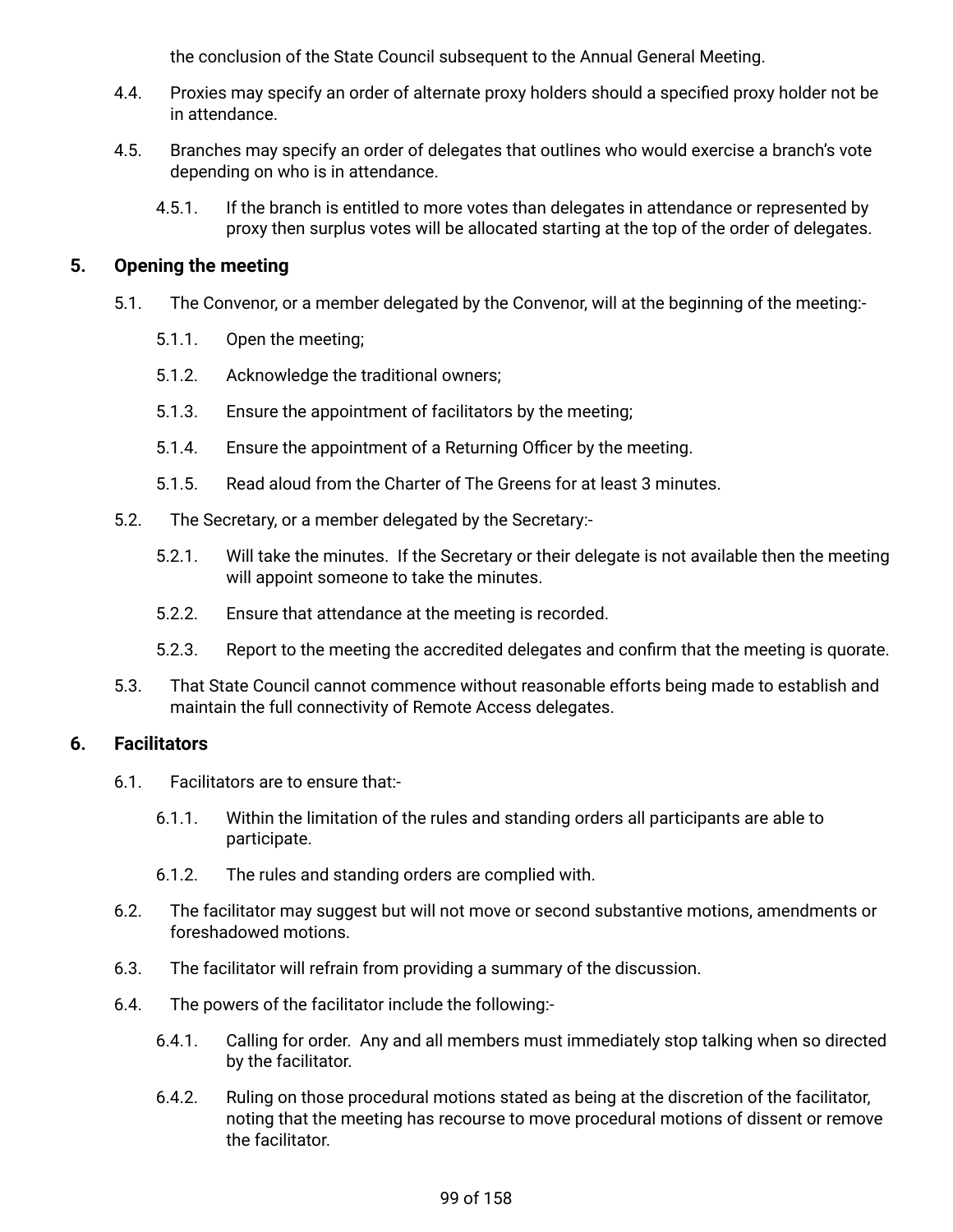6.4.3. To grant an extension of one minute to a speaker.

- 6.5. Facilitators should facilitate for no longer than two hours at a time except with the consent of both the facilitator and the meeting.
	- 6.5.1. With the consent of the facilitator this rule will not require a new facilitator before the matter on the floor is dealt with within 30 minutes of the threshold.
- 6.6. The facilitator should appoint members to the following positions to assist them to facilitate the meeting:-
	- 6.6.1. Timekeeper;
	- 6.6.2. Someone to take the Speakers list.

# **7. Agenda Management**

- 7.1. The following will be standing items on the State Council agenda:
	- 7.1.1. Opening of the meeting as per [section](#page-98-0) 5.
	- 7.1.2. Appointment of facilitators as per [section](#page-98-1) 6.
	- 7.1.3. Ratification of State Council minutes.
	- 7.1.4. That the Queensland Greens State Council has confidence in the Leader of the Queensland Greens Legislative Assembly Party Room.
- 7.2. Matters relating to pending elections shall take precedence in the agenda.
- <span id="page-99-0"></span>7.3. The rest of the agenda will be divided into the following categories (with the associated default allocation of time):-
	- 7.3.1. State Council and Management Committee (20 minutes) including:-
		- 7.3.1.1. Convenor's Report
		- 7.3.1.2. Review of Management Committee decisions
	- 7.3.2. Campaigns (120 minutes) including:-
		- 7.3.2.1. Campaign Committee reports
		- 7.3.2.2. Campaign Committee motions
		- 7.3.2.3. Review of spokesperson's activities and statements
		- 7.3.2.4. Parliamentarian's reports
		- 7.3.2.5. Review of parliamentarian's votes and statements
		- 7.3.2.6. Questions on notice for parliamentarians
	- 7.3.3. Policy (80 minutes) including:-
		- 7.3.3.1. Policy committee reports
		- 7.3.3.2. Policy committee motions
	- 7.3.4. Finance and Fundraising (40 minutes) including:-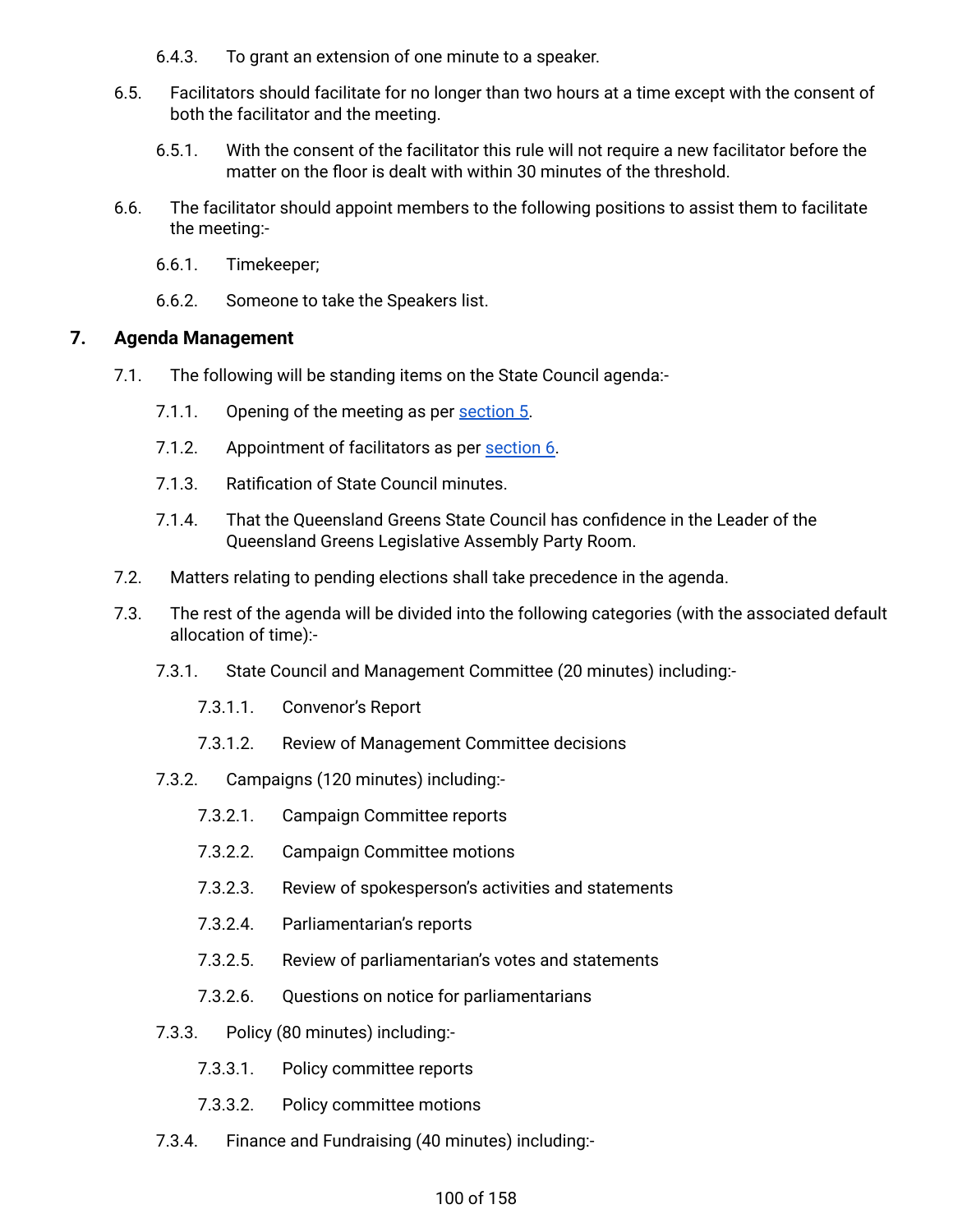- 7.3.4.1. Treasurer's Report
- 7.3.4.2. Queensland Greens budget review
- 7.3.5. National Council & Conference (60 minutes) including:-
	- 7.3.5.1. National Delegates Committee Report
	- 7.3.5.2. National Delegates Committee motions
- 7.3.6. Constitution, Administration & Arbitration (30 minutes) including:-
	- 7.3.6.1. Secretary's Report
	- 7.3.6.2. Official Members Group Moderators Report
- 7.3.7. Membership & Communication (30 minutes) including:-
	- 7.3.7.1. Membership Secretary's Report
	- 7.3.7.2. Rural and Regional Convenor's Report
- 7.3.8. An adjournment (30 minutes)
- 7.3.9. Other business (any time remaining after the conclusion of [7.3.1-7.3.7](#page-99-0) including extensions agreed to by the meeting).
- 7.4. The order of motions within a category outlined in [7.3](#page-99-0) will:-
	- 7.4.1. Give precedence to motions from any relevant party body for that category
	- 7.4.2. Otherwise be in the order in which they are received by the Secretary.
- 7.5. The default allocation of time for a motion will be 20 minutes.
- 7.6. Before the meeting the order of the agenda or the allocation of time in the agenda may be varied by the Secretary in consultation with the Convenor, but such changes must be agreed to by the meeting.
- 7.7. At the beginning of the meeting there will be an opportunity for the meeting to change the arrangement and time allocation of the agenda by procedural motion.
- 7.8. Subsequent amendments to the agenda during the meeting shall be by procedural motions.

# **8. Substantive Motions**

- 8.1. A substantive motion must do one or more of the following:-
	- 8.1.1. Authorise and/or direct some person or group to take some specific action;
	- 8.1.2. Introduce or alter a bylaw, policy, budget or other Party documentation;
	- 8.1.3. Otherwise deal with the business of the Party.
- 8.2. Substantive motions must:-
	- 8.2.1. Seek to change the status quo;
	- 8.2.2. Be specific and unambiguous as to the change sought.
- 8.3. Notice of a motion must be given to the Secretary at least six weeks before the scheduled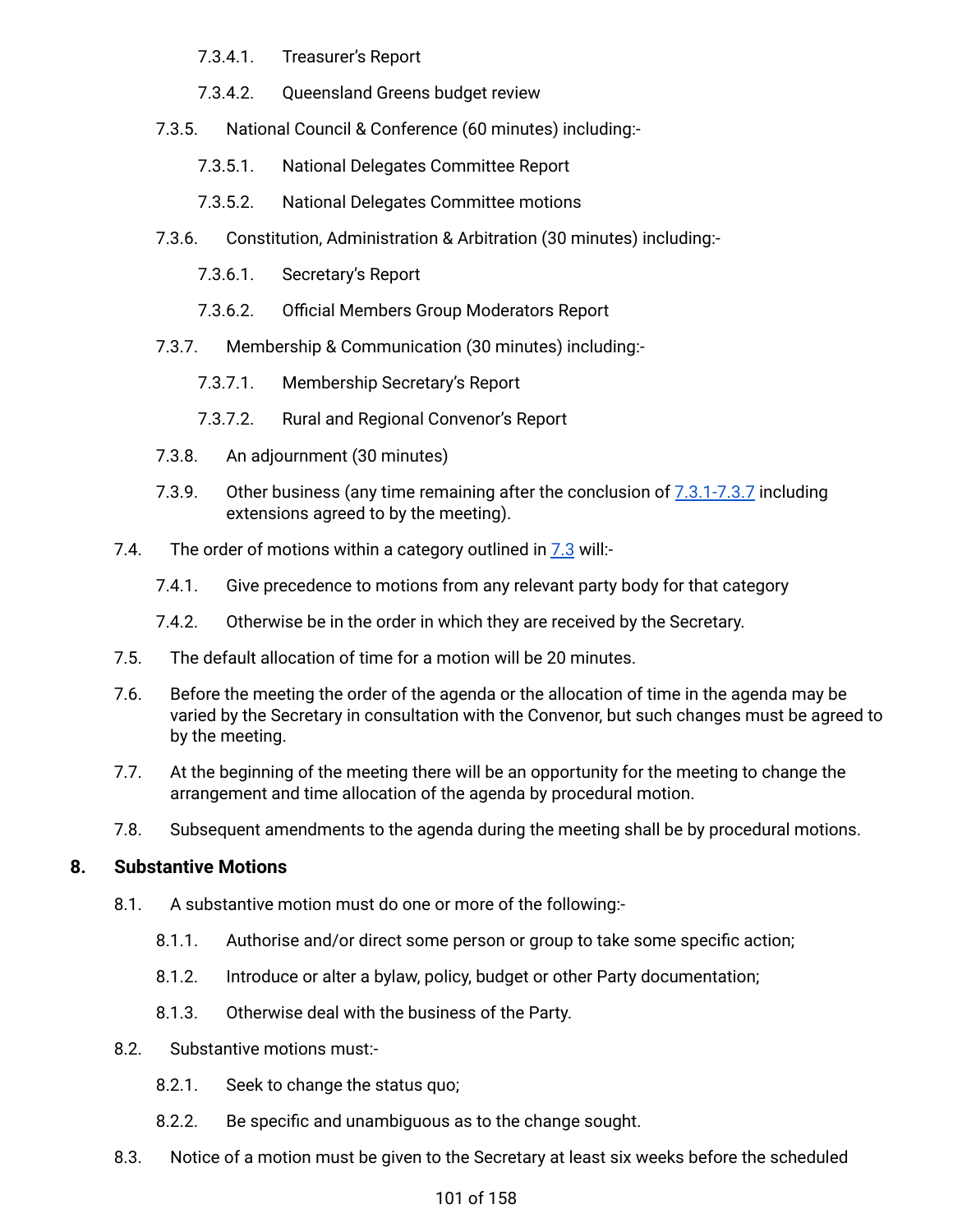meeting unless otherwise specified in the constitution or bylaws.

- 8.3.1. The usual notice for a substantive motion may be waived via procedural motion. A prerequisite for waiver of notice is submission of a written version of the substantive motion being presented to the facilitator.
- 8.4. Motions must have a mover and seconder before being discussed on the floor of the meeting and only accredited delegates or office bearers may move or second motions.
- 8.5. The mover and seconder of a motion can alter the motion with the consent of the meeting.
- 8.6. Motions can be made contingent on the passing or failure of other motions. Contingency must be made explicit with notice of the motion

#### **9. Amendments & Foreshadowed Motions**

- 9.1. An amendment to substantive motion:-
	- 9.1.1. Must be specific and unambiguous as to the change sought;
	- 9.1.2. Must be consistent with the motion that it seeks to amend, and so framed that it would result in a sensible and coherent motion;
	- 9.1.3. Cannot negative the motion.
- 9.2. The facilitator can require that an amendment must be written and presented to the facilitator prior to coming to the floor.
- 9.3. Amendments must have a mover and seconder before being discussed on the floor of the meeting and only accredited delegates or office bearers may move or second motions.
- 9.4. The mover and seconder of an amendment can alter the amendment with the consent of the meeting.
- 9.5. Amendments can be made contingent on the passing or failure of other motions or amendments. Contingency must be made explicit with tabling of the amendment.
- 9.6. An amendment to a motion shall be accepted by consensus or vote according to the same process used for substantive motions with the following exceptions:-
	- 9.6.1. The mover of an amendment shall not have the right of reply at the conclusion of the discussion.
- 9.7. Should the amendment be carried, it then becomes a substantive motion upon which further amendments may be moved
- 9.8. There shall not be, at one time, more than one amendment on the floor.
- 9.9. Any participant may during their speech foreshadow a motion or amendment.
	- 9.9.1. A foreshadowed motion or amendment must be consistent with the motion that it seeks to supplant or amend, and result in a sensible and coherent motion;
	- 9.9.2. A foreshadowed motion or amendment shall not come to the floor of the meeting until the motion or amendment before the meeting has been disposed of;
	- 9.9.3. The facilitator may waive the requirement for a foreshadowed motion or amendment to be submitted in writing.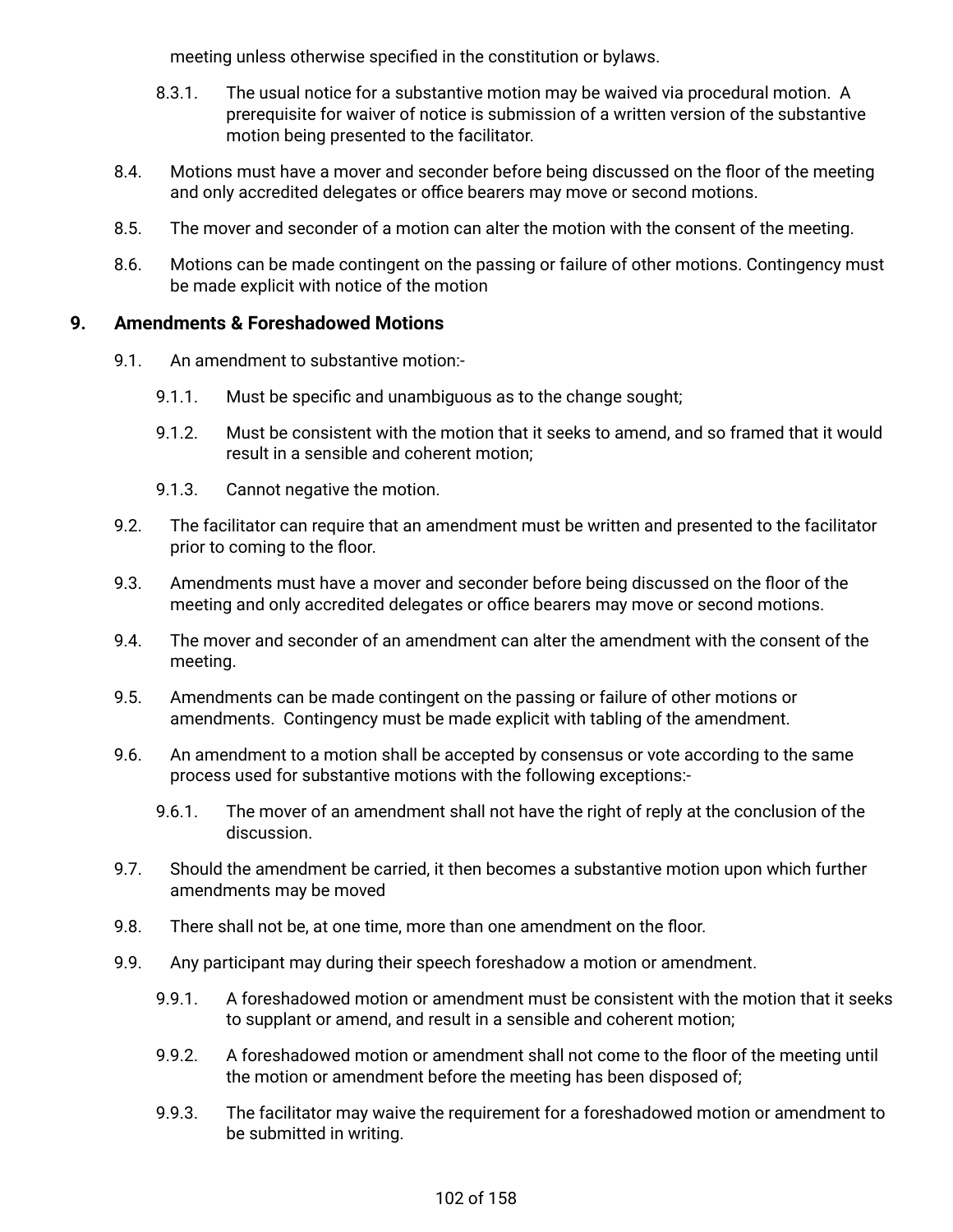# **10. Speaking**

- 10.1. The mover of the motion or amendment will be given two minutes to speak to the motion or amendment. This right can:-
	- 10.1.1. Be waived;
	- 10.1.2. Not be reserved;
	- 10.1.3. Be delegated.
- 10.2. The facilitator will ensure that a speakers list is taken.
	- 10.2.1. The maximum number of speakers on the speakers list will be determined by procedure used by the meeting.
- 10.3. For the sake of people participating via teleconference a speaker may only speak when in possession of a microphone.
- 10.4. The default allocation per speaker will be two minutes.
- 10.5. Speakers will:-
	- 10.5.1. Only speak to the matter on the floor;
	- 10.5.2. Not repeat comments already made;
	- 10.5.3. Not exceed the allocated time;
	- 10.5.4. Adhere to safe meeting procedure;
	- 10.5.5. Respect the facilitator's directions.
	- 10.5.6. Formulate amendments to work towards consensus, or declare their intention to block consensus.
	- 10.5.7. Only speak to each motion or amendment once unless specifically authorised to speak again.
- 10.6. Participants will only speak with permission of the facilitator, and will not interject.
- 10.7. Observers may only speak if so authorised by the passing of the relevant procedural motion.

# **11. Quorum**

- 11.1. A quorum check takes precedence over all other business. A call for a quorum check requires that the Secretary, or in the absence of the Secretary then the facilitator, to confirm that a quorum is present.
	- 11.1.1. A call for quorum can not be called sooner than 15 minutes after quorum was previously established.
- <span id="page-102-0"></span>11.2. Quorum shall be a simple majority unless otherwise stated.

# **12. Points of Order, Clarification or Information**

- 12.1. Points of order take precedence over all other business except a quorum check.
- 12.2. Points of order require only a mover and must be raised immediately upon the occurrence of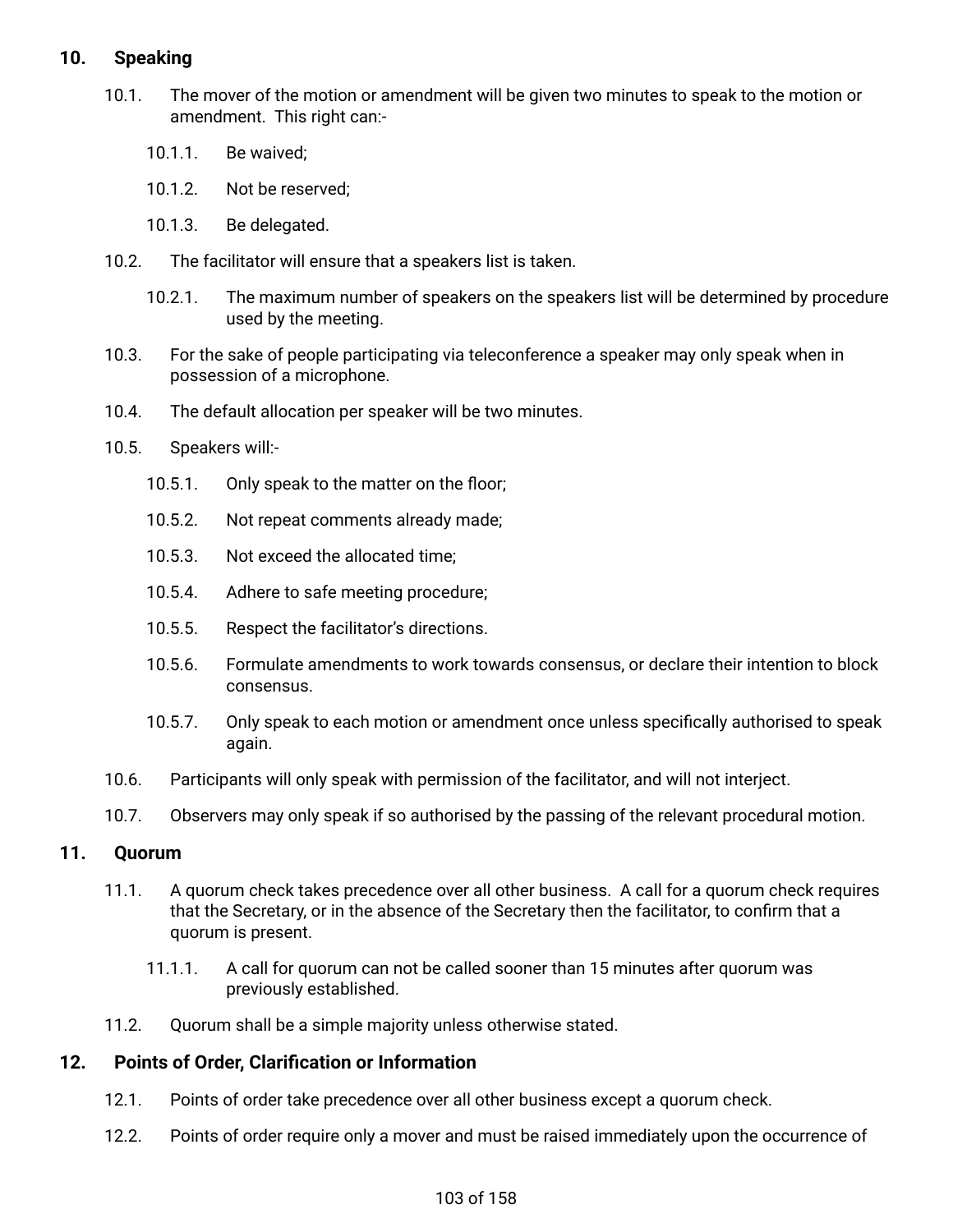the alleged breach.

- 12.2.1. The facilitator can move a point of order.
- 12.3. The following points of order can be ruled on by the facilitator:-
	- 12.3.1. Safe meeting procedure (see [Bylaw](#page-31-0) 1.2 Safe Meeting Procedure and Bylaw 1.1 Code of Ethics). That a participant has violated safe meeting procedure and should be directed to refrain from the offending behaviour, and if necessary be directed to apologise.
	- 12.3.2. Relevance. That the speaker be directed to speak to the matter on the floor.
	- 12.3.3. Repetition. That the speaker is be directed to refrain from repeating comments already made.
	- 12.3.4. Duplication. That the motion or amendment duplicates matters already dealt with by the meeting or is the status quo.
	- 12.3.5. Time. That a speaker's allocated time has elapsed and should not be further heard.
	- 12.3.6. Ultra vires. That the motion, amendment or point of order or part thereof conflicts with the constitution or bylaws and is therefore void.
	- 12.3.7. Insubstantial. That the motion does not conform to the definition of a substantive motion and is therefore void.
	- 12.3.8. Close. That the time allowed for the meeting has elapsed and unless a procedural motion to extend the meeting is moved and accepted the meeting be closed.
	- 12.3.9. Godwin's law. A comparison of a member or a member's position to Hitler or the Nazis has been made and whoever made the comparison has automatically lost the floor and the right to speak for the rest of the meeting.
- 12.4. Point of clarification. If a person's remarks are misquoted or grossly distorted, the person may rise and ask permission to make a point of clarification. The person should correct only the statements wrongly attributed and not proceed to make a speech. Whether to allow a point of clarification will be ruled on by the facilitator.
- 12.5. Point of information. This is to provide a reference to information such as relevant sections of the constitution, bylaws, minutes, budget or other documentation that is directly relevant to a point raised by a speaker. Points of information should be brief and factual, not the giving of an opinion. Whether to allow a point of information will be ruled on by the facilitator.

# **13. Procedural Motions**

- 13.1. Procedural motions take precedence over all other business except a quorum check and points of order.
- 13.2. The facilitator can move procedural motions.
- 13.3. The following procedural motions require only a mover, will be ruled on by the facilitator and cannot be debated:-
	- 13.3.1. Reply. That the mover or seconder of a motion, or person specifically mentioned in the discussion, be able to reply to a point or points raised in precedence to the speakers list.
	- 13.3.2. Follow-up. The speaker be allowed to speak again during a discussion or debate.
	- 13.3.3. Observer. That a member who does not have speaking rights at the meeting be granted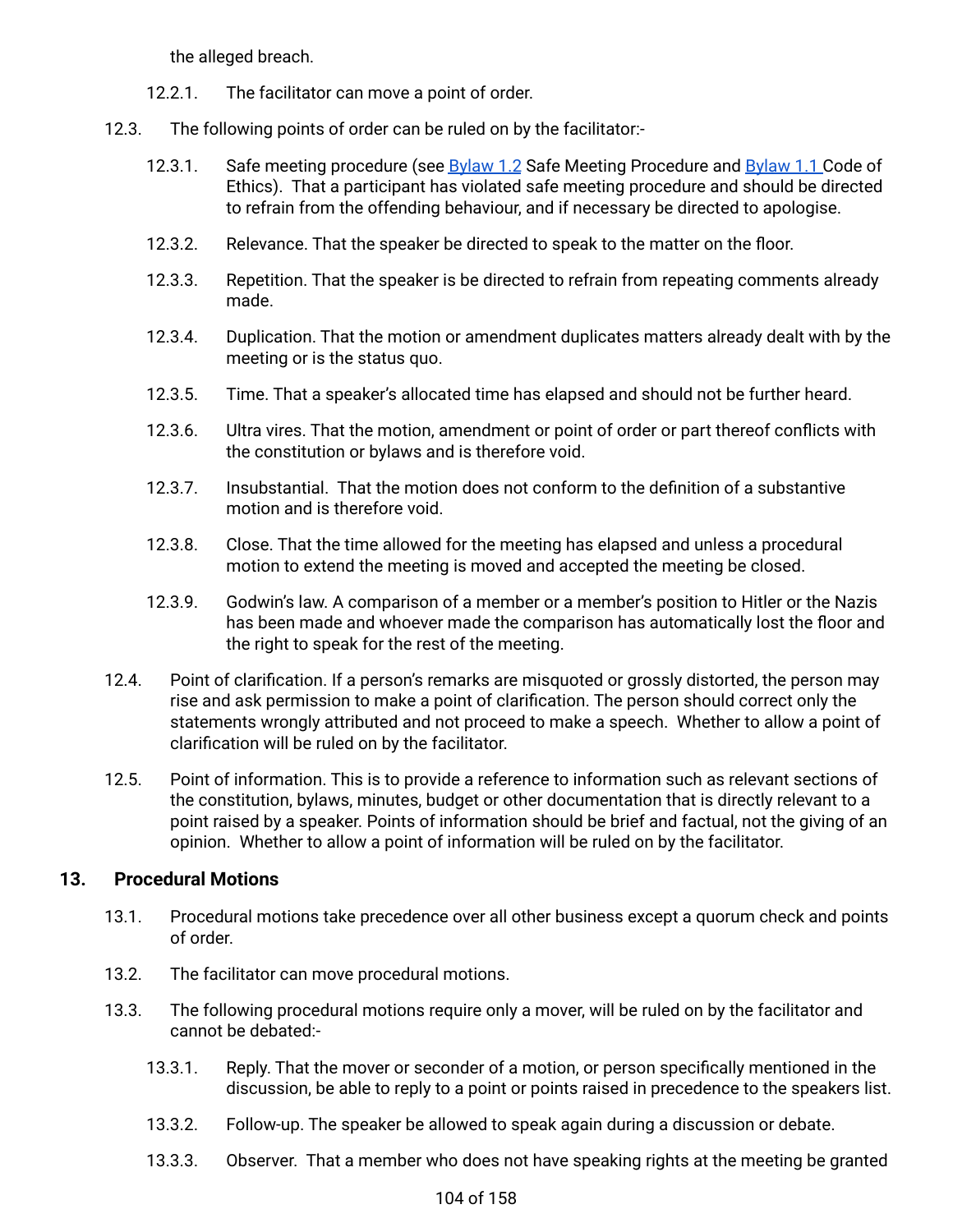leave to be speak on a particular matter.

- 13.4. The following procedural motions require a mover and seconder, will be ruled on by the facilitator and cannot be debated:-
	- 13.4.1. Divide motion. That a motion be divided up into more than one motion to allow issues to be dealt with separately.
	- 13.4.2. Move as a bloc. That two or more motions be deemed to be related and therefore dealt with as a single motion.
	- 13.4.3. Adjournment. That discussion of the motion be adjourned until later in the meeting.
- 13.5. The following procedural motions require only a mover, are decided by the meeting, and can not be debated:-
	- 13.5.1. Allocation. That the time allocated to an agenda item be extended for a specified period.
	- 13.5.2. Move to vote. Any participant who has not already spoken on the motion or amendment under discussion may propose a motion to vote.
	- 13.5.3. Motion not be put. That the motion requires further discussion instead of being put to a vote.
	- 13.5.4. Lay on the table. That debate of the motion be suspended until the next, or other specified, meeting
	- 13.5.5. Withdrawal. That the motion be withdrawn. Withdrawal is moved by the mover of the motion.
	- 13.5.6. Extension. That the meeting be extended for a further specified time.
		- 13.5.6.1. This motions must not extend the meeting finish beyond 17:20.
	- 13.5.7. Division. That the names of participants voting for and against and abstaining shall be recorded in the minutes.
- 13.6. The following procedural motions require a mover and seconder, will be decided by the meeting and can be debated:-
	- 13.6.1. Reference. That the motion be referred to a committee or working group.
	- 13.6.2. Meeting adjournment. That the meeting be adjourned until a specified time and place, or referred to a committee to determine a time and place.
	- 13.6.3. Formal meeting procedure. That the motion or amendment be debated using formal meeting procedure.
	- 13.6.4. Defence of thesis procedure. That the motion or amendment be debated using defence of thesis procedure.
	- 13.6.5. Parallel motions procedure. That the motion be debated using the parallel motions procedure.
	- 13.6.6. Online procedure. That the motion be referred to be debated using the online procedure.
	- 13.6.7. Urgency. That the required notice for a motion be waived due to urgency. Urgency means that the matter cannot be deferred to the next meeting and it would be detrimental to the Party for it not to be dealt with at the current meeting. This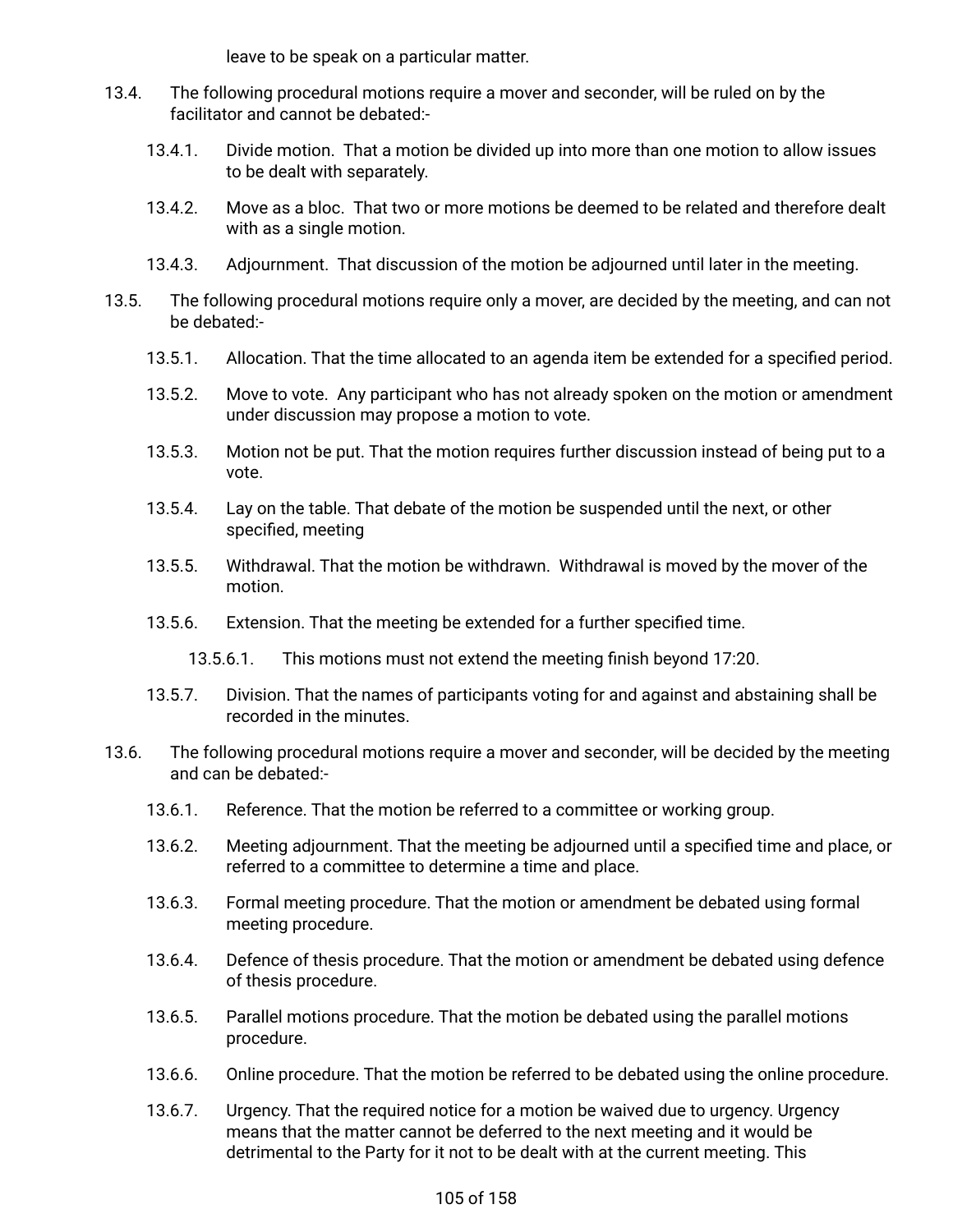mechanism can only be utilised immediately subsequent to a call for quorum as per [11.1.1.](#page-102-0) If the proposal requires use of an extension of time of the meeting then Urgency cannot be used and the Waive notice procedural motion must be attempted instead.

- 13.7. The following procedural motion requires a mover and seconder, consensus by the meeting and can be debated:-
	- 13.7.1. Suspend standing orders. That a specified standing order be suspended for a specified purpose.
	- 13.7.2. Waive notice. That the required notice to a motion be waived due to urgency. This mechanism can only be utilised immediately subsequent to a call for quorum as per [11.1.1.](#page-102-0)
	- 13.7.3. Machinery. That no discussion take place on a motion or amendment.
- 13.8. The following procedural motions require a mover and a seconder, will be decided by the meeting and can not be debated:-
	- 13.8.1. Suspension of a participant from the meeting for a specified time or agenda item for significant and/or repeated violations of safe meeting procedure or other failure to comply with the rules.
	- 13.8.2. Expulsion of a participant from the meeting for significant and/or repeated violations of safe meeting procedure or other failure to comply with the rules.
- 13.9. The following procedural motions only require a mover, will be decided by the meeting, can be debated, a temporary facilitator will be appointed for the duration of the discussion, and cannot be ruled ultra vires:-
	- 13.9.1. Ruling. If there is dissent with the ruling of the facilitator then there will be a motion that the ruling of the facilitator be upheld. If the ruling does not receive the confidence of a two-thirds majority then the ruling is not upheld and is reversed.
	- 13.9.2. Confidence. That the facilitator retains the confidence of the meeting. If the facilitator does not receive the confidence of a two-thirds majority then they are removed and a new facilitator appointed.

# **14. Consensus procedure**

- 14.1. Seeking consensus in committee will be the default mechanism for dealing with motions and amendments.
- 14.2. Upon a motion or amendment being seconded, the facilitator will test for consensus. If there is consensus then the motion is deemed to have passed. If there is not consensus the facilitator will ask for participants to indicate if they are seeking:-
	- 14.2.1. Clarification;
	- 14.2.2. To make amendments;
	- 14.2.3. To oppose the motion or amendment, and if so whether there is an intention to `Block' consensus.
- 14.3. A speakers list will be generated.
	- 14.3.1. The maximum number of speakers on the speakers list will be determined by the amount of time allocated divided by the minutes allocated per speaker plus one.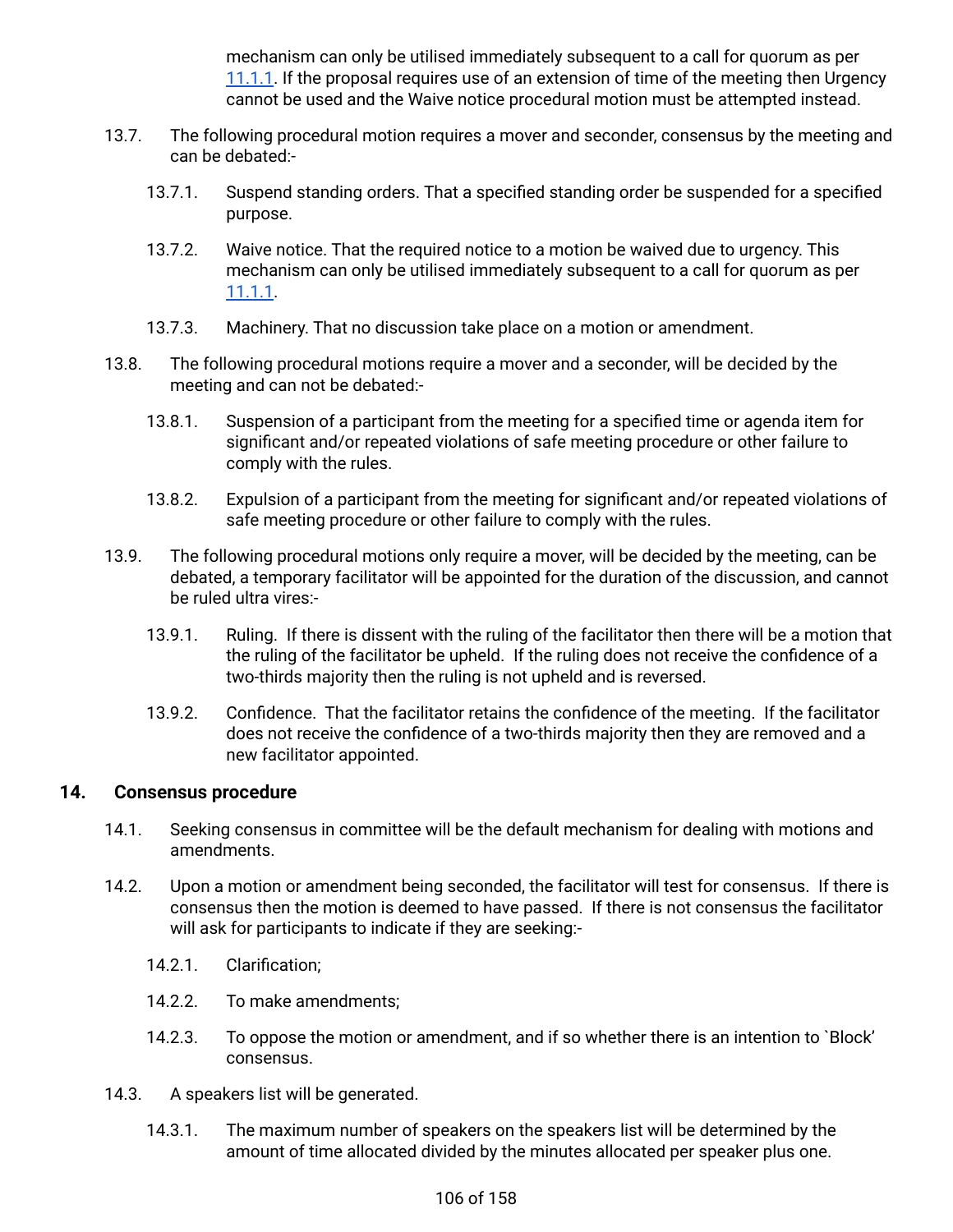- 14.3.2. The speakers list will be progressive. The following speakers will be given priority:
	- 14.3.2.1. members who have not yet spoken
	- 14.3.2.2. members who need assistance to speak due to a disability or language barrier
	- 14.3.2.3. members who have significant difficulty following conversations due to a disability or language barrier
- 14.4. Dissent to a motion or amendment is most productively dealt with by either signalling whether the dissent is irreconcilable or by proposing an amendment to the motion (in writing).
- 14.5. If dissent is such that the motion requires significant amendment before it is able to passed by consensus, a breakout group (ideally consisting of at least the mover, seconder and any dissenters) should work on the amended motion apart from the plenary and present a motion to the plenary after they have reached a decision.
- 14.6. The facilitator shall occasionally test the mood of the meeting to determine if more time is required on the motion.
- 14.7. There is no implicit right of reply for the mover of a motion during discussion contrary to the speakers list.
- 14.8. The facilitator when testing for consensus will allow at least 10 seconds for dissent to be registered.
- 14.9. At the conclusion of discussion before the motion or amendment is put the mover has a right of reply for two minutes. In replying to the discussion the mover must not introduce any new matter but should only answer the arguments raised.
- 14.10. There shall not be, at one time, more than one substantive motion or amendment on the floor.
- 14.11. Delegates who have instructions from their branch to block consensus on the initial wording of a particular proposal should declare such conditions before an issue is discussed. Delegates should indicate if there are any conditions under which they can participate in consensus.
- 14.12. When a `reasonable period of time' has passed and a decision cannot be deferred, and consensus cannot be reached then there may be a procedural motion to move to vote. A `reasonable period of time' is defined as:
	- 14.12.1. when the time limit on an agenda item under discussion has passed; and
	- 14.12.2. any resolution by consensus is unlikely to be reached quickly; or
	- 14.12.3. when consensus on a proposal is continually blocked and there is obviously no movement towards resolution by consensus; and
	- 14.12.4. all avenues to reach consensus have failed, e.g.
	- 14.12.5. small group process;
	- 14.12.6. objectors to a proposal prepared to step aside; and
	- 14.12.7. new proposals or amendments put forward to address concerns raised defeated.
- 14.13. A motion will be deemed carried by a two-thirds majority of delegates present, as prescribed by the constitution.
- 14.14. Once a vote has been taken the meeting will revert back to the consensus process.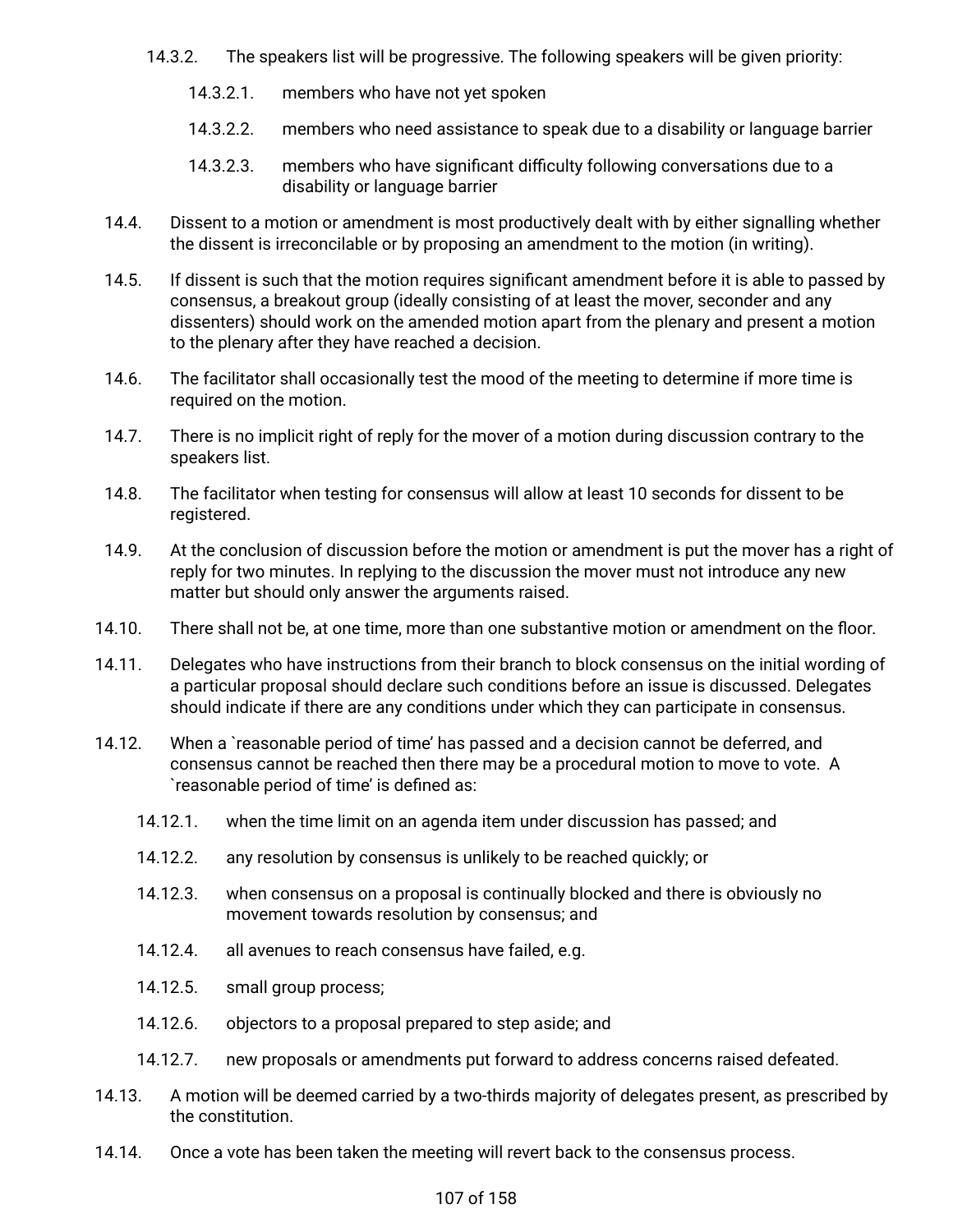## **15. Formal meeting procedure**

- 15.1. Formal meeting procedure would be used where debate is particularly contentious and after passing of the relevant procedural motion to adopt the procedure.
- 15.2. The facilitator will confirm the substantive motion, and will call for a mover and seconder for the motion.
	- 15.2.1. If there is not a mover and seconder for a motion, then the motion lapses and will not be debated.
- 15.3. Once a motion is seconded two speakers lists will be generated, `For' and `Against'.
	- 15.3.1. If there are no Against speakers the motion will proceed directly to a vote.
- 15.4. The following order of debate for a motion will be:-:
	- 15.4.1. mover (5 minutes);
	- 15.4.2. the first speaker from the `Against' speakers list (2 minutes);
	- 15.4.3. the first speaker from the `For' speakers list (2 minutes);
	- 15.4.4. the second speaker from the `Against' speakers list (2 minutes);
	- 15.4.5. the second speaker from the `For' speakers list (2 minutes);
	- 15.4.6. the third speaker from the `Against' speakers list (2 minutes);
	- 15.4.7. the third speaker from the `For' speakers list (2 minutes);
	- 15.4.8. Subsequent rounds of speakers `Against' and `For' (2 minutes each) will only be allowed if sufficient time was allocated to the motion on the agenda or by the meeting and be at the discretion of the facilitator;
	- 15.4.9. mover's right of reply (3 minutes); and
	- 15.4.10. a vote taken.
	- 15.4.11. If at any time during the order of debate there are no further speakers `Against' then the debate will proceed directly to the mover's right of reply.
- 15.5. A debate on an amendment suspends debate on the motion.
	- 15.5.1. As the amendment is a separate question, speakers who have already spoken to the proposal may speak to the amendment.
	- 15.5.2. Once the amendment has been voted on, debate on the motion resumes where it was suspended.
- 15.6. The order of debate for an amendment will be:-
	- 15.6.1. mover (3 minutes);
	- 15.6.2. the first speaker from the `Against' speakers list (2 minutes);
	- 15.6.3. the first speaker from the `For' speakers list (2 minutes);
	- 15.6.4. the second speaker from the `Against' speakers list (2 minutes);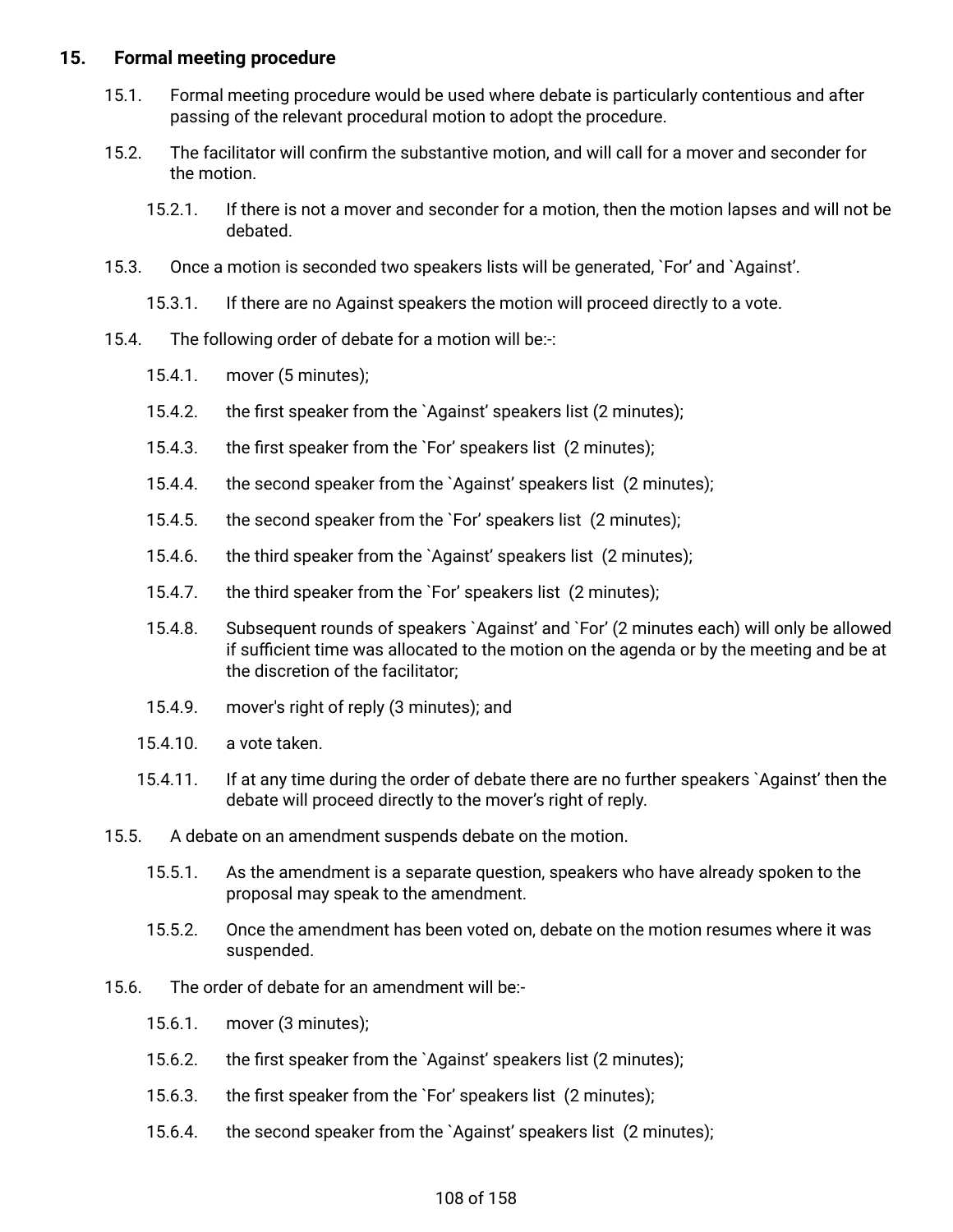- 15.6.5. the second speaker from the `For' speakers list (2 minutes); and
- 15.6.6. a vote taken.
- 15.6.7. If at any time during the order of debate there are no further speakers `Against' then the motion will proceed directly to a vote.
- 15.7. There shall not be, at one time, more than one substantive motion or amendment on the floor.
- 15.8. If some aspect of formal meeting procedure is not covered by these by-laws the meeting should refer to the reference book by Renton on meeting procedure.

### **16. Defence of thesis procedure**

- 16.1. The defence of thesis procedure would be used where carriage of a detailed motion or amendment is effectively undertaken by one or two people and after passing of the relevant procedural motion.
- 16.2. If there is dissent a list of those dissenting will be used to form the speakers list.
	- 16.2.1. Speakers may speak more than once or may delegate their turn to a devil's advocate.
- 16.3. The number of speakers on the speakers list will be limited to the time allocated divided by four. Each speaker will be allocated two minutes.
- 16.4. The mover of the motion or amendment will have:-
	- 16.4.1. At least two minutes to initially speak to the motion or amendments, or longer with permission of the meeting;
	- 16.4.2. One minute right of reply after each speaker;
	- 16.4.3. Two minutes for summation before the motion is put.

#### **17. Parallel motion procedure**

- 17.1. The parallel motion procedure would be used to determine which of several approaches that would be passed has the most support and after passing of the relevant procedural motion.
- 17.2. Proposed changes to motions would take the form of alternate motions rather than amendments or foreshadowed motions.
- 17.3. Only those proposing a parallel motion may speak.
- 17.4. A motion (including the original motion) may be withdrawn by the participant who moved it with the consensus of the meeting.
- 17.5. Passing motions will be via approval where voters can indicate support for any or all or no motions. Any motion with the most support and meeting the threshold of two-thirds support required to change the status quo will be successful.
	- 17.5.1. The meeting can determine to conduct an approval ballot to be conducted by the Returning Officer.
	- 17.5.2. In the event of a tie there would be a vote to decide between the tied motions

#### **18. Voting on motions or amendments**

18.1. Voting on a motion or amendment requires a procedural motion `Move to vote'.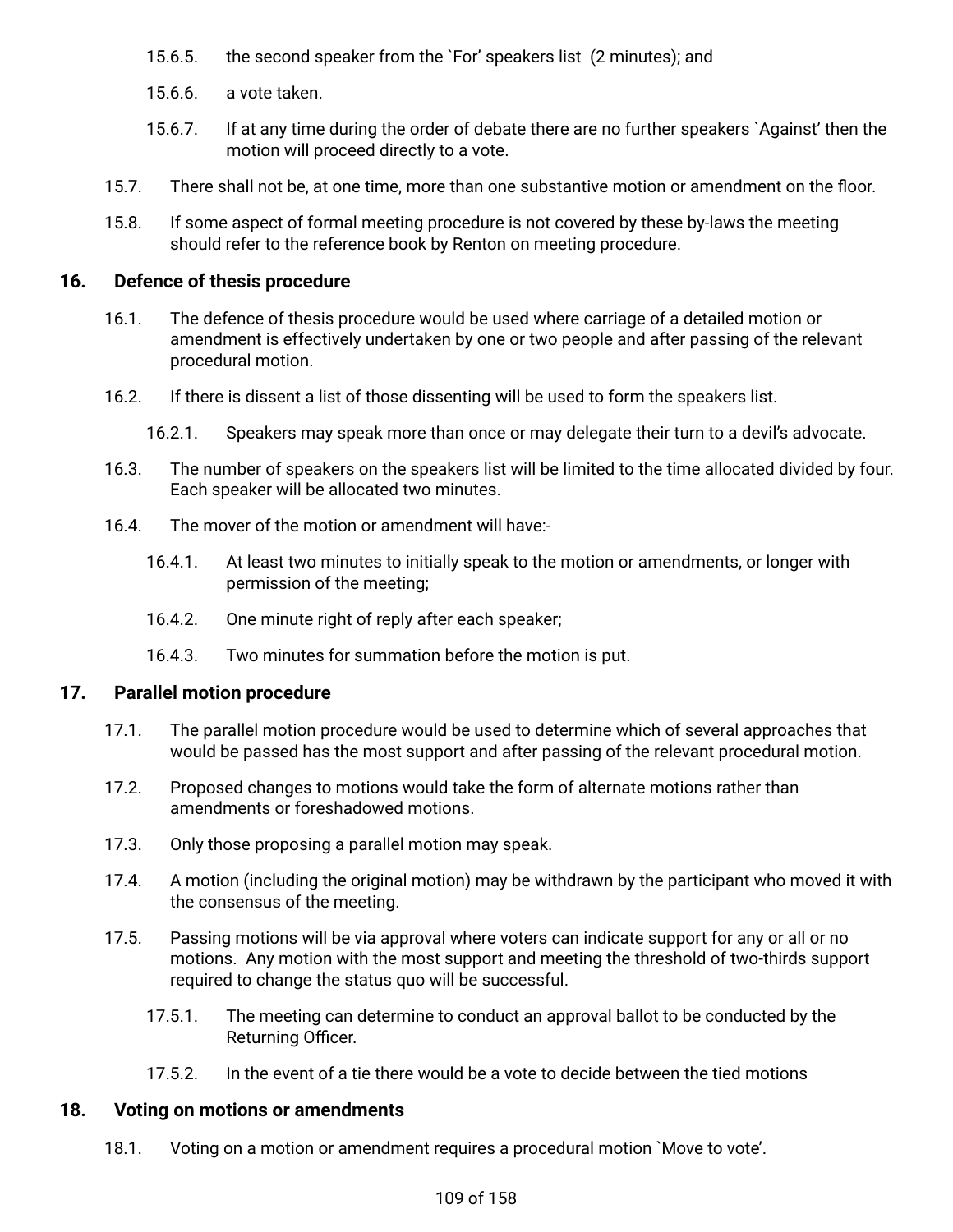- 18.1.1. If the procedural motion is accepted by consensus then there will be a vote on the motion or amendment.
- 18.1.2. If the procedural motion is not accepted by consensus then there will be a vote to vote.
- 18.2. Voting will be by show of delegate slips.
	- 18.2.1. Those holding proxies will be allocated delegate slips for those proxies.
- 18.3. Motions or amendments will be carried by a two thirds majority of those voting, meaning abstentions do not count towards the total.
- 18.4. The Returning Officer will count the votes and return the result to the facilitator who will report the results to the meeting.
	- 18.4.1. The Returning Officer may appoint assistants to assist with counting the votes.
- 18.5. The facilitator will ensure that the votes of any delegates participating remotely are sought.

### **19. Voting on positions**

- 19.1. The ballot shall contain a box for a dummy candidate of "No further nominees". A voter may express this option as any preference. Any candidates ranked after "No further nominees" shall be counted as if there was no preference expressed for this candidate.
- 19.2. The following method will select single positions:-
	- 19.2.1. If, after all first preference votes have been counted, no nominee has obtained an absolute majority of all formal votes, then the candidate with the fewest number of first preference votes is excluded. That excluded nominee's second preference votes are then distributed to the remaining candidates.
	- 19.2.2. If after that exclusion no nominee has obtained an absolute majority of formal votes, the next remaining nominee with the fewest votes is excluded and all of their votes (ie. first preference votes plus those votes received from excluded candidates) are distributed to the remaining candidates. `No further nominee' is not excluded.
	- 19.2.3. If at any exclusion, the next available preference is for a previously excluded nominee, then that preference is disregarded and the vote is distributed to the continuing nominee for whom the next available preference is shown.
	- 19.2.4. This process is continued until one nominee obtains an absolute majority of formal votes and is elected.
- 19.3. The following method of proportional counting will determine appointments for multiple positions:-
	- 19.3.1. Based on an optional preferential single transferable vote using a Droop quota.
	- 19.3.2. If `No further nominee' is to be elected any remaining positions in the ballot are declared empty.
- 19.4. The Returning Officer may arrange to use software to facilitate determining the results of the ballots.
- 19.5. The order of appointment will be recorded.
- 19.6. The ballots for delegates participating remotely will be collected by the Returning Officer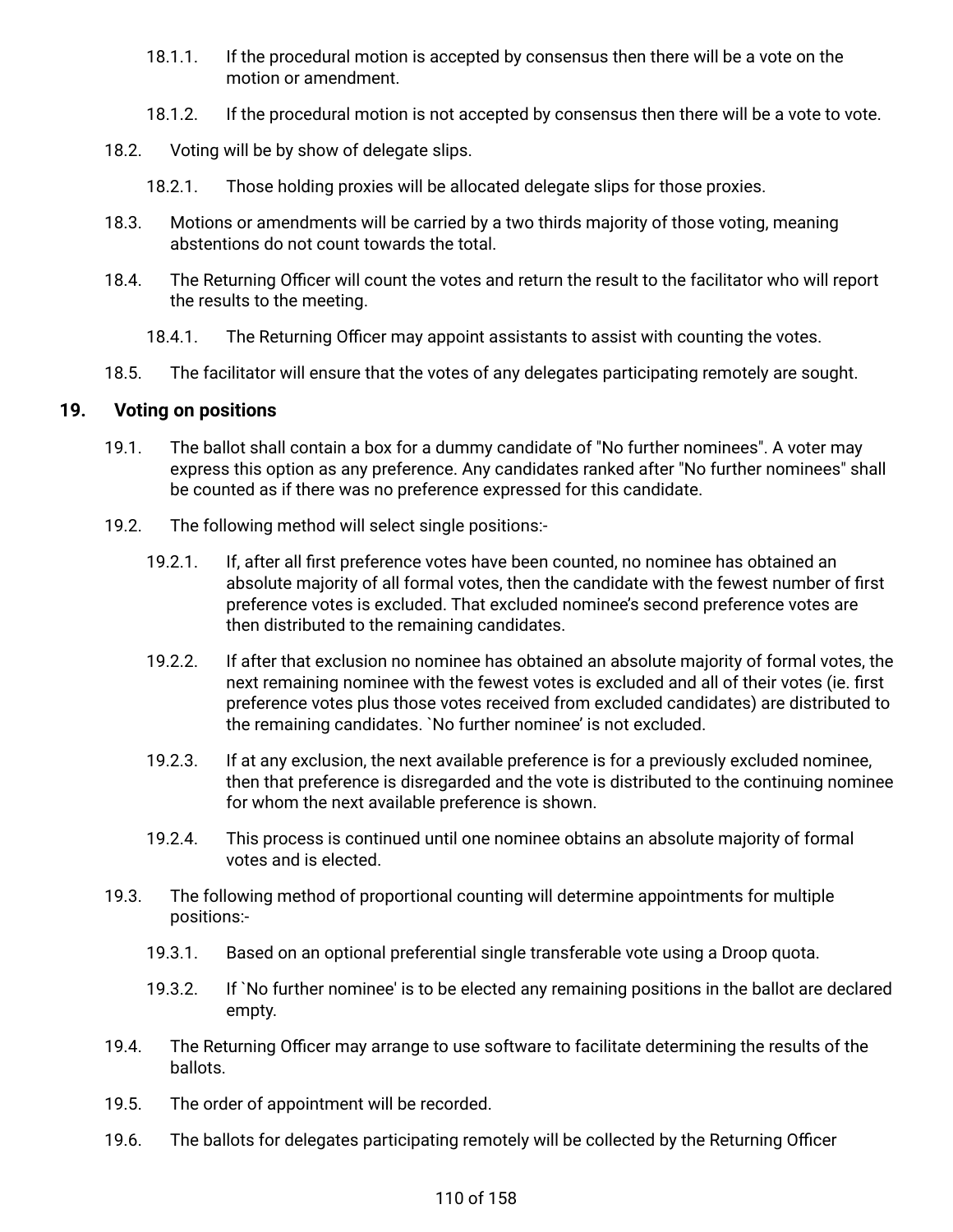19.6.1. The Returning Officer may collect ballots for remotely participating delegates verbally or by reasonable electronic means.

### **20. Online procedure**

- 20.1. Step One. Submission of motions. The timeline for seeking consensus on motions by the party body on the members' site is as follows from the time of submission of a motion.
- 20.2. Step Two. There will be two weeks for discussion and the opportunity to submit alternate motions. Alternative motions do not replace, or amend, an existing motion but exist in parallel.
	- 20.2.1. A motion (including the original) may be withdrawn by the participant who submitted it with the permission of the convenor of the party body.
	- 20.2.2. The withdrawal of all motions will result in the cessation of the process after two days if no further motions are submitted.
	- 20.2.3. Participants who have a vote may indicate consent or otherwise for motions during this period but are not obliged to do so.
- 20.3. Step Three. Following step two there will be one week for participants who have a vote in to indicate consent, or otherwise, to any motions not withdrawn.
	- 20.3.1. If after a week and a quorum of participation has been achieved there is only one motion with the consent of all participants then that motion is deemed accepted by consensus.
	- 20.3.2. If at any time during the week there is a consensus from all participants entitled to a vote then that motion is deemed accepted by consensus immediately.
	- 20.3.3. If after a week and a quorum of participation has been achieved no motion has the consent of all those participating the process proceeds to step four A (see [20.4.1\)](#page-110-0).
	- 20.3.4. If after a week and a quorum of participation has been achieved more than one motion has the consent of those participating the process proceeds to step four B (see [20.4.2\)](#page-110-1).
	- 20.3.5. Step concludes when all entitled to a vote on the relevant Party body have indicated their position regardless of whether the entire week has elapsed.
- <span id="page-110-1"></span><span id="page-110-0"></span>20.4. Step Four
	- 20.4.1. Step Four A No Consensus. If no motion garners consent from all participants exercising their vote then the process returns to step two. All motions not withdrawn are retained as active.
	- 20.4.2. Step Four B Multiple Consensus. If more than one motion gets consent from all participants exercising their vote there will be a preferential ballot to determine the preferred motion. There will be one week for all Members, Delegates, or Representatives entitled to a vote on the Party body to vote.
	- 20.4.3. Step Four C Consensus. If one motion gets consent from all participants exercising their vote then that motion is deemed to have passed.
- 20.5. A procedural motion may be made at any time, but will be conducted in parallel to the ongoing business of the Party body. That is the Party body may continue attempts to reach consensus, discussion and votes on a motion that would be effected by the procedural motion until such time as the procedural motion is resolved.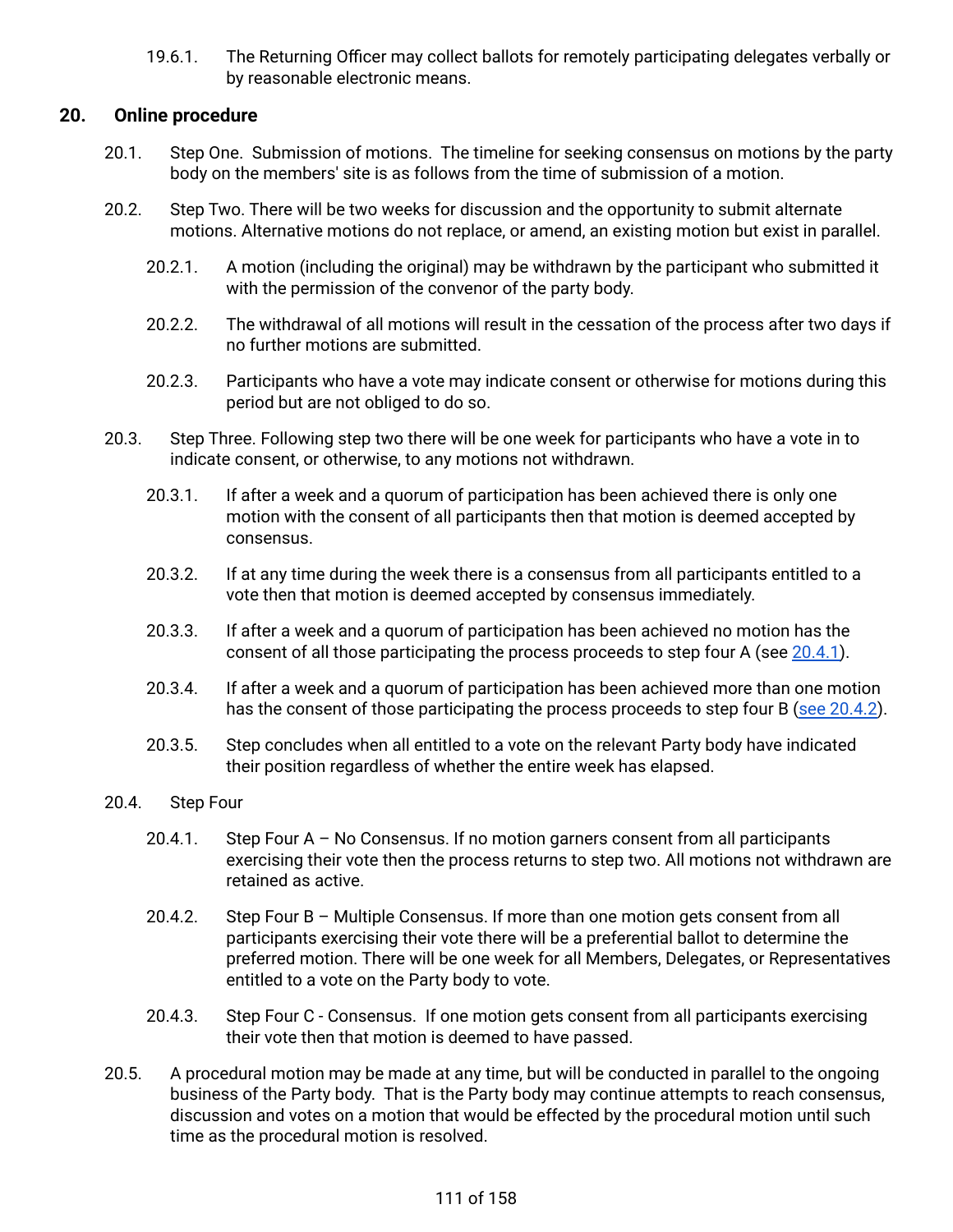- 20.5.1. A procedural motion will be deemed carried by a two-thirds majority of votes, if the quorum threshold is reached.
- 20.5.2. Once a procedural motion is submitted, or triggered, those entitled to vote have one week to vote on the motion.
- 20.5.3. A procedural motion is decided as soon as either more than two thirds of eligible votes have indicated support for the motion or more than one third of eligible votes have indicated opposition to the motion, or the week has elapsed. If the week has passed without the procedural motion being passed it is deemed to have lapsed.
- 20.5.4. Procedural motions take effect from the time they are decided.
- 20.6. If a procedural motion is carried to vote on the submitted active motions, a vote will be taken.
	- 20.6.1. The vote will be a compulsory preferential vote, with the addition of `Status quo' as an option that remains in the count until the conclusion.
	- 20.6.2. To pass a motion requires a two-thirds majority versus the status quo option once preferences are distributed.
- 20.7. Appointing people to positions will proceed directly to a vote once nominations close.

### **21. Reports**

- 21.1. Speakers giving a report will by default be granted a maximum of ten minutes unless otherwise specified.
- 21.2. The speaker giving a report may be given the opportunity to respond to a direct question but this does not imply a right of reply to every speaker.

#### **22. Teleconferencing/Online participation**

- 22.1. The facilitator will:-
	- 22.1.1. From time to time check with participants online that they are still present and able to follow proceedings.
	- 22.1.2. Ensure that participants online have an opportunity to be included on the speakers' list.

#### **23. Miscellaneous**

- 23.1. That a fine of \$2 be levied on any member whose mobile phone or other electronic device interrupts a meeting. The imposition of the fine will be ruled on by the facilitator. Any money collected in this manner will go towards the costs of the meeting.
- 23.2. Any documents to be circulated must be submitted to the Secretary.
	- 23.2.1. The Secretary can determine that a document not be circulated if it is not relevant to the meeting.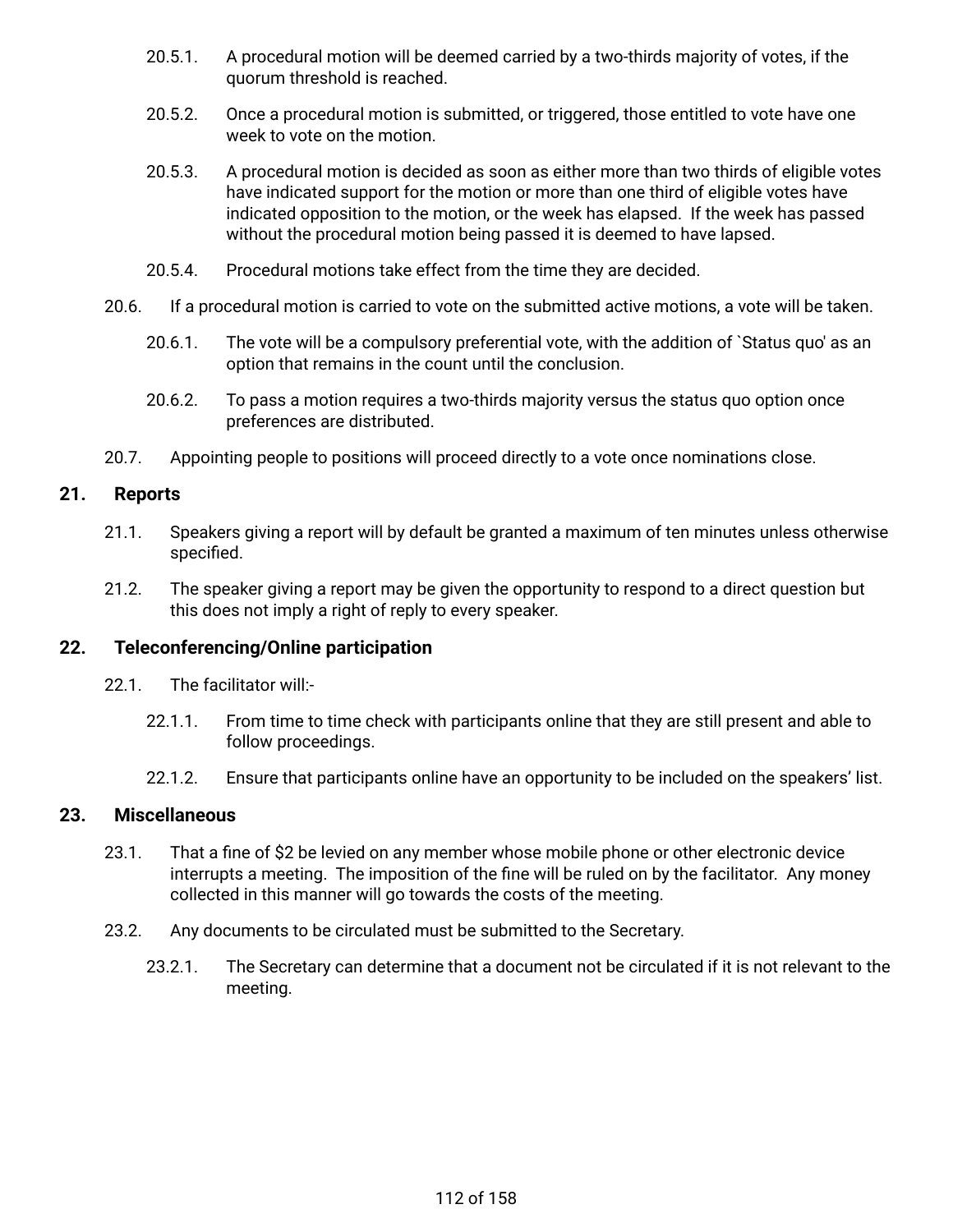# **Appendix 1 - Motion template**

TITLE:

MOTION:

MOVED BY:

Refer queries and suggested changes to:

MOTION FOR DISCUSSION or FOR APPROVAL:

BACKGROUND SUMMARY and RATIONALE:

RELEVANT OTHER POLICIES, BYLAWS or STATE COUNCIL DETERMINATIONS:

BUDGET IMPLICATIONS: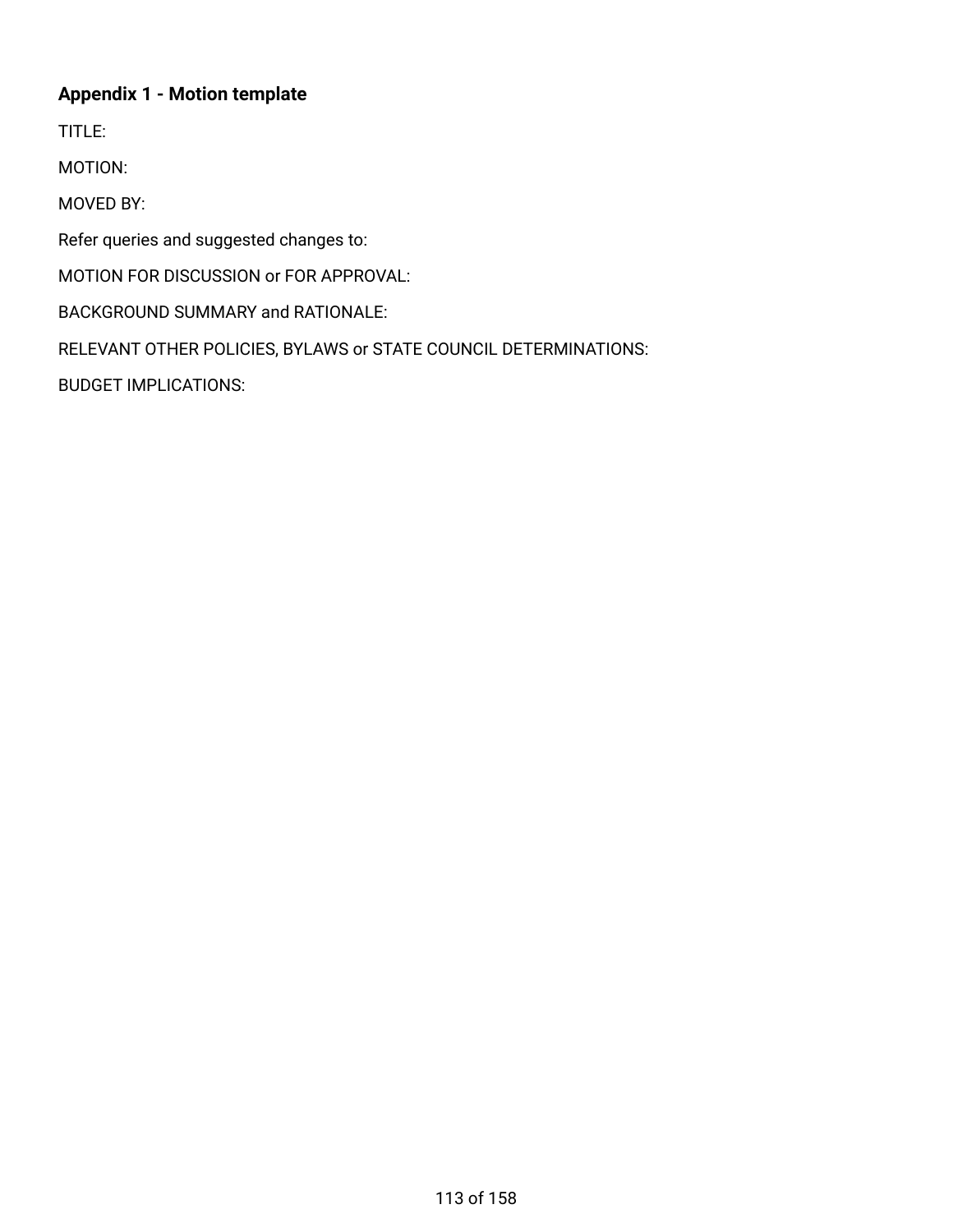# **By-law 4.2 – State Council Delegates**

- 1. 1. Branch delegate entitlements be, for a branch with
	- 1.1. Between 10-29 financial members: two delegates with two votes.
	- 1.2. Between 30-59 financial members: three delegates with three votes.
	- 1.3. A total membership of 60 or more financial members: four delegates with four votes.
	- 1.4. Any branch not meeting the requirements in [section](#page-113-0) 2 of this bylaw is entitled to only one delegate.
- <span id="page-113-0"></span>2. It is a requirement that a branch has had a quorate general meeting and that the meeting was not more than four months before the date of the State Council.
	- 2.1. The minutes of the branch meeting must be forwarded to the Queensland Greens Secretary no less than 48 hours before the advertised commencing time of the State Council meeting.
- 3. Branch Delegates to State Council shall be credentialed through nomination by the Branch at a duly constituted general meeting where notice is sent to each member at least seven days prior to the meeting. The notice must state that the meeting is to decide the delegates to Council. Delegates shall have a term of office expiring at the subsequent branch annual general meeting. Delegates may be mandated or revoked by the branch at any time following a duly constituted general meeting as above.
- 4. Branch delegates have a responsibility to keep their branch informed of issues under consideration at State Council, and receive advice from their branch as to the parameters within which they can negotiate consensus decisions at State Council. Delegates should report to their branch on the decisions made at State Council, and on their contribution to these meetings, and on any votes they cast.
- 5. Delegates of Branches may appoint proxies to State Council. Notification of such proxies must be given to the State Secretary in writing.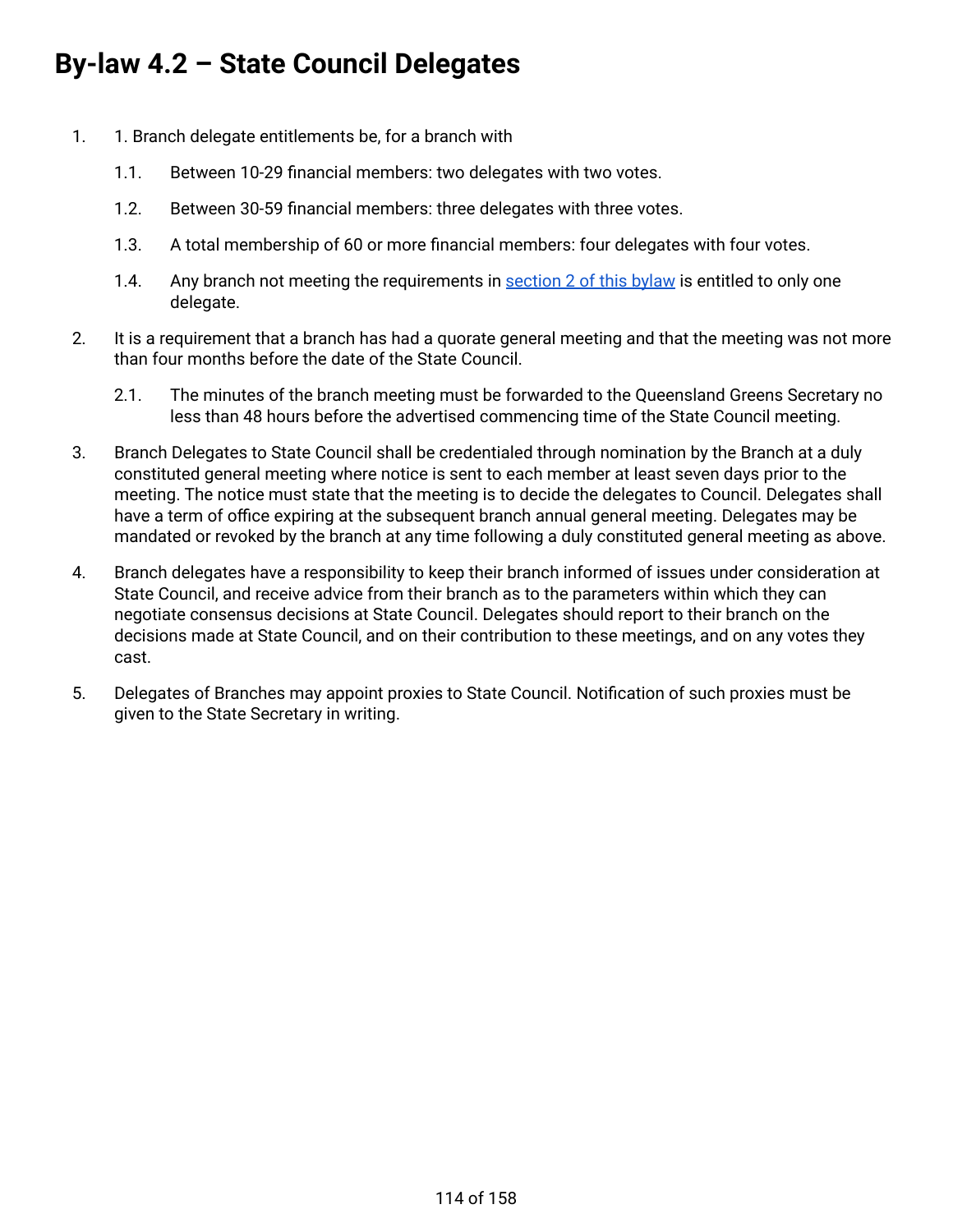# **1. Preamble**

The purpose of this bylaw is to set out a method by which members can be rewarded and recognised in a formal manner for their efforts on behalf of the party.

## **2. Nominations**

- 2.1. All members of the party are eligible to nominate and be nominated for Reward and Recognition (R&R).
- 2.2. The call for nominations for R&R will open concurrently with the distribution of ballots for the Management Committee election and close with the close of ballots for the Management Committee election.
- 2.3. Nominations will require a mover and a seconder who cannot be related to the nominee, and a member can only move or second one nomination.
- 2.4. Members can be nominated in more than category.
- 2.5. Nominations can include a statement in support of the nomination of up to 500 words.
- 2.6. The first compliant nomination of a member in a category will be the nomination accepted.
- 2.7. Nominations will go to the Returning Officer appointed by State Council.
- 2.8. Nomination statements will be published in the newsletter, or linked to from the newsletter.

# **3. Categories for Reward and Recognition**

- 3.1. The categories for Reward and Recognition will be:-
	- 3.1.1. The "Thomas Coyne Green of the Year" being the member of the year making the greatest overall voluntary contribution to the party.
	- 3.1.2. Membership being the member who has made the greatest voluntary contribution to the recruitment, retainment, training, processing of, or communication to the membership for a branch and/or for the state collectively.
	- 3.1.3. Policy "The Wonk" being the member who has made the greatest voluntary contribution to the development of Queensland Greens or Australian Greens policy.
	- 3.1.4. Campaigns being the member who has made the greatest voluntary contribution to campaigning as a candidate or spokesperson on behalf of the party.
	- 3.1.5. Support "The Person behind the Person" being the member who has made the greatest voluntary contribution to the support of candidates or spokespersons or campaigns eg local campaign coordinator.
	- 3.1.6. Administration being the member who has made the greatest voluntary contribution to the administration of the party for a branch and/or for the state collectively.
	- 3.1.7. Finance being the member who has made the greatest voluntary contribution to the financial administration of, and/or fundraising for, the party for a branch and/or for the state collectively.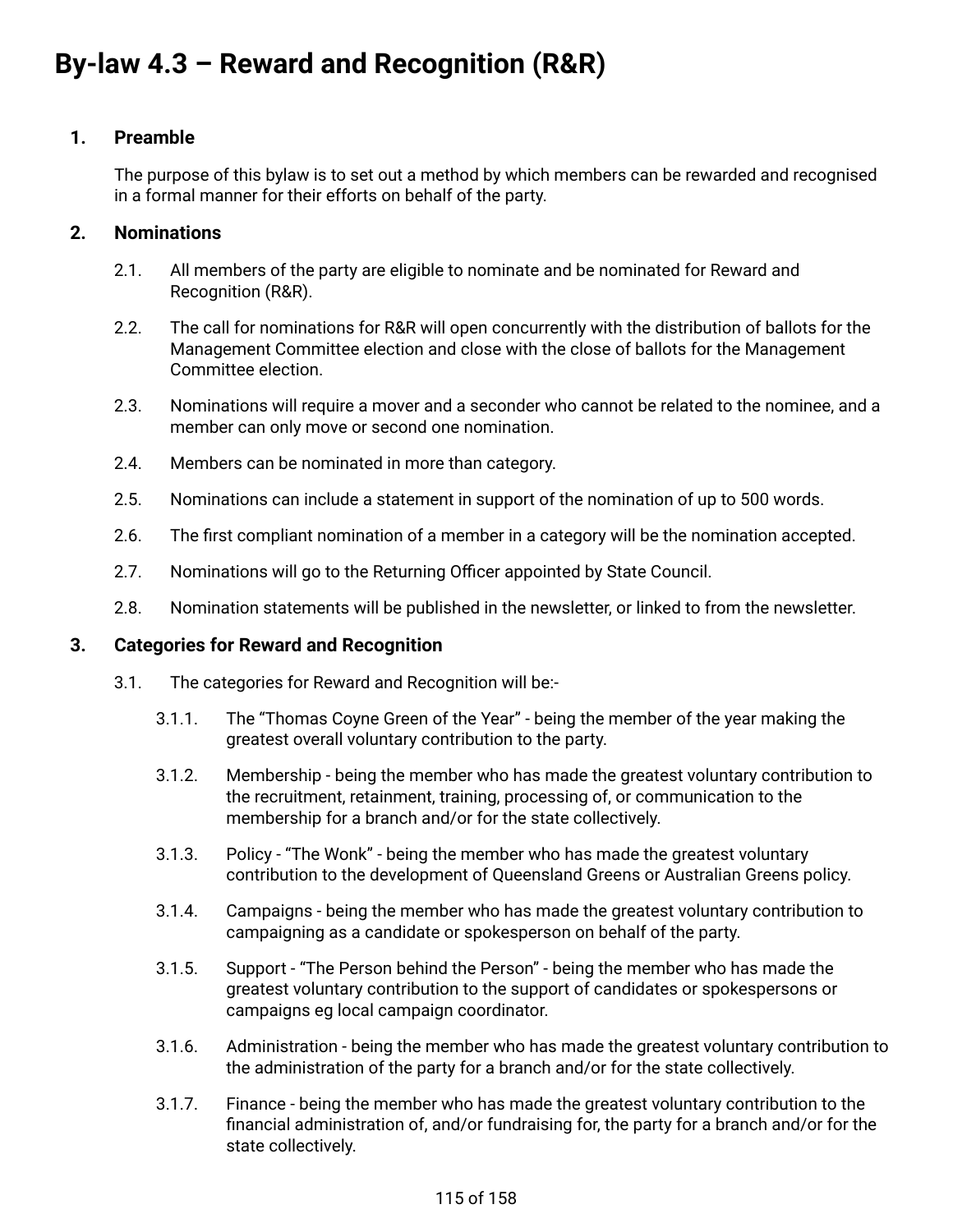3.1.8. Regional "Green in a wide brown land" - being the member who has made the greatest voluntary contribution to the representation or functioning of the party in a regional area, or regional areas collectively.

# **4. Selection**

4.1. Selection of the successful reward recipient for each category will be via Condorcet ballot of the State Council subsequent to the Annual General Meeting delegates.

# **5. Rewards**

- 5.1. Rewards will be the waiving of membership fees in lieu of work done on behalf of the party as allowed under the Queensland Greens constitution  $s9.5$ : "Membership fees may be waived by Management Committee or State Council in lieu of work done or on application. Such members will be deemed to be financial."
- 5.2. Rewards per category will be as follow:-
	- 5.2.1. "The Gold Green" one year
	- 5.2.2. Membership one year
	- 5.2.3. Policy one year
	- 5.2.4. Campaigns one year
	- 5.2.5. Support one year
	- 5.2.6. Administration one year
	- 5.2.7. Finance one year
	- 5.2.8. Regional one year

# **6. Presentation**

- 6.1. The Rewards and Recognition will be on the the State Council subsequent to the Annual General Meeting agenda during the Membership and Communications section.
	- 6.1.1. State Council may determine to make presentation of rewards and recognition to an event such as a dinner held in conjunction with the State Council subsequent to the Annual General Meeting.

# **7. Other rewards and recognition**

7.1. State Council may formally confer reward and recognition outside of this process outlined above.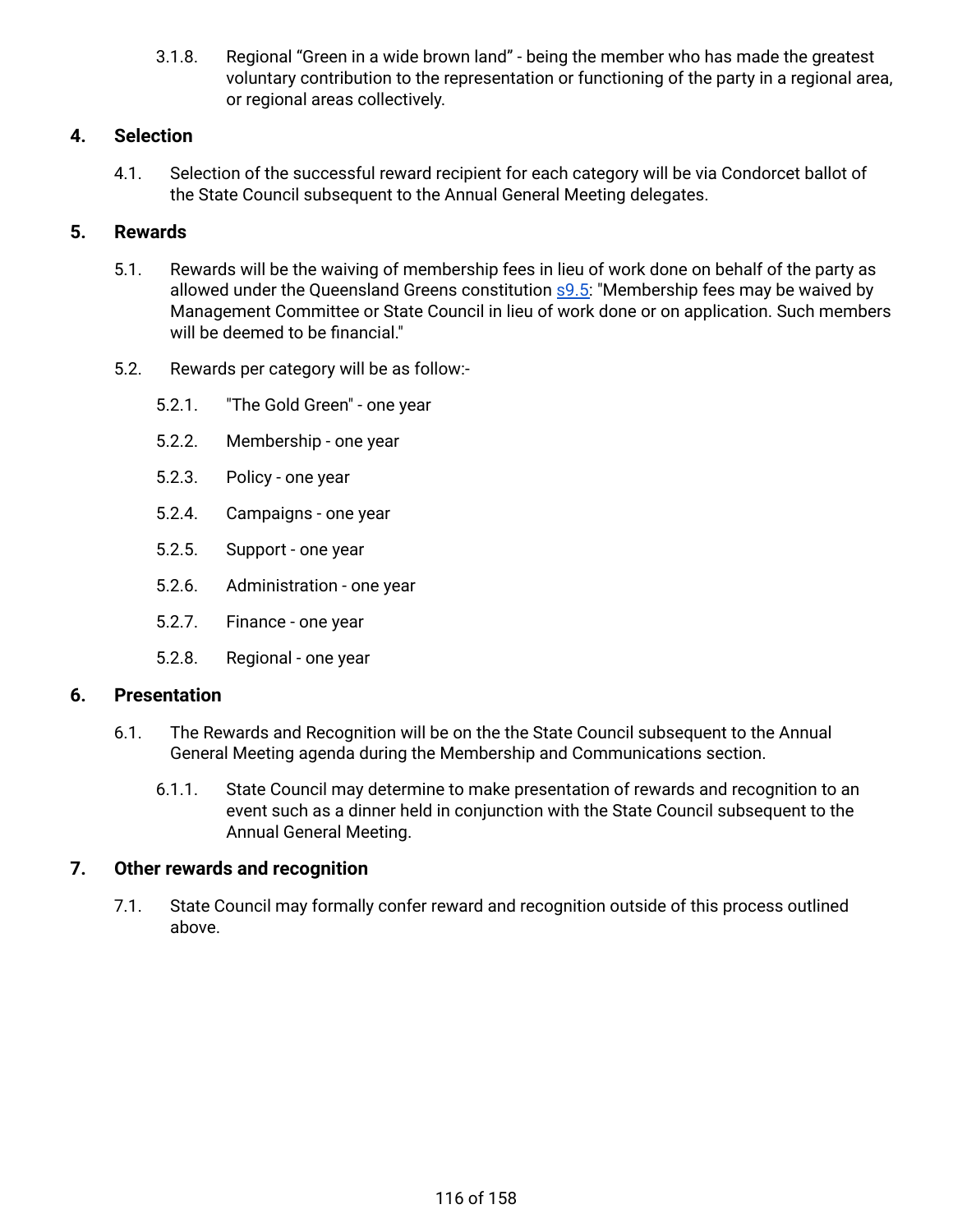# **Section 5: Committee By-Laws**

# **By-law 5.1 – Responsibilities of the Officebearers**

# **1. The State Convenor**

- 1.1. The duties of the State Convenor include the following matters with regard to all general meetings and meetings of the State Council: -
	- 1.1.1. ensuring that the appropriate notice of meetings, agenda and motions on notice are provided in good time;
	- 1.1.2. ensuring that a facilitator is appointed for each meeting;
	- 1.1.3. ensuring that the business of each meeting is properly addressed.
- 1.2. The State Convenor will present the Annual Report to the Annual General Meeting.
- 1.3. The State Convenor will perform such other duties as the State Council may from time to time determine.
- 1.4. The State Convenor or their delegate is responsible for managing staff.

### **2. The State Secretary**

- 2.1. The duties of the State Secretary comprise:
	- 2.1.1. Preparing the agenda for and giving notification of all meetings of State Council and general meetings in good time.
	- 2.1.2. Ensuring full and accurate minutes of all questions, matters, resolutions and other proceedings of every Management Committee, State Council and general meeting.
	- 2.1.3. Verifying the accuracy of all minutes by ensuring that the Chair of the meeting or of the succeeding meeting signs the minutes.
	- 2.1.4. Storing these minutes so that they may be open for inspection by any financial member who previously applies to the secretary for that inspection.
	- 2.1.5. Co-ordination of the correspondence of the State Council, tabling correspondence and recording the attendance of all persons present.
	- 2.1.6. Working co-operatively to assist the Membership Secretary to maintain the Membership Register.
	- 2.1.7. Keeping custody, during the term of office, of all books, documents, records and registers of the Queensland Greens, except those which are the responsibility of the Treasurer. The custody of all records is to be transferred in full to the incoming Secretary when a change of office occurs.
	- 2.1.8. Receiving minutes from Branches.
	- 2.1.9. Recording the use of the Common Seal.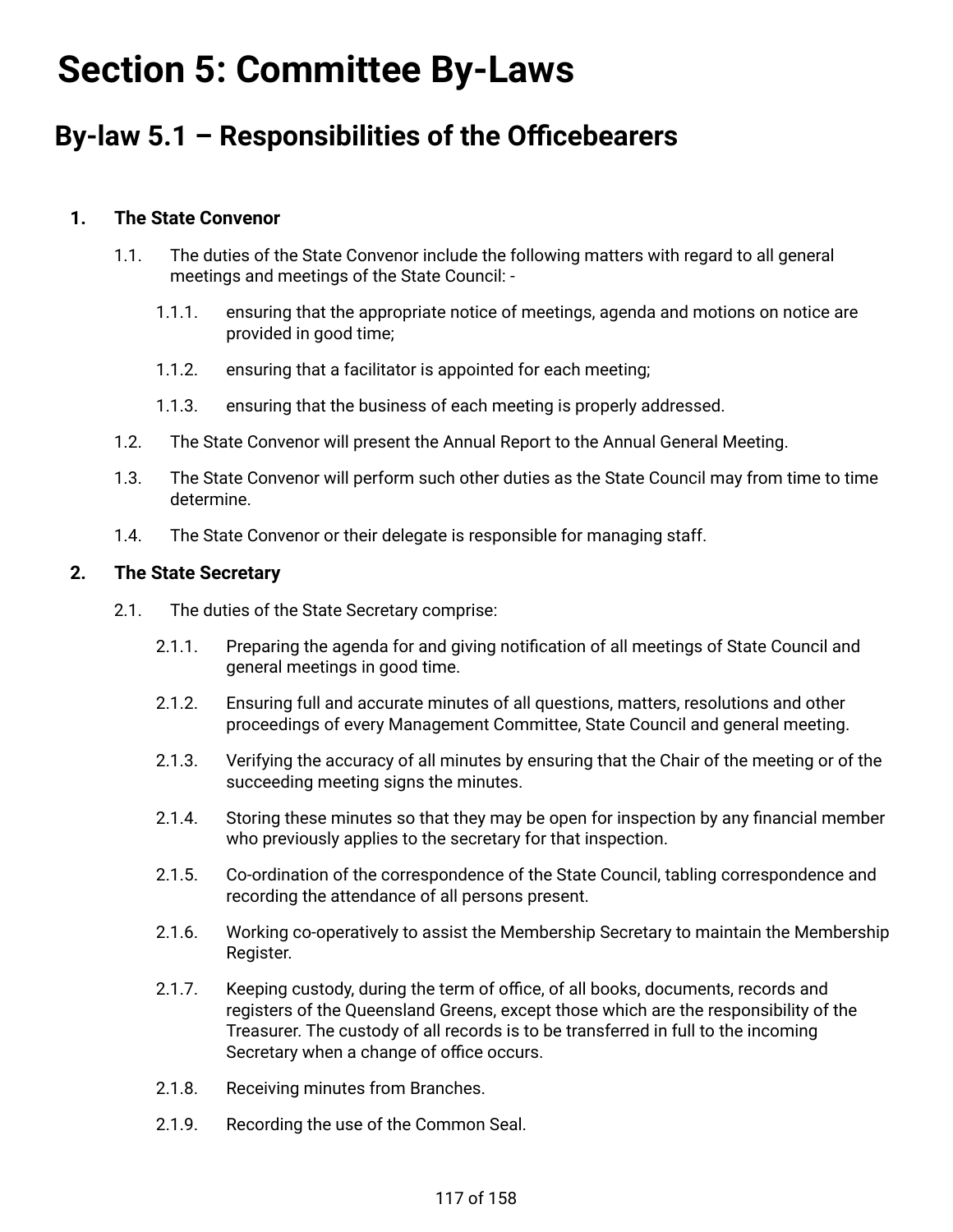- 2.1.10. Convening Special General Meetings and ensuring adequate notification.
- 2.1.11. Performing such other duties as the State Council may from time to time determine.

# **3. The State Treasurer**

- 3.1. The duties of the State Treasurer comprise:
	- 3.1.1. Responsibility for the receipt of all monies paid to the State Council, the issuing of receipts, and the deposit of those monies in accounts as determined from time to time by the State Council.
	- 3.1.2. Responsibility for monies paid by the Queensland Greens with the authority of the State Council.
	- 3.1.3. Ensuring that all cheques are signed by any two members appointed as per [section](#page-14-0) [16.2.1](#page-14-0) of this constitution).
	- 3.1.4. The submission to the Annual General Meeting of a report, balance sheets and financial statement, and the submission of those particulars to the State Council when requested.
	- 3.1.5. Keeping custody of all securities, books and documents pertaining to the financial records of the Greens, and ensuring that all records are transferred to the incoming Treasurer when a change of office occurs.
	- 3.1.6. Assisting Branches in financial matters.
	- 3.1.7. Performing such other duties as the State Council may from time to time determine.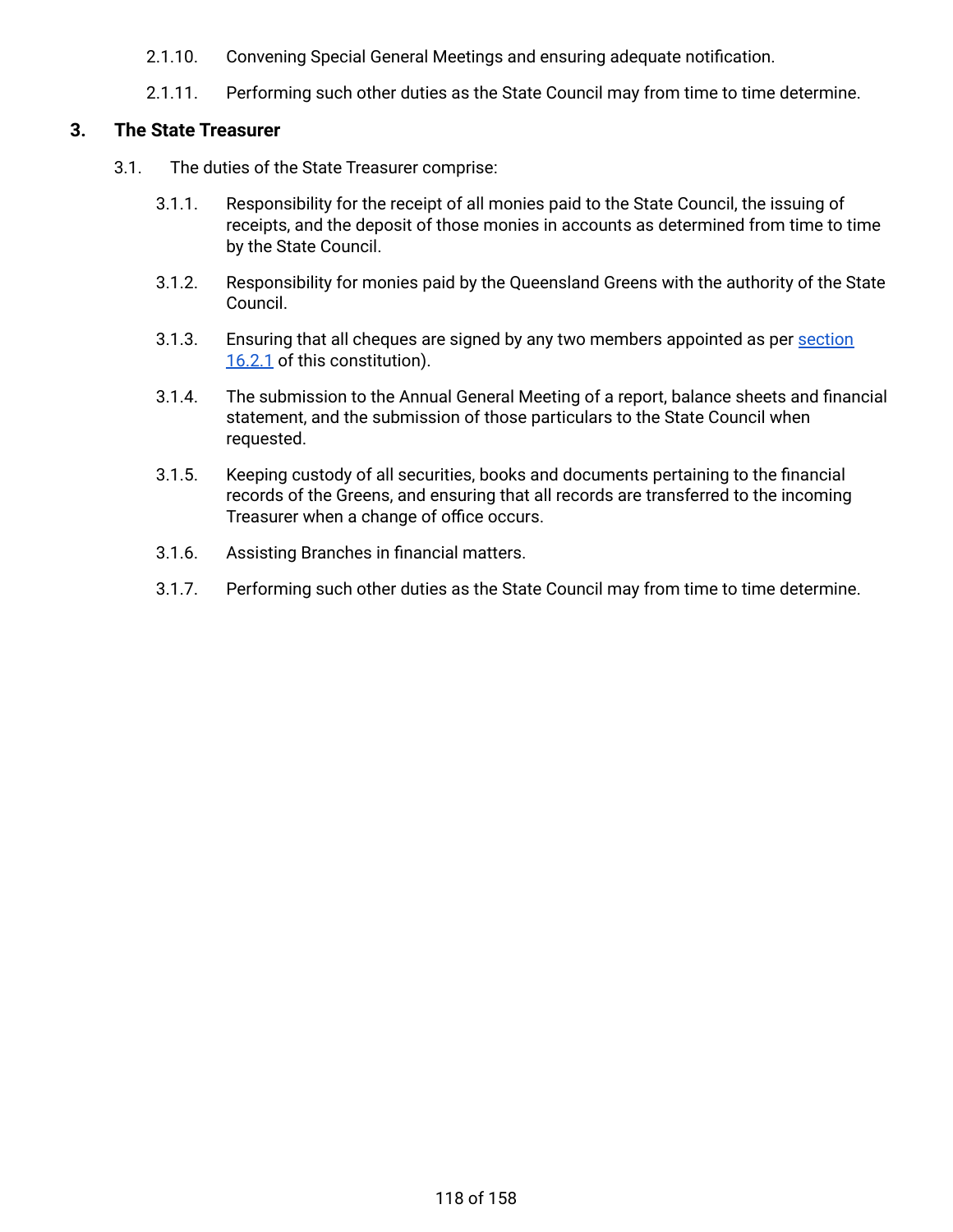# **By-law 5.2 – Employment of Queensland Greens non-parliamentary staff**

- 1. The State Council and the Management Committee is responsible for all Human Resources matters for the party.
- 2. For every employee and contractor, the State Council or the Management Committee will appoint a supervisor.
- 3. All letters of appointment and contracts for labour or services require the approval of the State Council or the Management Committee and must be signed by the Convenor.
- 4. No party member, committee, working group, branch or other Party group may make any offer of employment, or negotiate terms or conditions of employment without the prior approval of the State Council or the Management Committee, or a specifically delegated representative. Any offers, negotiations or discussions without the prior approval of the State Council or the Management Committee are not done on behalf of the the Qld Greens and are not binding on the Party.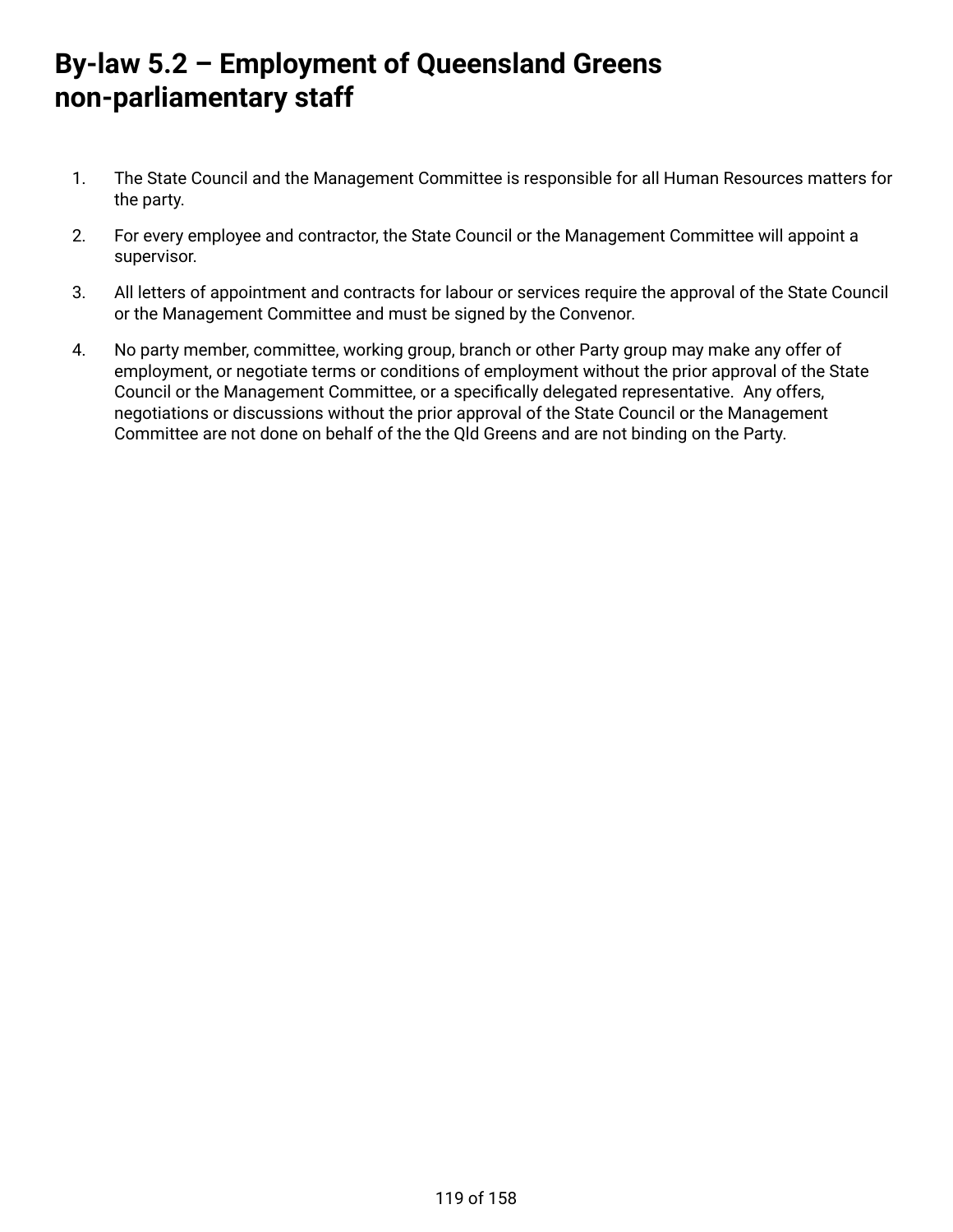# **By-law 5.3 – Management Committee Assistants Bylaw**

- 1. Each member of Management Committee will be entitled to appoint assistants.
- 2. The appointment of an assistant requires ratification by Management Committee before taking effect.
- 3. Management Committee assistants:
	- 3.1. May be granted observer status at Management Committee meetings and on other Management Committee forums;
	- 3.2. Do not have a vote on Management Committee;
	- 3.3. Do not count towards quorum;
	- 3.4. Do not automatically fill any casual vacancy;
	- 3.5. Will be excluded if a Management Committee meeting goes in camera;
	- 3.6. Can be removed from their position by the member for which they are assistant, or Management Committee as a whole.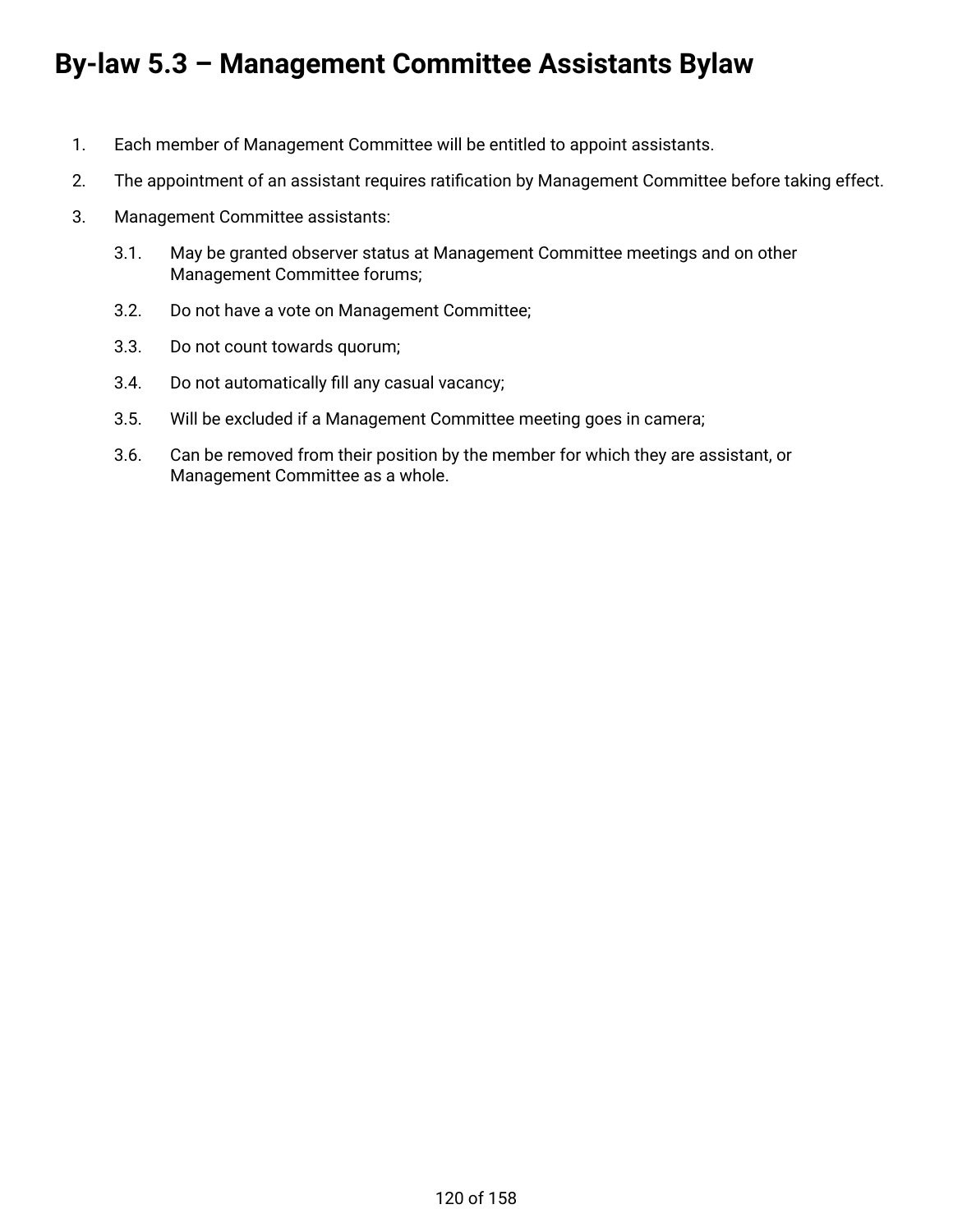# **By-law 5.4 – Queensland Parliamentary Liaison Committee**

- 1. The responsibilities of the Parliamentary Liaison Committee (PLC) will be:
	- 1.1. To maintain an effective and close partnership between Queensland Greens State parliamentary representatives and the party organisation;
	- 1.2. To provide a supportive framework in which MPs can draw on the knowledge and experience of party representatives to inform decision-making that is consistent with the Queensland Greens' charter, principles, code of ethics and policy platform; and the expectations of the party membership;
	- 1.3. To advise on parliamentary strategy;
	- 1.4. To provide advice on any matter to MPs, on request or on the PLC's own initiative;
	- 1.5. To provide a resolution process for disputes between MPs, and between MPs and the Queensland Greens.
- 2. The voting members of the PLC will be:
	- 2.1. The Queensland Greens Convenor;
	- 2.2. One delegate from the Queensland Campaign Committee;
	- 2.3. One delegate from the Queensland Policy Committee;
	- 2.4. Three general members elected by the Annual General Meeting.
- 3. Non-voting members of the PLC will be:
	- 3.1. All members of the Greens who have been elected to the Queensland Parliament;
	- 3.2. One representative from among the Queensland Greens federal MPs;
	- 3.3. One representative from among the Queensland Greens local councillors;
	- 3.4. The State Director;
	- 3.5. A minutes secretary appointed by the PLC;
	- 3.6. Any other members of the Queensland Greens co-opted by the PLC as non-voting members.
- 4. The Queensland Greens convenor will be the convenor of the PLC.
- 5. All Queensland Greens State MPs are expected to attend PLC meetings. Non-voting members of the PLC can move proposals, but not second proposals, block consensus or vote. Only voting members of the PLC are counted toward quorum.
- 6. The PLC will meet at least monthly. Minutes of PLC meetings will be made available on the members' website and tabled at each State Council meeting, except where the PLC deems it to be necessary for the meeting or sections of the meeting to be held in camera due to matters for discussion pertaining to legal, employment or politically sensitive matters requiring confidentiality.
- 7. The PLC Secretary will send a copy of the ratified minutes of each PLC meeting to the State Secretary within 7 days of the minutes being ratified.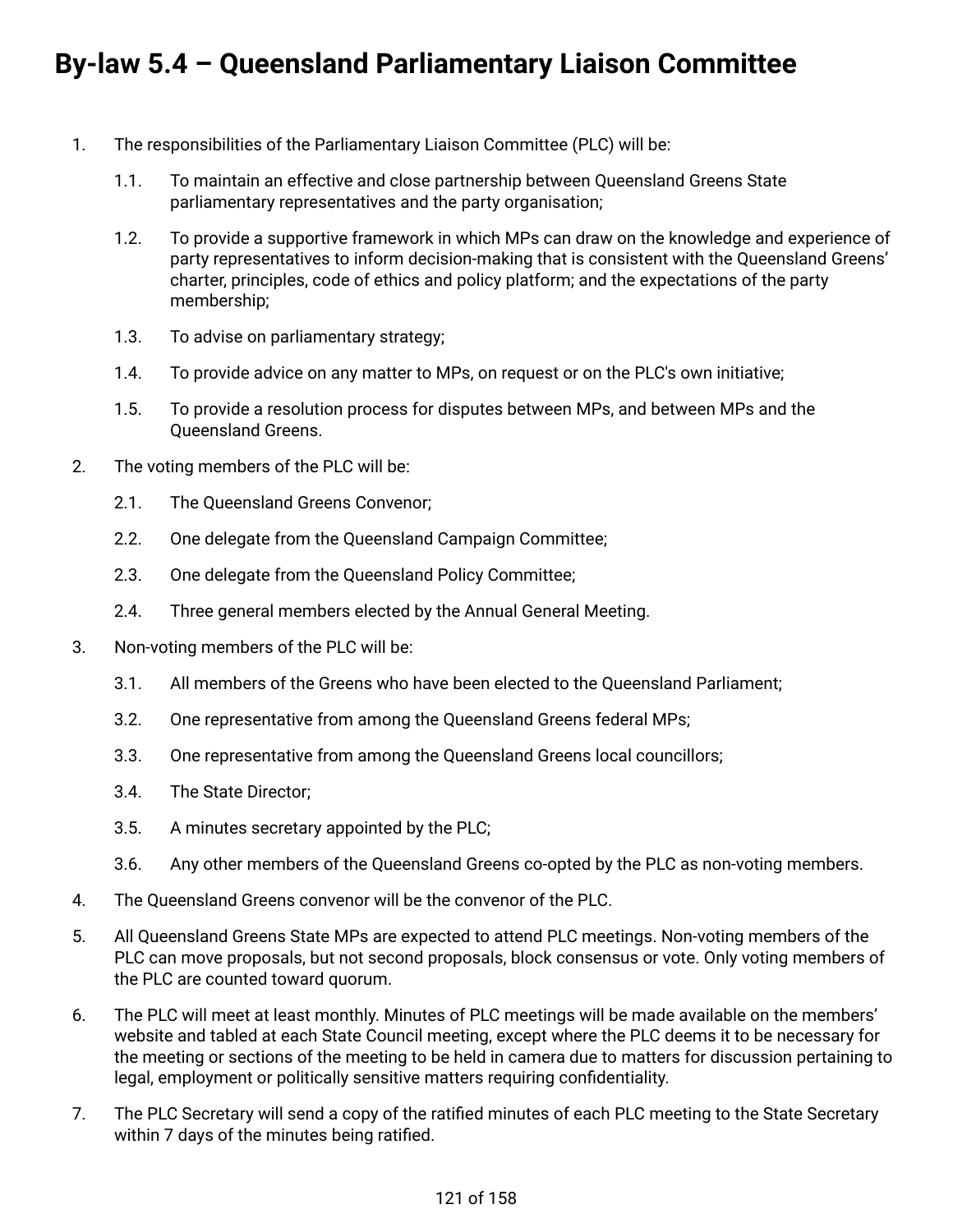8. The PLC is accountable to the Queensland Greens State Council and will present a report on its activities to each State Council meeting.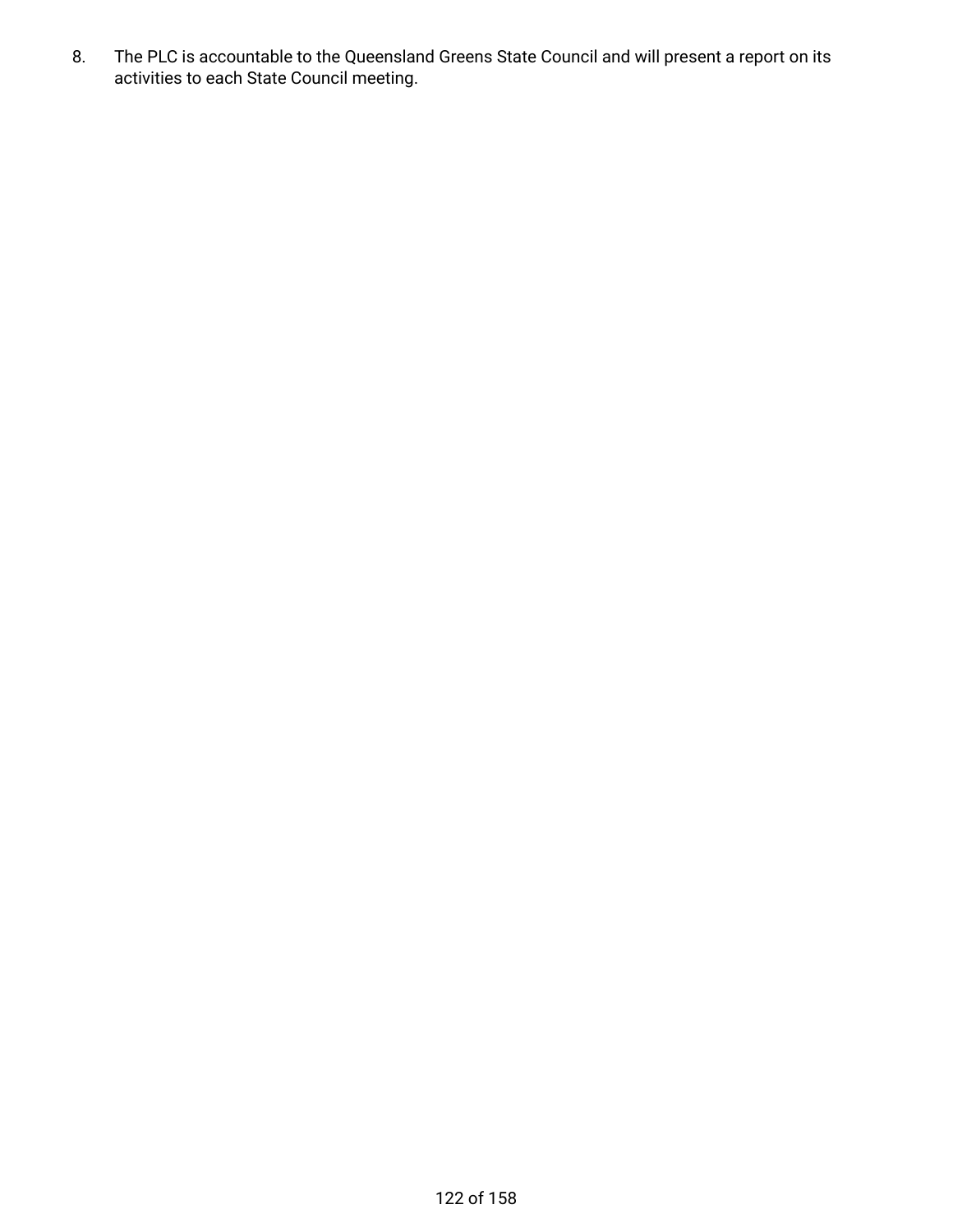# **By-law 5.5 – Queensland Campaign Committee**

- 1. The voting members of the Queensland Campaign Committee (QCC) will be:-
	- 1.1. Campaign Convenor;
	- 1.2. a Campaign Secretary, to be elected at the Annual General Meeting;
	- 1.3. a Campaign Treasurer, to be elected at the Annual General Meeting;
	- 1.4. Lead National Delegate, to be elected at the Annual General Meeting;
	- 1.5. Five general members, appointed at the State Council subsequent to the Annual General Meeting, including at least two members from rural and regional areas.
- 2. The non-voting members of the Queensland Campaign Committee (QCC) will be:-
	- 2.1. The Lead Senate Candidate;
	- 2.2. Two members from among the Queensland Greens Members of the federal Party Room appointed by State Council, or one member if the Lead Senate candidate is a sitting Senator;
	- 2.3. Two members from among the Queensland Greens Members of the Legislative Assembly (MLA) appointed by State Council;
	- 2.4. State Director;
	- 2.5. Other members of the Party may be co-opted by the QCC as non-voting members.
- 3. Non-voting members of the Queensland Campaign Committee (QCC) may not also be elected members of QCC.
- 4. Non-voting members of the Queensland Campaign Committee (QCC) can move proposals, but not second proposals, block consensus or vote unless also a voting member on the committee.
- 5. Only voting members of the Queensland Campaign Committee (QCC) are counted toward quorum.
- 6. If a voting member of the committee is unable or refuses to act to fulfil their designated responsibilities, or without apology or leave fails to attend three successive meetings they have a duty under the bylaws to attend, or if the voting member resigns from the position in writing or ceases to be a Member of the party, the committee may declare the position vacant and make an interim appointment for the period until the next State Council.
- 7. In the event of a casual vacancy the Queensland Campaign Committee (QCC) can make an interim appointment until the next general meeting or State Council.
- 8. A general meeting or State Council shall have power to appoint any member of the Queensland Greens to fill any casual vacancy on the Queensland Campaign Committee (QCC).
- 9. QCC is responsible for collecting, collating and prioritising proposals for campaign initiatives from members and party bodies, including from QCC itself.
- 10. QCC is tasked with determining what campaign initiative proposals will be released, the timing of the release of campaign initiatives and the manner in which campaign initiatives are released.
- 11. QCC may task QPC with developing campaign initiatives to suit an election campaign strategy.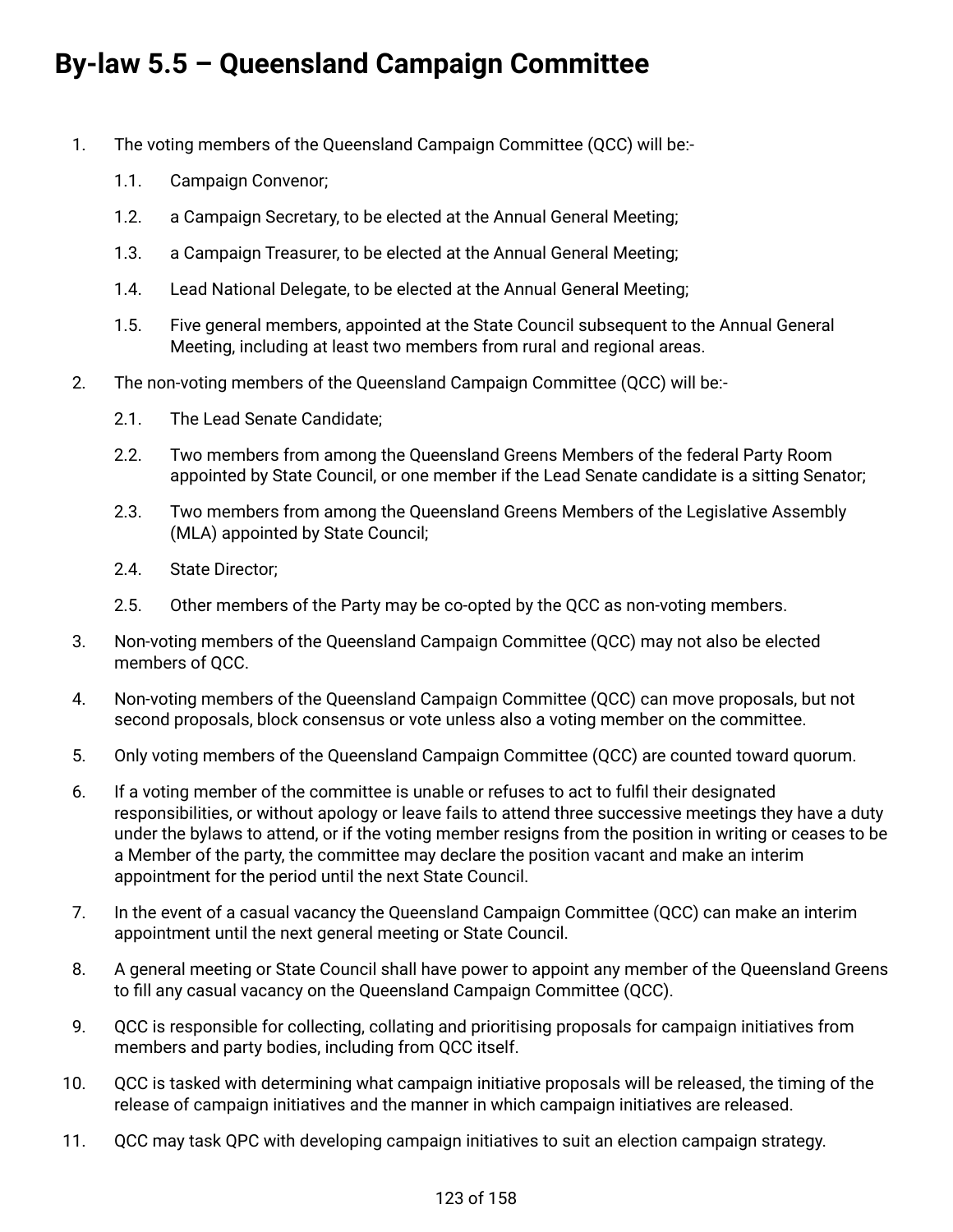12. All campaign initiatives must be in line and consistent with the policy framework of the Australian and Queensland Greens, in line and consistent with the Greens Four Pillars and Charter, costed where possible and evidence-based where possible.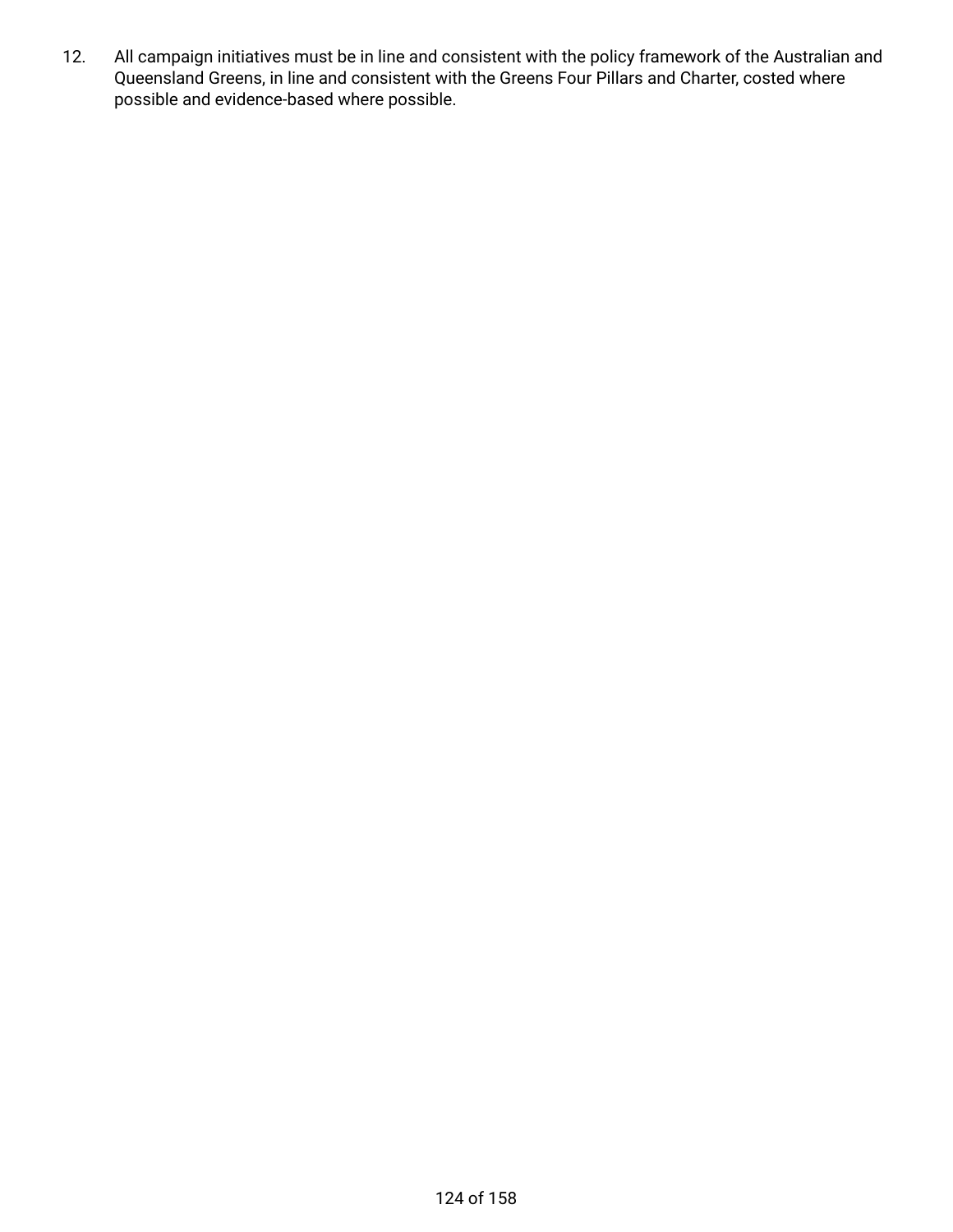# **By-law 5.6 – Queensland Policy Committee (QPC)**

# **1. Membership of the Queensland Policy Committee (QPC)**

- 1.1. The voting members of the Queensland Policy Committee will be:
	- 1.1.1. The Policy Convenor;
	- 1.1.2. State Council will appoint four general members;
- 1.2. The Queensland Policy Committee (QPC) will appoint a member of the Party as the Policy Secretary. The Policy Secretary will be non-voting unless also a voting member of the QPC.
- 1.3. The Queensland Policy Committee (QPC) will appoint a member of the QPC to be a delegate to the Parliamentary Liaison Committee.
- 1.4. The Queensland Policy Committee (QPC) may appoint other members as non-voting members of the QPC.
- 1.5. Non-voting members of the Queensland Policy Committee (QPC) can move proposals, but not second proposals, block consensus or vote unless also a voting member on the committee.
- 1.6. Only voting members of the Queensland Policy Committee (QPC) are counted toward quorum.
- 1.7. In the event of a casual vacancy the Queensland Policy Committee (QPC) can make an interim appointment until the next State Council.
- 1.8. State Council shall have power to appoint any member of the Queensland Greens to fill any casual vacancy on the Queensland Policy Committee (QPC).

# **2. Basic reviewing of Queensland Greens policy**

- 2.1. The Queensland Policy Committee is responsible for facilitating a basic review of all Queensland Greens policies to ensure that any out-of-date references, obvious omissions, inconsistencies, or, grammatical or other similar errors are addressed.
- 2.2. QPC will review all Queensland Greens policies within each state government term, and will certify that each policy has been reviewed.
- 2.3. QPC will determine the schedule for reviewing policies.
- 2.4. QPC will review as soon as practicable any policy or part thereof referred for review by State Council or Queensland Campaign Committee or the Parliamentary Liaison Committee or the Party Room.
- 2.5. Any changes to policy arising for a basic review will be reported to State Council, or submitted as a motion to State Council, as required under the constitution.

# **3. Substantive policy development**

- 3.1. The Queensland Policy Committee is responsible for the facilitation of the involvement of members in substantive policy development, the introduction or amendment or deletion of principles or aims in policies.
	- 3.1.1. QPC may use whatever process it determines likely to engage the membership in policy development.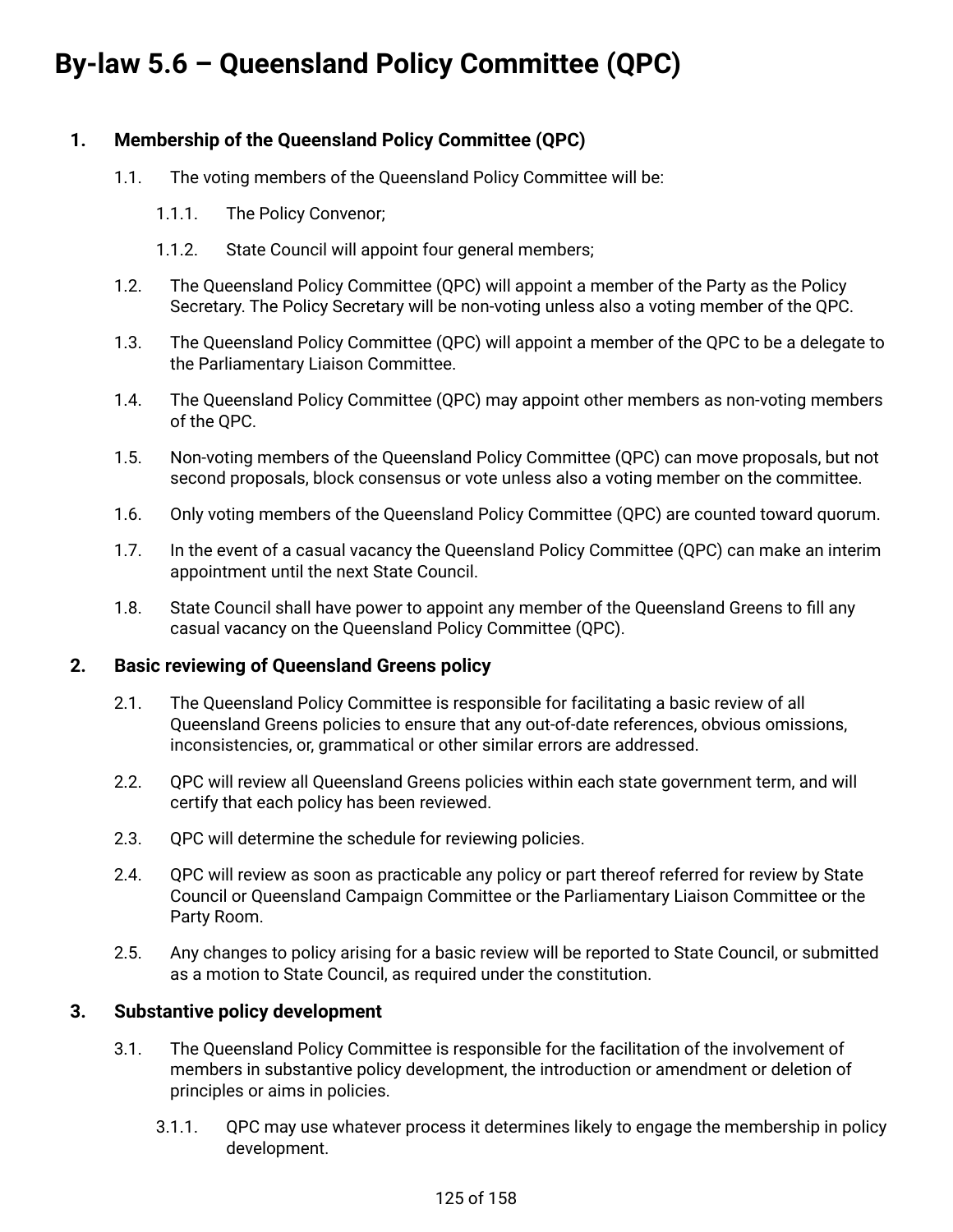- 3.2. QPC may make motions to State Council to amend or adopt policy.
- 3.3. QPC will ensure provision of accessible mechanisms for members and bodies of the parties to make submissions of suggested amendments to existing policy or suggested new policy to be adopted.
- 3.4. QPC is obliged to reply in a timely manner to the submitter/s of any submission suggested amendments or new policy as to the determination to whether the suggestion would be:-
	- 3.4.1. Recommended to State Council;
	- 3.4.2. Referred to a process of consultation with the membership;
	- 3.4.3. Referred to the Australian Greens policy review process;
	- 3.4.4. Considered for adoption as an initiative;
	- 3.4.5. Not pursued by Queensland Policy Committee.
- 3.5. Any submission accepted by QPC under 3.5.1-3.5.4 will be allocated to be the responsibility of one or more members of the QPC to facilitate through the process.
- 3.6. QPC will review as soon as practicable any policy or part thereof referred for substantive review by State Council or Queensland Campaign Committee or the Parliamentary Liaison Committee or the Party Room.

# **4. Liaising with, and providing representation to Australian Greens policy bodies and officeholders**

- 4.1. The Queensland Policy Committee (QPC) Convenor will have first right of refusal as the Queensland Greens delegate to the Australian Greens policy committee, with another member of the QPC to be appointed by the QPC if refused by the Convenor.
- 4.2. QPC will provide an accessible mechanism for members to have input into the Australian Greens policy review process.

# **5. Policy Working Groups (PWG)**

- 5.1. The structure, membership, responsibilities and duration of a policy working group will be determined by Queensland Policy Committee.
	- 5.1.1. Each PWG will be allocated a member of QPC to oversee it, who by default will be the convenor of the PWG.
- 5.2. All PWGs will report to the QPC at least monthly and will report any significant development and the level of engagement by the membership.

# **6. Budget**

- 6.1. The QPC has no authority to incur debts or secure loans on behalf of the party.
- 6.2. The QPC will only expend funds provided by the party where this is an accordance with a budget that has been ratified by State Council.
- 6.3. The QPC Convenor is responsible for acquittal in coordination with the State Treasurer.

# **7. Communication and Decision Making**

7.1. The QPC will meet at least monthly; either in person, or by any other appropriate method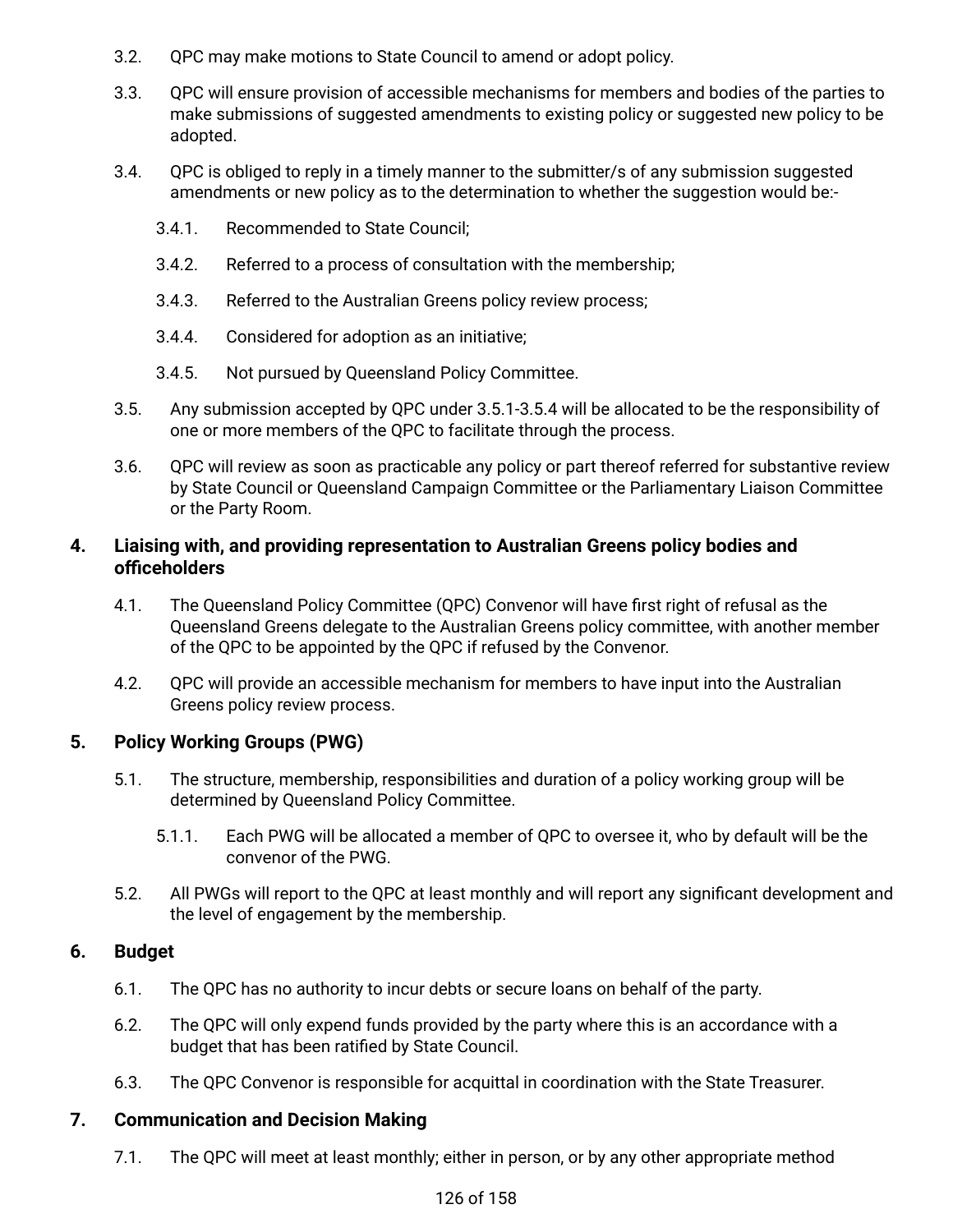available.

- 7.2. The QPC will act in accordance with Queensland Greens meeting procedures.
- 7.3. All members of the QPC must be given a previously agreed time to review draft documents submitted in the name of the QPC before they are submitted.

# **8. Reporting and Accountability**

- 8.1. The QPC will provide a brief written report of activity to each state council meeting, with a more comprehensive report to be tabled at each Annual General Meeting.
- 8.2. The report to Annual General Meeting must detail as a minimum:
	- 8.2.1. Membership of committee and subcommittees;
	- 8.2.2. Details of meeting activity;
	- 8.2.3. Progress towards goals of QPC as defined in the Constitution;
	- 8.2.4. Budget report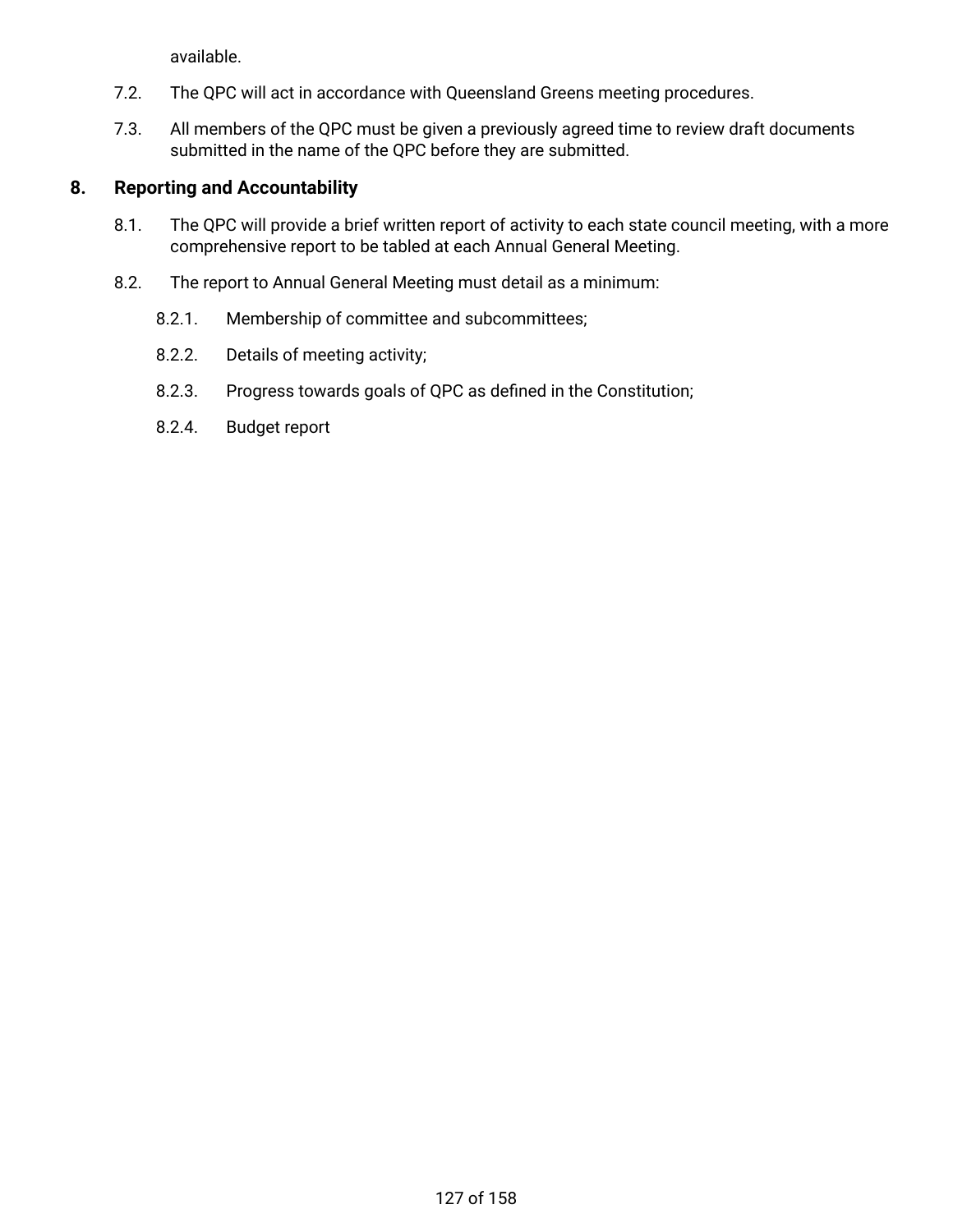# **Bylaw 5.7 – Constitution and Arbitration Committee (CAC) Terms of Reference**

# 1. Membership

- 1.1. The membership of the Constitution and Arbitration Committee (CAC) shall be as per the constitution.
- 1.2. It is important for members of CAC to have a detailed knowledge of Queensland Greens processes and culture; and desirable to be able to demonstrate suitable experience, training or qualifications to support their ability to undertake the functions of the committee (e.g. experience, training or qualifications in the legal profession, arbitration, dispute resolution, people management, or similar areas).
- 1.3. A member of CAC who is the subject of a complaint, has an interest in the outcome of a complaint or other matter before CAC or a conflict of interest should recuse themselves from hearing the complaint. If the member does not recuse themselves, the other voting members of the committee can determine to exclude them from the complaint.
- 1.4. In the event that a member of CAC recuses themselves or is excluded from hearing a complaint, or is otherwise not available the remaining voting members shall have the ability to second eligible members of the party as temporary voting members.
	- 1.4.1. Members of the committee may take leave from the committee or withdraw from complaints for whatever reason and either be replaced as per the above clause or the committee continue to function in their absence.
- 1.5. If a voting member of the committee is unable or refuses to act to fulfil their designated responsibilities, or without leave fails to attend three successive meetings, or if the voting member resigns from the position in writing or ceases to be a member of the party, the committee may in their absence declare the position vacant and make an interim appointment for the period until the next State Council.
- 1.6. The Constitution and Arbitration Committee (CAC) may appoint other members as non-voting members of the CAC.
- 2. Responsibilities of CAC
	- 2.1. Dealing with submissions made as per bylaw 1.5.
	- 2.2. Dealing with submissions seeking a report on the constitutionality of any matter referred by State Council, a general meeting, Management Committee, Queensland Campaign Committee, or the Constitution and Arbitration Committee.
	- 2.3. Evaluating constitutional or by-law motions to general meetings or State Council and making recommendations to the relevant body.
		- 2.3.1. The State Secretary will forward any motions relating to the amendments to the constitution or bylaws to CAC upon receipt.
	- 2.4. Evaluating constitutional or by-law proposals to National Council or National Conference and make recommendations to State Council and the National Delegates.
		- 2.4.1. The Lead National Delegate will forward any motions for the National Council or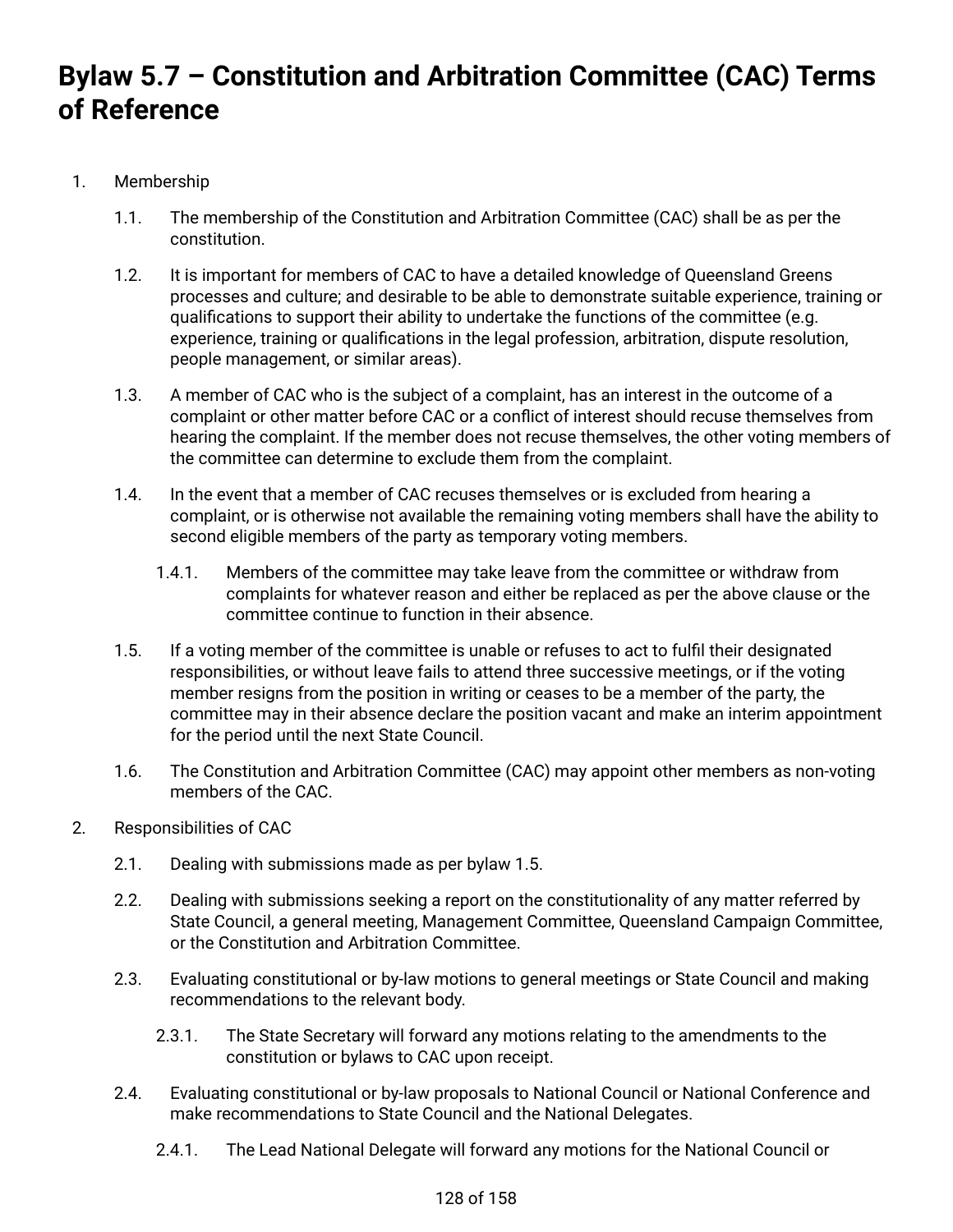National Conference relating to amendments to the constitution or bylaws to CAC upon receipt.

- 2.5. Preparing proposals for general meetings to improve the constitution and bylaws.
	- 2.5.1. The CAC will facilitate input from the membership in preparation of proposals to improve the constitution and bylaws.
- 2.6. Providing up-to-date copies of the Queensland Greens Constitution and By-laws.
	- 2.6.1. The State Secretary will prepare a draft update of the constitution and bylaws after amendments are made for ratification by CAC.
- 2.7. Considering ratification of any changes to the bylaws made by Management Committee.
- 3. Legal assistance
	- 3.1. Where CAC deems it necessary, it may seek the assistance of a legal professional.
		- 3.1.1. Any expenditure on a legal professional must have prior approval by either Management Committee or a CAC budget approved by State Council.
- 4. Budget
	- 4.1. The CAC has no authority to incur debts or secure loans on behalf of the party.
	- 4.2. The CAC will only expend funds provided by the party where this is an accordance with a budget that has been ratified by State Council.
	- 4.3. The CAC Convenor is responsible for acquittal in coordination with the State Treasurer.
- 5. Communication and Decision Making
	- 5.1. The CAC will meet at least monthly; either in person, via phone link up or by any other appropriate method available.
	- 5.2. The CAC will act in accordance with Queensland Greens meeting procedures.
	- 5.3. All members of the CAC must be given a previously agreed time to review draft reports to State Council submitted in the name of the CAC before they are submitted.
- 6. Reporting and Accountability
	- 6.1. The CAC will provide a brief written report of activity to each state council meeting, with a more comprehensive report to be tabled at each Annual General Meeting.
	- 6.2. The report to Annual General Meeting must detail as a minimum:
		- 6.2.1. Membership of committee and subcommittees;
		- 6.2.2. Details of meeting activity;
		- 6.2.3. Activities to fulfill the responsibilities of CAC as defined in the Constitution;
		- 6.2.4. Budget report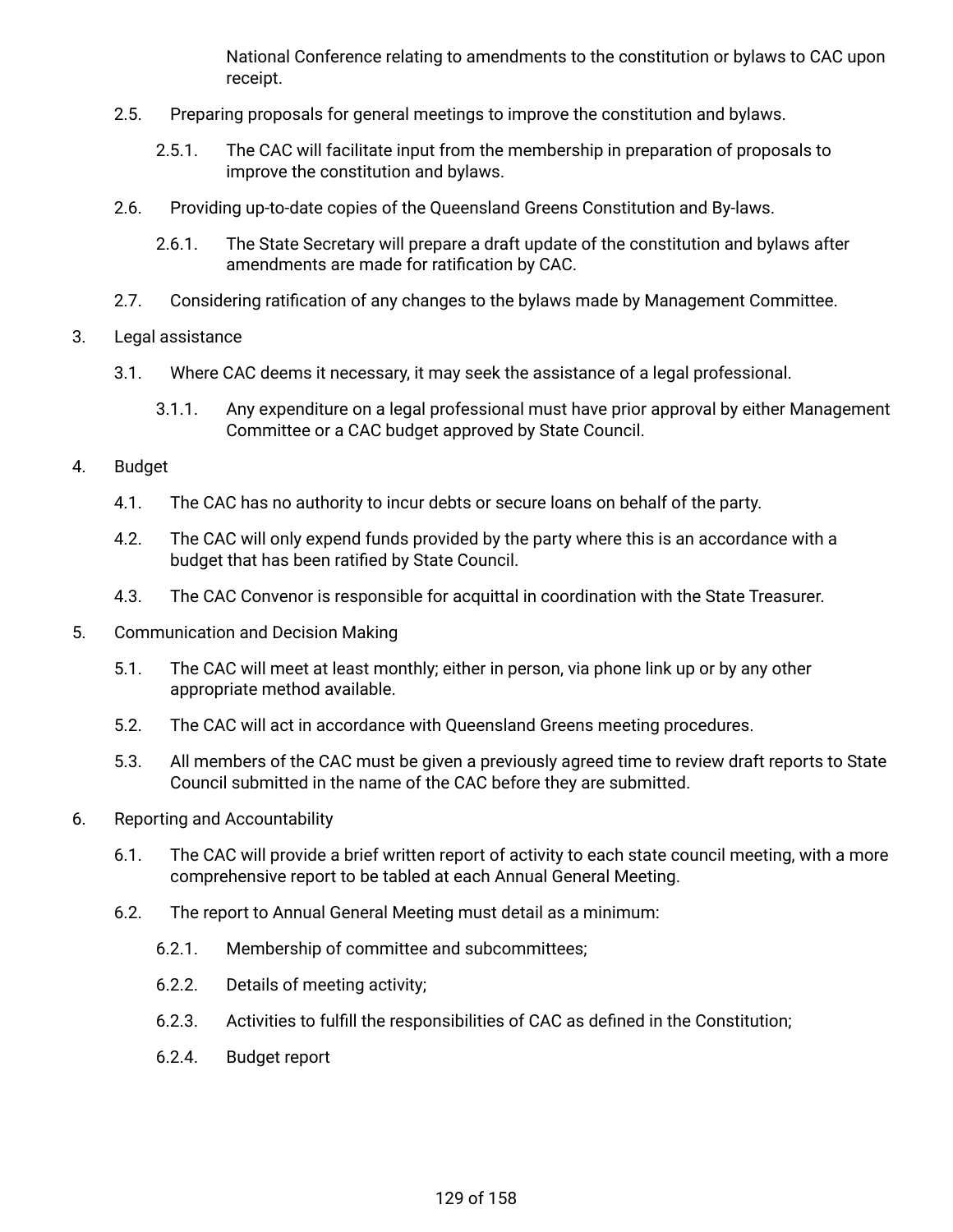# **By-law 5.8 – Queensland Greens Legislative Assembly Party Room Terms of Reference**

- <span id="page-129-0"></span>1. Agreements relating to formation of government or similar matters
	- 1.1. The Party Room may enter into negotiations with another party or parties or independents relating to the following matters but must comply with directions of State Council as passed by motion or incorporated in the by-laws:-
		- 1.1.1. Formation of government;
		- 1.1.2. Coalition;
		- 1.1.3. Guarantee of supply;
		- 1.1.4. Guarantee of confidence;
		- 1.1.5. Acceptance of ministerial or similar positions by members of the party;
		- 1.1.6. Any other agreement whether formal or informal that might reasonably be interpreted by the public or membership as the party supporting another party or parties to attain or retain executive government
	- 1.2. State Council may delegate any role in negotiations it deems necessary to any party body either directly or via the by-laws.
	- 1.3. State Council or its delegates may create prerequisites for any negotiations.
	- 1.4. State Council or its delegates may seek amendments to any agreement.
		- 1.4.1. Unless otherwise specified by State Council the Parliamentary Liaison Committee will act for State Council in negotiations.
	- 1.5. Any agreement entered into with another party or parties or independents relating to the matters outlined in [section](#page-129-0) 1.1 requires ratification by a State Council meeting before coming in effect.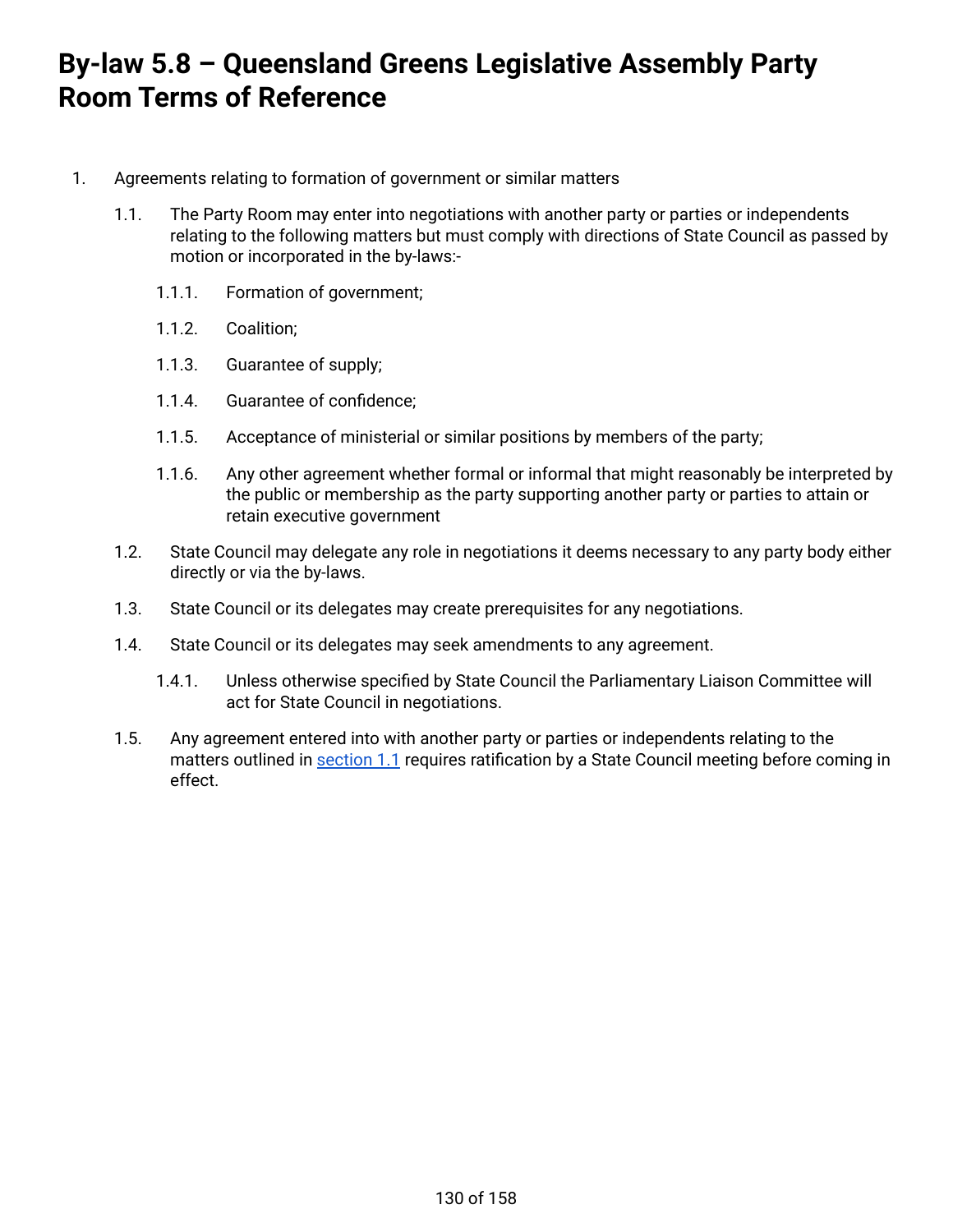# **Section 6: National Delegates By-Laws**

# **By-law 6.1 – National Conference Delegation**

# **1. Name**

1.1. The name of the Working Group shall be the National Conference Delegation (NCD)

# **2. Membership**

- 2.1. The Lead National Delegate will be the convenor of the National Conference Delegation (NCD), and will have a vote.
- 2.2. The Policy Convenor will be an ex officio member of the Conference Delegation (NCD).
- 2.3. The State Council prior to the National Conference will appoint 4 (four) National Delegates.
	- 2.3.1. The order of appointment will be retained. The Lead National Delegate will be deemed to be first in the order of appointment, and the Policy Convenor will be deemed to be second in the order of appointment.
- <span id="page-130-0"></span>2.4. The State Council prior to the National Conference will appoint one non-voting member from among the Queensland Greens Members of the Legislative Assembly (MLA) who will be the MLA delegate to National Conference.
	- 2.4.1. In the event of a casual vacancy the Party Room can make an interim appointment until the next State Council.
- <span id="page-130-1"></span>2.5. The State Council prior to the National Conference will appoint one non-voting member from among the Queensland Greens endorsed local councillors who will be the local councillor delegate to National Conference.
	- 2.5.1. In the event of a casual vacancy the NCD can make an interim appointment until the next State Council.
- 2.6. Other members may be co-opted by the NCD as non-voting members.
- 2.7. Management Committee may make interim appointments to fill any casual vacancies. Such appointments will be deemed to be at the end of the order of appointment.

# **3. Roles of the Group**

- 3.1. Attend National Conference as Queensland Greens delegates.
- 3.2. Report to State Council regarding National Conference.

# **4. Determination of National Delegates to National Conference**

- 4.1. Queensland Greens delegates to National Conference will be the voting members of the National Conference Delegation (NCD), plus any delegates appointed in [2.4](#page-130-0) and [2.5.](#page-130-1)
- 4.2. If the total number of voting members of the National Conference Delegation (NCD) attending the National Conference is three or less then the NCD may appoint any member of the Queensland Greens as a delegate until there are four attending delegates.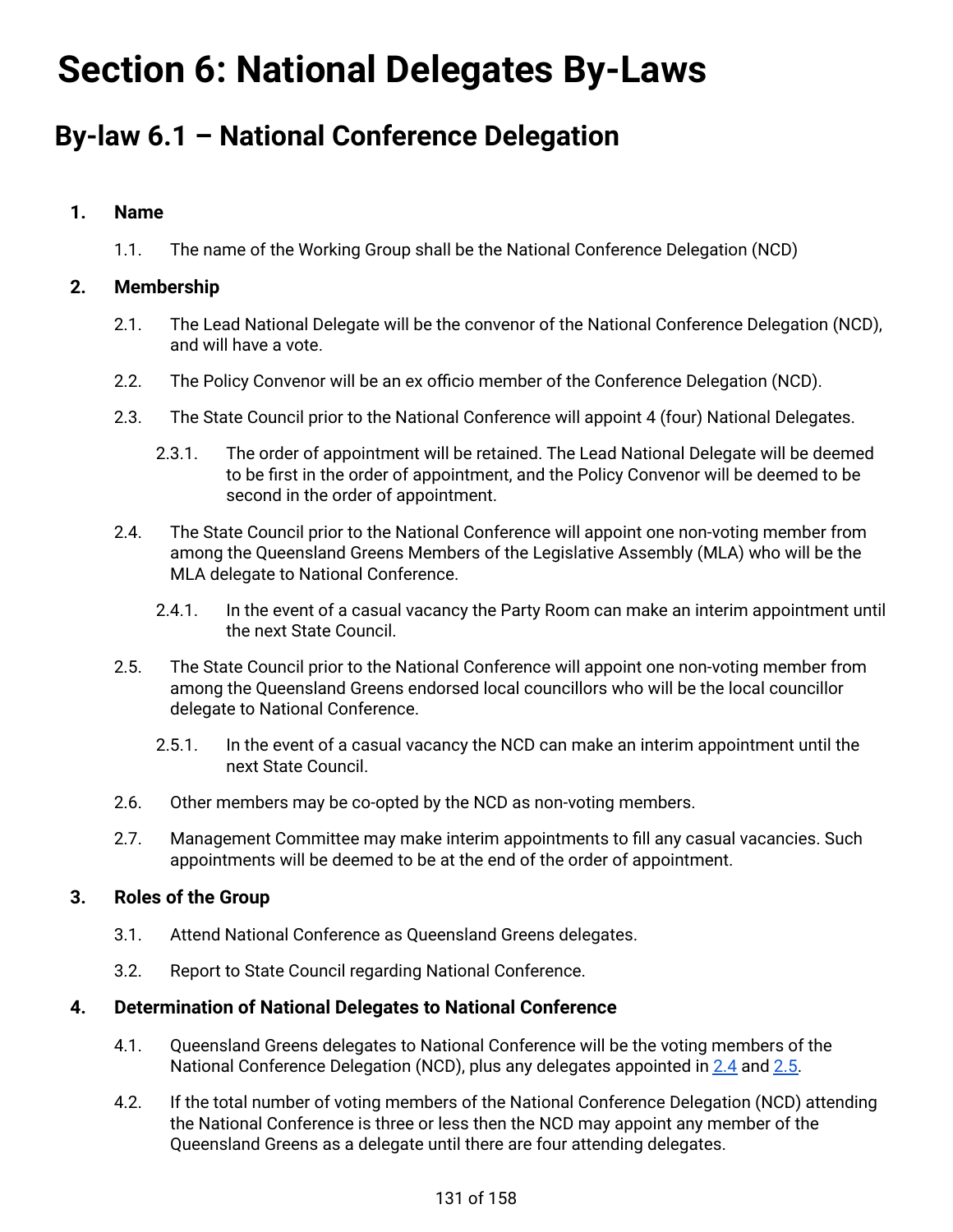- 4.2.1. Any member so appointed will be added to the end of the order of appointment in the order recorded in the motion or motions appointing them.
- 4.3. If for any reason the NCD cannot send at least four delegates then the Lead National Delegate will give proxies at the discretion of the Lead National Delegate to any member of the Queensland Greens.
- 4.4. The Lead National Delegate will provide proxies to the National Secretary as necessary to allow the Queensland Greens to exercise all votes to which it is entitled consistent with this bylaw.

# **5. Disputes between delegates at National Conference**

5.1. In the event of a dispute between delegates at National Conference and the votes the Queensland Greens are entitled to will be distributed in order of appointment, beginning again at the top of the order of appointment if there are more votes than delegates.

# **6. Budget**

- 6.1. The NCD has no authority to incur debts or secure loans on behalf of the party.
- 6.2. The NCD will only expend funds provided by the party where this is an accordance with a budget that has been ratified by State Council.
- 6.3. The NCD Convenor is responsible for acquittal in coordination with the State Treasurer.
- 6.4. Reasonable travel expenses incurred by Queensland Greens delegates to National Conference will be reimbursed.

# **7. Communication and Decision Making**

- 7.1. The NCD will meet either in person, via phone link up or by any other appropriate method available.
- 7.2. The NCD will act in accordance with Queensland Greens meeting procedures.
- 7.3. All members of the group must be given a previously agreed time to review draft documents submitted in the name of the group before they are submitted.
- 7.4. Only voting members count towards quorum.

# **8. Longevity**

8.1. The NCD will operate until the State Council subsequent to the relevant National Conference.

# **9. Reporting and Accountability**

- 9.1. NCD meeting minutes will be circulated to the State Secretary
- 9.2. The Lead National Delegate will provide a written report of activity to State Council meetings.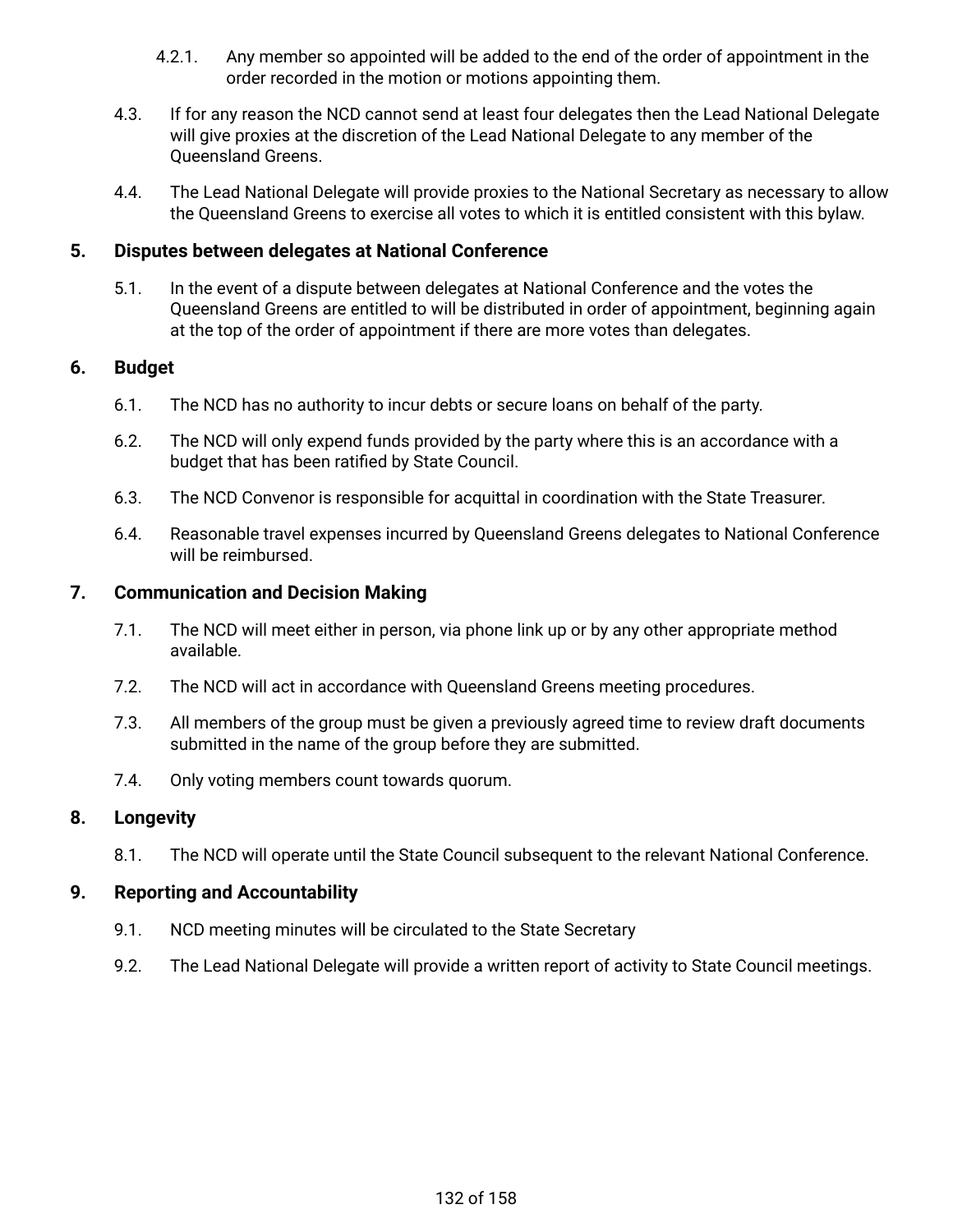# **By-law 6.2 – Lead National Delegate, National Council and other delegations to Australian Greens' bodies**

# **1. State Member for Queensland on National Council**

- 1.1. The Lead National Delegate will be the first State Member for Queensland on National Council.
	- 1.1.1. Should the Lead National Delegate unavailable to be the first State Member for Queensland on National Council then the State Council will appoint the position who will be an ex officio member of the NDC.
	- 1.1.2. Should the Lead National Delegate be unavailable to be the first State Member for Queensland on National Council, Management Committee may appoint an interim holder of the position until the following State Council.
- 1.2. Any subsequent State Member for Queensland on National Council or other delegate to National Council will be appointed by State Council.
	- 1.2.1. Management Committee may appoint an interim holder of the position until the following State Council.

# **2. Queensland Greens delegates to Australian Greens Working Groups**

- 2.1. Unless otherwise outlined in the Constitution or Bylaws, Queensland Greens delegates to ongoing Australian Greens working groups will be elected by State Council for a term expiring at the State Council subsequent to the Annual General Meeting. The first person elected will be the Queensland delegate to the working group. The second person elected will be the designated alternate delegate.
	- 2.1.1. Delegates to ongoing Australian Greens working groups will provide a written report on the working group's activities to each State Council.
	- 2.1.2. Management Committee may make an interim appointment to fill a casual vacancy for Queensland Greens delegates to ongoing Australian Greens working groups until the next State Council.
- 2.2. The Management Committee is responsible for appointing Queensland Greens delegates to ad hoc Australian Greens working groups.
	- 2.2.1. The Management Committee may remove a Queensland Greens delegate to an ad hoc Australian Greens working group.
- 2.3. The Management Committee may give directions to, and require reports from, Queensland Greens delegates to Australian Greens working groups.
- 2.4. The Queensland Campaign Committee (QCC) will be responsible for direction of delegates on campaign matters.
- 2.5. The Queensland Policy Committee (QPC) will be responsible for direction of delegates on policy matters.
- 2.6. The Constitution and Arbitration Committee (CAC) will be responsible for direction of delegates to the Australian Greens Constitutional Review Panel.
- 2.7. Reasonable travel expenses incurred by Queensland Greens delegates to National Council or National Conference will be reimbursed.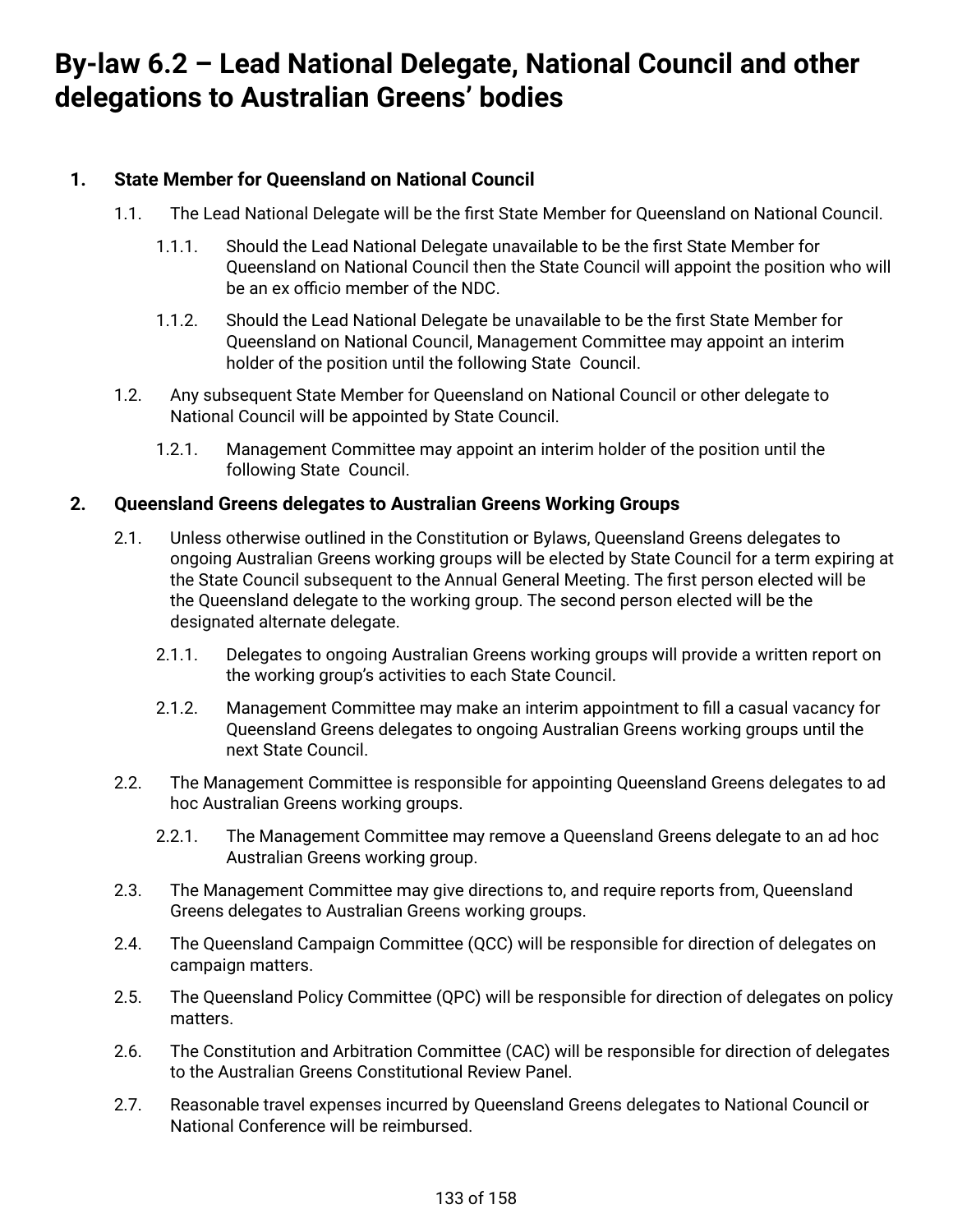# **Section 7: Working Group Terms of Reference**

# **By-law 7.1 – Communications Working Group Terms of Reference**

## **1. Constitutional basis and name**

- 1.1. This is the working group outlined in [section](#page-17-0) 18.2.a) of the constitution tasked to produce and circulate a newsletter.
- 1.2. The working group will also have broader internal communication functions with a view to improving the dissemination of information amongst members and facilitating the knowledge base of the party around how the party works.
- 1.3. The name of the working group is the Communications Working Group (CWG).

#### **2. Membership**

- 2.1. The State Council subsequent to the Annual General Meeting will appoint 3 members as voting members of the working group.
- 2.2. The working group may co-opt other members.
- 2.3. All members of the working group must sign the Queensland Greens confidentiality agreement.
- 2.4. Management Committee may appoint members to fill casual vacancies on the working group.

#### **3. Roles of the Group**

- 3.1. To publish the online newsletter at least twice per month;
- 3.2. To update party information displayed on the Party's public website in consultation with the State Director, State Secretary, any Queensland Greens employed communications personnel, or Australian Greens IT personnel, as required;
- 3.3. To maintain and make available on Greenhouse a list/register of Private Groups (as defined in [By-law](#page-85-0) 3.2 – Social Media);
- 3.4. Administration of Party email addresses with the Secretary;
- 3.5. To publish the Party's Annual Report;
- 3.6. To publish other materials as required by the Constitution, bylaws, or State Council including:-
	- 3.6.1. Notice of general meetings ([s22.11\)](#page-21-0)
	- 3.6.2. Publication of bylaws [\(s37.3](#page-29-0))
	- 3.6.3. Formation of branches ([s15.5\)](#page-12-0)

### **4. Publication of material**

4.1. The newsletter is to be an organ for communication amongst members for the purposes of information and notification of meetings.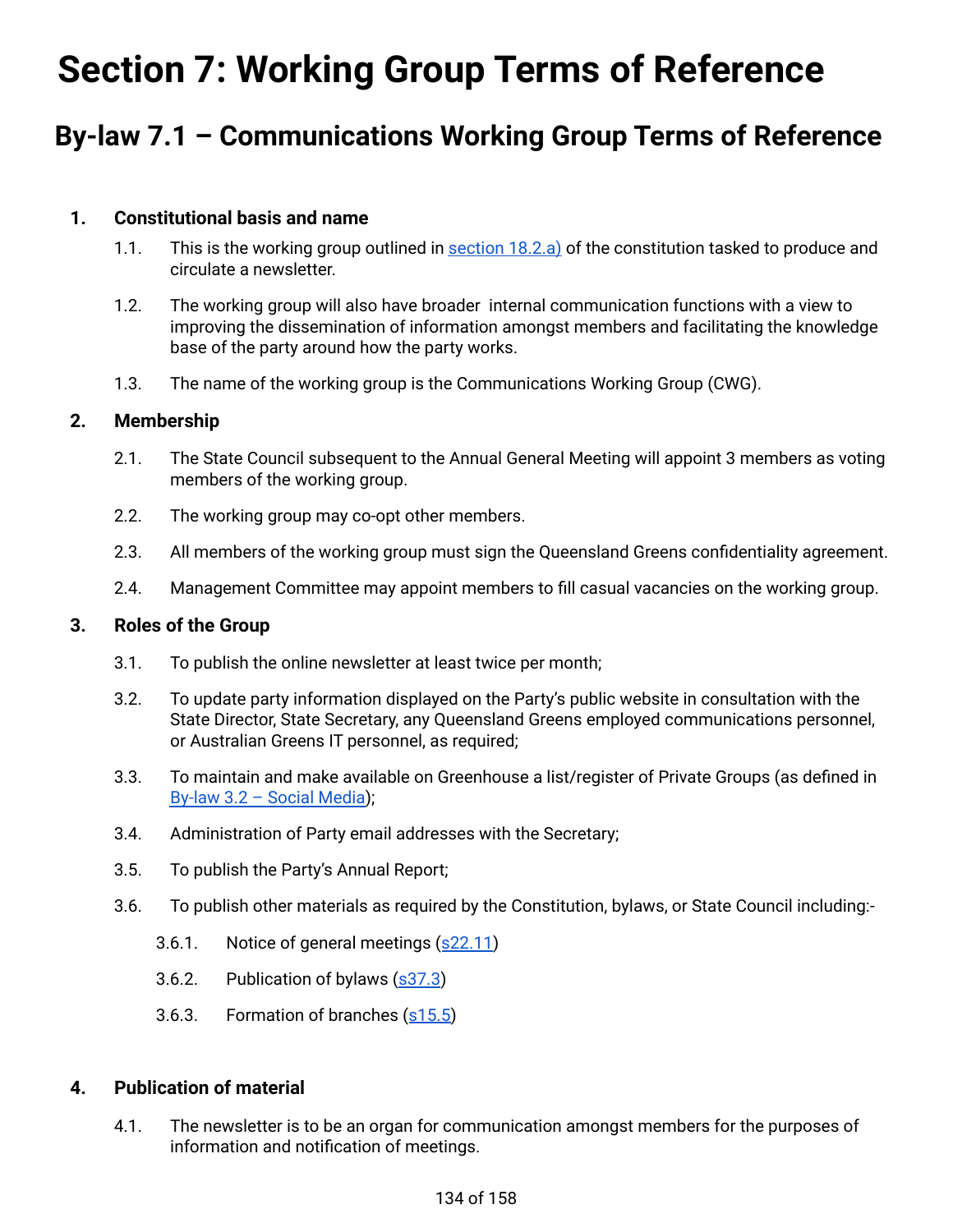- 4.1.1. The working group will include details on how to access the Party's member-only forums and private groups in the newsletter, in order to facilitate member engagement.
- 4.2. The Communications Working Group may by two-thirds majority of voting members publish non-controversial material which is defined as:-
	- 4.2.1. Notice of meetings;
	- 4.2.2. Notification of internal elections, preselections;
	- 4.2.3. Material from media releases or similar publications by Party Spokespersons or Australian Greens members of parliament;
	- 4.2.4. Material passed for publication by motion of a Party working group, committee, branch, or Australian Greens body;
	- 4.2.5. Party contact information.
- <span id="page-134-0"></span>4.3. Publications by the working group will not be used to influence an internal election or preselections except as allowed for elsewhere in the constitution or bylaws.
	- 4.3.1. The Returning Officer will notify the Communications Working Group of candidates for an internal election or preselection.
	- 4.3.2. Any material produced by or regarding a candidate for an internal position or preselection, will be passed to the relevant Returning Officer (RO) prior to publication. Where the RO identifies issues of concern to the election, the Returning Officer will communicate them directly to the Communications Working Group for correction.
	- 4.3.3. Incumbents will not be limited in carrying out the standard functions of their elected position.
- 4.4. Potentially controversial material will be provided on the secure members' website and may be linked to from the newsletter. Potentially controversial material will include:-
	- 4.4.1. Internal party issues such as proposals to Council or a general meeting;
	- 4.4.2. Letters to the editor;
	- 4.4.3. Opinion pieces.
- 4.5. Any fundraising conducted via the newsletter must be authorised by either State Council, Management Committee or a Campaign Committee.
- 4.6. Material relating to outside organisations must be authorised by either State Council, Management Committee, Campaign Committee or a Spokesperson.
- 4.7. Proscribed material will not be published and includes material that would be:-
	- 4.7.1. Libellous;
	- 4.7.2. In violation of the code of ethics;
	- 4.7.3. Otherwise contrary to the constitution or bylaws;
	- 4.7.4. Material outlined in [4.3.](#page-134-0)
- 4.8. The Communications Working Group will comply with the Media, Entertainment & Arts Alliance Code of Ethics (<http://www.alliance.org.au/code-of-ethics.html>)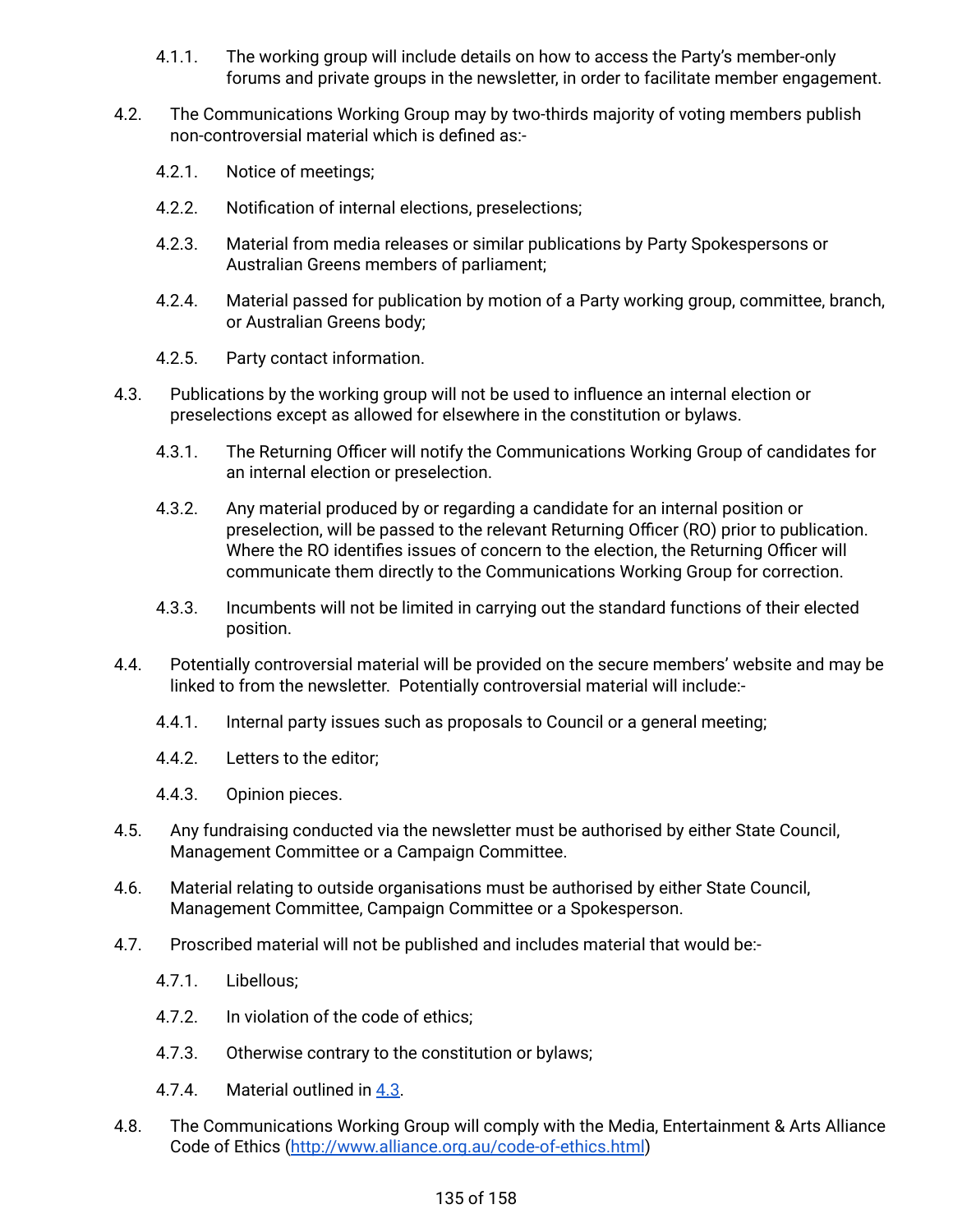# **5. Budget**

- 5.1. The CWG has no authority to incur debts or secure loans on behalf of the party.
- 5.2. The CWG will only expend funds provided by the party where this is in accordance with a budget that has been ratified by State Council.
- 5.3. The CWG Convenor is responsible for acquittal in coordination with the State Treasurer.

# **6. Communication and Decision Making**

- 6.1. The CWG will only meet as required, generally operating online.
- 6.2. The CWG will act in accordance with Queensland Greens meeting procedures.
- 6.3. All members of the group must be given a previously agreed time to review draft reports to be submitted in the name of the group before they are submitted.
- 6.4. The CWG will appoint its own Convenor by consensus. In the event that consensus cannot be reached then there will be a vote. If the working group is unable to appoint a Convenor then the Management Committee will appoint a Convenor.
- 6.5. Only voting members count towards quorum.
- 6.6. If a member doesn't reply to a proposal within two days they will be deemed to have abstained.

# **7. Longevity**

7.1. The Communications Working Group is an ongoing working group.

## **8. Reporting and Accountability**

- 8.1. CWG meeting minutes will be circulated to the Queensland Greens Secretary.
- 8.2. The CWG will provide a written report of activity to each state council meeting, with a more comprehensive report to be tabled at the Annual General Meeting.
- 8.3. The report to the Annual General Meeting must detail as a minimum:
	- 8.3.1. Reports on publications.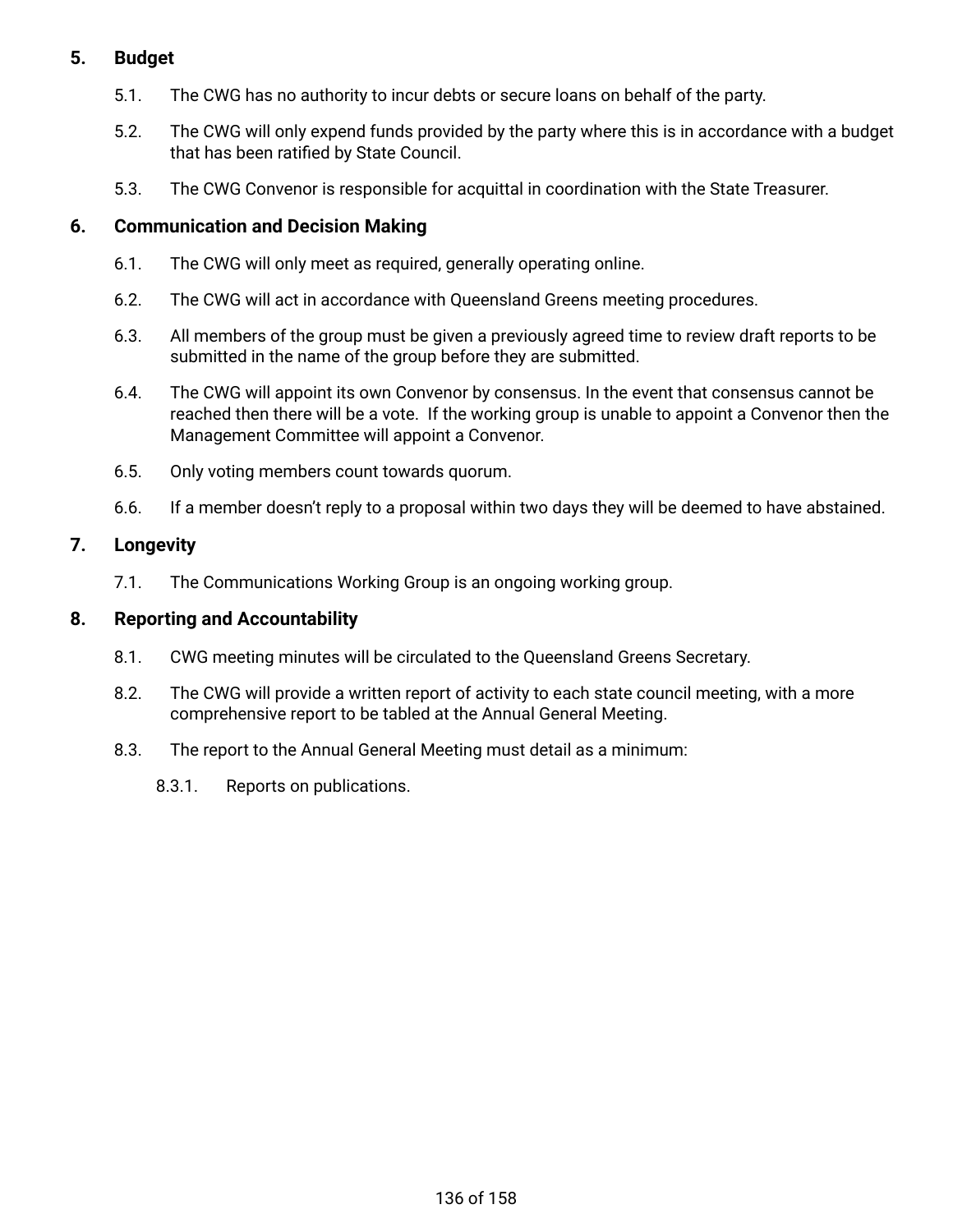# **By-law 7.2 – Rainbow Working Group Terms of Reference**

## **1. Name**

1.1. The name of the Working Group shall be the Queensland Greens Rainbow Working Group (QG-RWG)

### **2. Membership**

- 2.1. Membership of the working group is open to any Queensland Greens member..
- 2.2. The QG-RWG shall appoint a convenor and other ex-officio members it determines necessary. All members of QG-RWG shall have voting rights.
- 2.3. Experts may be invited to actively participate within QG-RWG activities, but non-members of the Greens may not be a member of QG-RWG or be afforded voting or blocking rights.
- 2.4. In the first instance the Queensland Greens State Council will appoint an interim Convenor of QG-RWG whilst the group is being established. Once it is formally established, the group will elect a convenor, preferably by consensus.

#### **3. Roles of the Group**

- 3.1. The QG-RWG will liaise with the Queensland Greens and other State Greens spokespeople to:
	- 3.1.1. provide assistance upon request;
	- 3.1.2. act as a source of information regarding current issues in LGBTIQ community;
	- 3.1.3. provide suggestions regarding potential campaign opportunities on issues associated with LGBTIQ;
	- 3.1.4. provide a means for socialising and supporting LGBTIQ members.
- 3.2. The QG-RWG will act as a policy think tank on issues affecting LGBTIQ, reviewing Greens policy as appropriate to ensure appropriate consideration of these issues, and making recommendations to State Council or the Society and Democracy Policy Working Group.
- 3.3. The QG-RWG will also liaise and work with NGOs actively advocating on these issues.

#### **4. Target Activities for 2016**

4.1. Whilst the Group is initially established on an on-going basis as a Working Group, it is envisioned that, should State Council develop bylaws specifically relating to Member Action Groups, the group be reformed as such.

#### **5. Budget**

- 5.1. The QG-RWG has no authority to incur debts or secure loans on behalf of the party.
- 5.2. The QG-RWG will only expend funds provided by the party where this is an accordance with a budget that has been ratified by State Council.
- 5.3. The QG-RWG Convenor will be responsible for approving expenditure in the budget, although any member may request funding for activities.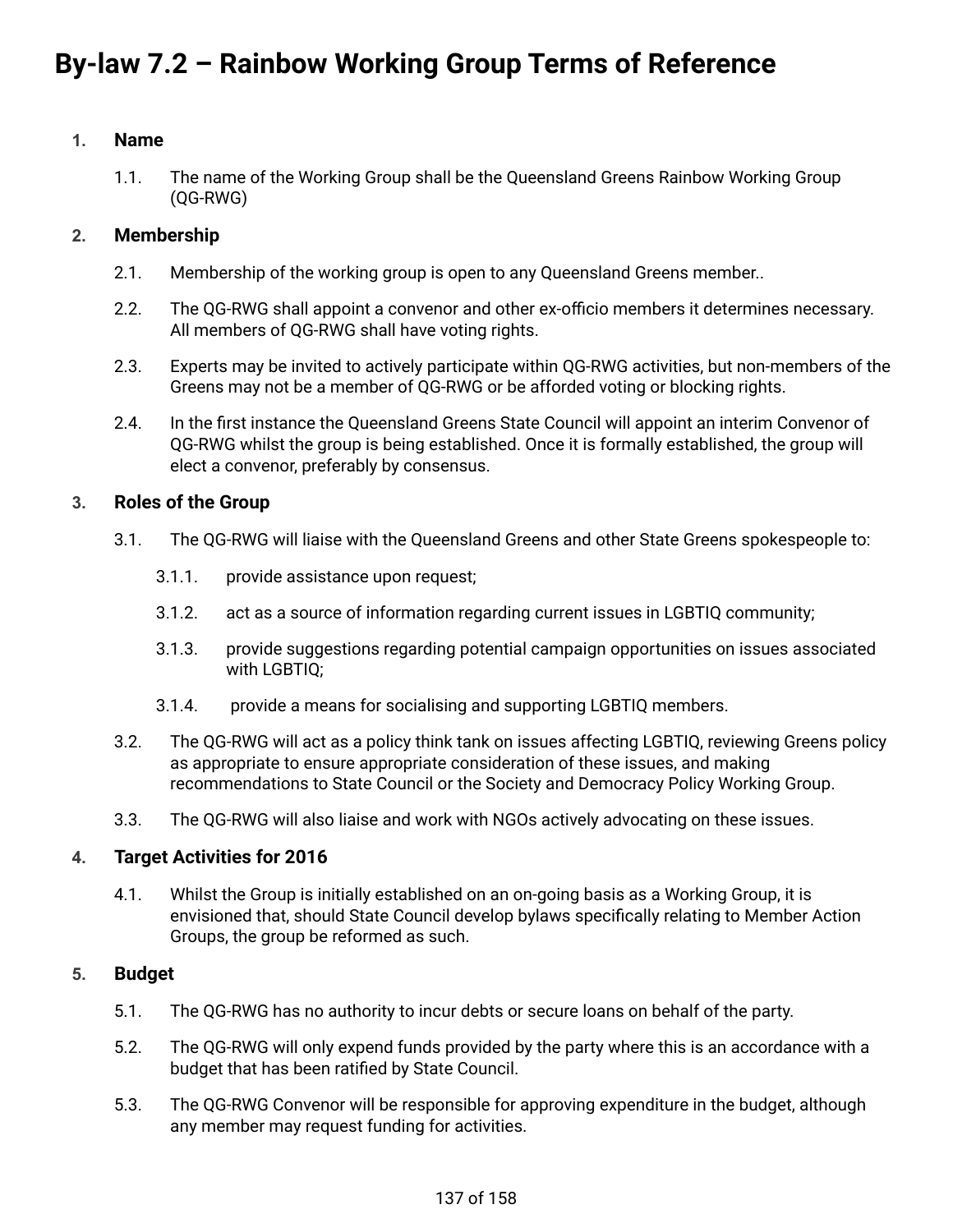5.4. The QG-RWG Convenor is responsible for acquittal in coordination with the State Treasurer.

## **6. Communication and Decision Making**

- 6.1. The QG-RWG will primarily meet online officially using a google group and socially using a secret Facebook group to allow statewide participation, and occasionally in person via phone link up or by any other appropriate method available.
- 6.2. Where possible, meetings will be facilitated by a trained and experienced facilitator.
- 6.3. The QG-RWG will develop agreed procedures for the conduct of meetings, and act in accordance with Queensland Greens meeting procedures.
- 6.4. All members of the group must be given a previously agreed time to review draft documents submitted in the name of the group before they are submitted, and be given the opportunity to recommend changes to them.
- 6.5. The group's office-bearers should be given, where necessary, statewide access to the Greens' membership database to facilitate membership checks and the resignation of lapsed members.

### **7. Anticipated Longevity**

- 7.1. The QG-RWG is established as ongoing with the expectation that it be reformed as a Member Action Group should State Council establish the structure for this in the future.
- 7.2. In the event that the QG-RWG fails to meet a minimum of four times for the twelve-month period leading up to the final state council in a calendar year, or fails to present a report to state council, a QG-RWG dissolution item will be put on the next State Council agenda.
- 7.3. The QG-RWG will elect a convenor for the group at least every twelve months.

#### **8. Reporting and Accountability**

- 8.1. The QG-RWG will provide a brief written report of activity to each state council meeting.
- 8.2. The report to state council must detail as a minimum:
	- 8.2.1. The size of current membership ;
	- 8.2.2. Details of meeting activity;
	- 8.2.3. Progress towards goals of Working Group as defined in the terms of reference;
	- 8.2.4. Budget report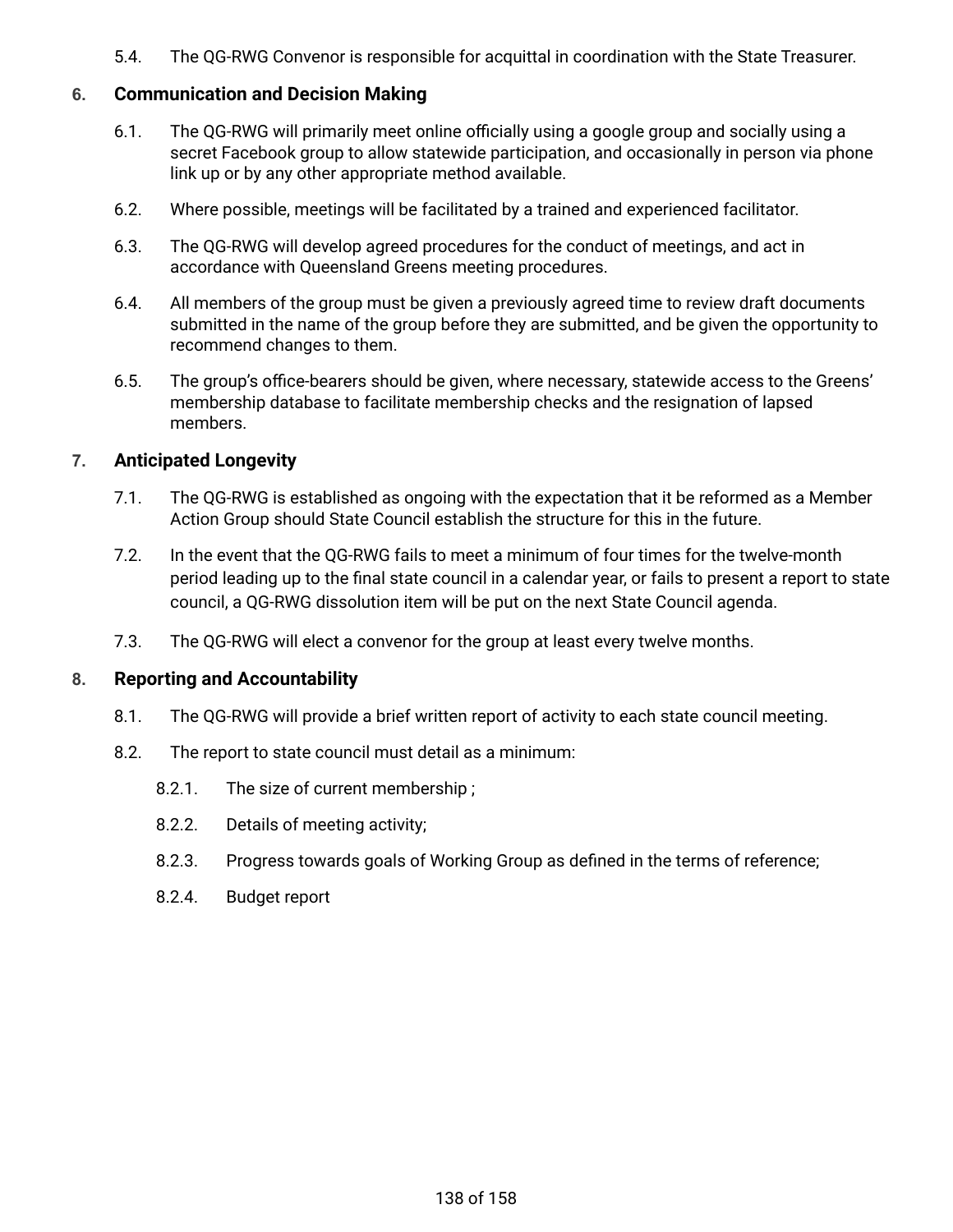# **By-law 7.3 – Queensland Greens Women's Network Terms of Reference**

# **1. Name**

1.1. The name of the Working Group shall be the Queensland Greens Women's Network (QG-WN)

# **2. Membership**

- 2.1. Membership of the working group is open to any Queensland Greens member who identifies as a woman or non-binary people who due to their apparent women-ness are directly, detrimentally affected by the patriarchal structures of our society.
- 2.2. The QG-WN shall appoint a convenor.
- 2.3. The QG-WN may appoint other positions it determines necessary.
- 2.4. All members of the QG-WN shall have voting rights.
- 2.5. Experts may be invited to actively participate in QG-WN activities, but non-members of the Greens may not be members of the QG-WN or be afforded voting or blocking rights.

### **3. Aims**

- 3.1. Continue to weave feminism into the fabric of the Queensland Greens, carrying on the work of Green feminists since our founding days.
- 3.2. Maintain at least 50% representation of women selected as candidates, especially in high-profile seats.
- 3.3. Increase the number of women putting themselves forward for preselection, especially in high-profile seats.
- 3.4. Influence internal party policy, culture and practice which impacts on women's ability to be elected and to play a full role in the party.
- 3.5. Promote and campaign on issues relevant to women in Queensland.
- 3.6. Build and maintain a network of empowered and resourced women able to fulfil their potential in the Party and in wider progressive politics.
- 3.7. Achieve at least 50% female representation on Queensland Greens committees.

# **4. Roles of the Group**

- 4.1. Work within the Queensland Greens to achieve the goals of affirmative action outlined in [section](#page-27-0) 30 of the party's constitution.
- 4.2. Provide assistance to spokespersons in matters related to women.
- 4.3. Develop potential campaign opportunities on issues regarding women.
- 4.4. Provide means for supporting and empowering QG-WN members.
- 4.5. Run social events for QG-WN members.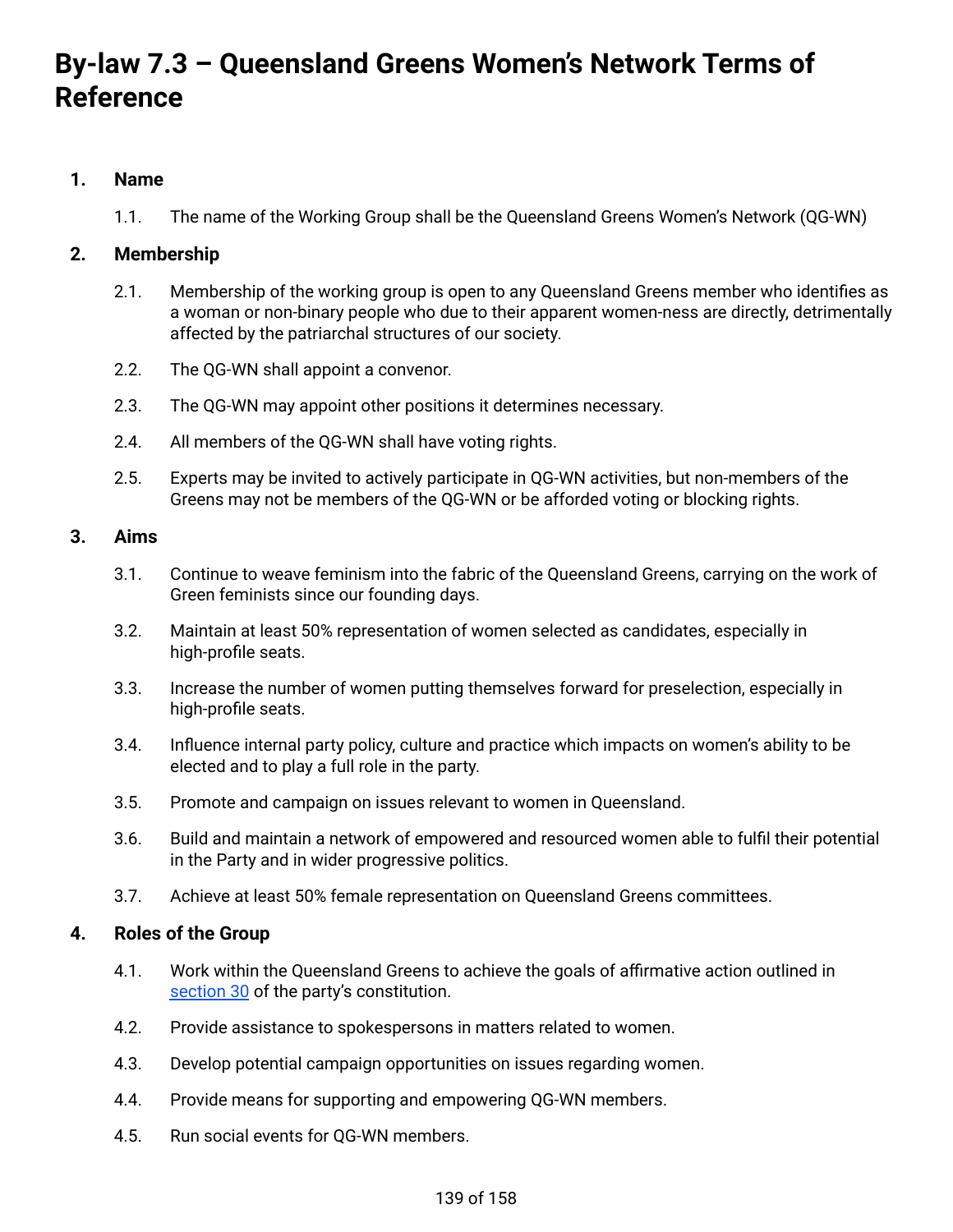- 4.6. Run information and training sessions, available to all party members, on issues pertaining to feminist education, gender equality and women's experiences, focusing on the need for feminism rather than egalitarianism to achieve gender equality.
- 4.7. Ensure strong connections between the QG-WN and existing policy working groups.
- 4.8. Act as a policy think tank on issues affecting women.
- 4.9. Work with the spokespeople to liaise and work with external non-government organisations advocating on women's issues.

#### **5. Budget**

- 5.1. The QG-WN has no authority to incur debts or secure loans on behalf of the party.
- 5.2. The QG-WN will only expend funds provided by the party where this is in accordance with a budget that has been ratified by State Council.
- 5.3. The QG-WN Convenor will be responsible for approving expenditure in the budget, although any member may request funding for activities.
- 5.4. The QG-WN Convenor is responsible for acquittal in coordination with the State Treasurer.

### **6. Communication and Decision Making**

- 6.1. The QG-WN will officially meet a minimum of four times per year either face to face or by electronic means.
- 6.2. The QG-WN shall require a quorum of 10% of their membership if greater than 50, if membership is smaller than 50, quorum is 5 members.
- 6.3. The QG-WN will develop agreed procedures for the conduct of meetings, and act in accordance with Queensland Greens meeting procedures.
- 6.4. All members of the group must be given a previously agreed time to review draft documents submitted in the name of the group before they are submitted, and be given the opportunity to recommend changes to them.
- 6.5. The group's office bearers should be given, where necessary, access to the Greens' membership database similar to a branch to facilitate membership checks and the resignation of lapsed members.

# **7. Anticipated Longevity**

- 7.1. In the event that the QG-WN fails to meet its minimum meeting requirement fand/or fails to present a report to State Council for a period of twelve months, then it will be deemed to have dissolved.
- 7.2. The QG-WN will elect a convenor for the group annually.

# **8. Reporting and Accountability**

- 8.1. The QG-WN will provide a brief written report to each State Council meeting.
- 8.2. The report to State Council must detail as a minimum:
	- 8.2.1. The size of the current membership;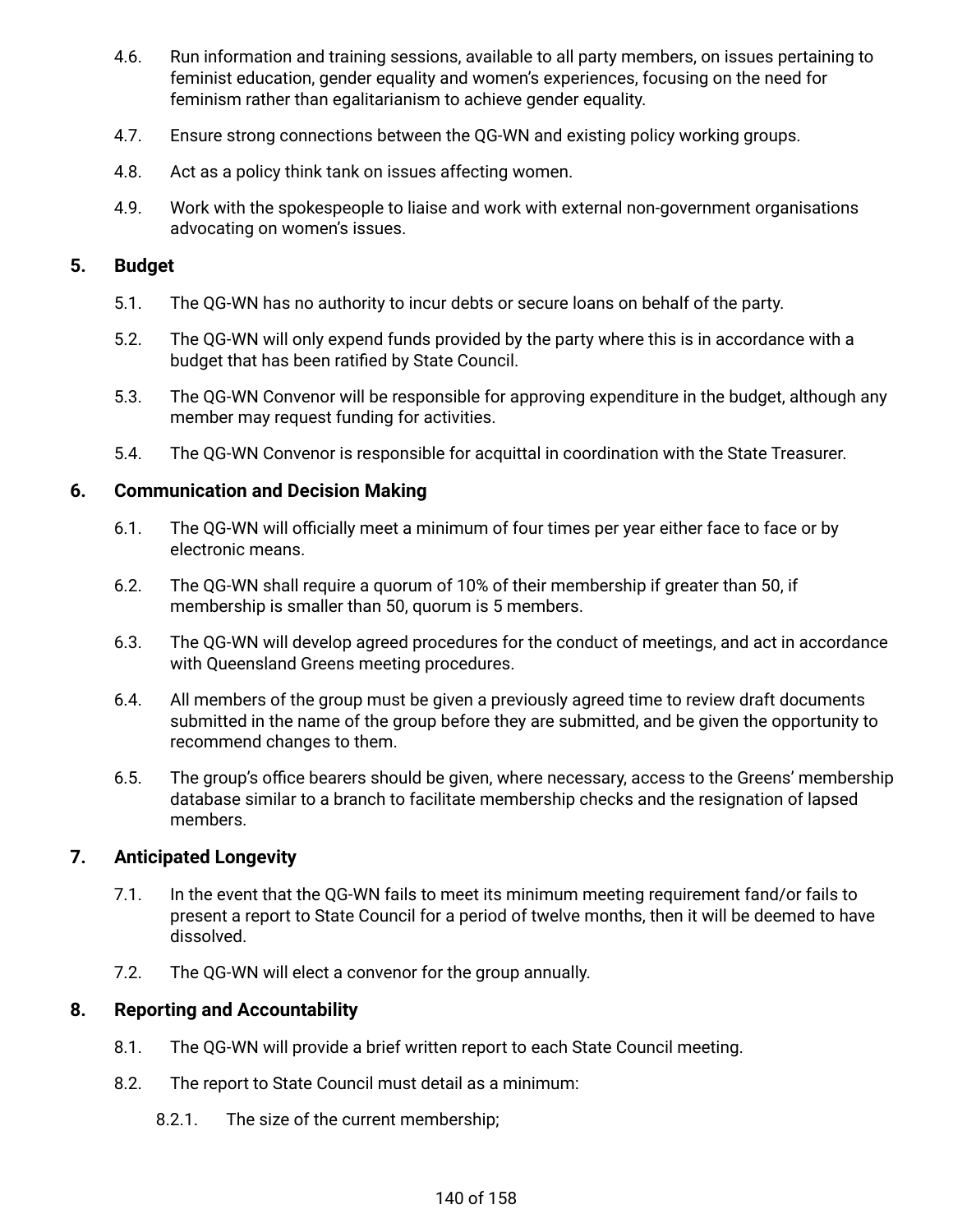- 8.2.2. Details of meeting activity;
- 8.2.3. Progress towards goals as defined in the terms of reference;
- 8.2.4. Budget report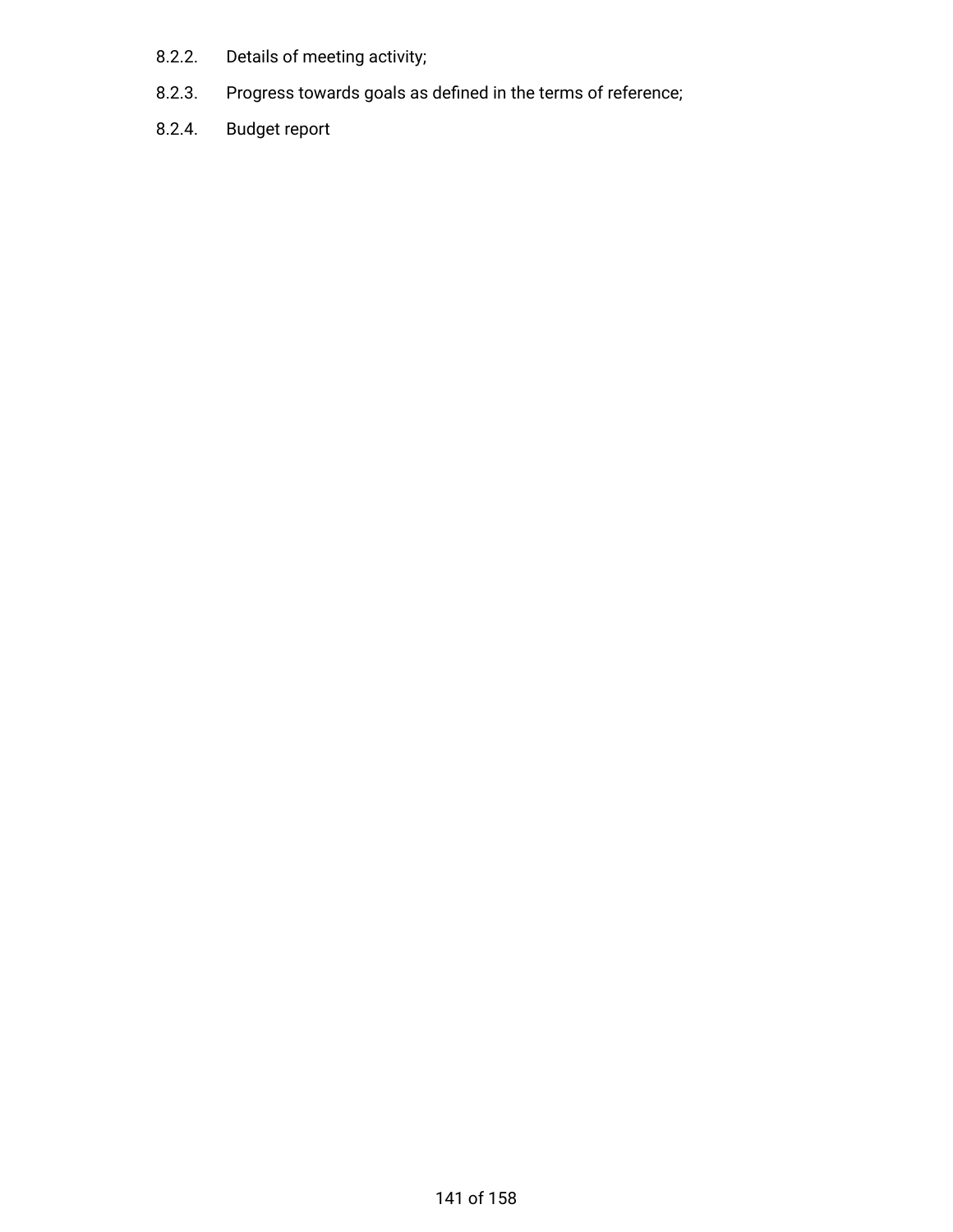# **By-law 7.4 – Queensland Young Greens Terms of Reference**

## **1. Name**

- 1.1. The name of this organisation is the Queensland Young Greens.
- 1.2. The organisation is also known as QYG or the Young Greens, Queensland Branch.

### **2. Purpose**

2.1. To provide a voice for progressive youth in Queensland.

### **3. Membership**

3.1. Membership of the QYG is split into two classes: member and supporter.

#### 3.2. Members:

- 3.2.1. Admission to the QYG as a member will be open to all financial members of the Queensland Greens who have not yet reached their 31st birthday.
- 3.2.2. Membership of the QYG will not add, modify or restrict any rights said member holds as a member of their Branch and of the State Party.
- 3.2.3. Members of the QYG are entitled to be members of the State Conference, and to attend members only meetings, including all committee meetings, Annual General Meetings, confidential campaign meetings, and other restricted events as determined by the Executive.
- 3.2.4. Members of the QYG are entitled to nominate and vote at the Annual General Meeting.
- 3.3. Supporters:
	- 3.3.1. Admission to the QYG as a supporter will be open to all persons who are not currently financial members of any other political party in Australia and are not subject to any disciplinary orders against them by any body of the Queensland Greens or comparable state bodies.
	- 3.3.2. Supporters of the QYG are entitled to attend any event that is not restricted to members.
	- 3.3.3. Supporters of the QYG are not entitled to nominate or vote at the Annual General Meeting.

#### **4. Structure**

- 4.1. The QYG is comprised of three bodies: the Executive, the Organising Committee, and the State Conference.
- 4.2. The Executive are required to attend State Council, are accountable and liable for any decisions made by or for the QYG to the State Council, and is comprised of the four formal office-bearers being:
	- 4.2.1. The Co-Convenors of which there are two and who jointly share responsibility as internal Spokespeople of the QYG, and the Chairpeople of any Organising Committee Meetings;
	- 4.2.2. The Secretary who is responsible for the QYG meeting all governance and constitutional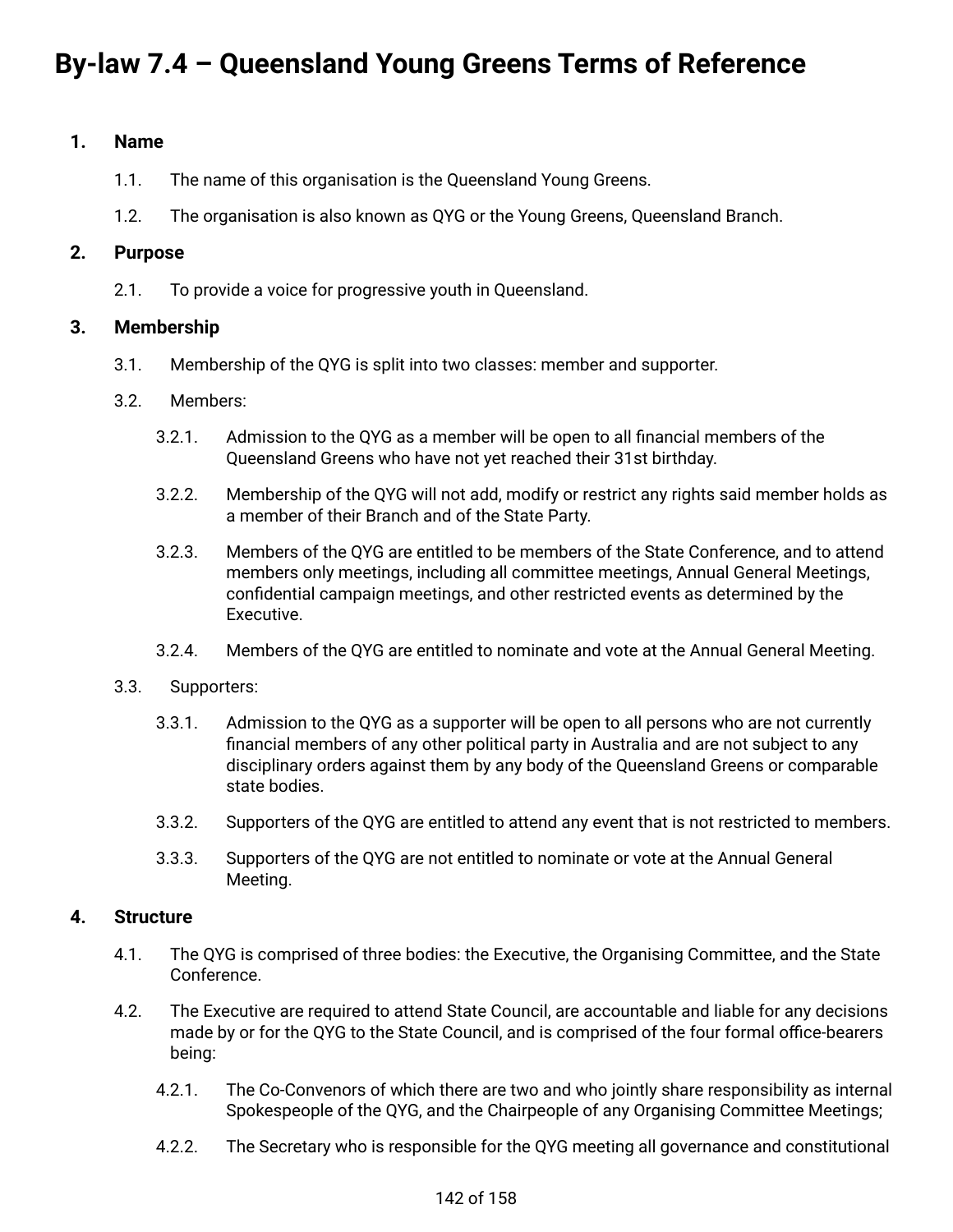requirements, maintaining documents and archives, and auditing membership; and,

- 4.2.3. The Treasurer who is responsible for approving expenditure, preparing budgets, and maintaining financial records.
- 4.3. The QYG Organising Committee is comprised of all elected office-bearers, and any such ex officio members that are available. The specific office-bearers necessary will remain at the discretion of the State Conference to determine by consensus at each year's Annual General Meeting. As an example, the following office-bearers have been suggested as standard:
	- 4.3.1. The Campaign Coordinator who is responsible for creating resources and recruiting for, and promotion and support of, any issues/policy campaign undertaken by the QYG.
	- 4.3.2. The Social Coordinator who is responsible for planning and running regular social events for the QYG, as well as overseeing fundraising and recruitment.
	- 4.3.3. The Human Resources Coordinator who is responsible for training and professional development of members, providing workshops on topics of interest, addressing any conflicts or disputes that may arise between members, and providing for the wellbeing of the Organising Committee.
	- 4.3.4. The Communications Coordinator who is responsible for the management of social media accounts, ensuring emails and messages are responded to by the relevant person and in due time, and the design and production of materials, resources and online content for the promotion of the Queensland Young Greens and its campaigns.
	- 4.3.5. The Community Engagement Coordinator who is responsible for engaging community groups, activists, and progressive organisations to support external campaigns complementary to the campaigns of and in accordance with the purpose of the Queensland Young Greens, and for the training of campaigners to effectively contribute to larger, external campaigns.
- 4.4. People who hold the following positions and reside in Queensland will be considered ex officio members of the Organising Committee.
	- 4.4.1. Any office-bearer of the Australian Young Greens.
	- 4.4.2. The President of any University-based Greens Club, Greens Society, or Greens Party.
	- 4.4.3. A nominated individual from a progressive youth organisation that the Executive has reached consensus on allowing said organisation to nominate a representative.
	- 4.4.4. A youth representative from each Branch of the Queensland Greens if said Branch has nominated such an individual, and at least half of all Branches have the capability and intention to nominate such an individual. Such an individual would thereafter become that Branch's Delegate to the Queensland Young Greens.
- 4.5. The QYG State Conference is comprised of all financial members of the Queensland Greens who have not yet reached their 31st birthday. The State Conference meets formally once per year for the Annual General Meeting wherein all members of the State Conference are entitled to nominate to be elected as an office-bearer, and to vote in the subsequent election of office-bearers.
- 4.6. All office-bearer positions can be shared between two people if necessary. If any position is shared, at least one person in the sharing arrangement must identify other than as cis male or as a person of colour.
- 4.7. Any person who has reached their 28th birthday or has not yet reached their 16th birthday is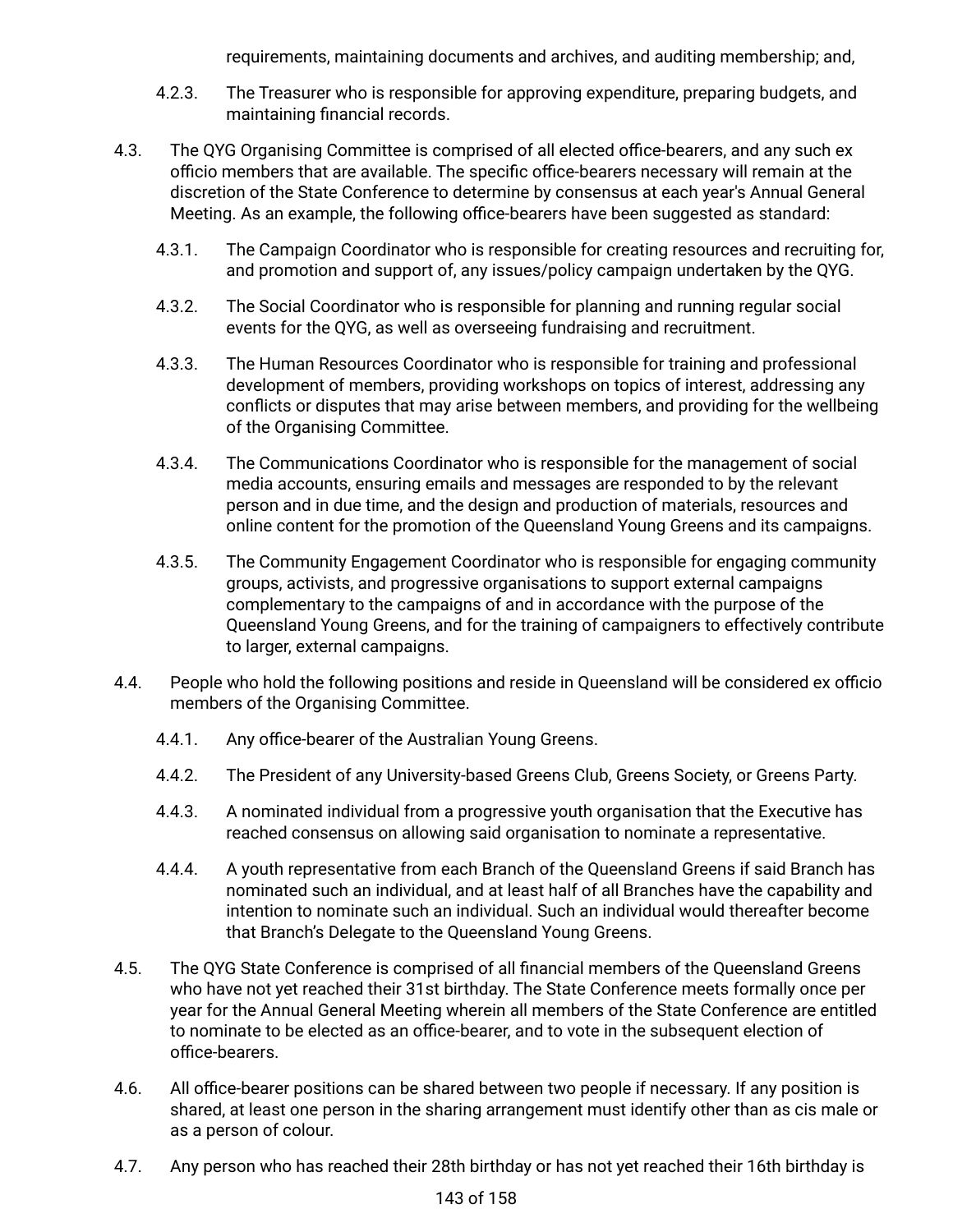barred from nominating as an office-bearer.

- 4.8. At least half of all elected positions must be held by a person who identifies other than as cis male or is a person of colour.
- 4.9. Elected positions will be called for nomination per the regular issue of notice for the QYG Annual General Meeting (7.1.1. below), and will be voted on by all present and able at said Meeting.
- 4.10. Casual vacancies can be filled by flying minutes and upon consensus between all remaining and available members of the Organising Committee.

# **5. Delegates**

- 5.1. The following bodies have accepted permanent delegates from the QYG:
	- 5.1.1. Australian Young Greens who will accept two delegates, one of whom must identify other than as cis male
- 5.2. Any member of the State Conference may nominate to be elected as a delegate, including current and incoming office-bearers.
- 5.3. Any member of the State Council may be elected as delegate to any or all of the bodies above.
- 5.4. Delegate positions will be called for nomination per the regular issue of notice for the QYG Annual General Meeting (7.1.1. below), and will be voted on by all present and able at said Meeting.
- 5.5. Casual vacancies can be filled by flying minutes and upon consensus between all remaining and available members of the Organising Committee.

# **6. Finance**

- 6.1. The QYG has no authority to incur debts, liabilities or securities on behalf of or in the name of the Party.
- 6.2. The QYG will only expend funds provided by the Party in strict accordance with a budget ratified by or by special motion by the State Council.
- 6.3. The QYG Treasurer is responsible for approving any finance transactions made by or for the benefit of QYG.

# **7. Meetings & Decision-making**

- 7.1. Meetings of the QYG comprise of three classes: confidential, open and informal.
	- 7.1.1. Confidential meetings are any meetings concerned with party strategy, procedure, and discussion of confidential material, as well as financial and disciplinary matters before the QYG Organising Committee. Confidential meetings may only be attended or observed by financial members of the Queensland Greens. The Annual General Meeting is a confidential meeting. Confidential meetings must be quorate, and require formal minuting, and the distribution of notice of meeting at least seven (7) days prior to the scheduled meeting.
	- 7.1.2. Open meetings may be attended or observed by any person who either a member of the Queensland Greens or is not currently a financial member of any other political party in Australia. Open meetings are any meetings that do not discuss confidential material, and are concerned with policy development, campaigning, community organising, and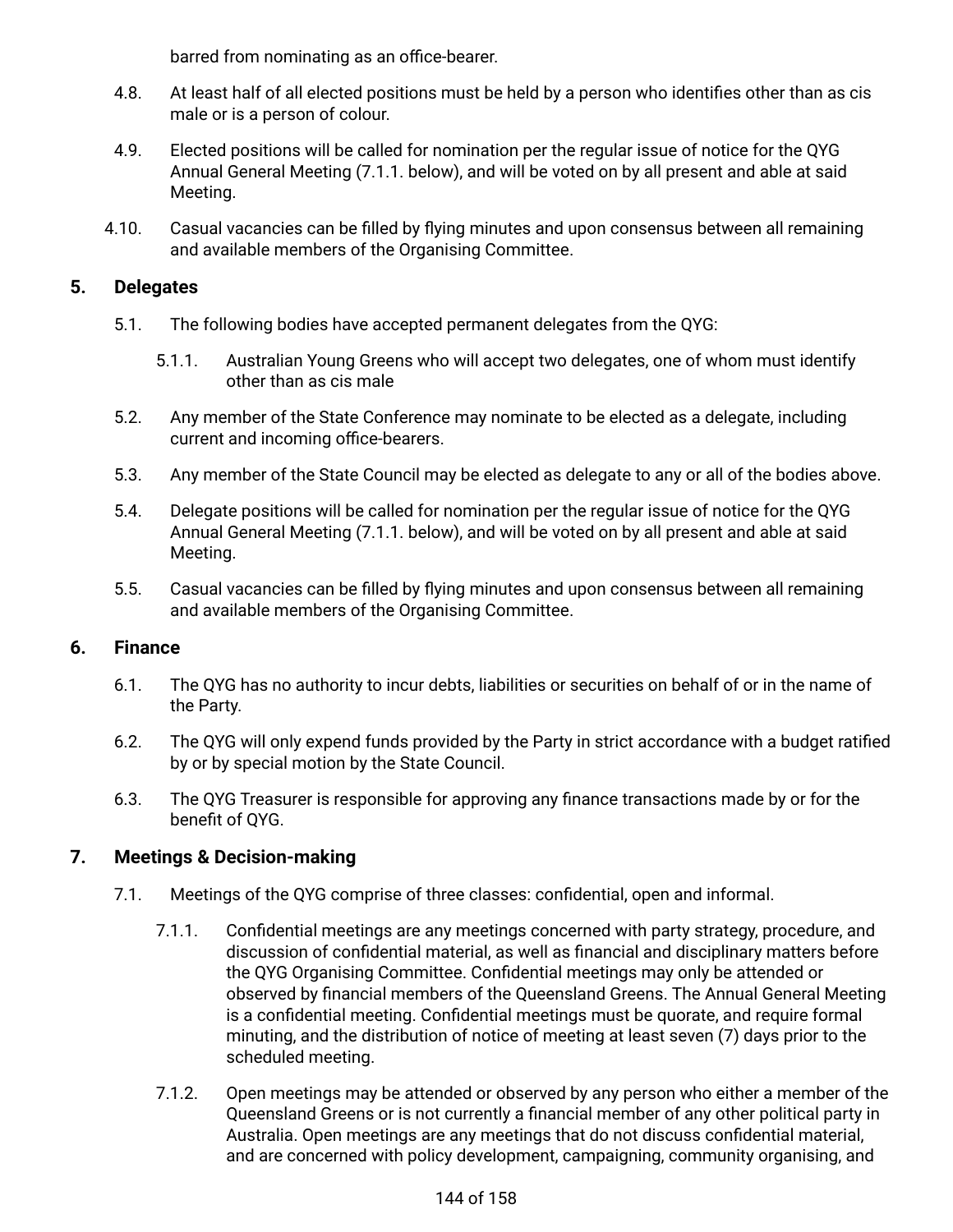event planning, as well as general administration of the QYG. Quarterly Organising Committee meetings are open meetings. Open meetings require formal minuting.

- 7.1.3. Informal meetings may be attended or observed by any person who is not barred from attending QYG events for disciplinary reasons. Informal meetings encompass social events, training workshops, and campaigning. No minuting is required of informal meetings.
- 7.2. Decisions of the QYG are to be made by consensus, and where consensus is blocked, a vote may be forced and a two-thirds majority would be noted as a passed motion. Alternate views on an issue will be recorded pursuant to clause 36 of the Australian Greens Constitution.
- 7.3. All meetings of the QYG will be subject to Australian Greens safe meeting procedures and Greens principles.
- 7.4. Quorum for the Annual General Meeting will be 20, or 10% of the membership of the State Conference, whichever is lower.
- 7.5. Quorum for Confidential Meetings of the Organising Committee will consist of half of the total membership of the Organising Committee plus one. Proxies count toward quorum.
- 7.6. Proxies must be given in advance of any meeting by email to the Secretary.

#### **8. Accountability**

- 8.1. The QYG will provide a brief written report of activity to each National Council meeting, which must detail as a minimum:
	- 8.1.1. Current membership, including demographic information;
	- 8.1.2. Minutes of meetings;
	- 8.1.3. Progress towards campaign objectives and youth involvement in the Australian Greens; and,
	- 8.1.4. Budget report

#### **9. Amendment & Review**

- 9.1. The QYG is an ongoing working group of the Queensland Greens until such time as the State Council chooses to dissolve or disaffiliate it.
- 9.2. Amendment of the Terms of Reference must be made by consensus at an Annual General Meeting, and must subsequently be ratified by the State Council.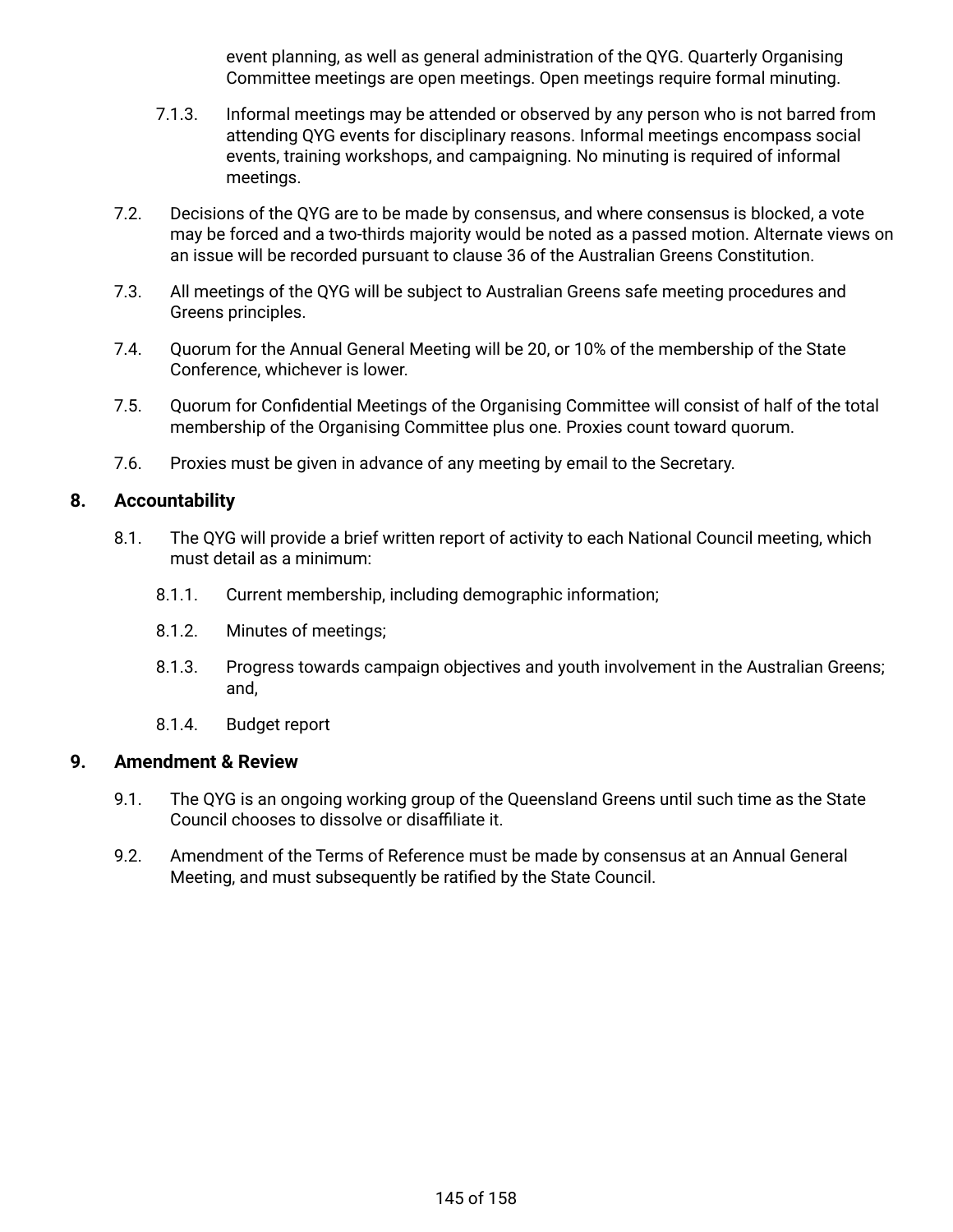# **By-law 7.5 – Participatory Democracy Circle Terms of Reference**

#### **1. Name of the Group**

1.1. The name of the Working Group shall be the Participatory Democracy Circle (PDC).

#### **2. Membership of the Group**

- 2.1. Membership of the working group is open to any Queensland Greens member.
- 2.2. The PDC shall appoint Co-convenors, at least one of whom must identify as a woman.
- 2.3. The PDC may appoint other positions it determines necessary.
- 2.4. All members of the PDC shall have voting rights.
- 2.5. Non-member experts may be invited to actively participate in PDC activities, but without member rights.

#### **3. Aims of the Group**

3.1. To focus on implementing the second of the party's general principles:-

"Democracy

- a) To increase opportunities for public participation in political, social and economic decision-making.
- b) To break down inequalities of wealth and power which inhibit participatory democracy."
- 3.2. To strengthen the democratic system, proving that democracy can be reformed and improved, and suggest reforms to these ends.

#### **4. Roles of the Group**

- 4.1. Contributing to the determination of the Party's policies and positions on democracy, co-ordinating with the relevant policy working groups and spokespersons;
- 4.2. Contributing to party submissions for electoral boundary redistributions, and facilitating submissions by non-member individuals;
- 4.3. Facilitating the practice of psephology ("a branch of political science which deals with the study and scientific analysis of elections") within the Party;
- 4.4. Researching, discussing and debating democracy and different democratic systems;
- 4.5. Exploring and supporting innovative democratic processes for groups, civil society, local and parliamentary government, and business;
- 4.6. Engagement and education of members and the wider public on democracy, including the preferential voting system; the role of local, state and federal government; the legislative process; etc to reinforce the argument that democracy can and must work for the betterment of society and the planet.
- 4.7. Working to improve the structure and functioning of internal democracy at all levels of the party;
- 4.8. Liaising with external groups seeking democratic reform;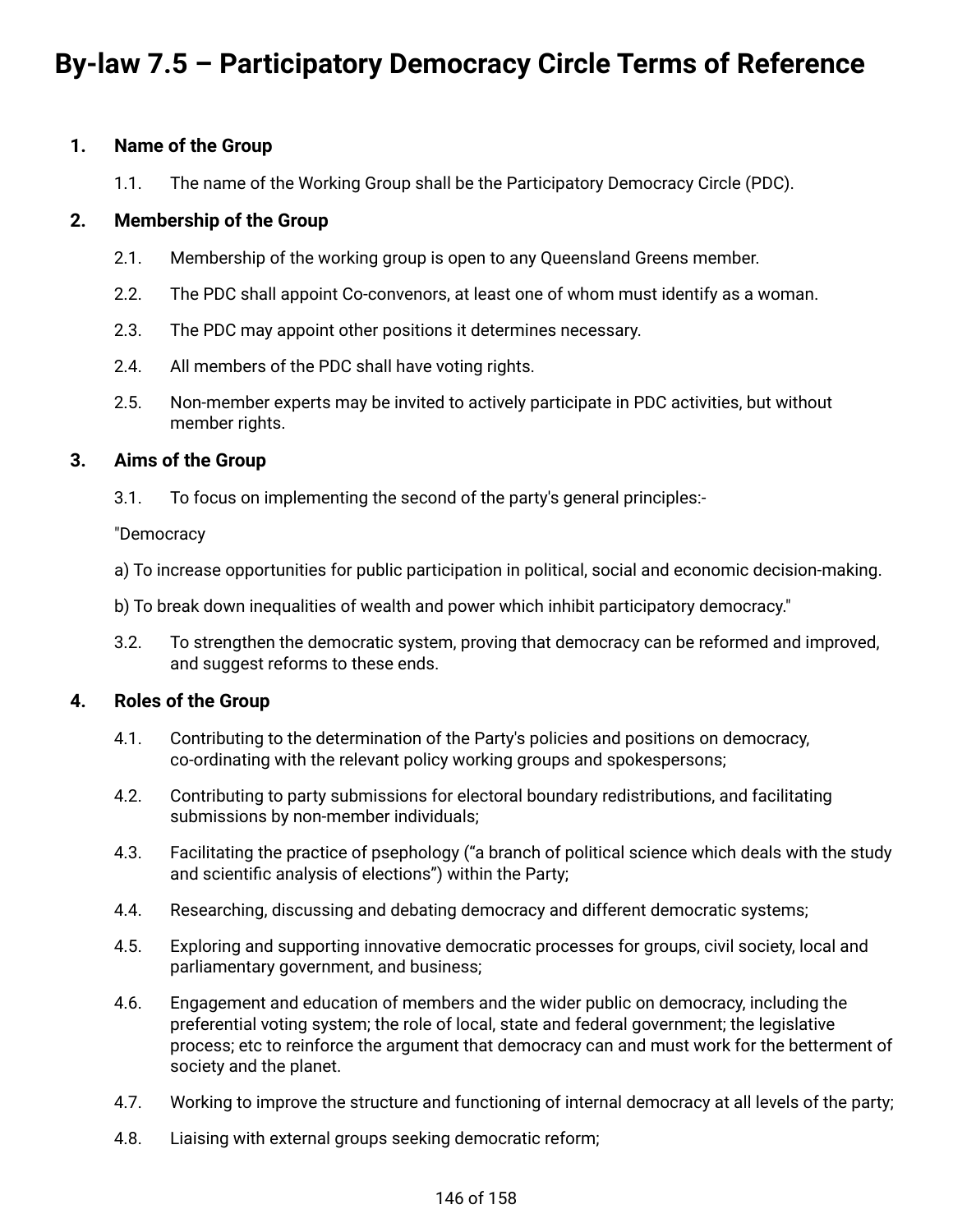4.9. Eternal vigilance.

# **5. Budget of the Group**

- 5.1. The PDC has no authority to incur debts or secure loans on behalf of the party.
- 5.2. The PDC will only expend funds provided by the party where this is in accordance with a PDC budget that has been ratified by State Council;
- 5.3. The PDC Co-convenors will be responsible for approving expenditure in the budget, although any member may request funding for activities; and
- 5.4. The PDC Co-convenors are responsible for acquittal in co-ordination with the State Treasurer.

# **6. Communication and Decision Making**

- 6.1. The PDC will officially meet a minimum of four times per year either face to face or by other means;.
- 6.2. The PDC shall require a quorum of 10% of their membership or 5, whatever is the greater.
- 6.3. The PDC will develop agreed procedures for the conduct of meetings, and by default act in accordance with Queensland Greens meeting procedures;.
- 6.4. All members of the group must be given a previously agreed time to review draft documents submitted in the name of the group before they are submitted, and be given the opportunity to recommend changes to them.
- 6.5. The group's office bearers should be given, where necessary, access to the Greens' membership database for similar reasons to existing branch activities and issues.

# **7. Anticipated Longevity**

- 7.1. In the event that the PDC fails to meet its minimum meeting requirement and/or fails to present a report to State Council for a period of twelve months, then it will be deemed to have dissolved.
- 7.2. The PDC will elect Co-convenors annually.

- 8.1. The PDC will provide a brief written report to each State Council meeting.
- 8.2. The report to State Council must detail as a minimum:
	- 8.2.1. The size and demographics of the current membership;
	- 8.2.2. Details of meeting activity;
	- 8.2.3. Progress towards aims and roles as defined in the terms of reference;
	- 8.2.4. Budget report.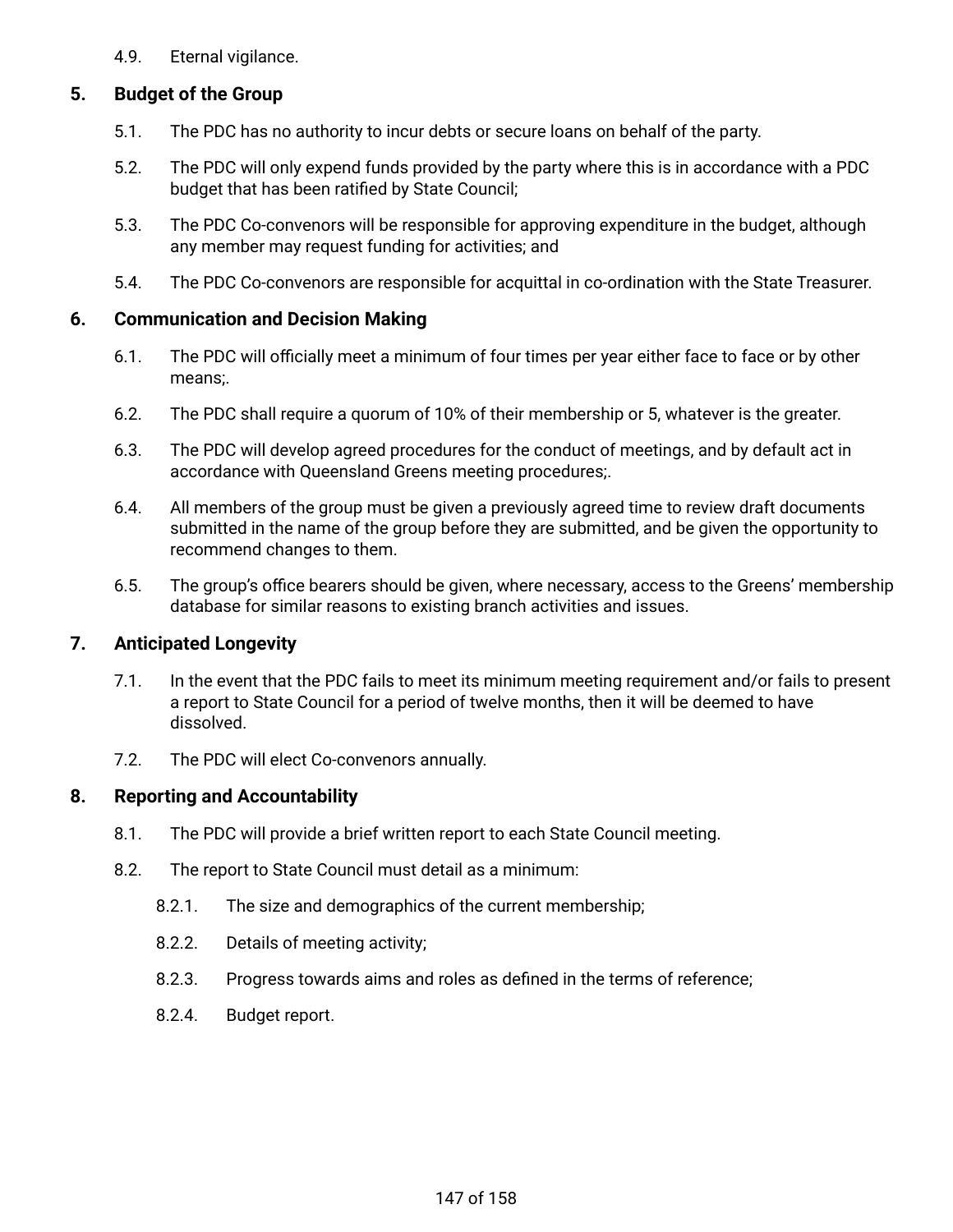# **By-law 7.6 – Supporters of First Peoples Working Group Terms of Reference**

# **1. Name**

1.1. The name of the Working Group shall be the Queensland Greens Supporters of First Peoples Working Group.

# **2. Purpose**

- 2.1. The Working Group will actively learn from and be led in its activities as much as possible from Australian First Nations People, share those learnings with the branches and State Council, and facilitate First Nations People's engagement with the Queensland Greens.
- 2.2. The Working group will actively seek to support First Nations Peoples initiatives in the community in its own capacity and by bringing the matters to the attention of the Queensland Greens Membership
- 2.3. Membership of the working group is open to any Queensland Greens member.
- 2.4. The Working Group shall appoint a convenor and other ex-officio members it determines necessary. All members of the Working Group shall have voting rights.
- 2.5. First Nations People will be invited to play a leadership role and actively participate in the Working Group, but non-members of the Greens may not be afforded voting or blocking rights.
- 2.6. Experts may be invited to actively participate within the Working Group's activities, but non-members of the Greens may not be afforded voting or blocking rights.

# **3. Roles of the Group**

- 3.1. The Working Group will liaise with the Queensland Greens and other State Greens spokespeople to:
	- 3.1.1. facilitate engagement with members of First Nations communities;
	- 3.1.2. facilitate the communication of First Nation People's perspectives;
	- 3.1.3. promote and facilitate the consideration of First Nation People's perspectives within the policy creation and decision-making processes of the Queensland Greens.
- 3.2. The Working Group will actively engage with First Nations Communities to build relationships with the Queensland Greens.
- 3.3. The Working Group will seek to learn how First Nations People believe the Greens can better support their issues and communities.

# **4. Budget**

- 4.1. The Working Group has no authority to incur debts or secure loans on behalf of the party.
- 4.2. The Working Group will only expend funds provided by the party where this is an accordance with a budget that has been ratified by State Council.
- 4.3. The Working Group Convenor will be responsible for approving expenditure in the budget,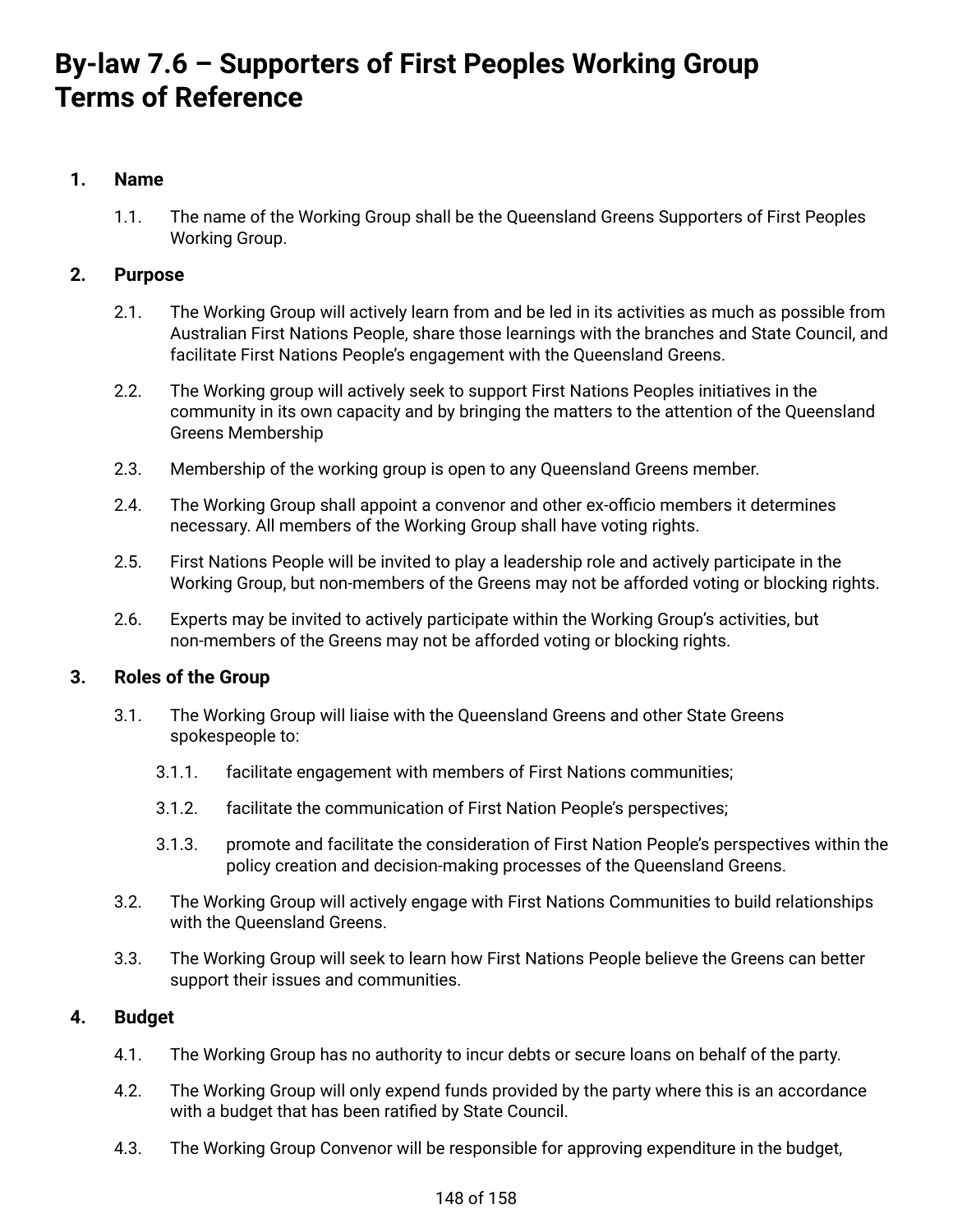although any member may request funding for activities.

4.4. The Working Group Convenor is responsible for acquittal in coordination with the State Treasurer.

# **5. Communication and Decision Making**

- 5.1. The Working Group will determine the best means of communication amongst its members subject to review when necessary.
- 5.2. The Working Group will develop agreed procedures for the conduct of meetings, and act in accordance with Queensland Greens meeting procedures.
- 5.3. All members of the group must be given a previously agreed time to review draft documents submitted in the name of the group before they are submitted, and be given the opportunity to recommend changes to them.
- 5.4. The group's office-bearers should be given, where necessary, state-wide access to the Greens' membership database to facilitate membership checks and the resignation of lapsed members.
- 5.5. The Working Group has no authority to make public statements on behalf of the Queensland Greens unless explicitly authorised to do so by a person or body within the party with appropriate powers to provide such authority.
- 5.6. The Working Group will meet at least 3 times per calendar year.
- 5.7. A quorum of 10% of the membership or 5 people, whichever is the greater, is required for decisions to be made.

# **6. Anticipated Longevity**

- 6.1. In the event that the Working Group fails to present a report to state council, then it will be deemed to have dissolved.
- 6.2. The Working Group will elect a convenor for the group at least every twelve months.

- 7.1. The Working Group will provide a brief written report of activity to each state council meeting.
- 7.2. The report to state council must detail as a minimum:
	- 7.2.1. The size of current membership;
	- 7.2.2. Details of meeting activity;
	- 7.2.3. Progress towards goals of Working Group as defined in the terms of reference;
	- 7.2.4. Budget report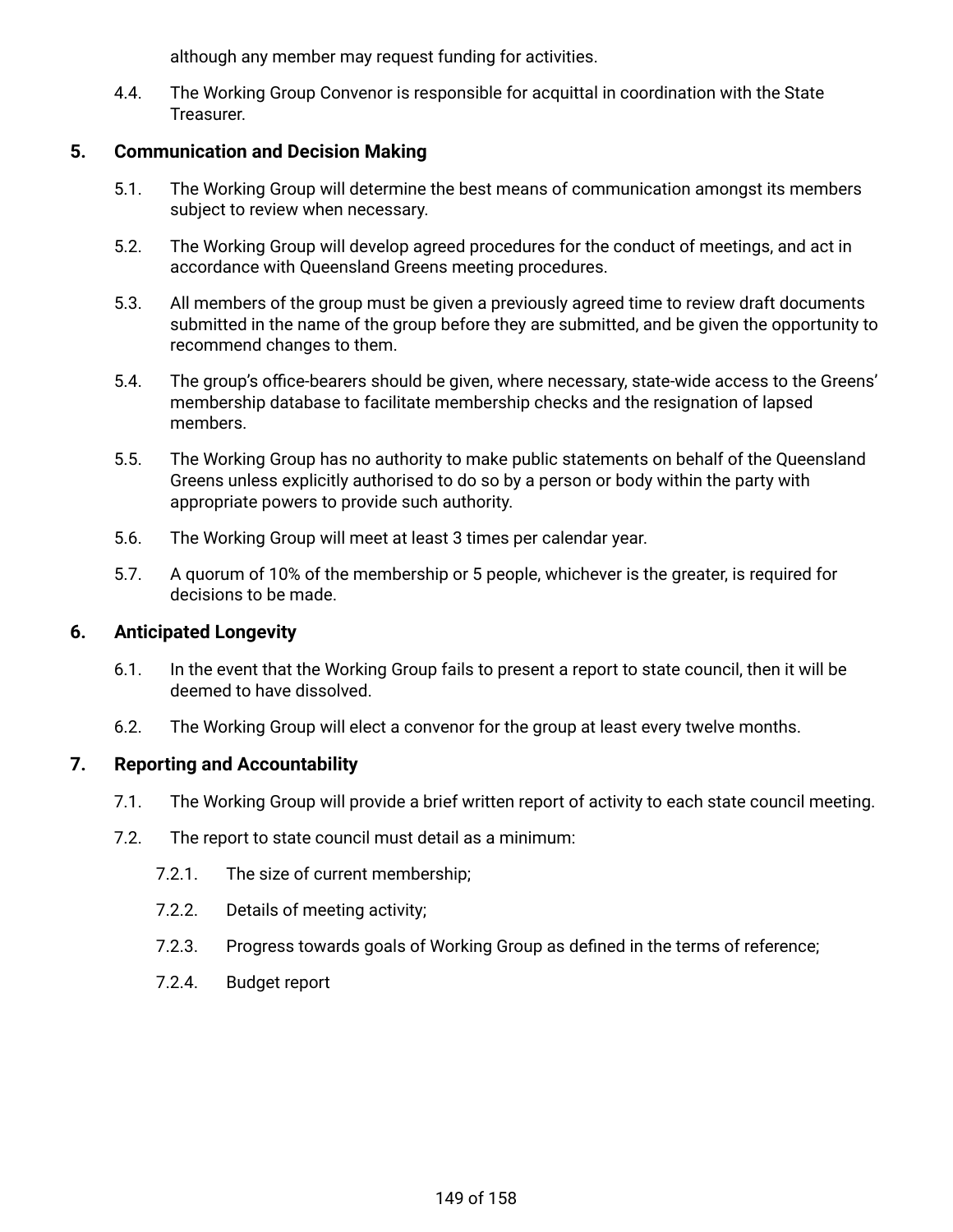# **By-law 7.7 – Mediation and Resolution Working Group Terms of Reference**

# **1. Constitutional basis and name**

- 1.1. This working group is established under section 18.1 of the constitution.
- 1.2. The name of the working group is the Mediation and Resolution Working Group (MRWG).

# **2. Membership**

- 2.1. The State Council subsequent to each Annual General Meeting will elect five (5) members as voting members of the working group.
- 2.2. Members of the working group must be able to demonstrate experience, training or qualifications to support their ability to undertake the functions of the group (e.g. experience, training or qualifications in mediation, counselling, social work, psychology or similar areas).
- 2.3. The working group may co-opt other members.
- 2.4. All members of the working group must sign a Queensland Greens confidentiality agreement.
- 2.5. Management Committee may appoint members to fill casual vacancies on the working group until a ballot can be conducted at the next scheduled State Council meeting.

# **3. Roles of the Group**

- 3.1. To undertake mediation functions in cases referred to the MRWG by the CAC or other duly constituted Queensland Greens body:
	- 3.1.1. Mediation will have the goal of resolving the underlying dispute between the complainant and the member or body complained of to the satisfaction of both parties;
	- 3.1.2. Mediation may result in an apology or appropriate restorative action to resolve the dispute;
	- 3.1.3. The mediation process will continue until it either succeeds or the facilitator of the mediation deems that it has little chance of success;
	- 3.1.4. Failure to participate in the mediation process in good faith can be a basis for the MRWG to refer the case to the CAC for arbitration;
- 3.2. To assist members, branches and committees with informal resolution of disputes before they become serious;
- 3.3. To provide support for members participating in a CAC arbitration process;
- 3.4. To assist members who have participated in a CAC arbitration process with restoration afterwards.

# **4. Budget**

- 4.1. The MRWG has no authority to incur debts or secure loans on behalf of the party.
- 4.2. The MRWG will only expend funds provided by the party where this is in accordance with a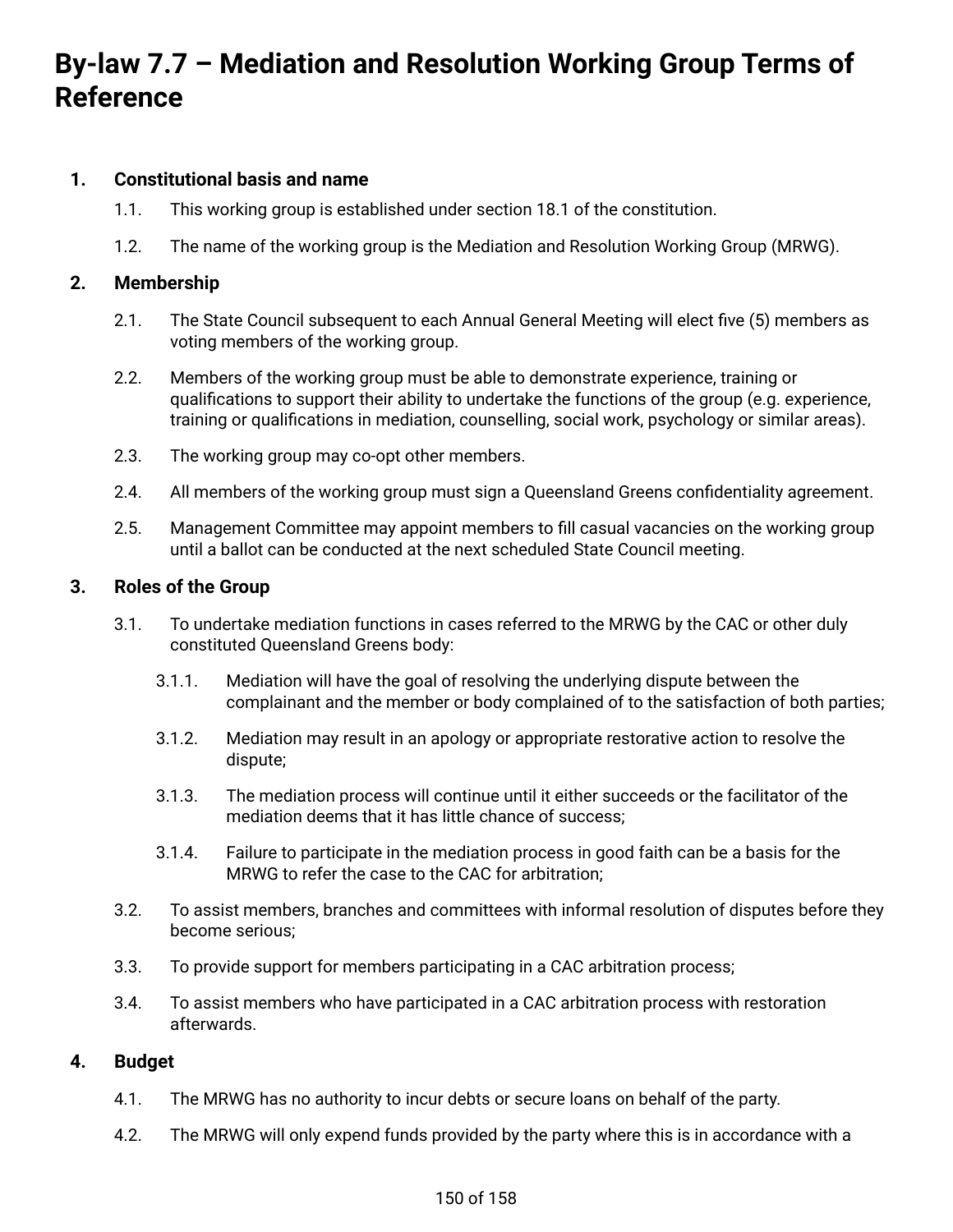budget that has been ratified by State Council.

4.3. The MRWG Convenor is responsible for acquittal in coordination with the State Treasurer.

# **5. Communication and Decision Making**

- 5.1. The MRWG will meet at least monthly, and more frequently if required by operational matters, generally operating online.
- 5.2. The MRWG will act in accordance with Queensland Greens meeting procedures.
- 5.3. All members of the group must be given a previously agreed time to review draft reports to be submitted in the name of the group before they are submitted.
- 5.4. The MRWG will appoint its own Convenor by consensus. In the event that consensus cannot be reached then there will be a vote. If the working group is unable to appoint a Convenor then the Management Committee will appoint a Convenor.
- 5.5. Only voting members count towards quorum.
- 5.6. If a member doesn't reply to a proposal within two days they will be deemed to have abstained.

# **6. Longevity**

6.1. The Mediation and Resolution Working Group is an ongoing working group.

- 7.1. MRWG meeting minutes will be circulated to the Queensland Greens Secretary.
- 7.2. The MRWG will provide a de-identified written report of activity to each state council meeting, with a more comprehensive report to be tabled at the Annual General Meeting.
- 7.3. The report to the Annual General Meeting must detail as a minimum:
	- 7.3.1. The number of cases handled by the working group.
	- 7.3.2. A broad categorisation of types of case and any causative patterns detected.
	- 7.3.3. The rate of successful interventions as defined by establishment of a working relationship between the parties at the close of the intervention.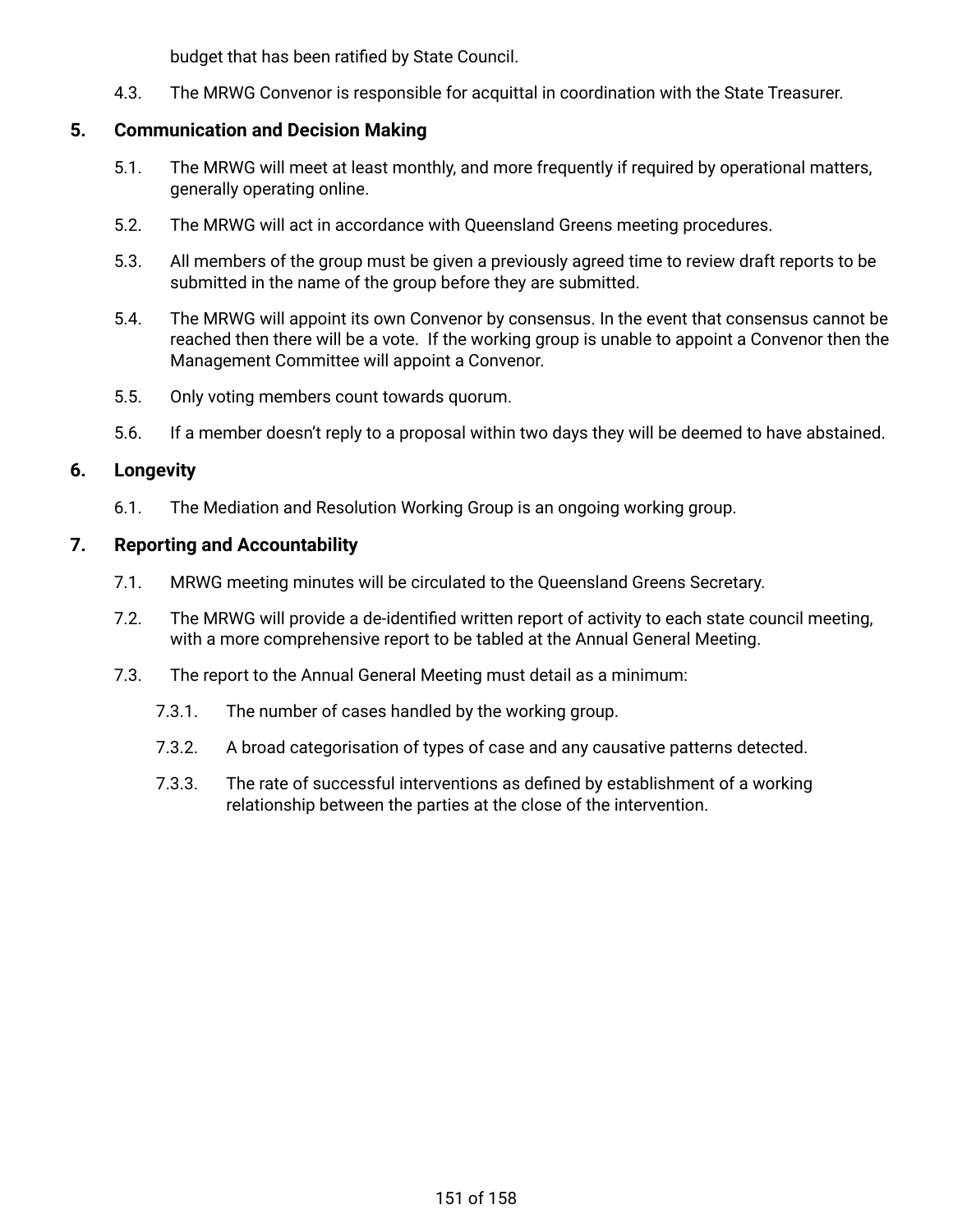# **By-law 7.8 – Queensland Greens Disability Working Group Terms of Reference**

# **1. Name**

1.1. The name of the Working Group shall be the Queensland Greens Disability Working Group (QG-DWG).

# **2. Membership**

- 2.1. Voting members of the QG-DWG shall be members of the Queensland Greens who identify as a person with a disability who have requested to join the QG-DWG.
- 2.2. A QG-DWG voting member may be assisted by a supporter or carer as required, including through the use of proxies where the proxy is a QG-DWG member, or the voting member has instructed the proxy regarding how to vote in the event of a vote. This supporter or carer does not need to be a member of QG-DWG or the Queensland Greens.
- 2.3. Experts and allied health professionals who are members of the Queensland Greens may become observers of the QG-DWG.
- 2.4. Queensland Greens members who are a parent and/or carer of a child with a disability are encouraged to join the QG-DWG as observers.
- 2.5. The QG-DWG shall appoint a Convenor or Co-Convenors. Joint nominations for co-convenors will be accepted.
- 2.6. The QG-DWG may appoint other positions it deems necessary.
- 2.7. In the first instance, the Queensland Greens State Council will appoint an interim Convenor or Co-Convenors of QG-DWG whilst the group is being established. Once it is formally established, the group will elect a convenor or co-convenors, preferably by consensus.
	- 2.7.1. The QG-DWG will re-appoint all relevant Office Bearer positions at its first meeting after the Queensland Greens Annual General Meeting
- 2.8. The QG-DWG recognises the strength in diversity and intersectionality and welcomes input and participation from people with disabilities who are in other marginalised groups, including but not limited to women, people who identify as LGBTIQ+, people from culturally and linguistically diverse backgrounds, and people from regional and rural areas.

# **3. Aims**

- 3.1. The QG-DWG aims to:
	- 3.1.1. Build spaces and support networks to be a welcoming organisation for people with disabilities;
	- 3.1.2. Help the Queensland Greens lead on state disability issues and support the Australian Greens to lead on disability issues;
	- 3.1.3. Provide a means of socialising, support and networking for QG-DWG members;
	- 3.1.4. Support and empower people with disability to take up an active role in the party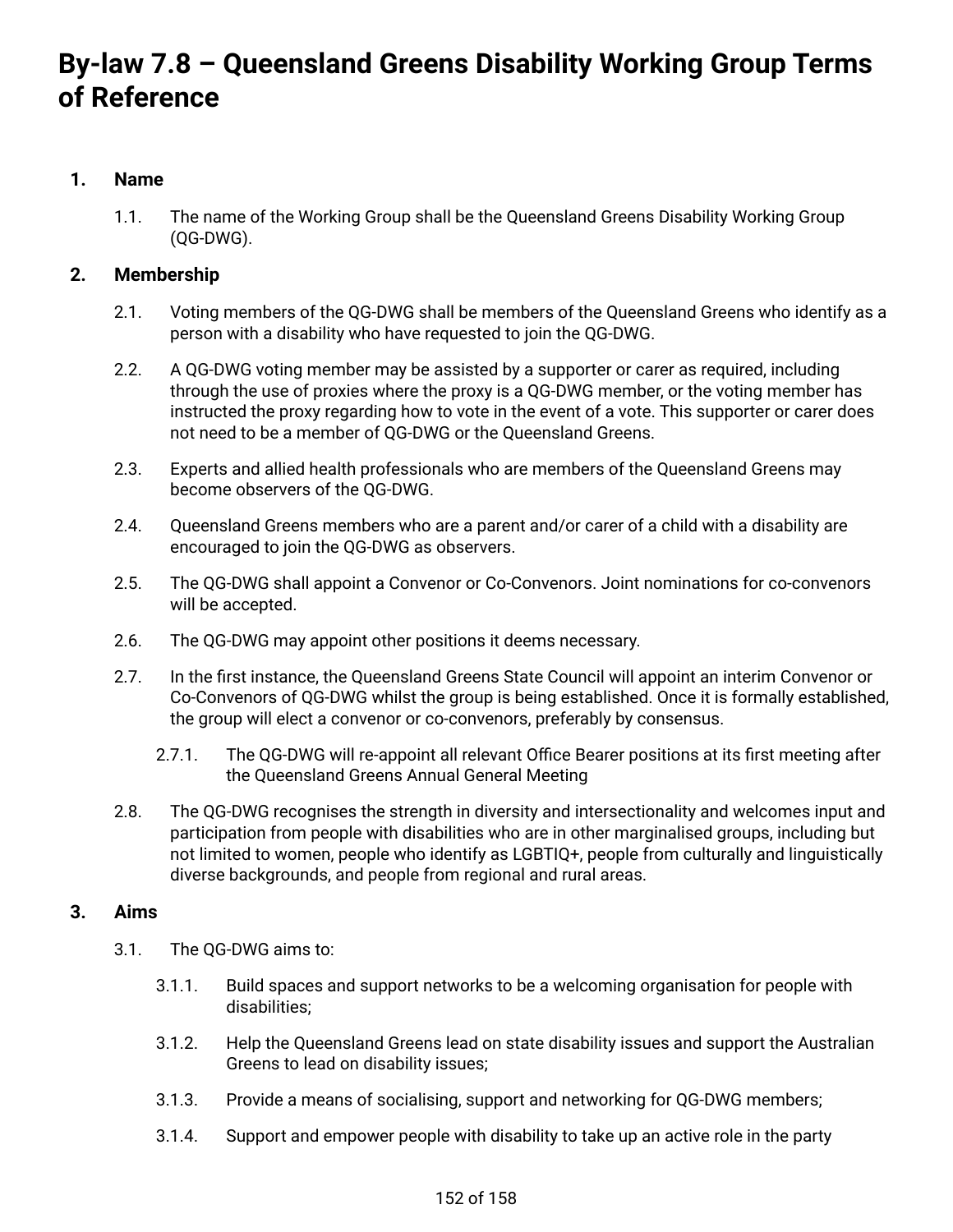including volunteering, leadership, and candidacy;

- 3.1.5. Influence internal party policy, culture and practice which impacts on people with disability's ability to be elected and to play a full role in the party; and
- 3.1.6. Liaise and work with select NGOs actively advocating on issues faced by people with disability.

# **4. Roles of the Group**

- 4.1. Work within the Queensland Greens to achieve the goals of affirmative action outlined in [section](#page-27-0) 30 of the party's constitution.
- 4.2. Provide assistance to spokespersons in matters related to people with disabilities.
- 4.3. Work with relevant Queensland Greens committees and spokespeople to enrich all policy areas, strategies and initiatives with the knowledge and expertise of members with disabilities about how they may impact people with disabilities.
- 4.4. Develop potential campaign opportunities on issues regarding people with disabilities.
- 4.5. Be an education resource and reference for people within the Queensland Greens on disability policy and practice.
- 4.6. The QG-DWG will collaborate with and take the advice of people with specific disabilities where activities or decisions of the group relate to that specific disability.
	- 4.6.1. This includes consultation about which experts are invited to participate in the group.
- 4.7. The QG-DWG will seek to learn how people with disabilities believe the Greens can better support and advocate for them.

# **5. Budget**

- 5.1. The QG-DWG has no authority to incur debts or secure loans on behalf of the party.
- 5.2. The QG-DWG will only expend funds provided by the party where this is in accordance with a budget that has been ratified by State Council.
- 5.3. The QG-DWG Convenor or Co-Convenors will be responsible for approving expenditure in the budget, although any member may request funding for activities.
- 5.4. The QG-DWG Convenor or Co-Convenors are responsible for acquittal in coordination with the State Treasurer.

# **6. Communication and Decision Making**

- 6.1. The QG-DWG will meet not less than four times per year either in person, via video link up or by any other appropriate method available.
- 6.2. Where possible, meetings will be facilitated by a trained and experienced facilitator.
- 6.3. The QG-DWG shall require a quorum of 10% of their membership or 5, whatever is the greater.
- 6.4. The QG-DWG will develop agreed procedures for the conduct of meetings, and act in accordance with Queensland Greens meeting procedures.
- 6.5. All members of the group must be given a previously agreed time to review draft documents submitted in the name of the group before they are submitted and be given the opportunity to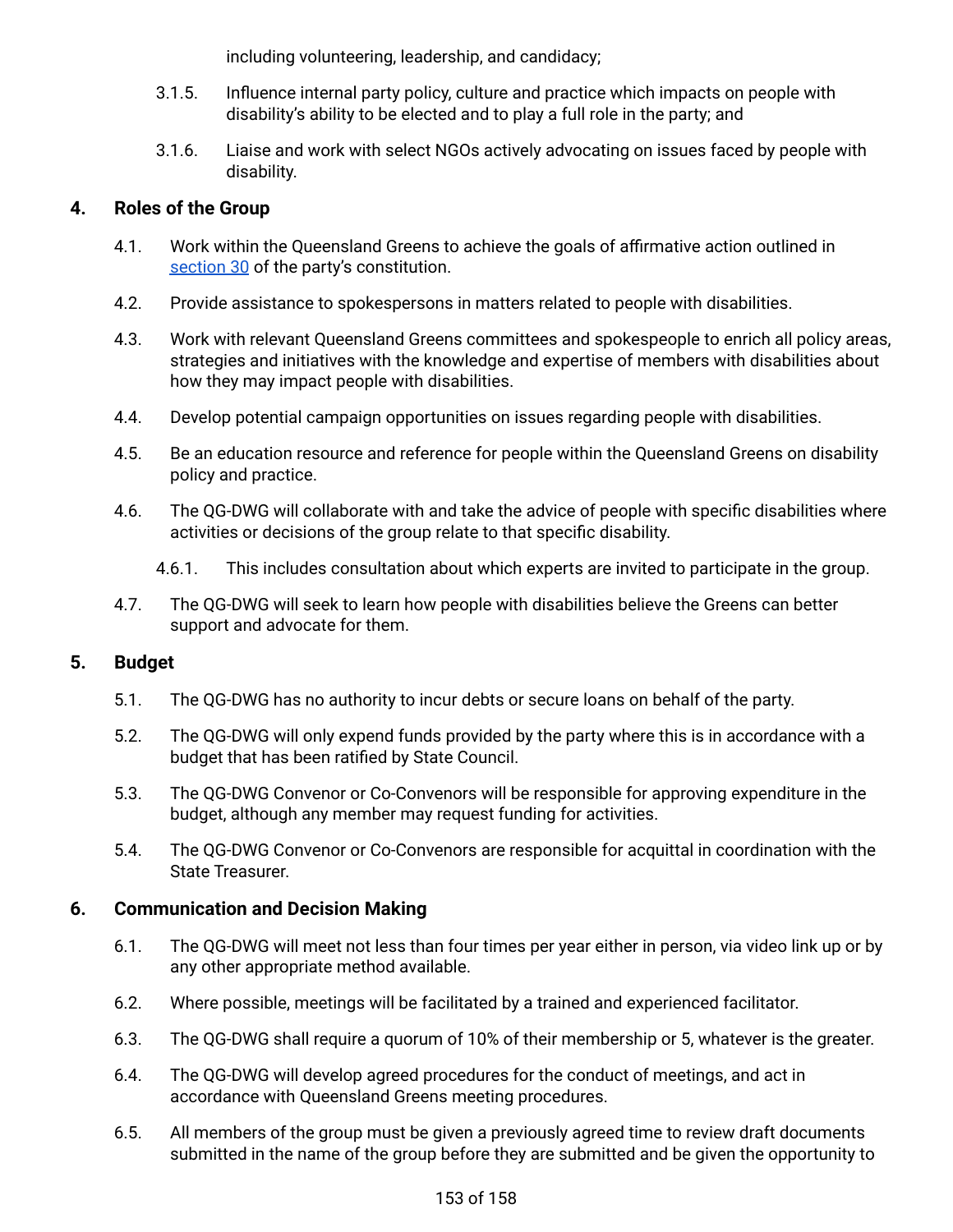recommend changes to them.

- 6.6. The group's office-bearers should be given, where necessary, statewide access to the Greens' membership database to facilitate membership checks and the resignation of lapsed members.
- 6.7. The QG-DWG will make use of a flying minute protocol where necessary.

# **7. Anticipated Longevity**

- 7.1. In the event that the QG-DWG fails to meet its minimum meeting requirement for the twelve-month period between state councils, and/or fails to present a report to state council, a QG-DWG dissolution item will be put on the State Council annual general meeting agenda.
- 7.2. The QG-DWG will elect a convenor or co-convenors for the group at least every twelve months.

- 8.1. The QG-DWG will provide a brief written report of activity to each state council meeting.
- 8.2. The report to state council must detail as a minimum:
	- 8.2.1. The size of current membership ;
	- 8.2.2. Details of meeting activity;
	- 8.2.3. Progress towards goals as defined in the terms of reference; and
	- 8.2.4. Budget report.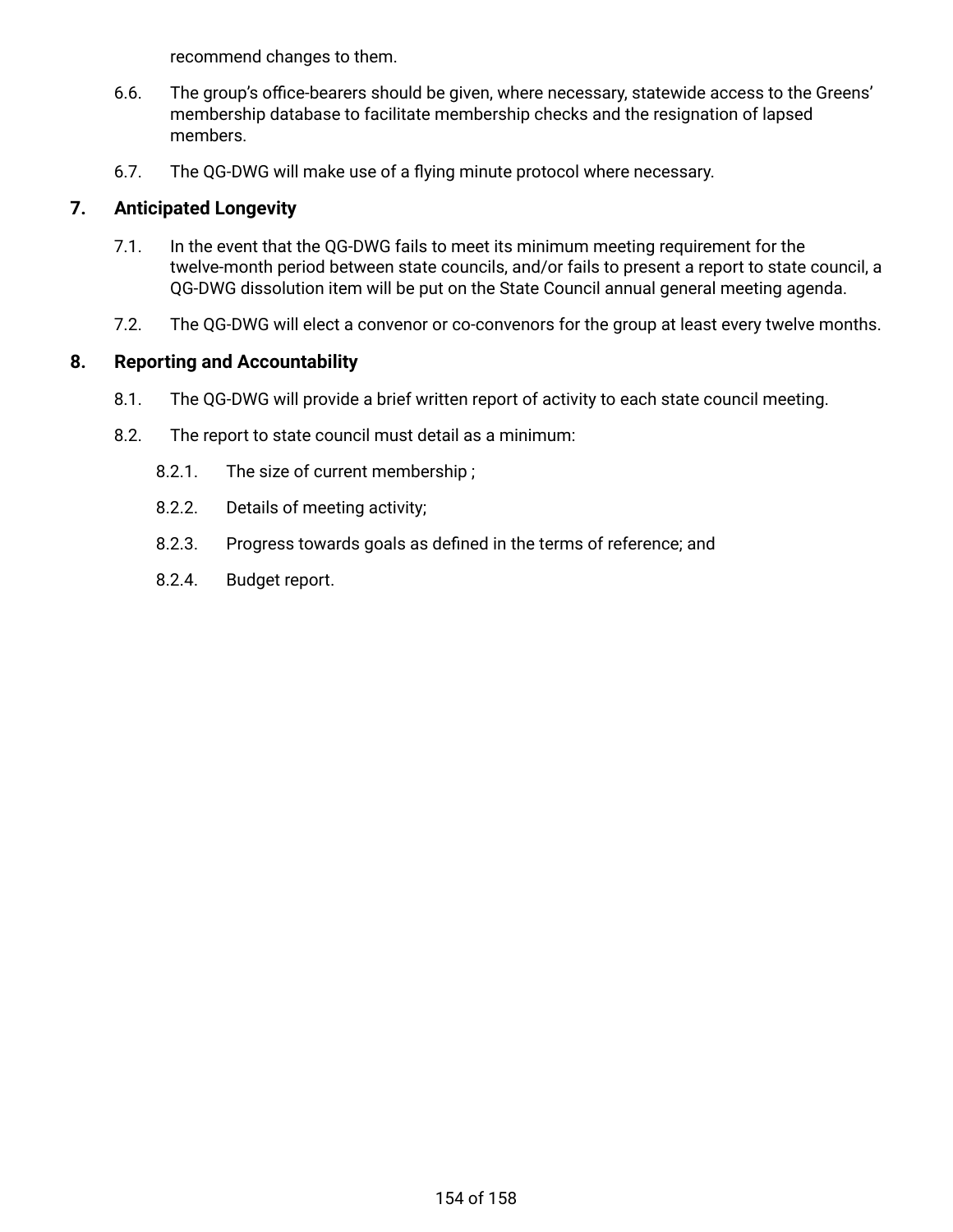# **By-law 7.9 – Official Members Group Terms of Reference**

#### **1. Definition and Objectives**

- 1.1. The Qld Greens Official Members Group [QG-OMG] is a private social media group as defined in By-Law 3.2, section 5.1. State Council is the responsible party body.
- 1.2. Moderators should act in a way that:
	- 1.2.1. Increases opportunities for member participation in group discussions;
	- 1.2.2. Breaks down inequalities of wealth and power which inhibit participatory democracy; and
	- 1.2.3. Helps members understand the group rules.

#### **2. Membership and access**

- 2.1. All current and grace members of the Queensland Greens are entitled to be members of the group;
- 2.2. Membership of the group is contingent on the member abiding by the Queensland Greens Code of Ethics and Safe Meeting Procedure as set out in the by-laws, as well as the Rules of this Group as set out in this by-law.
- 2.3. State Council will elect nine group moderators, who will have moderator-level access to the group;
- 2.4. The State Director and the Secretarial Support Officer will have administrator-level access to the group.
- 2.5. The Returning Officers for internal elections will have moderator-level access to the group;
- 2.6. The moderators will have access to an email address for members to submit concerns, and an email list for moderator discussions.

#### **3. Elected moderators will be responsible for:**

- 3.1. Promoting membership of the group to Queensland Greens members;
- 3.2. Explaining the group rules to members;
- 3.3. Making moderation decisions, preferably by consensus;
- 3.4. Informing other moderators about moderation issues and moderator actions;
- 3.5. Explaining moderation decisions in the Official Members Group;
- 3.6. Asking members to edit posts or comments that breach the rules;
- 3.7. When a post has had comments that breach the group rules, temporarily or permanently turning off comments on that post;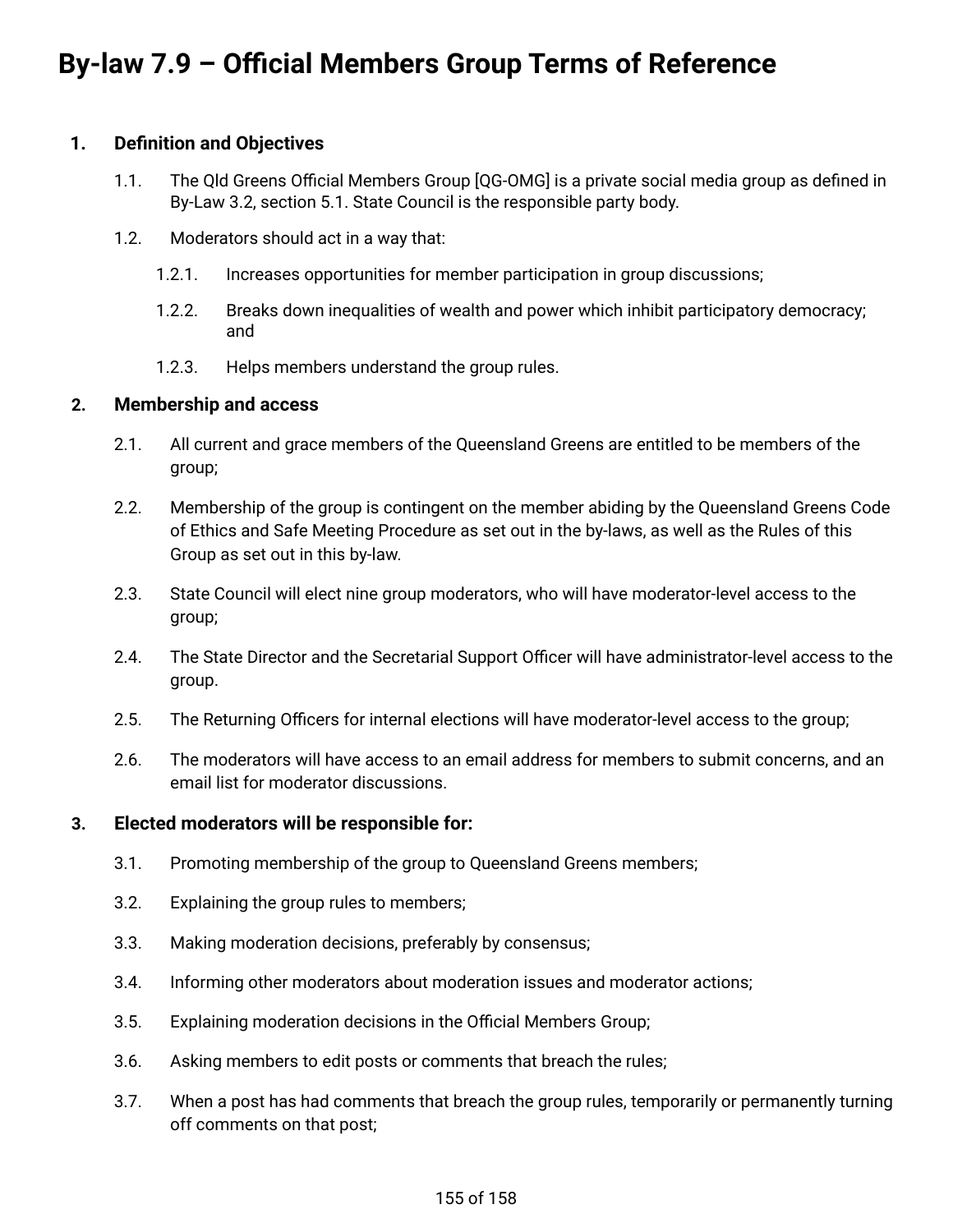- 3.8. Deleting any posts or comments that breach the Queensland Greens Constitution and By-Laws, Rules of this Group or pose an unacceptable level of risk to the party, its elected representatives, staff, candidates or members;
- 3.9. Turning on post-approval for anyone who fails to comply with the group rules for participation as laid out in this by-law;
- 3.10. Temporarily suspending anyone who breaches the Queensland Greens Code of Ethics or Safe Meeting Procedure from membership of the group;
- 3.11. Permanently suspending anyone who seriously or repeatedly breaches the Queensland Greens Code of Ethics, Safe Meeting Procedure, or Rules of this Group from membership of the group.
- 3.12. Declaring conflicts of interest:
	- 3.12.1. A moderator who is the subject of a complaint, has an interest in the outcome of a complaint, or a conflict of interest, should recuse themselves from hearing the complaint;
	- 3.12.2. If the moderator does not recuse themselves, the other moderators can determine to exclude them from the complaint;
- 3.13. Appointing temporary moderators:
	- 3.13.1. In the event that a moderator recuses themselves or is excluded from hearing a complaint, or is otherwise not available, the remaining moderators shall have the ability to second eligible members of the party as temporary moderators until the next state council, except for members of the party who nominated as moderators but were not elected in the previous year;
	- 3.13.2. Moderators may take leave from moderation or withdraw from complaints for whatever reason, and either be replaced as per the above clauses, or the moderators continue to function in their absence;
	- 3.13.3. Casual vacancies in the elected moderator group may be filled by a consensus decision of the remaining elected moderators until the next state council, except for members of the party who nominated as moderators but were not elected.
- 3.14. Reporting to state council:
	- 3.14.1. The moderators will provide a brief written report of activity to each state council meeting, with a more comprehensive report to be tabled at each Annual General Meeting;
- 3.15. Making interim group rules:
	- 3.15.1. The moderators may make or amend the rules of the Official Members Group for participation in Section 5 ("the group rules");
	- 3.15.2. The moderators cannot make or amend the group rules contrary to decisions of State Council, the Management Committee, or the Constitution and Arbitration Committee;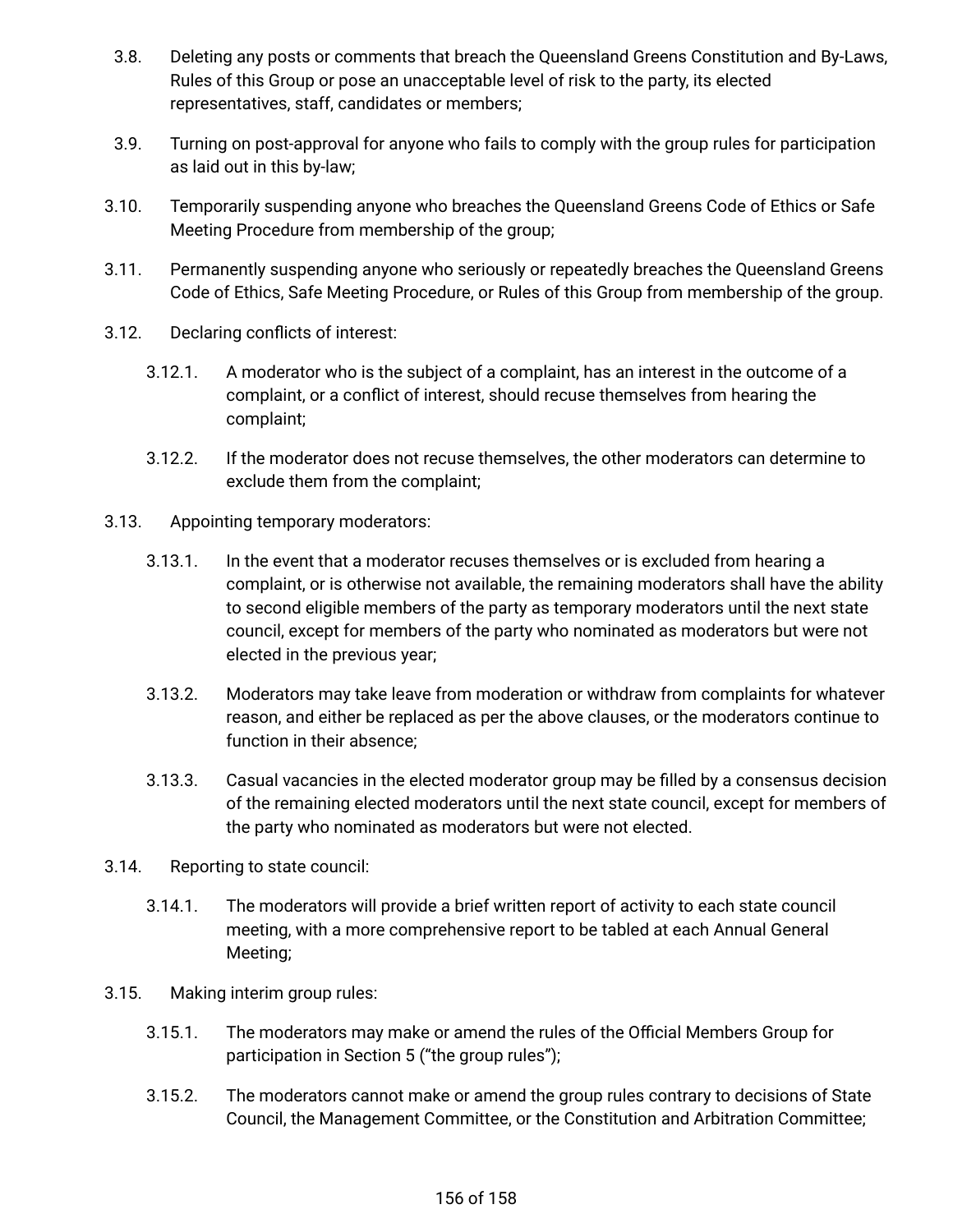- 3.15.3. Any rule made or amended by the moderators has to be ratified by the Constitution and Arbitration Committee and published in the Official Members Group before taking effect;
- 3.15.4. Any rule made or amended by the moderators will lapse if not reviewed and endorsed by State Council within four months.

# **4. Staff administrators will be responsible for:**

- 4.1. Adding moderators elected by State Council;
- 4.2. Removing moderators who resign from their roles or whose elected terms have ended;
- 4.3. Checking that applicants to join the group meet the criteria for membership set out in this by-law;
- 4.4. Monitoring membership of the group to ensure all members continue to meet the criteria for membership set out in this by-law;
- 4.5. Pausing, deleting or relaunching the group as directed by State Council or Management Committee;
- 4.6. Making any other changes to group settings as determined by State Council.

# **5. The Rules of this Group for participation**

- 5.1. Posts and comments should be constructive and made in good faith;
- 5.2. During internal elections, only moderators are permitted to post or comment relating to the election until the formal beginning of the internal campaign period;
- 5.3. Members are limited to one question to Candidates in internal elections only;
- 5.4. Posts or comments that breach the Queensland Greens Code of Ethics, Safe Meeting Procedure as set out in the by-laws or any Rules of this Group are prohibited and will be deleted. This includes, but is not limited to:
	- 5.4.1. Aggressive, offensive or personal comments aimed at another individual;
	- 5.4.2. Comments that denigrate or bring into disrepute the Queensland Greens, other members, office-bearers, candidates, spokespeople, staff, or parliamentary representatives and their staff;
	- 5.4.3. Accusations or complaints (for which there are party complaints processes available);
	- 5.4.4. All members are strongly urged not to dominate a conversation and be mindful of concepts like progressive speaking lists before they post or comment. Members who ignore guidance or warnings may be moderated;
- 5.5. Posts or comments that may pose a risk of reputational damage to the Queensland Greens, our members, office-bearers, candidates, spokespeople, staff, parliamentary representatives and their staff, are prohibited and will be deleted.